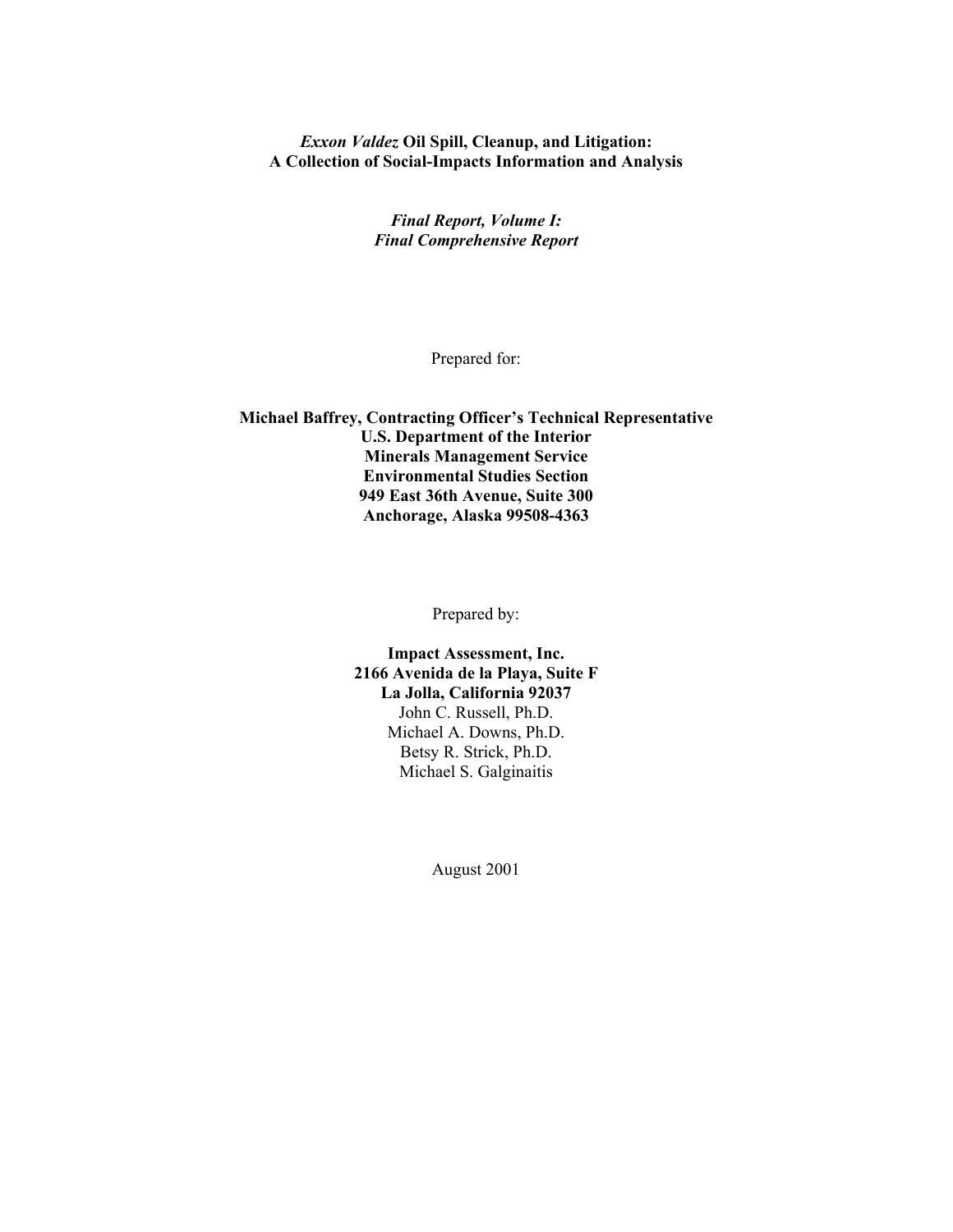# **TABLE OF CONTENTS**

- 1.0 INTRODUCTION
- 1.1 PURPOSE OF THE REPORT
- 1.2 LIMITATIONS OF THE REPORT
- 2.0 BACKGROUND: CONTEXT AND EVENT CHARACTERISTICS
- 2.1 ESSENTIAL FACTOR: BIOPHYSICAL CONTEXT
- 2.2 ESSENTIAL FACTOR: SOCIOCULTURAL CONTEXT
- 2.3 A SUMMARY OF EVENT CHARACTERISTICS
- 3.0 COMMUNITY BY COMMUNITY SUMMARY
- 3.1 NONNATIVE COMMUNITIES
	- 3.1.1 Valdez
	- 3.1.2 Cordova
	- 3.1.3 Whittier
	- 3.1.4 Seward
	- 3.1.5 Seldovia
	- 3.1.6 Homer
	- 3.1.7 Kenai
	- 3.1.8 Kodiak
- 3.2 NATIVE COMMUNITIES
	- 3.2.1 Kodiak Island Native Communities
	- 3.2.2 Alaska Peninsula Communities
	- 3.2.3 Kenai Peninsula Native Communities
	- 3.2.4 Prince William Sound Native Communities
- 4.0 COMMUNITIES AND CONFIGURATIONS OF SOCIAL FACTORS
- 4.1 NATIVE PATTERN
- 4.2 FISHING DEPENDENT ECONOMY PATTERN
- 4.3 DIVERSIFIED COMMUNITY ECONOMY PATTERN
- 4.4 INDUSTRIAL COMMUNITY PATTERN
- 4.5 SUMMARY OF SOCIAL FACTOR CONFIGURATIONS
- 5.0 LESSONS LEARNED, EVENT DEMANDS, ANDRECOMMENDATION
- 5.1 COMMUNITY CULTURE

5.1.1 Differences Between Native and Non-Native Culture Resulted in Different Assessments of the Event and Its Impacts

5.1.2 Differences in Organizational and Community Culture Complicated Response **Efforts** 

5.1.3 Values About Place and Natural Resources Contributed to How Communities Perceived and Experienced Impacts

5.1.4 Community/Traditional Ecological Knowledge Implied Different Outcomes Than Those Assessed by Government and Exxon

5.1.5 Traditional and "Expert" Cultural Constructs Determined Explanations of the Environmental and Health Effects of the EVOS

5.1.6 Culture Was Not "Lost" or "Damaged"

5.1.7 "Culture" is a Better Explanation of Different Responses to the EVOS than Either Ethnicity or Class

5.1.8 Archaeological and Historical Resources Were Vulnerable to Lossor Damage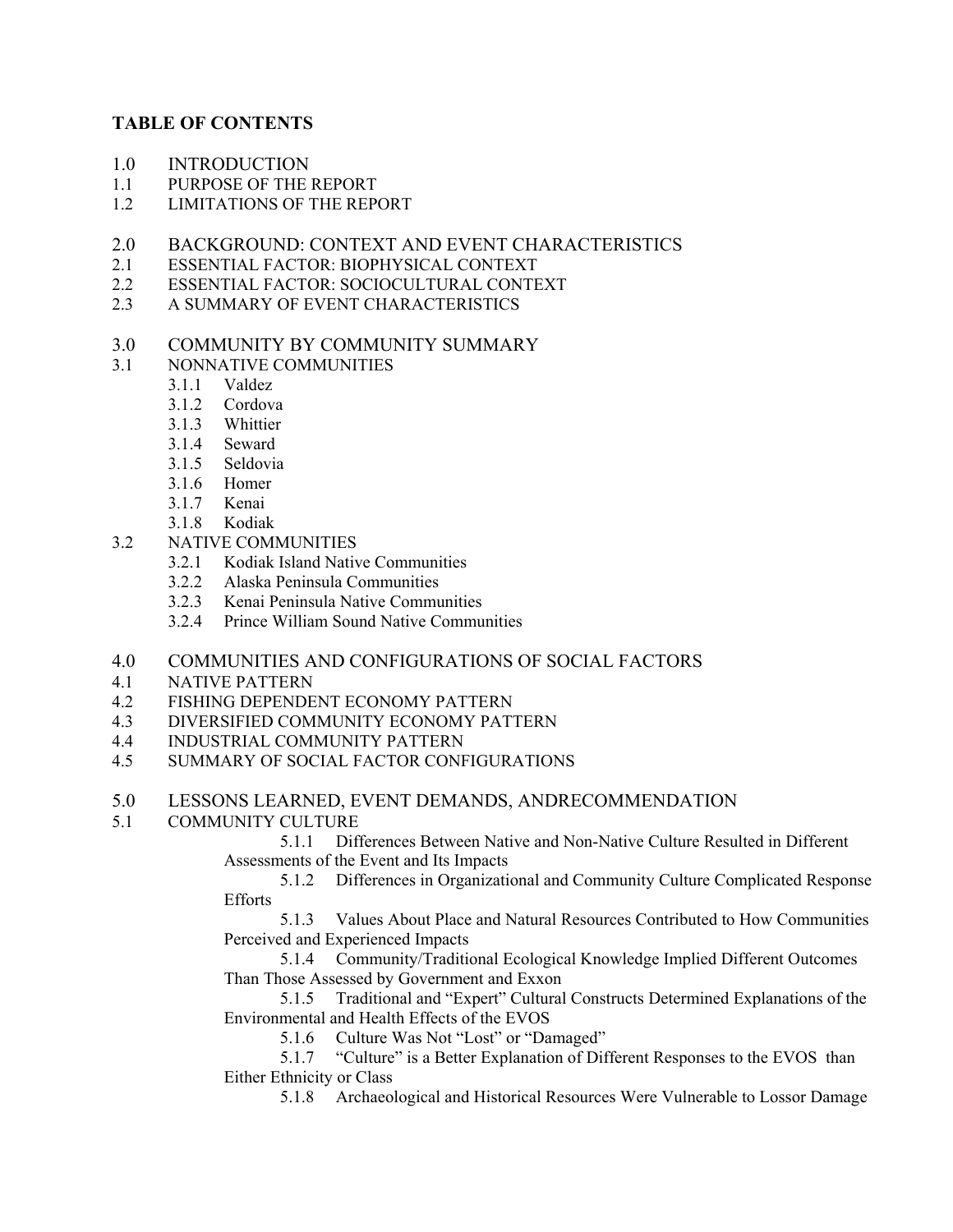5.1.9 Demands on Community Culture

5.1.10 Recommendations Regarding Culture

## 5.2 LESSONS LEARNED: SUBSISTENCE

5.2.1 Native and Non-Native patterns of subsistence are different in Alaskan communities

5.2.2 Subsistence as an institution in Native communities has multiple overlapping connections with other cultural, social, and economic institutions

5.2.3 The Contamination of Natural Resources Disrupts the Pattern of Subsistence in Native Communities

5.2.4 Disruption of Subsistence Raises Concerns about the Effects on Transmission of Cultural Knowledge to Children

5.2.5 Contamination of Resources Created Unfamiliar Conditions for Subsistence Hunters and Fishers

5.2.6 Cultural Imperatives Exist for Consumption of Wild Foods in Native Diets

5.2.7 The Contamination of Subsistence Resources Results in Concerns about Food Safety

5.2.8 Damage to Subsistence Resources Results in Economic Costs to Native **Communities** 

5.2.9 EVOS Damages to Subsistence Resources Alienated Natives From Connections with other Social, Cultural, and Psychological Elements of Native Life

5.2.10 Subsistence: Demand Conditions

5.2.11 Subsistence: Recommendations

5.3 LESSONS LEARNED: SOCIAL ORGANIZATION

5.3.1 The Political Structure of Communities Provided Different Resources for Community Response to the EVOS

5.3.2 The Disruption of Governance and Municipal Functions by the EVOS Cleanup had Adverse Effects on Communities

5.3.3 Leaders Were Essential to Effective Community Response to the EVOS, but They were Often Exhausted by the Demands of EVOS Response Efforts

5.3.4 Unfamiliarity with the Political Structures and Processes of Native Communities Resulted in Misunderstandings and Conflicts between Natives and Outsiders

5.3.5 Federal or State Agencies within Communities were Important Assets for Disaster Response Activities

5.3.6 Multi-Agency Coordinating Committees, Incident Command Systems, and Emergency Service Councils were Effective Response Organizations

5.3.7 Information Dissemination Meetings about the EVOS were Essential for Community Information Gathering and Rumor Control

5.3.8 The Social Organization of Native Communities Buffered Some Social Impacts from the EVOS

5.3.9 Changes in Traditional Roles and Status in Native Communities During the Cleanup Created Social Tensions

5.3.10 Social Statuses within Fishing Communities Were Disrupted by the Cash Received from Cleanup Employment

5.3.11 Emergent Groups Were A Source of Solidarity as Well as Conflict

5.3.12 Demand Conditions for Social Organization

5.3.13 Recommendations For Social Organization

5.4 LESSONS LEARNED: SOCIAL HEALTH

5.4.1 Mental Health Conditions Vary with Exposure to the Effects of the EVOS, Occupation, Resource Dependence, Culture, and Gender

5.4.2 EVOS Related Psychosocial Problems Contributed to Social Disruption

5.4.3 Native and Non-Native Patterns of Mental Health Problems are Different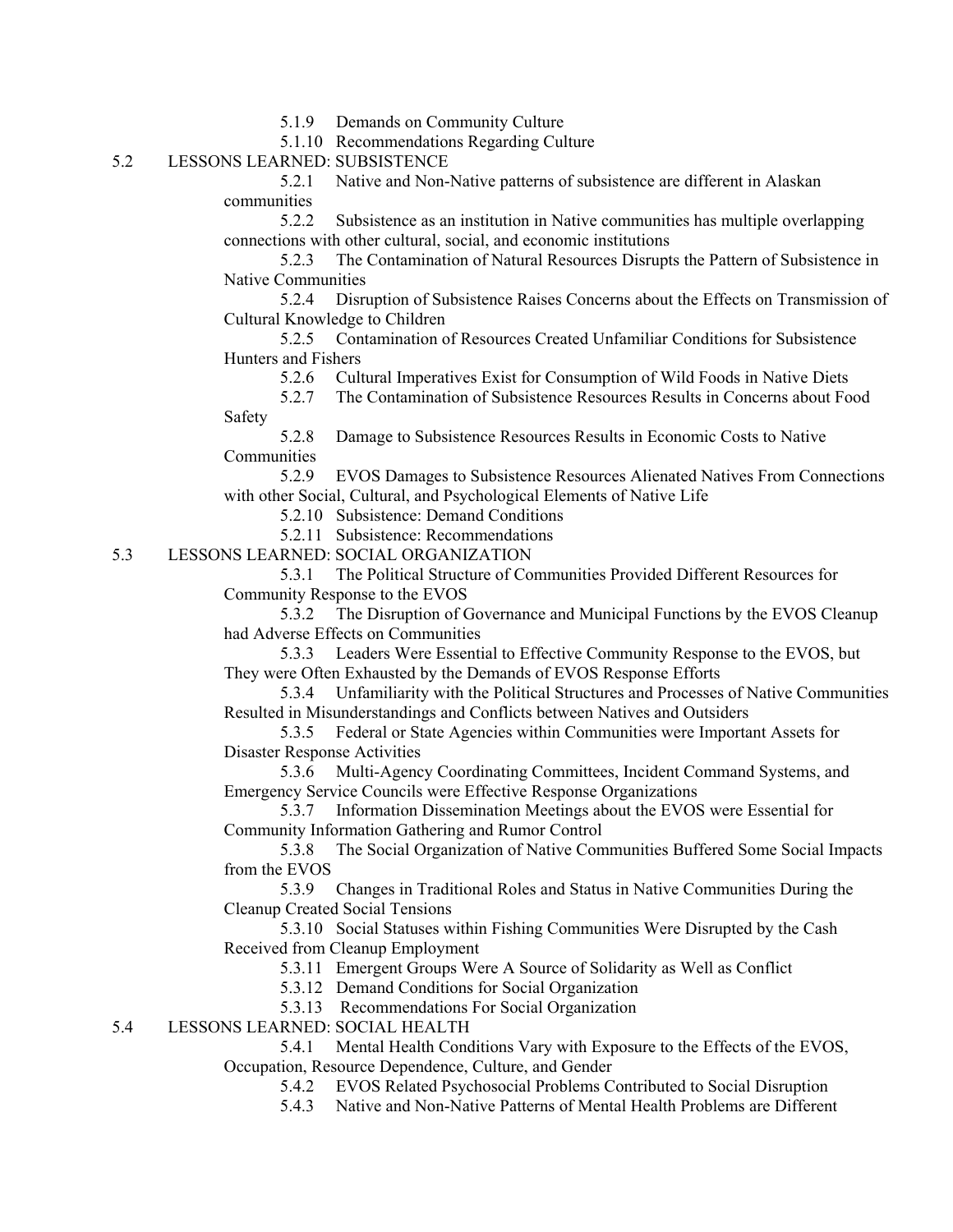5.4.4 Children Were Adversely Affected by the EVOS

5.4.5 Stress Resulted from the Direct Effects of the EVOS and the Social Disruption Associated with the Cleanup

5.4.6 Community Resources were Limited for Response to Mental Health Needs

5.4.7 Cleanup and Disaster Response Personnel Are Prone to Stress Related Psychosocial Problems

5.4.8 The EVOS Changed Residents Perceptions of Their Vulnerability to Oil Spill Event

5.4.9 Social Conflicts Undermined Community Solidarity and Social Support

5.4.10 The "Therapeutic Community" Process was Undermined by the Nature of the

## Cleanup

- 5.4.11 Promote Recovery
- 5.4.12 Baseline Information about Social Health is Limited
- 5.4.13 Demand Conditions: Social Health
- 5.4.14 Recommendations: Social Health
- 5.5 LESSONS LEARNED: ECONOMIC CHARACTERISTICS

5.5.1 Community Economic Structure Buffered the Economic Impacts on Affected **Communities** 

- 5.5.2 Some Businesses Prospered and Some Floundered Because of the EVOS
- 5.5.3 Small Businesses Were Highly Vulnerable to Economic Loss
- 5.5.4 Economic Losses Among Commercial Fishermen Were Unevenly Distributed
- 5.5.5 Assessing the Long-Term Economic Effects on Commercial Fishing is Complicated
- 5.5.6 The "Money Spill" Created Social Impacts and Did Not Mitigate All the Economic Losses
- 5.5.7 Local Governments Experienced Fiscal Impacts Related to the EVOS
- 5.5.8 Economics: Demand Conditions
- 5.5.9 Economics: Recommendations

## 6.0 OBSERVATIONS: LITIGATION ISSUES AND THE EVOS

- 6.1 LITIGATION IS INEVITABLE
- 6.2 LITIGATION IS DIVISIVE
- 6.3 LITIGATION INHIBITS RESOLUTION OF THE EVOS
- 6.4 LITIGATION MAY NOT FAIRLY COMPENSATE ALL AFFECTED
- 6.5 LITIGATION CAN INHIBIT DATA COLLECTION OR PREVENT PUBLIC RELEASE OF DATA
- 6.6 CONFIDENTIALITY OF SOCIAL SCIENCE DATA DOES NOT HAVE STANDING IN THE COURTS
- 6.7 SOCIAL SCIENCE RELATED TO EVOS LITIGATION IS CONTROVERSIAL
- 7.0 GENERAL RECOMMENDATIONS
- 7.1 INFORMATION RECOMMENDATIONS
- 7.2 PLANNING RECOMMENDATIONS

## BIBLIOGRAPHY

## **LIST OF ACRONYMS**

- ADF&G Alaska Department of Fish and Game
- CESD Center for Epidemiologic Studies of Depression
- EVOS *Exxon Valdez* oil spill event, including the clean up phase
- GAD Generalized Anxiety Disorder
- MMS United States Department of the Interior, Minerals Management Service
- PTSD Post Traumatic Stress Disorder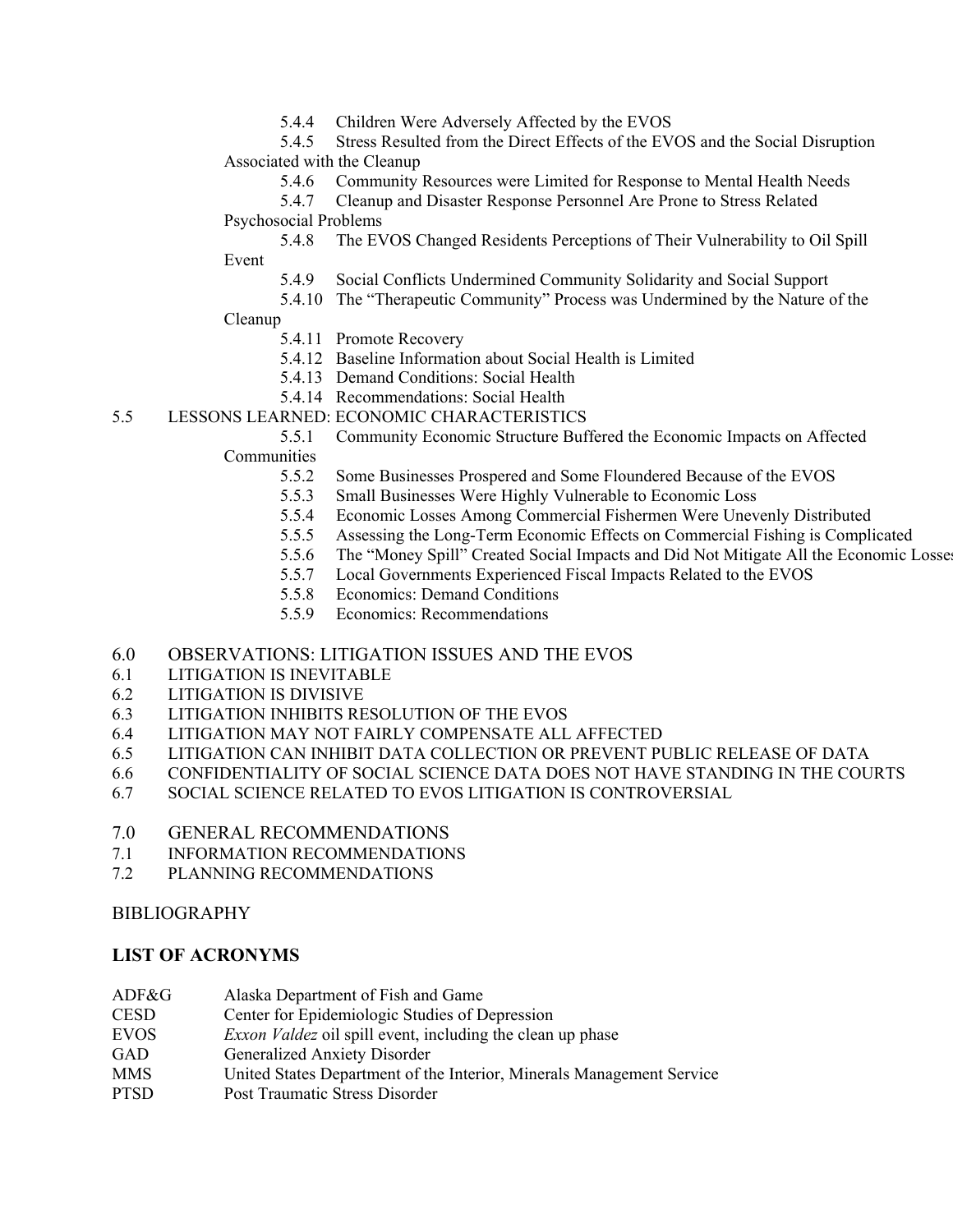## **1.0 INTRODUCTION**

An element of the legacy of the *Exxon Valdez* oil spill event (EVOS) is awareness of the risks and costs to human communities of oil transport in Alaska. In the Spring of March 1989, there were a few vigilant fishermen and other Alaskans who understood the potential consequences of a catastrophic oil spill. Many other Alaskans did not expect and could not foresee the effects of a grounded supertanker on Bligh Reef. Fishermen and other residents of Kodiak Island and the Alaska Peninsula were concerned about competition for fish, salmon prices, summer recreation, and the details of life in rural Alaskan fishing communities. In Native villages throughout the region, the concerns were about fishing, hunting, visiting with friends and relatives, and the cycles of life built around harvesting fish, game, plants, and berries. For Natives and non-Natives alike, an oil spill was a distant threat, a relatively unknown risk. An oil spill in Prince William Sound was far away and would likely be someone else's problem.

# **1.1 PURPOSE OF THE REPORT**

The events of March 24, 1989 changed perceptions about who is at risk as well as the costs and consequences to all Alaskans of a major oil spill. What should not have happened, did. What could have been prevented was not. A low probability of occurrence event became a reality. The "big one" happened and set in motion unpredictable events with consequences for human and biological communities in the Alaskan ecosystem. Neither the most vigilant fisherman nor the most concerned stewards of Alaska's resources could predict the range of impacts from nearly 11 million gallons of oil spilled into a complex ecosystem with commercial, spiritual, and cultural importance for Alaska's residents. With hindsight, there are lessons to carry forward about the human and social dimensions of these effects. In this Comprehensive Report we examine some of these lessons as indicated by our analysis of the published literature about the oil spill and its aftermath presented in the Factor by-Factor Analysis. We also develop the implications of these lessons for those who live in Alaska's at risk communities and for those who are the developers, managers, and stewards of Alaska's natural resources.

These "implications" are presented as recommendations to natural resource managers and others who need information about how social factors affect the response of communities to a technological disaster such as the EVOS. To construct these recommendations, we summarize the major analytical points about each social factor (culture, social organization, subsistence, social health, and economics) and then derive "demand conditions. " For our purposes a demand condition is the responses required by social and cultural resources for adaptation to the EVOS event. These demand conditions are simply an intermediate step in deriving recommendations that are based on the nature of the EVOS and the particular characteristics of social factors in Alaskan communities. We then suggest "information" and "action" recommendations based on our assessment of demand conditions and the "lessons learned." Since any future event is likely to have a different context and different characteristics, any set of recommendations we can propose should be more general than specific. That is, in proposing recommendations our intention is to foster a process of how to think about social factors rather than to make highly specific recommendations that may not fit the context or characteristics of any future event. We intend to suggest a "way of thinking" about social effects that can be applied to any future circumstances where agencies must respond to the social as well as the biophysical consequences of a technological disaster event.

## **1.2 LIMITATIONS OF THE REPORT**

Our discussion of "lessons learned" and recommendations in this report expresses the work of western social scientists that conducted studies of the effects of the EVOS on Alaskan communities. Here and in the Factor-by-Factor Analysis Report we have used quotations of persons who participated in these studies that express their experience with the EVOS. However, these limited quotations and even the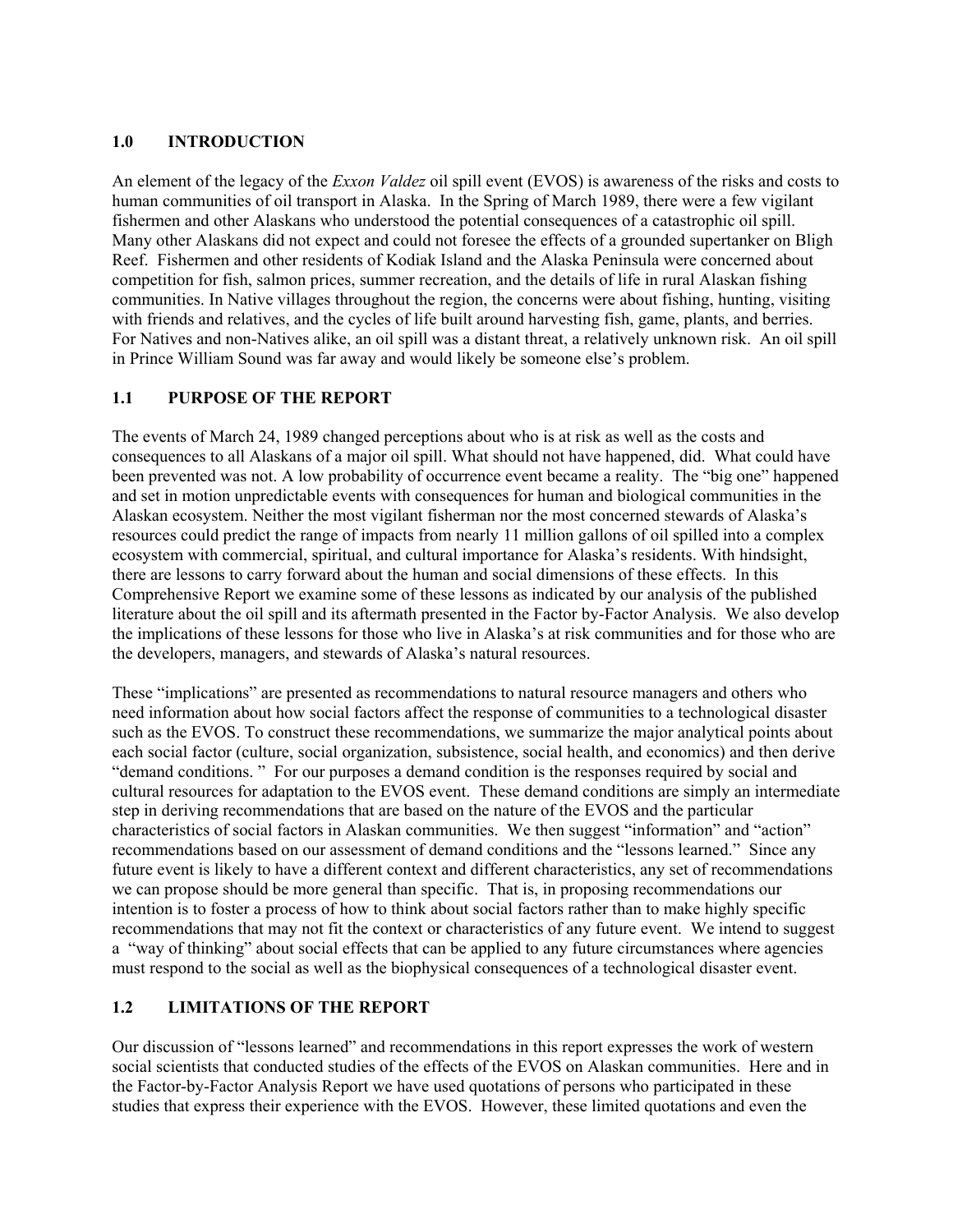more extensive quotations in the sources consulted (e.g., IAI 1990c; Reynolds 1993; Endter-Wada et al. 1993) should not be construed as the whole story of the spill as experienced by those who lived it from March 24, 1989 through the present. This report does express our assessment of the analysis of primarily western social scientists who attempted to understand and characterize the social effects of the EVOS. Those of us who listened to and observed those affected by the EVOS have noted how deeply moved Natives and non-Natives alike were by the oil-fouled birds, seals, otters, shorelines, and the important places in which people live their lives. We do not presume here to tell their story, which should be told in their own narratives and with their own accounts the effects of the EVOS have had on their economic, social, cultural, and spiritual lives. This task is yet to be done.

## **2.0 BACKGROUND: CONTEXT AND EVENT CHARACTERISTICS**

The EVOS occurred within a specific social, cultural, historical, and biophysical context. This context is essential to understanding how social factors interacted with specific event characteristics to result in community impacts. Context illustrates the broader set of connections that assist in interpreting how communities were affected by both the oil spill and cleanup. Another important aspect of background concerns the characteristics of the oil spill as a technological disaster. The structure and process of this particular event, that is its characteristics, interacted with community social factors. Consequently, here we present a brief summary and overview of event characteristics that affected community responses to the EVOS. These are developed in more detail in the factor-by-factor analysis report. Here our intention is to offer a brief summary to serve as background for developing the "lessons learned" and "recommendations" sections that are the substance of this report.

## **2.1 ESSENTIAL FACTOR: BIOPHYSICAL CONTEXT**

Prince William Sound and the Gulf of Alaska are part of a rich and complex coastal marine ecosystem in Alaska. This ecosystem is characterized by rich and diverse marine life and the coastal flora and fauna are varied. Marine mammals (e.g., orcas, harbor seals, sea lions, sea otters, and whales) exist throughout this region. Fish and other marine resources are diverse and generally abundant. These resources include five species of Pacific salmon, halibut, a wide variety of other groundfish (e.g. Pacific Cod, black cod, pollock, sablefish, yellowfin sole, rockfish), steelhead, several varieties of commercially important crabs (e.g., opilio, tanner, king), shrimp and numerous other commercial and non-commercial marine species. Intertidal and subtidal areas are home to a diversity of invertebrates including clams and mussels and other resources that have importance for Native subsistence users. Bird resources are numerous and diverse, including bald and golden eagles, a variety of seabirds (e.g., marbled murrelets, auks, kittiwakes) and shorebirds. In fact, the Copper River Delta in Prince William Sound is home to one of the greatest concentrations of shorebirds in this hemisphere. The land mammals of this region include caribou, brown bears, black bears, moose, deer, wolves, and a variety of small mammal species. The flora of the region is as diverse as its fauna. In some areas there are large stands of spruce, fir, and hardwoods. High grasses, willows, and tundra characterize other areas. South of Bligh Reef, there are several major islands (e.g., Montague, Latouche, Knight) before Prince William Sound opens into the Gulf of Alaska. Deep fjords distinguish the coastal areas in some parts of the region (Prince William Sound, Kenai), but in other areas there are vast stretches of open beaches.

The coastal and open waters of Prince William Sound and the Gulf of Alaska were considered relatively "pristine" before the EVOS (Short and Harris 1996:17). Currents circulate water from the Gulf into the Sound and then back out into the Gulf. These types of ocean currents contribute to the "pristine" character of the ocean waters in this region and also worked to distribute the oil from the EVOS into far distant areas. The beaches and other coastal regions of the Sound and Gulf are also relatively unpolluted. The beaches of this region have some specific characteristics that predispose them to hydrocarbon contamination. Large rocks and gravel over loosely compacted sediment characterize the structure of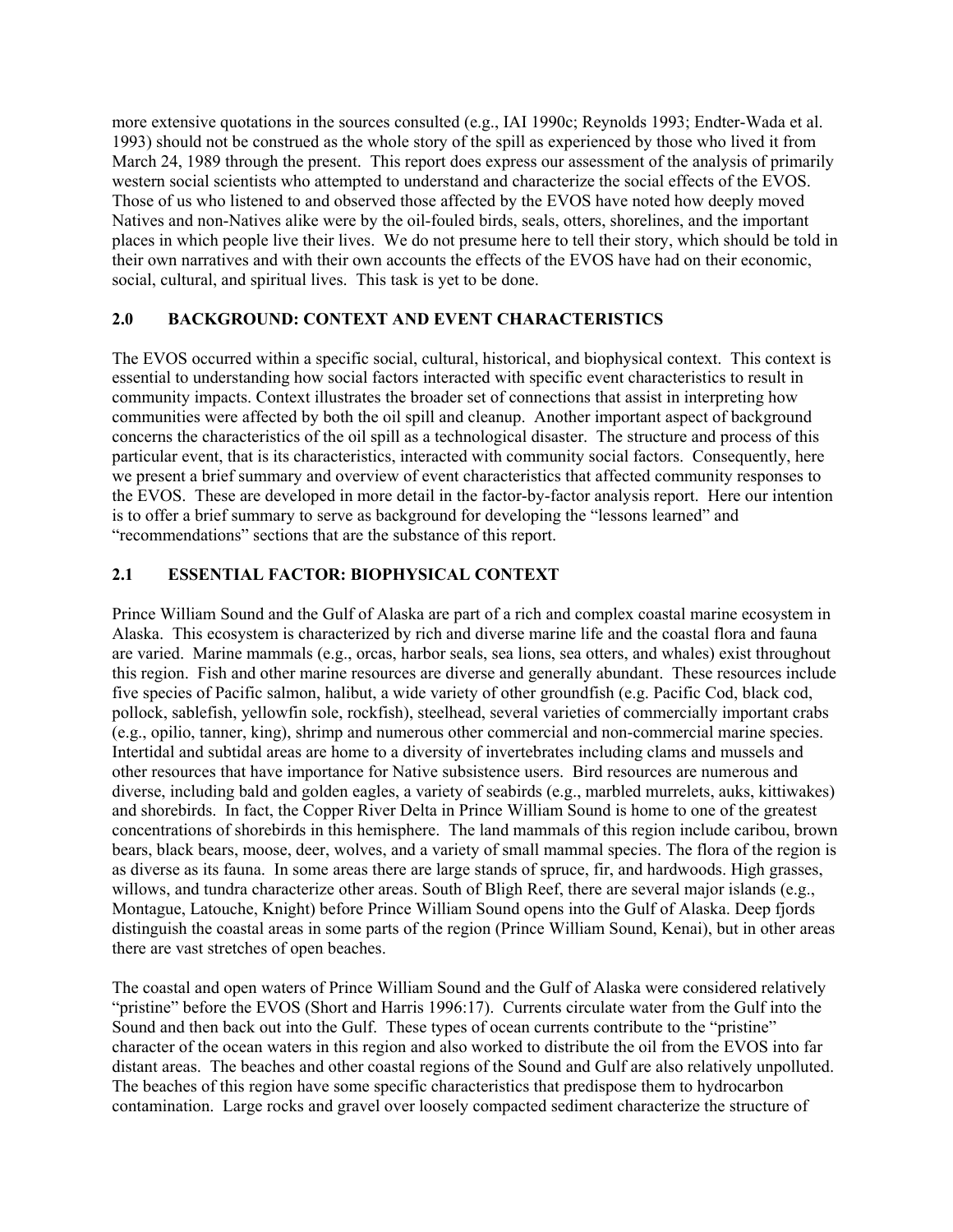these beaches. Underneath these layers there is another layer of densely compacted sediment and then bedrock. The depth of the first three layers varies from beach to beach depending on the nature of the specific beach, the high tide lines, and the depth of the bedrock. Tides mix the cobble rock and gravel as the waters rise and fall. In the intertidal zone these materials can mix with the layer of loosely compacted sediment to depths ranging from several inches to several feet. The surf action also grinds up materials brought in by the tides such as kelp and debris and distributes this throughout the upper and sediment layers. These characteristics of beaches in the spill-affected area were important because they distributed oil from the top layers down through the second and third layers of sediment. The surface rocks and sandy areas of beaches became coated with oil as well and the sediment layers also became contaminated. Furthermore, wave action and tides took surface oil back out to sea where incoming tides redeposit the oil, starting the cycle all over. Importantly, some of these intertidal zones are habitat for clams, mussels, crabs, and other plants and animals used by Alaska Natives for subsistence purposes.

#### **ESSENTIAL FACTOR: SOCIOCULTURAL CONTEXT 2.2**

Native and non-Native communities have instrumental, as well as cultural and spiritual, connections to the natural resources of this region. Salmon and other fish have commercial value and are essential to the economics of many communities. Fishing also establishes the routines and practices of much of the social life in coastal communities that depend on these natural resources. Gathering bidarkis, hunting seals, gathering berries, and other subsistence practices are activities that are central to the social life in Native communities. The geophysical features of beaches, coastlines, and vast expanses of water are constituted as "places" that have commercial, cultural, and spiritual values for Natives and non-Natives. These types of connections tie natural resources with the social and cultural life of Alaskan communities. Further, these connections – which establish the sociocultural context of natural resources – makes these resources meaningful for human communities. This context is essential background for assessing community impacts. They provide the means through which social factors and natural resources interact. When these connections are damaged or otherwise impacted, then communities will experience damages. Establishing the social context of natural resources is essential to how to think about not only the EVOS but also any future technological disaster event.

For our purposes, two major types of context connections can be distinguished in the Prince William Sound/Gulf of Alaska region. One is the "Native" context and the other is the "non-Native" context. The Native context is one in which there are multiple and overlapping connections among community social and cultural institutions and the natural resources of the region. These connections are linked with a long historical tradition of dependence upon natural resources as a source of food, materials, and spiritual inspiration. In the Native context, social life is organized around the taking and use of foods and materials that exist in the natural environment. Children learn about their culture through participation in the activities of subsistence harvesting and processing. Social bonds among kinsmen and other community members are reinforced through the sharing of processed resources and, in some instances, through cooperative hunting and fishing. Hunting and fishing for subsistence resources also affects seasonal travel to camps for temporary residence. Some natural resources have spiritual importance, expressing the religious beliefs and providing the substance for rituals and other religious practices. In the Native context, historical, social, cultural, and instrumental ties connect communities with natural resources in complex and overlapping ways. This Native context also has a long and complex historical relationship with non-Native society. This historical context itself is significant for understanding the Native context and its interaction with the EVOS (cf. Wooley 1995).

The "non-Native" pattern lumps together the adaptations and lifestyles of many different types of communities such as Valdez, Whittier, Cordova, Kodiak, and Seward. Each of these communities has distinct sociocultural characteristics, but they share some common features in their attachments to natural resources. These connections with natural resources have a duration that extends from late in the last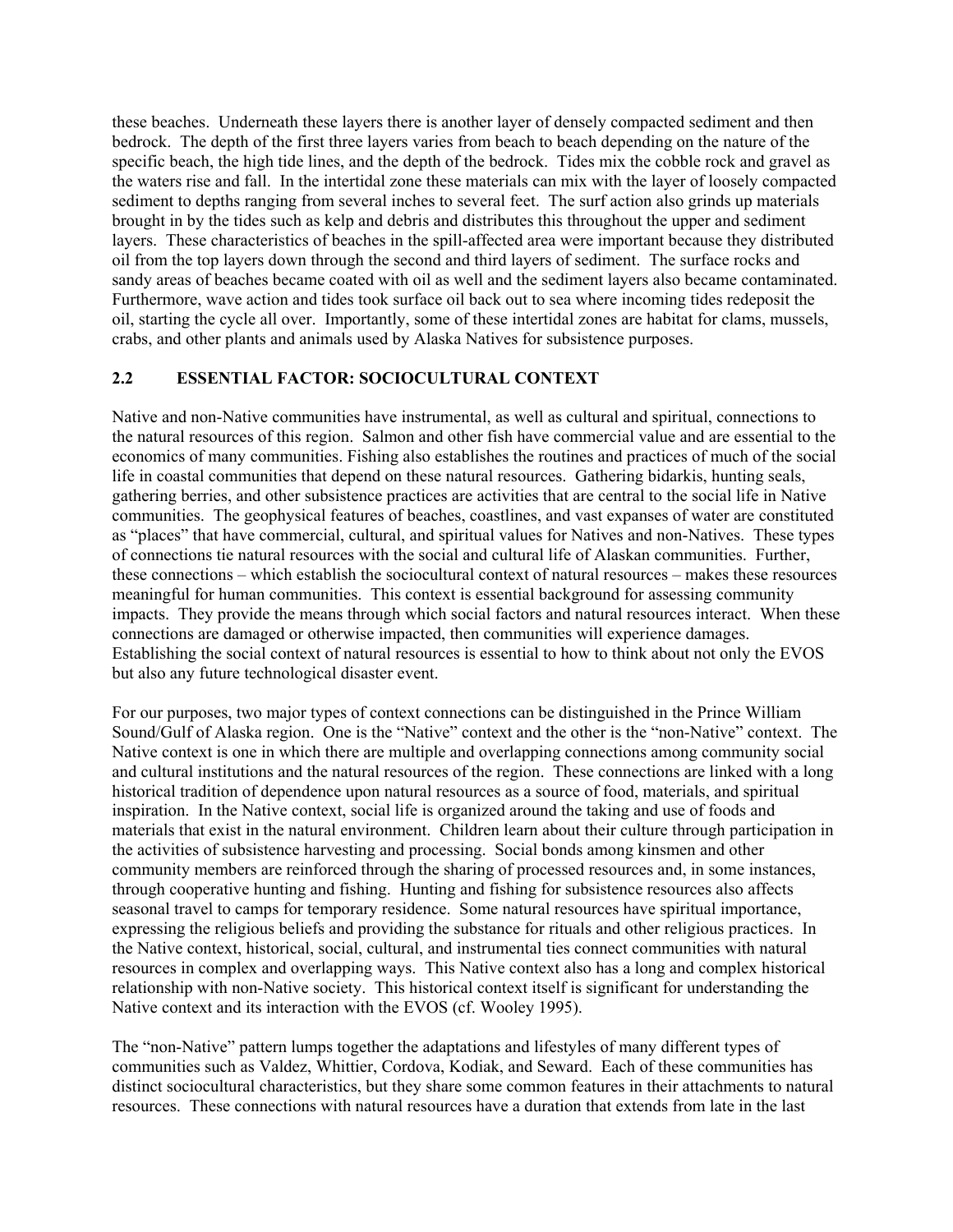(19th) century. Instrumental uses predominate among non-Native attachments to natural resources. Commercial fishing for salmon, groundfish, herring, shellfish, and other species is a major instrumental use of these resources. The economy of these communities is focused around the harvesting, processing, and export of these resources. Similarly, timber harvesting is another major instrumental use of natural resources. Although not as extensive a contribution to local economies as fishing, this use of natural resources further expresses the instrumental uses in the non-Native pattern. However, these instrumental uses also structure social life and the annual round of activity among many groups in these communities. Spiritual attachments to these resources exist in the non-Native pattern, but they are not as extensive nor are they necessarily of the same character as Native attachments. Among non-Natives, these attachments are to specific places, particular wildlife, or the overall "wild" or "pristine" character of the landscape. The natural environment is not attributed with the same type of spiritual presence, although there remains important spiritual value to particular resources. Furthermore, non-Natives in Alaska also practice subsistence hunting and fishing and these activities also are a significant connection to natural resources. However, the practice of subsistence has different cultural meanings for non-Natives in comparison to Natives (cf. Jorgensen 1995a). Overall, the non-Native pattern represents fewer types of attachments between natural resources and community institutions than in Native communities, but these are nonetheless complex. That is, they express multiple types of attachments in the social, cultural, economic, political, and spiritual life of these communities.

In summary, sociocultural context suggests examination of the nature, types, and complexity of ties between community life and natural resources. In the case of the EVOS, both Natives and non-Natives had numerous types of instrumental, spiritual, and cultural connections with natural resources in Prince William Sound and the Gulf of Alaska. An event that damaged these natural resources was therefore likely to affect communities in many different social and cultural dimensions. Appreciation of how the patterning of social factors affected the response of communities to the EVOS is essential for understanding the interaction of specific communities with the EVOS. The oil that covered the beaches in Tatitlek was the same as the oil that washed ashore in Seward, but the meanings of the effects of that oil contamination are determined by configurations of social factors.

## **2.3 A SUMMARY OF EVENT CHARACTERISTICS**

Every disaster event is unique. These unique characteristics provide the particular circumstances that interact with the social factors and their biophysical context. Here we cannot list all of the characteristics of the EVOS, but the following are well reported and capture the uniqueness of this particular event.

• The tanker *Exxon Valdez* grounded on Bligh Reef on March 24, 1989 spilling nearly 11 million gallons of crude oil into Prince William Sound.

• More than 140 miles of beaches had heavy oiling. More than 1,500 miles of shoreline had some oiling. Those areas oiled included National Forest lands, four National Wildlife Refuges, three National Parks, five State Parks, four State Critical Habitat Areas, and a State Game Sanctuary.

• The spilled oil spread south and west from Bligh Reef in Prince William Sound, eventually reaching Kodiak Island and the coast of the Alaska Peninsula. Eventually the oil spread nearly 600 miles from Bligh reef. For comparison purposes, the slick covered an area roughly equivalent to the distance between Cape Cod, Massachusetts and the coast of South Carolina.

Marine mammals, seabirds, fish, and other elements of the marine ecosystem were killed outright or contaminated by the spilled oil. The causalities included: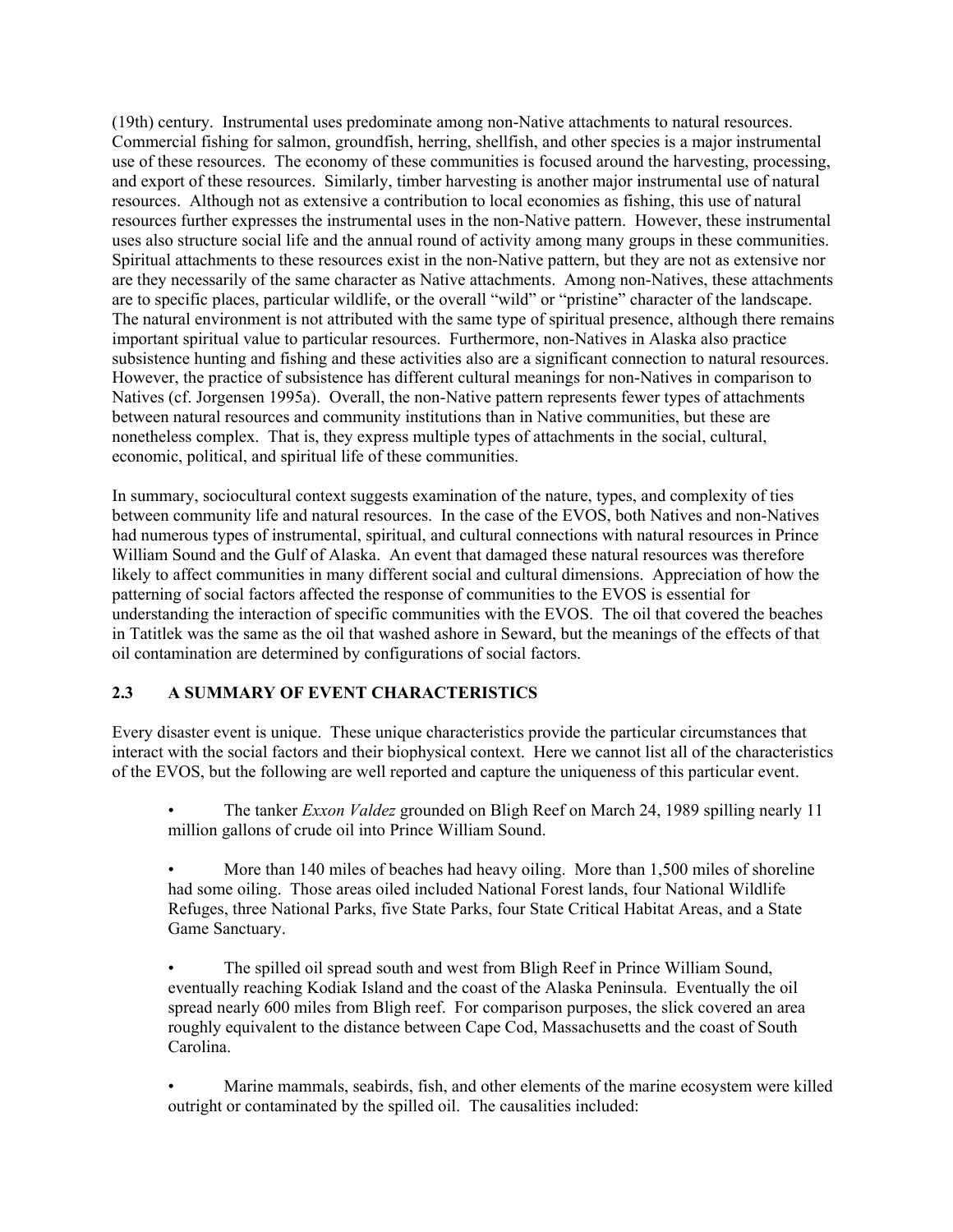Between 100,000 and 645,000 sea birds are estimated to have died from direct exposure to the oil spill. More than 150 bald eagles carcasses were recovered and it is estimated that nearly 300 bald eagles died.

- About 300 of the 2,200 estimated harbor seals of Prince William Sound were killed outright. About 2,800 to 5,500 of the estimated 10,000 sea otters were also killed. About 22 killer whales "disappeared" in the immediate aftermath of the spill. At least 25 gray whales died from exposure to the crude oil.

- Plankton and other microscopic sea life, that is part of the food chain in this ecosystem, was killed or contaminated

Intertidal invertebrates, shellfish, and plant life such as seaweed were also killed or contaminated.

Salmon, herring, and other fish were killed in unknown numbers, but there were no apparent massive deaths from exposure. However, several species show the presence of hydrocarbons in their livers.

• As a result of possible contamination, several fisheries were closed, including shrimp, black cod, herring, and salmon. This disrupted commercial fishing in Prince William Sound and portions of the Gulf of Alaska.

• Layers of sediment on some beaches in Prince William Sound and the Gulf of Alaska were heavily contaminated by the crude oil.

• Chenega Bay, Kodiak, Seward, Nanwalek (previously English Bay), Larsen Bay, Ouzinkie, and other communities were directly oiled. Other areas used for subsistence purposes by Native communities as well as areas used by commercial fishermen in Native and non-Native communities were oiled.

Exxon assumed responsibility for cleaning up the spill. A privatized cleanup was organized. Valdez was the major center for cleanup operations. Exxon and its contractors administered funds for cleanup.

• Exxon contractors hired individuals from affected Alaskan communities to work on the cleanup. However, the possibility of relatively high paying cleanup work also attracted persons from other Alaskan communities and from the lower 48 states

• Cleanup began in April of 1989. The last major cleanup efforts ceased in 1992. Exxon is said to have spent more than 2 billion dollars on cleanup efforts. Priority for cleanup jobs and contracts was given to Natives, commercial fishermen, and other Alaskans in other communities affected by the spill.

Several cleanup methods were used: boom was used to contain oil in the open water; skimmers as well as blotters and similar methods were used to collect oil on the water; cold and hot high pressure hoses were used to clean beaches and shorelines. Bioremediation was also used on some beaches. Dispersants had limited use. Arguments existed about the overall effectiveness of some cleanup methods, especially the use of hot water high-pressure hoses on beaches.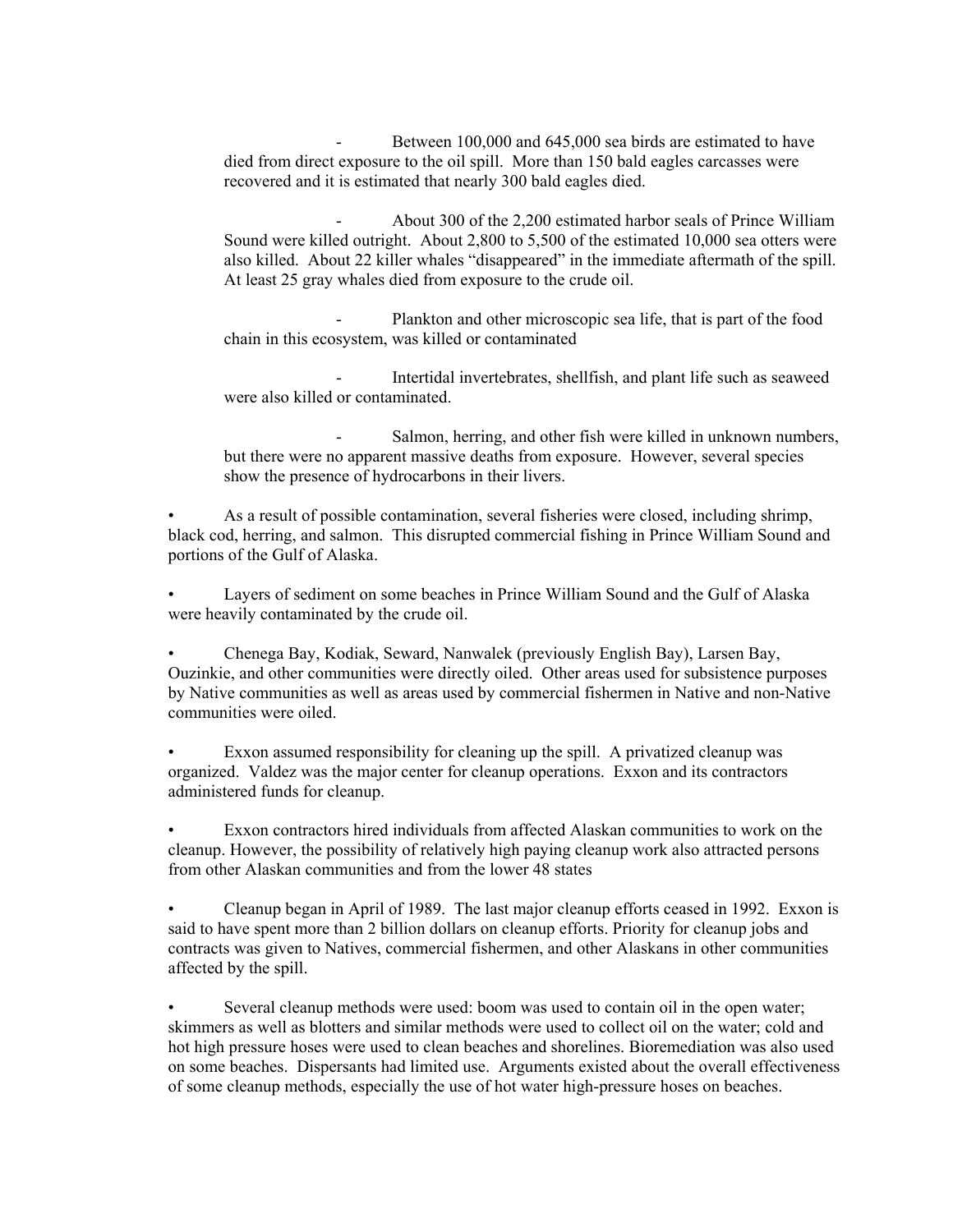• Competition for cleanup work and contracts among commercial fishermen and arguments about participation in what was perceived to be more of a "PR [public relations] effort" than a cleanup resulted in conflicts among individuals and groups in affected communities.

• Some Archaeological resources were damaged or stolen during the cleanup process. Cleanup crews and others violated other sites that have historical and cultural importance for Alaska Natives

In sum, these characteristics indicate a unique event. However, the EVOS is also a classic "technological disaster:" North Slope crude oil – a toxic substance – spilled into an ecosystem and threatened natural resources with sociocultural importance for nearby communities. The EVOS shares some specific characteristics with other technological disasters that assist in interpreting its meaning and effects on affected communities. These characteristics are as follows:

• A preventable accident involving complex technology controlled by private industry and regulated by government agencies.

• Natural resources of importance to nearby communities were contaminated.

• Uncertainty existed about the short and long-term effects on ecosystems and human communities exposed to contaminated resources.

Publics evaluated the risks and consequences of exposure to the contamination differently than Exxon or government agencies.

• Issues of blame and responsibility were prevalent in public discourse about the event.

• Communities and Exxon differentially evaluated the nature and extent of damages.

• Social conflicts regarding the event and its aftermath resulted in the loosening of community bonds.

• Individuals and groups experienced stress and other psychosocial consequences from the event and its aftermath.

• A weakened "therapeutic community" formed but social conflicts and loosened community bonds diminished the availability of social support.

The sense of place and evaluations of home as "safe" were threatened if not changed by the circumstances of the event.

• Groups and individuals that were highly dependent on the damaged resources experienced the most distress.

• The cultural values and lifestyles of a minority population were not taken into consideration in formulating response and recovery efforts.

These commonalties with other technological disasters suggest there may be some common processes that occur when failed technology damages resources of importance to human communities. The nature of these processes, their expression in the EVOS, and their implications for future events are the substance for the remainder of this Report.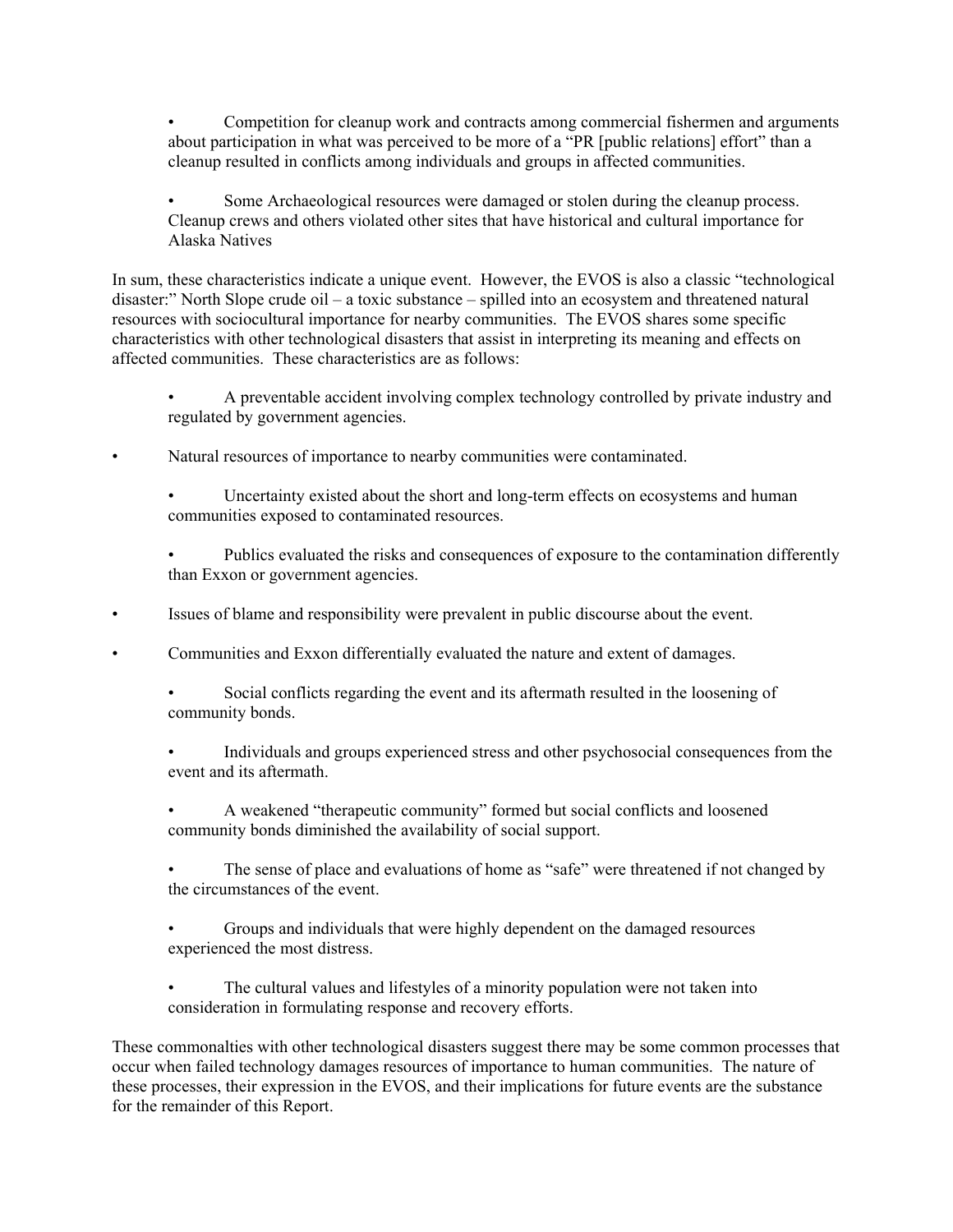## **3.0 COMMUNITY BY COMMUNITY SUMMARY**

A significant lesson of the EVOS is that it was not a uniform event for each exposed community. This can be illustrated by describing for each community salient interactions of social factors and the event as reported in the existing scientific literature. This literature gives more descriptive and analytical attention to some communities more than others; and this uneven reporting does not necessarily reflect the degree or intensity of impacts experienced by different communities. Rather it is more an issue of the nature of the research conducted than any other factor. For example, there is relatively limited information available about Whittier, but significant information about Cordova. Similarly, less information exists about Valdez than Cordova or even Kodiak. Overall, there is more information about Native than non-Native communities, although these discussions address a more narrow range of social factors, usually focusing on subsistence issues. Furthermore, much of the research was structured to aggregate information from different communities to make analytical findings. This severely limits our ability to analyze the role of social factors in most exposed communities. However, this community-by-community summary is useful for indicating the range and types of impacts reported in the literature. These summaries are presented by describing some basic background information about geography, demography, economy, and political organization and then presenting a synopsis of the major research literature that addresses social impacts in these communities. Each synopsis addresses the most salient points in the literature. The full text of each source should be consulted for a developed discussion of the impacts indicated in our summary discussion of the source.

# **3.1 NONNATIVE COMMUNITIES**

## **3.1.1 Valdez**

There are several major sources of descriptive information about the interaction of Valdez with the EVOS. These are: the Oiled Mayors Study (Impact Assessment, Inc. [IAI] 1990a-d); the Mineral Management Service (MMS) Social Indicator's Study (TR 155 Volume IV. Post Spill Key Informant Summaries); the MMS subsistence study (TR 160 Chapter III), the Valdez Counseling Center study of psychosocial impacts (Donald et al. 1990); and descriptive information in Davidson (1990) and Keeble (1991).

*Geographic Location and Infrastructure*. Valdez is located at the northern most end of Prince William Sound and it is well known as the terminus of the Alaska Pipeline. A road connects Anchorage and Valdez and there is also air service and a ferry. The community has primary and secondary schools as well as a Junior College. Other major facilities include a teen center, hospital, and community center.

*Demography*. In 1989 its population was about 4,000 persons, although there appeared to be considerable seasonal variation with about 3,000 during the winter and more than 4,000 during the summer months (IAI 1990c: 200; Miraglia and Tomrdle 1995: III-3). Approximately 9% of this population are Alaska Native (Miraglia and Tomrdle 1995: III-3)

*Economy*. Valdez has an industrial economy focused around oil transport. Primary employers are federal, state, and local government and Alyeska (the pipeline company). Commercial fishing and tourism were also other major sources of employment and local income at the time of the EVOS.

*Political Structure*. Valdez is a home rule city with an elected mayor and city council. A city manager and staff conduct the business of the city. At the time of the spill Valdez did not belong to a borough.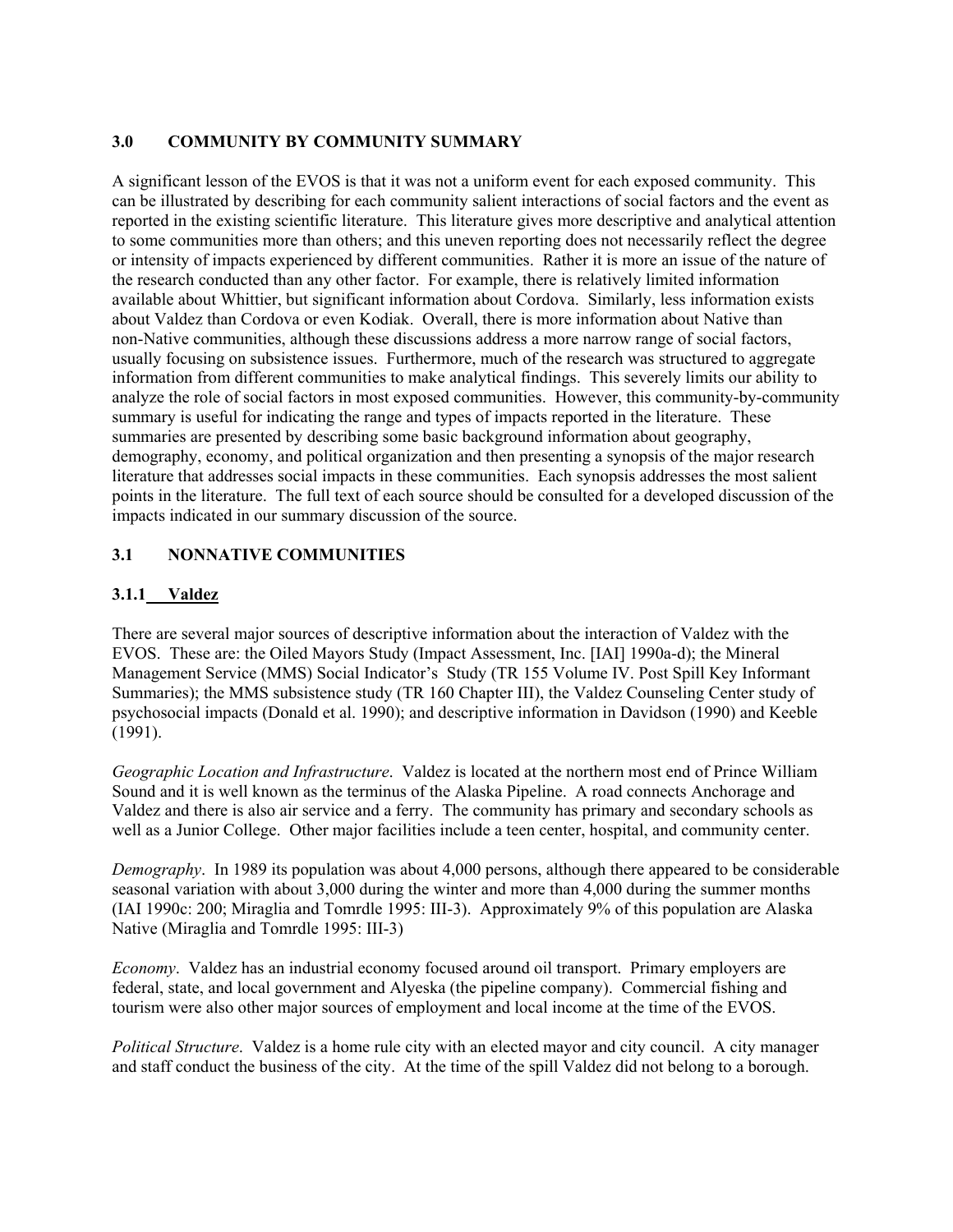**Oiled Mayors Study**. The specific discussion of Valdez in the Oiled Mayors Study (IAI 1990c: 200-244) discusses a range of social effects from the EVOS. The most salient issues in this discussion are as follows.

Valdez became the center of cleanup operations for the EVOS. There was an influx of personnel from Exxon, the U.S. Coast Guard, various state and federal agencies, volunteers, and other "outsiders" many of whom were seeking cleanup employment. Estimates were that Valdez had a population of about 11,000-12,000 during the EVOS. These outsiders placed significant demands on community and municipal services. For example, peak water flow increased to 3.6 millions of gallons per day from a previous high of 2.5 million gallons per day, residential and commercial construction permits doubled between 1988 and 1989, civic center events increased by 82%, airport traffic increased 2,400%, camp grounds exceeded capacity by more than 100%. There was substantially more demand for housing than supply. Demands for child-care, related to oil spill employment, also increased significantly. Many community facilities were used for oil spill response activity. It was nearly impossible to escape the reality of the oil spill for Valdez residents because of the intensity of response activity centered in Valdez. However, the only oil from the event to reach Valdez was carried in on the hulls of cleanup vessels.

Public safety and community health resources were strained by increased demands. For example, from the prior year there was a 115% increase in demand for ambulance service; a 50.8 % increase in demand for fire call-outs;124% increase in hospital emergency room visits; 81.7% increase in visits to the Valdez counseling center; and a 118.3% increase in visits to services provided for victims of domestic violence. Police calls increased 63.8% over the pre-spill year and there was an increase of 123.6% in arrests, 44.2% increase in man-days in jail, and statistics regarding specific types of crimes also showed significant increases from the pre-spill year.

The demands of the EVOS disrupted the normal routines of family and community life. Recreational programs were disrupted, day care became problematic, and the usual work routines were disrupted because of the nature of oil spill response activities.

The usual activities of local government were disrupted because of oil spill response activity. The Mayor, City Manager, City Council, and other essential personnel of that ensure operation of the city were consumed by meetings, planning, responding to media, and other oil spill response activities. Disruption of the normal business of local government is evident across all departments.

Social conflicts and divisiveness became salient social issues within the community. The divisiveness developed among those who were oil industry employees and the rest of the community. Some conflicts concerned those local residents and "outsiders."

Economically, some businesses in Valdez experienced a boom because it was the center for response operations. Other businesses had difficulty retaining employees because of competition with high paying oil spill response work. Fish processors in Valdez were among those who experienced adverse economic consequences because of the spill.

**Valdez Counseling Center Study.** The Valdez Counseling Center (Donald et al. 1990) conducted a three phase mail survey in Cordova and Valdez which started in May of 1989 and was completed about one year later. The study administered self-report measures of depressive symptoms (Center for Epidemiological Studies of Depression [CESD]), a measure of stress (Frederick Reaction Index), and a perceived social support measure. The sampling procedures yielded a total of 93 respondents. Initially 53 Cordova residents were recruited of whom, 43 completed all three phases; and, in Valdez 64 respondents were initially recruited, of whom 50 completed all three surveys (Donald et al. 1990: 16).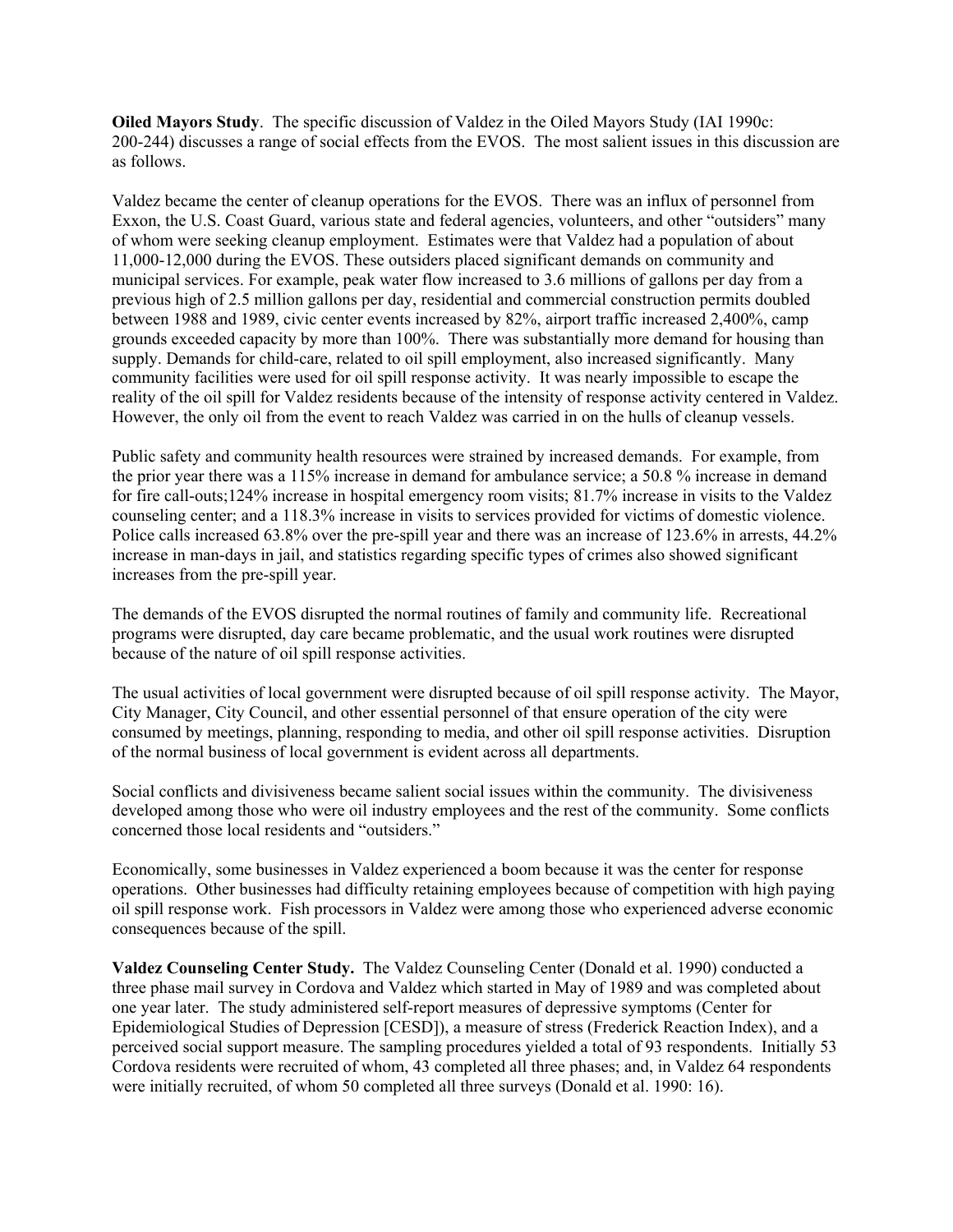The Valdez Counseling Center survey produced the following major findings:

- For residents of Cordova and Valdez, the EVOS was an extreme stressor that caused emotional distress for residents.
- Cordova had a higher intensity and duration of emotional distress than did Valdez.
- Perceived social support was a mediating factor in Valdez, but not in Cordova.
	- No relationships were found between emotional distress and occupation, age, gender, and other demographic variables (Donald et al. 1990: 20ff).

In reviewing respondent comments about the nature of the stresses related to the EVOS, Donald et al. note: "In Valdez the most frequently expressed concern (n=11) was convergence related, i.e., crime, transients, crowds, and traffic that al increased as a result of the spill. Concern about the Native impact of the spill on the environment (n=5) was the second most frequent expressed comment. In Cordova concern about the negative impact of the spill on the environment  $(n=1)$ ) and social disruption caused by perceived greed or jealously as a result of spill related income (n=10) were the most frequent comments. Concern about the future of the fishery was Cordova's second most frequent comment" (Donald et al. 1990: 18-19).

The study also reported on the influx of "outsiders" and its social consequences for Valdez residents as indicated in the following quotation:

In addition to the influx of oil spill workers, a host of other groups and individuals converged on Valdez, including: the mass media, Exxon bureaucrats, security guards, representatives of state and federal agencies, bird and otter rescue groups, scientists, environmentalists, tourists, street vendors, the unemployed, and the unemployable. This rapid population influx disrupted normal social patterns, as the population of Valdez swelled from 3,500 to an estimated 7,000 in a matter of weeks. Along with this rapid population influx came a variety of social ills: a fourfold increase in crime and consequence increase in fear for personal safety; a critical housing shortage that lead to all manner of unusual living arrangements; traffic congestion; long lines at the post office, stores, and restaurants. City services were overwhelmed. … Media coverage of the spill and clean up effort was intense and video images of dead or dying wildlife, oil blackened sea and shoreline as well as the high impact, labor-intensive invasion of the Sound were a constant reminder to residents that they were suffering a catastrophic event (Donald et al. 1990: 2-3).

**MMS Social Indicators Study TR 155**. This work is part of a larger study of social indicators in Alaskan communities that includes some selected work on the social effects of the EVOS. TR 155 reports on information developed from key informant interviews in particular communities. There are several key findings about the interaction of the EVOS with this community.

• Social conflicts did not appear to be as intense in Valdez as in other communities such as Cordova. This appears to be related to increase opportunities for spill-related employment, decreased dependence of residents on the use of marine resources (fishing and tourism), and the absence of threats from direct damages from the spilled oil. Conflicts between residents and outsiders were present, but the most animosity was toward the heavy hand of Exxon's actions with the community and its residents.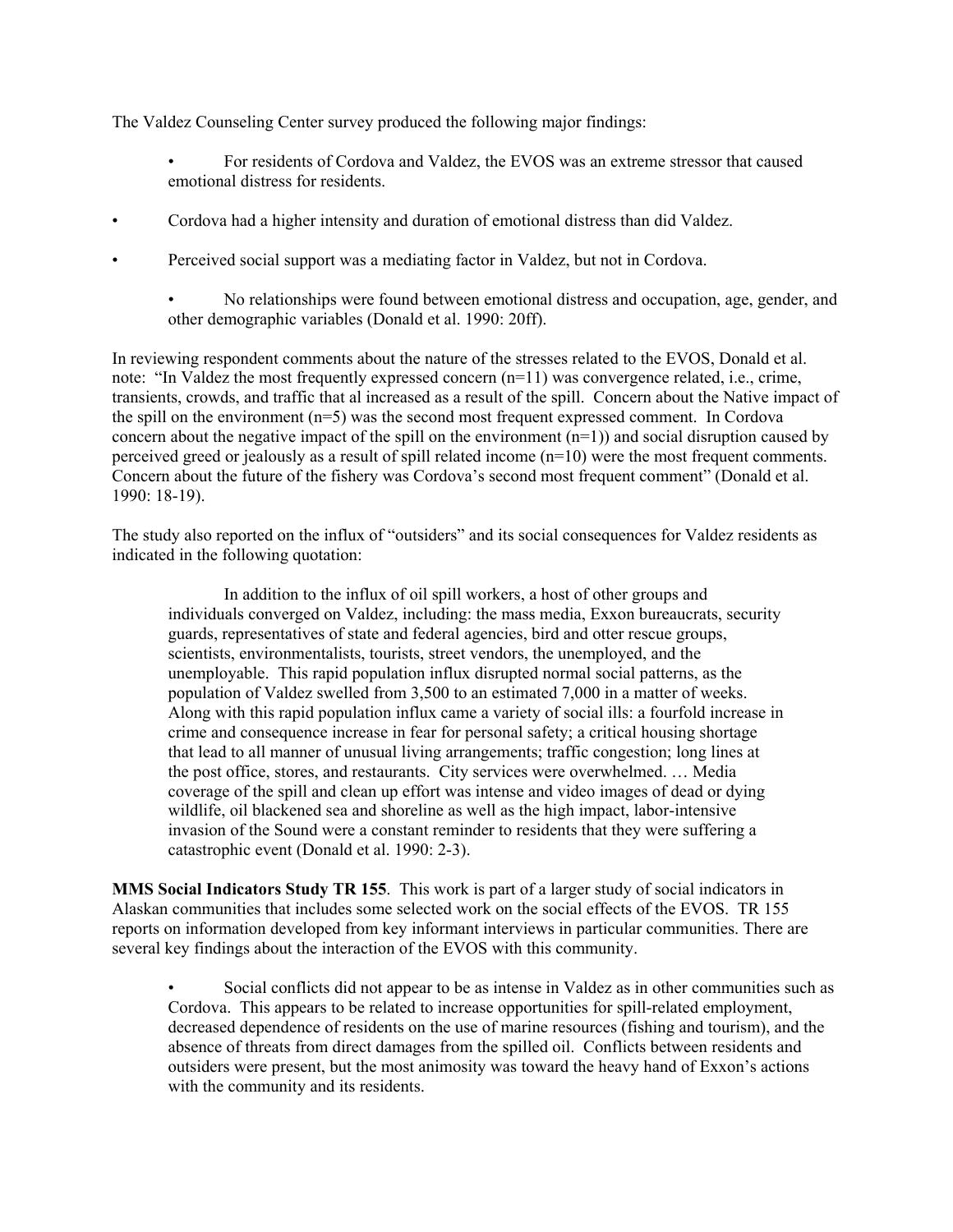• Divisiveness among oil industry workers and the rest of the community was present prior to the spill, but the EVOS exacerbated these tensions. Tension and divisiveness also resulted from different opportunities to gain spill-related contracts and employment. Other tensions and divisiveness concerns those who benefitted from the spill and those who lost (e.g., some commercial fishermen and fish processors).

The conflicts, tensions, and divisiveness that resulted from the spill inhibited participation in public life.

• A sense of alienation resulted from the desire for an effective cleanup, but no control over ensuring that one took place.

Past experiences with the pipeline construction and prior periods of rapid social change were precursors to the development of stress reactions among residents.

• As a result of the EVOS residents have more ambivalence and distrust about oil transport and Alyeska in particular.

• As a result of the EVOS community residents perceive their community is less cohesive and social bonds are more strained.

**MMS/ADF&G Subsistence Study (TR 160)**. The focus of this work is the effects of the EVOS on subsistence harvests and uses, although there are demographic data that address changes during the study years: 1991, 1992, and 1993. Among all of the communities included in the Social Indicators Study, Valdez shows a unique pattern. In comparison to other study communities, there is less concern about resource contamination of resources from the EVOS, fewer perceptions of decreased resource availability, and more support for future offshore (outer continental shelf) oil development (Miraglia and Tomrdle 1995: III-17). In comparison to other communities, Valdez residents did not identify the EVOS as effect resource harvests, sharing, or quality of life in the community. Further, Valdez residents were also less likely to report post-EVOS dissatisfaction with their community and their desire to live there. During the first year of the study 23.9% of respondents reported contamination fears about wild foods and 29.5% were unsure if these foods were safe to eat (MMS TR 160 III-14). Contamination fears were also related to perceived chronic pollution from operations of the Alyeska pipeline. It is suggested that the context of the Alyeska operations in Valdez is a factor in local attitudes to the EVOS and its effects on local populations.

**Descriptive Sources**. Several popular accounts report observations of impacts in Valdez (Davidson 1990; Keeble 1991). These include: rapid increase in population related to oil spill response activity; increase used of infrastructure facilities; labor shortages for local businesses; conflicts with outsiders; concerns about public health from the influx of outsiders and their living conditions; fears for public safety related to the volume and character of the outsiders in the community; pervasive presence of Exxon "security guards" and their restriction of access to places and facilities normally used by community members; inflation of costs for lodging, food, and other essentials; increase in stress for families and individuals; and Exxon's "heavy handedness" in relations with individuals, businesses, and local government. Overall, the effect described is a community which lost control of its daily life because of the actions of the Exxon Corporation and the influx of a variety of outsiders. Also, there are descriptions of the disillusion among community residents about the assurances by Alyeska of safe operations of the oil terminal and the concern for community welfare.

## **3.1.2 Cordova**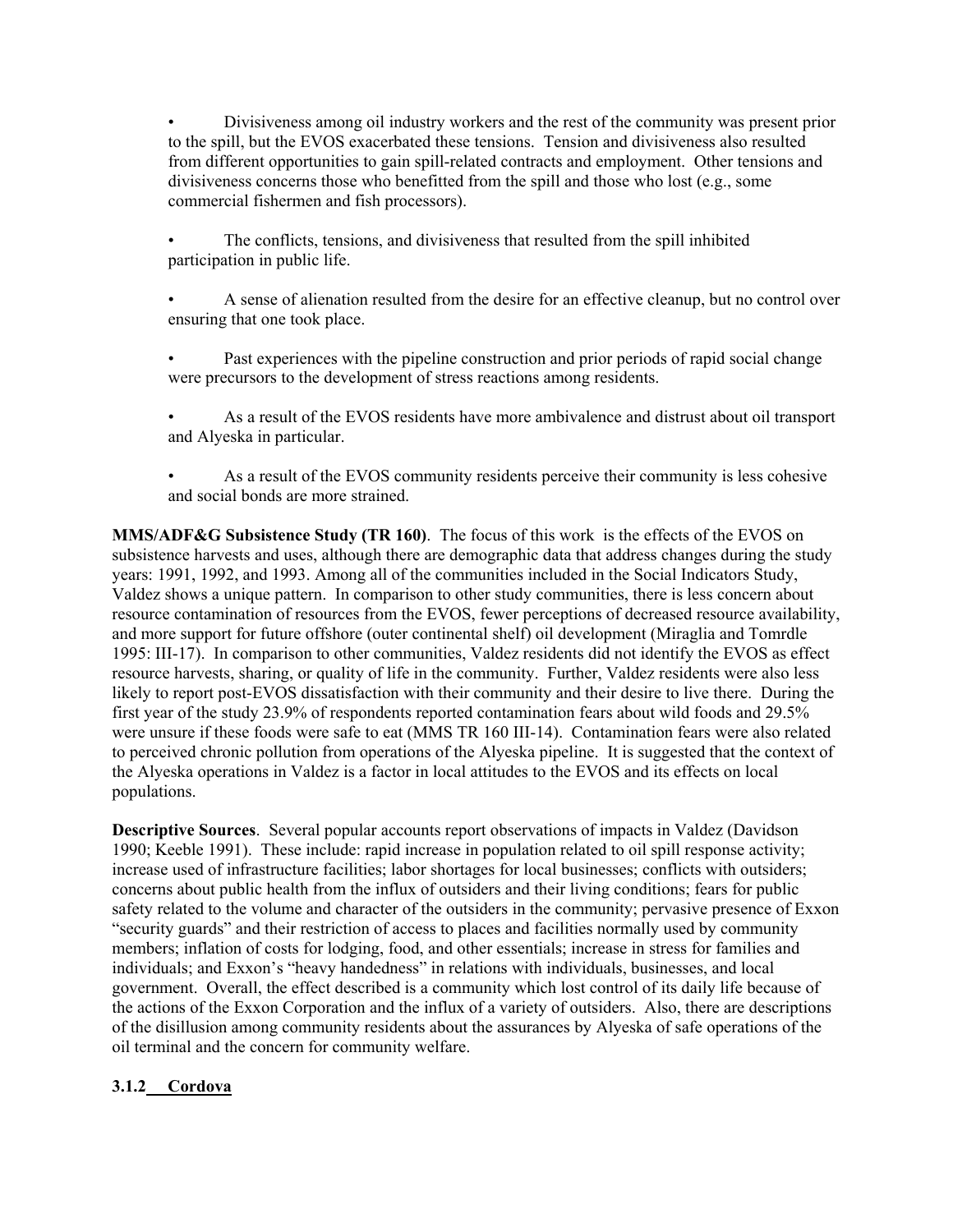The sources of information for Cordova are the same as those for Valdez with the addition of other work by the University of Southern Alabama.

*Geographic Location and Infrastructure*. Cordova is located on the eastern side of Prince William Sound on Orca Inlet. Most of the land around community belongs to the Chugach National Forest or the Eyak Corporation. There is no road connection to Cordova, but there is jet service from Anchorage and it is also accessible by ferry. There are also several charter airplane and boat services. Cordova has a hospital, primary and high schools, and a community center. Both commercial and recreational boaters use the harbor.

*Demography*. The 1990 population of Cordova is about 2,800, although this community has a highly seasonal population pattern that corresponds with the salience of commercial fishing in the local economy. Some fishermen and other residents reside in Cordova only during fishing season. During the winter it is estimated the population decreases to about 2,000. Approximately 18% of Cordova's population is Alaska Native (Eyak).

*Economy*. The economy of Cordova is a fishing based economy. At the time of the EVOS there were 634 commercial fishing permits in Cordova as opposed to 85 in Valdez. Salmon is the focus of the Cordova fishery. At the time of the EVOS there were other fishing activities, including shrimp, groundfish, and herring. But the focus of the fishing economy of Cordova is salmon fishing on the Copper River Flats and adjacent waters for wild fish. The Prince William Sound Aquaculture Corporation operates hatcheries for pink salmon. Four major and one smaller fish processors operate in Cordova. More than half the jobs in Cordova are related to the fishing industry. Other major employers are federal, state, and local governments. The retail business in Cordova is oriented to support of the fishing industry.

*Political Structure.* Cordova is a home rule city with an elected mayor and city council. A city manager and staff implement city government functions. Additionally, the Eyak Native Corporation is centered in Cordova. Although not a political entity, Cordova District Fishermen United (a local union) has been an important organizational and community resource for addressing political and economic concerns of local fishermen.

**Alaska Oil Spill Commission/McClintock Report**. Cordova has a history of opposing oil development in Prince William Sound. Represents of Cordova District Fishermen United have been active in expressing concerns about the threats of oil transport and development for the Alaska fishing industry. The community was not directly oiled by the spill, but areas used for commercial fishing and subsistence purposes were oiled. The spill also threatened fish hatcheries operated by the Cordova-based Prince William Sound Aquaculture Corporation. Cordova fishermen were among the first to respond to the EVOS. Cordova District Fishermen United played a central role in organizing the Cordova response effort. Initially, this was a volunteer effort that focused on protecting hatcheries and critical habitat and rescuing wildlife. The city supported formation of a community Oil Spill Response Office that produced a "Fact Sheet" that informed residents of EVOS developments. The city also initiated the Disaster Response Committee composed of citizens, the mayor, members of the chamber of commerce, fish processors, the local Native organization, and Cordova District Fishermen United. The community was not satisfied with the initial response of Exxon to community requests for assistance. This resulted in people getting angry with Exxon for its slow and ineffective response to the spilled oil. Some individuals simply took initiative and began collecting oil in 5-gallon buckets.

The usual business of local government was suspended by oil spill response activities. The city also incurred substantial costs in initiating response efforts. Over one million dollars was spent of the four million-dollar city budget. Exxon did not reimburse the city for some expenses and this had adverse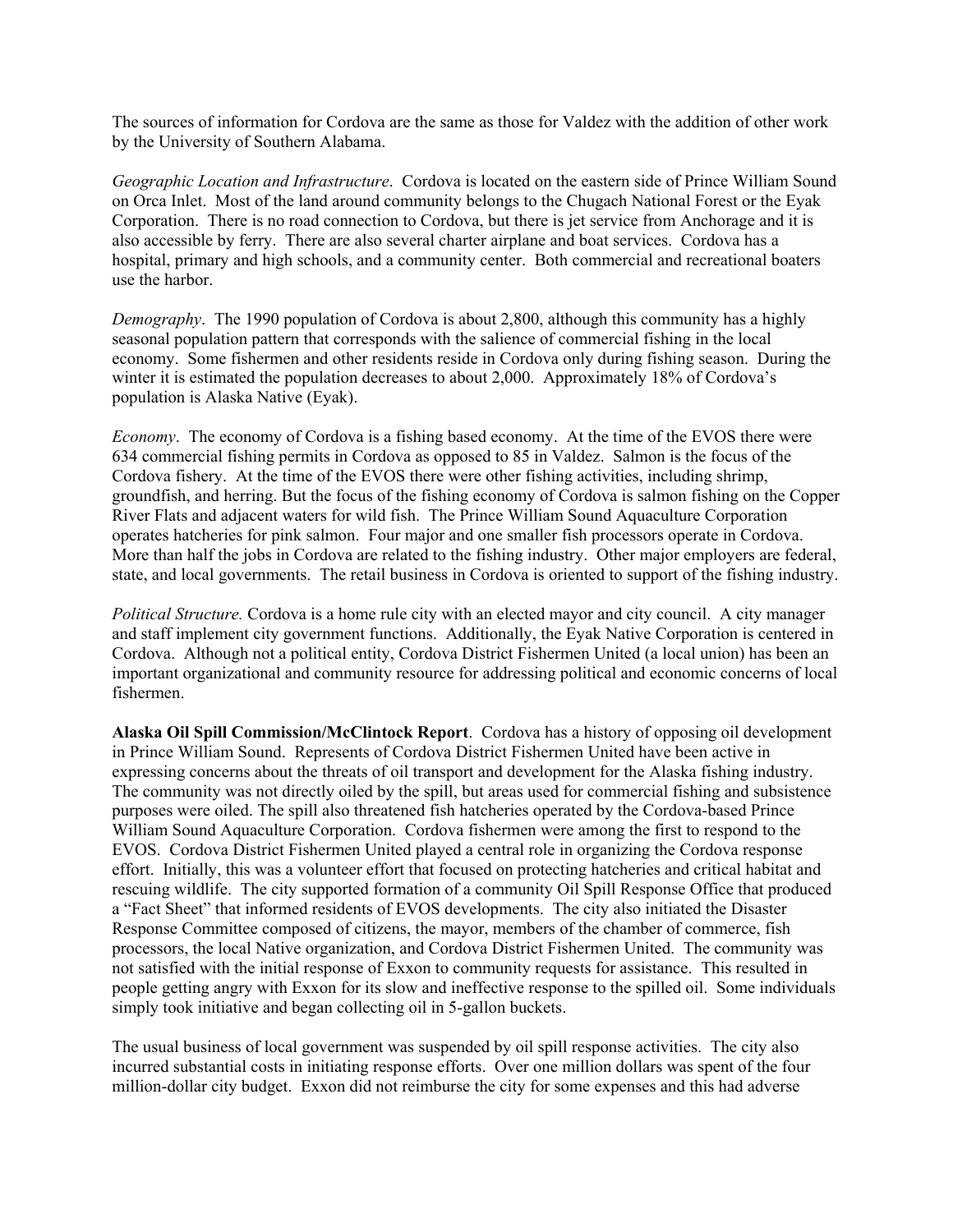effects on city operations. Municipal services were disrupted between the day of the spill and the end of August of 1989.

Fishermen and other businesses experienced economic gains and losses related to the EVOS. About 60% of the community benefitted and about 40% lost. Fish processors and their employees were among those who lost income. Fishermen and others who lost money because of closed fisheries were unhappy with the claims process offered by Exxon. It did not address the factors that were important for assessing losses and there were feelings that Exxon was being unfair in its dealings with fishermen and businesses. Tourism and local retailers also suffered economically.

Child care services became a problem and there was stress and disruption in family life. The community experienced social disruption and a loss of trust in the parties responsible for protecting them from the threats of oil transport.

**Oil Mayor's Study**. Cordova experienced no direct oiling from the EVOS. However, there was oiling of areas used for commercial fishing and hatcheries that belong to the Prince William Sound Aquaculture Corporation. Additionally, Cordovans were among the first responders for volunteer cleanup efforts including organizing efforts to rescue injured wildlife. Local government experienced a range of impacts related to the EVOS. These impacts include: (1) the usual business of local government was displaced with oil spill response work; (2) staff workload increased and duties and responsibilities changed; (3) labor shortages related to competition with oil spill cleanup work resulted in some delays and increased costs for municipal projects; and (4) staff as well as other community leaders experienced stress and burnout, ultimately resulting in decreased participation in community activities. The quality of life in Cordova was adversely affected by an in-migration of persons associated with the EVOS cleanup; increased prices for gas, food, and rent; decreased availability of housing; decreased availability of child-care; and, the replacement of the fishing lifestyle with cleanup employment. Additionally, community bonds were loosened among Cordova residents as a result of public disagreements over participation in the cleanup. "Purists" and "Exxon Whores" were groups that became distinguished according to their moral, ethical, and economic arguments for participation or not the cleanup. Social bonds were also affected by evaluations of neighbors and friends as exploiting the cleanup situation and exhibiting "greed" in a time of community need. These loosened community bonds are argued as decreasing the availability of social support. Mental health suffered in Cordova as indicated by data from the Oiled Mayors Household Survey, the Valdez counseling center study, and reports of local mental health counselors.

**MMS Social Indicators Study (TR 155).** Like non-Native Cordovans, Natives felt as if there concerns and the effects on Native culture, ways of life, and economy were unrecognized by Exxon and state and federal agencies. Natives expressed a range of concerns about the effects of the EVOS, including: safety of subsistence foods exposed to the oil spill; looting and damage to Archaeological sites; adverse health effects from participation in cleanup work; increased costs of living; effects on gathering, sharing, and consumption of subsistence foods; and, the adverse social effects resulting from the overall disruption of the subsistence lifestyle. It is also argued that personal identity was adversely affected because of the disruption of the subsistence lifestyle; and, Eyak spiritual connections with the natural world were damaged when wildlife were killed and natural areas contaminated with oil.

Among non-Natives in Cordova, there was also a range of concerns related to the EVOS. These need to be considered against a history of concern about offshore oil development and oil transport operations among Cordova fishermen. Community members were distressed by the loss of control of the cleanup to Exxon and other agencies outside the community. Similarly, residents were especially concerned about an apparent policy to substitute "spill cleanup costs for spill damage payments" (TR 155 Vol 4: 226). Fishermen and other residents were distressed by Exxon's unwillingness to allow them to engage in early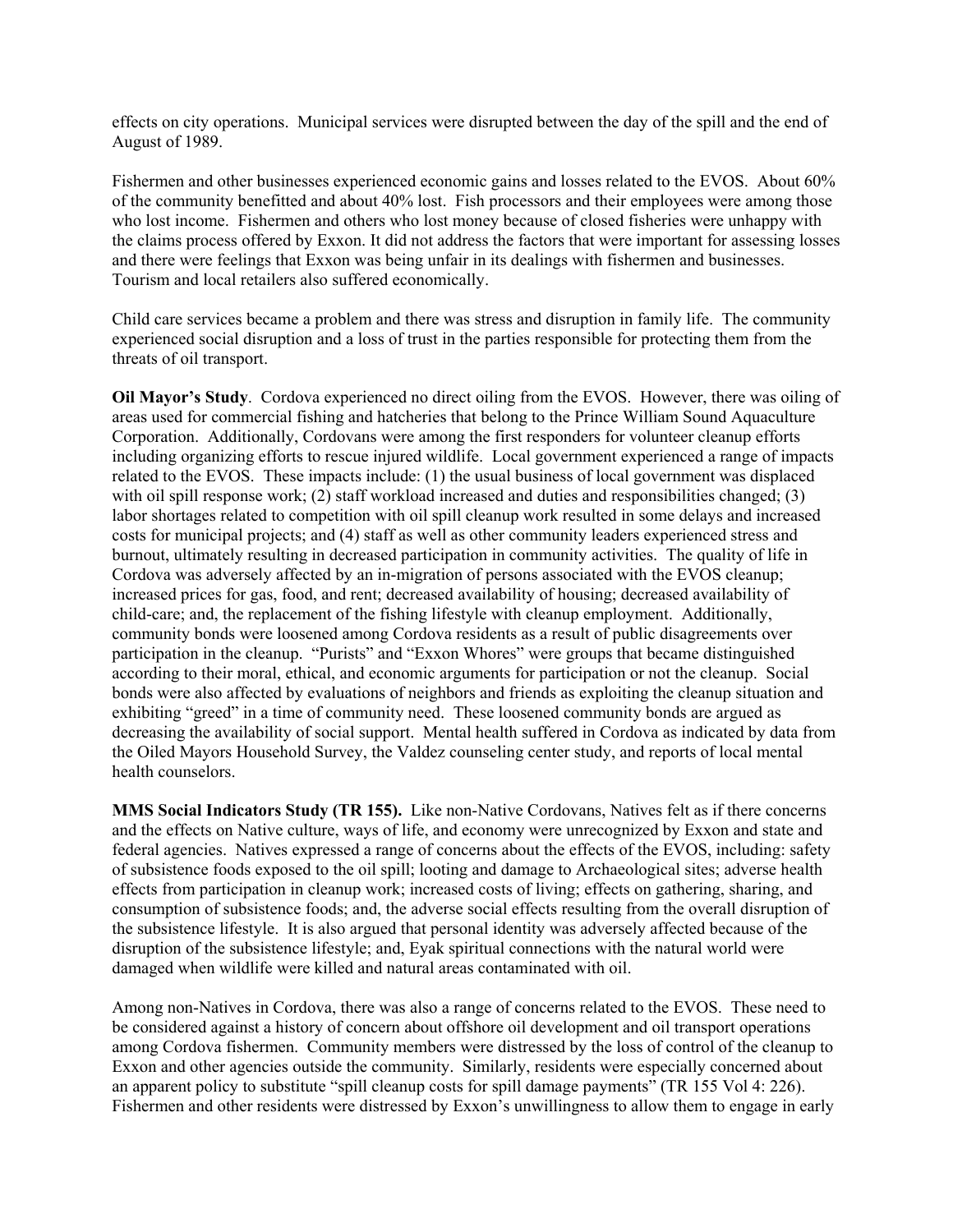cleanup activities. Despite being ready and willing to engage in wildlife rescue and oil cleanup activities, Cordovans were held back by Exxon which cited concerns about liability and "amateurs" engaging in oil spill cleanup work. Ultimately, Cordova District Fishermen United worked with Exxon to organize local spill response efforts. Social conflicts were among the most salient social effects of the EVOS. The substance of these conflicts included: money earned from participation in the cleanup; perceived favoritism in awarding contracts for cleanup work; the compromising of moral principles regarding participation in cleanup work; the effectiveness of the cleanup; and, the health consequences of participation in cleanup work.

Fishermen had a specific set of concerns regarding the EVOS. Among the most salient of these concerns were Exxon's voluntary settlement policy that fostered some suspicion and resentment about the equity of the proposed settlements. Specific concerns about these settlements included: prices offered by Exxon were considered considerably lower than expected by fishermen; effects of public perceptions about fish quality after the EVOS and its effects on price and demand; and, assessments of the volume of fish that could have been harvested had the EVOS not occurred. In fact, fishermen expected a banner year for both volume and price and they perceived these expectations were not seriously considered by Exxon.

The non-fishing sectors of the Cordova economy had different issues in negotiating damage claims against Exxon than did fishermen. Exxon had to be convinced that the local economy was fishing-dependent. Businesses experienced uncertainty over the short and long term effects on the fishing industry. Some perceptions existed that Exxon fostered conflict within the business community to delay or avoid paying claims for damages. Conflicts between the Chamber of Commerce and the Cordova Business Owners Association eventually spilled over into political conflicts with the City and a lawsuit by the former Chamber president against the City that had costs for Cordova in excess of \$500,000. Additionally, there were shortages of labor, gasoline, housing, and other essentials as well as concerns about timely payments for services rendered to VECO, Exxon's contractor for clean up services.

In addition to incurring costs related to the law suit by the former Chamber of Commerce president, Cordova also experienced lost bond opportunities, breakdowns in normal business operations, lost raw fish taxes, and other operational impacts on city government.

Like their Native counter-parts, Cordovans have spiritual attachments to the natural resources of Prince William Sound. The attachments include the ideas that (1) nature is inspirited; (2) spirits in Nature can be directly sensed; (3) nature is omnipresent; and (4) nature cannot be owned by humans (Endter-Wada et al. 1993 Vol 4: 316). These express aspects of cultural attachments to natural resources that indicate more than

**Valdez Counseling Center Study**. This study compared Valdez and Cordova. One of the working hypotheses of the study was that Cordova – a fishing-dependent community – would experience more stress than Valdez. Although the numbers and methods of this study may not allow broad generalizations, the findings suggest differences between these two communities and the occurrence of stress related symptoms among Cordova residents. The findings, noted for Valdez, are replicated below.

- For residents of Cordova and Valdez, the EVOS was an extreme stressor that caused emotional distress for residents.
- Cordova had a higher intensity and duration of emotional distress than did Valdez.
- Perceived social support was a mediating factor in Valdez, but not in Cordova.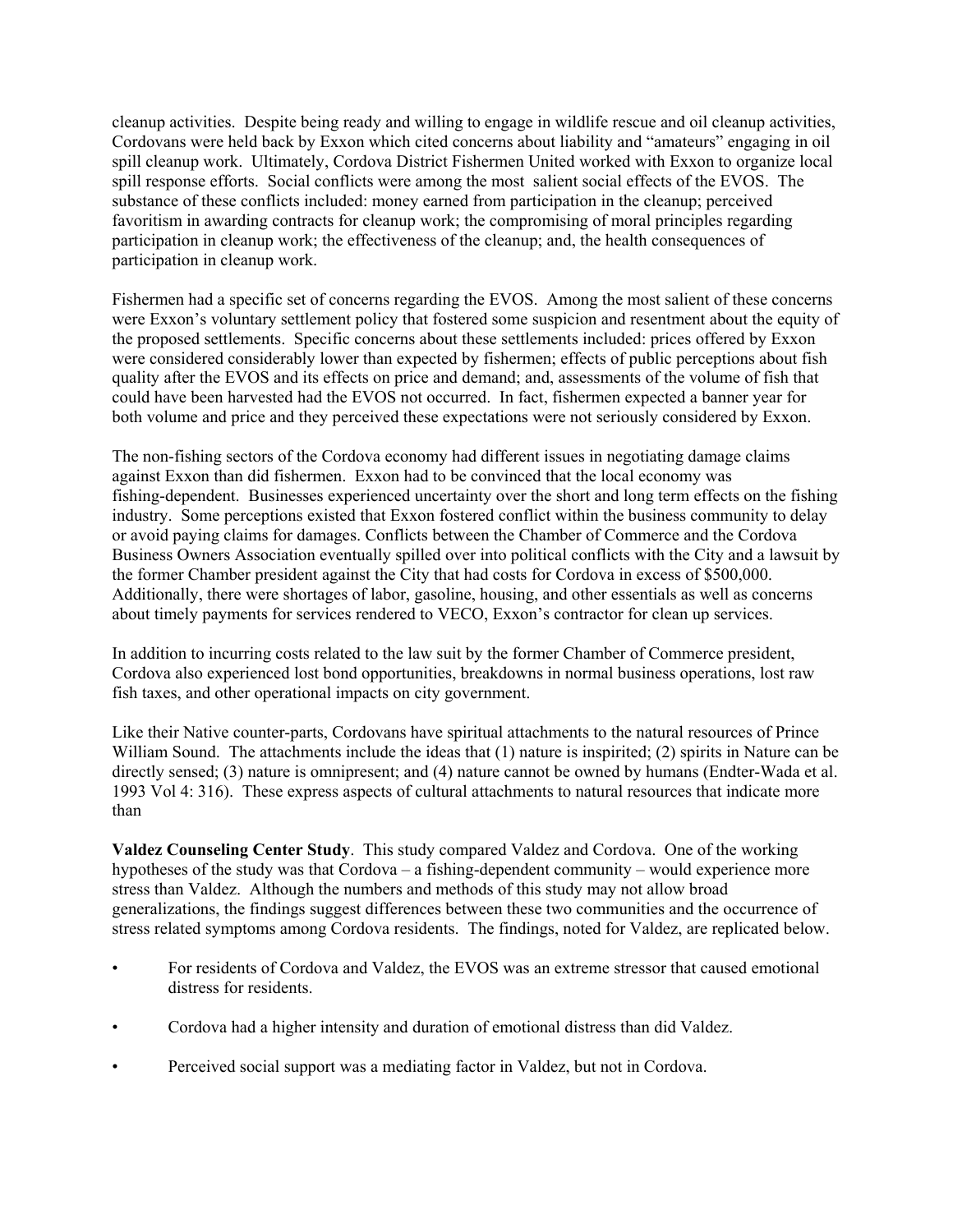• No relationships were found between emotional distress and occupation, age, gender, and other demographic variables (Donald et al. 1990: 20ff).

**MMS/ADF&G Subsistence Study (TR 160)**. Alaska Natives in Cordova expressed concern about the safety of subsistence foods that persisted into 1991. Although, these concerns did not have the same intensity in comparison to Chenega Bay or Tatitlek, these were nonetheless salient areas of distress about the EVOS and this Native community. Natives in Cordova expressed less satisfaction with their community after the spill than other Native communities. Stress, financial problems, social disruption, and community violence were contributors to the dissatisfaction residents experienced in the post-spill years. Alaska Natives in Cordova were not as likely as Natives in other communities to attribute to the EVOS declines in subsistence harvests, sharing, and participation of children in subsistence activities.

**University of Southern Alabama Studies**. Picou and Gill (1997 and 1996) report on essentially similar information about stress among commercial fishermen in Cordova. Picou, Gill, Dyer, and Curry (1992) present information about stress and social disruption in both Cordova and Valdez. The Picou et al. (1992) describes Cordova as an isolated community that is highly dependent on renewable natural resources. Commercial fishing and subsistence lifestyles among Alaska Natives connect the community to natural resources. Indicators of social disruption are assessed for family life, work, personal plans, and assessments of community satisfaction. Data for both 1989 and 1990 indicate that Cordova experienced social disruption in all areas. Furthermore, residents of Cordova also experienced symptoms of stress as measured by the Impacts of Events Scale. A pattern of relationship exists between measures of social disruption and psychological stress. These findings suggest the EVOS has resulted in long-term social disruption and psychological stress in the community. Picou and Gill (1996) examines the relationship among psychological stress, community stress, and occupation. Stress, as measured by the Impacts of Events Scale, showed that residents of Cordova had more stress than residents of Valdez or Petersburg (control community). Further, commercial fishermen showed more indicators of stress than other occupations. Those who live in resource-dependent communities such as Cordova and who practice an occupation dependent on the use of those resources will experience the most stress in an event such as the EVOS. Picou and Gill (1997) examines similar issues regarding occupation, stress, and residence in renewable resource dependent communities.

# **3.1.3 Whittier**

Aside from some incidental comments in newspaper and some of the popular descriptive works (e.g., Davidson 1990) the Alaska Oil Spill Commission (McClintock 1989) and the Oiled Mayors Study are the primary sources of information about their interaction of the EVOS with this community.

*Geographic Location and Infrastructure*. Located 75 miles southeast of Anchorage on the Kenai Peninsula. There is no direct road to Whittier, although there is ferry service and the Alaska Railroad serves the community from Portage. A small airstrip is not maintained in the winter.

*Demography*. Whittier had a population of about 200-300 year round residents at the time of the oil spill. Most of this population is non-Native. During the summer months, visitors swell the local population as do some summer residents who live in condominiums and other seasons residences.

*Economy*. Fishing is the primary economic activity in Whittier. Other major sources of employment are municipal government and the Alaska Railroad.

*Political Structure.* Whittier is a second class city with an elected mayor and city council. As in many other rural Alaskan communities, a city manager and staff deliver the majority of municipal services to the community.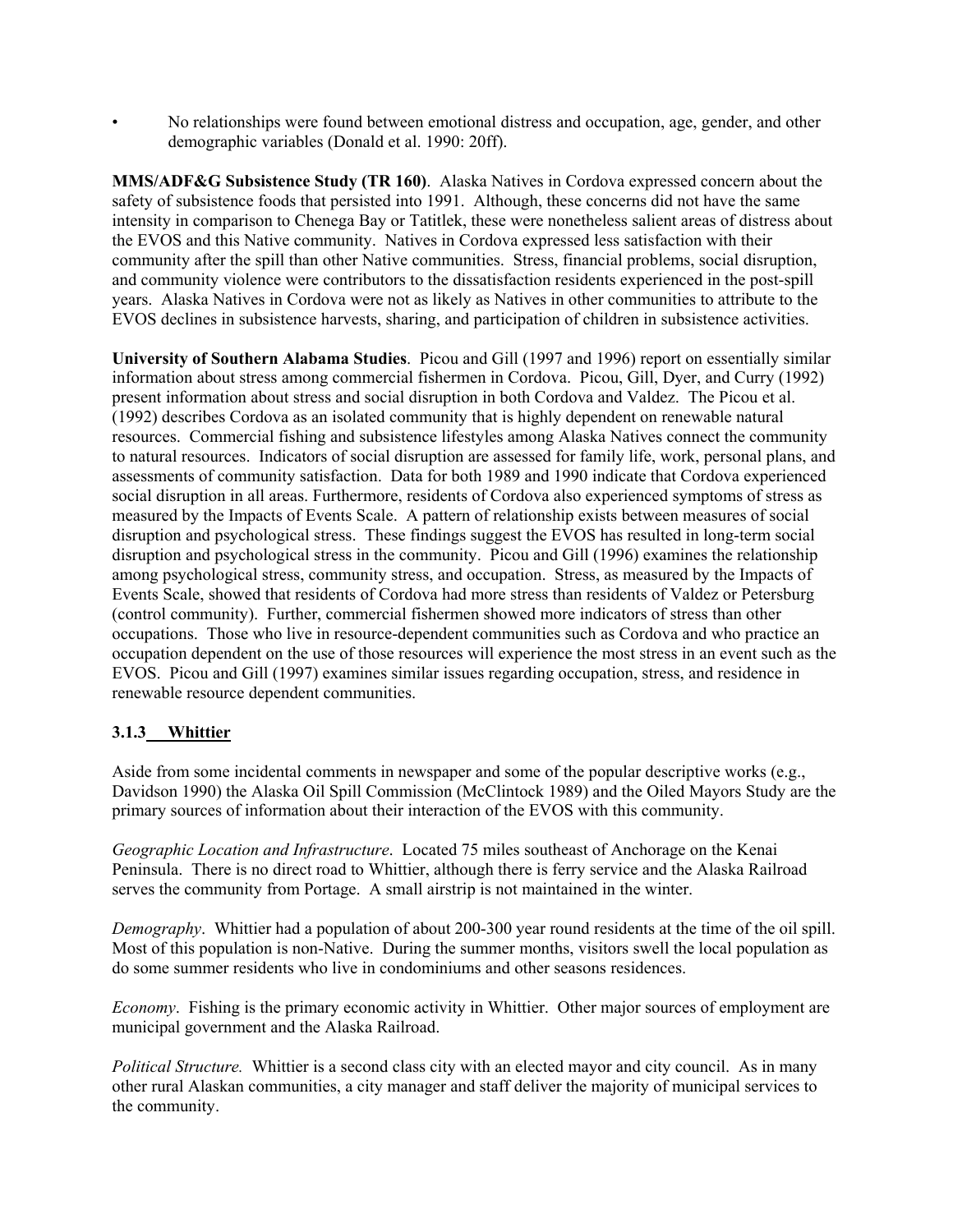**Alaska Oil Spill Commission**/**McClintock Report**. Whittier residents were ready to respond to the EVOS almost immediately. However, insufficient boom and other materials to implement a response effort frustrated residents. Eventually, VECO appeared in Whittier to hire residents for cleanup operations. The frustration of volunteer and community-initiated efforts frustrated local residents. The City expended funds on response efforts. This resulted in insufficient funds to meet the demands for delivering other City services. Additionally, some staff was lost to oil spill cleanup operations further adding to problems in delivering City services. An influx of "outsiders" was a source of adverse impacts for the community. The boat harbor was filled to capacity and tourism resources were consumed by oil spill response activities. The closure of the fishing season had adverse economic impacts for local government revenues, fish processing plants, and local fishermen.

**Oil Mayors Study**. Two groups initiated the first response efforts: (1) an Emergency Operations Committee composed of six community volunteers and (2) the Deckhands Association. VECO, some 12 or so days after the spill, arrived to implement response efforts and subsequently subsumed the Emergency Operations Committee and its work. The Deckhands Association was composed primarily of deckhands and fish processing plan workers displaced from their usual work because of fishing season closures. The Deckhands Association provided information about local conditions that was useful for implementing response efforts.

Municipal impacts included increased costs for oil spill response efforts, increased work hours and workload for all municipal staff, loss of opportunities to prepare necessary grants for municipal development and functions, and decreased staffing to perform the necessary work of the City. Local businesses and the City each lost workers to the higher paying VECO cleanup jobs. Public safety/law enforcement services, emergency medical services, mental health services, harbor operations, and other municipal functions all showed increases in demand.

Whittier was not in the main communication loop for information about oil spill activities and status. Residents were concerned about the lack of available information and about their safety from future oil spills.

Although this is a community accustomed to an influx of summer visitors, no one in the community was prepared for the influx of outsiders that invaded Whittier during the summer of 1989. This "overwhelmed" the community. Additionally, the style of Exxon/VECO in their interactions with the community left many perceiving that they had lost control of their daily lives and ownership of their community.

## **3.1.4 Seward**

The Oiled Mayors Study is the primary sources of information about effects of the EVOS on Seward.

*Geographic Location and Infrastructure*. Seward is situated on Resurrection Bay on the southeast coast of the Kenai Peninsula. It is 80 air miles and 125 highway miles south of Anchorage. The community is also accessible via the Alaska Central Railway. As the gateway to the Kenai Fjords National Park, passenger ships also frequent Seward. There are three schools as well as a vocational/technical college. Other facilities include a hospital, harbor, and offices of the National Park Service that provides oversight of the Kenai Fjords National Park.

*Demography.* At the time of the oil spill the population of Seward was approximately 2,400, mostly non-Native.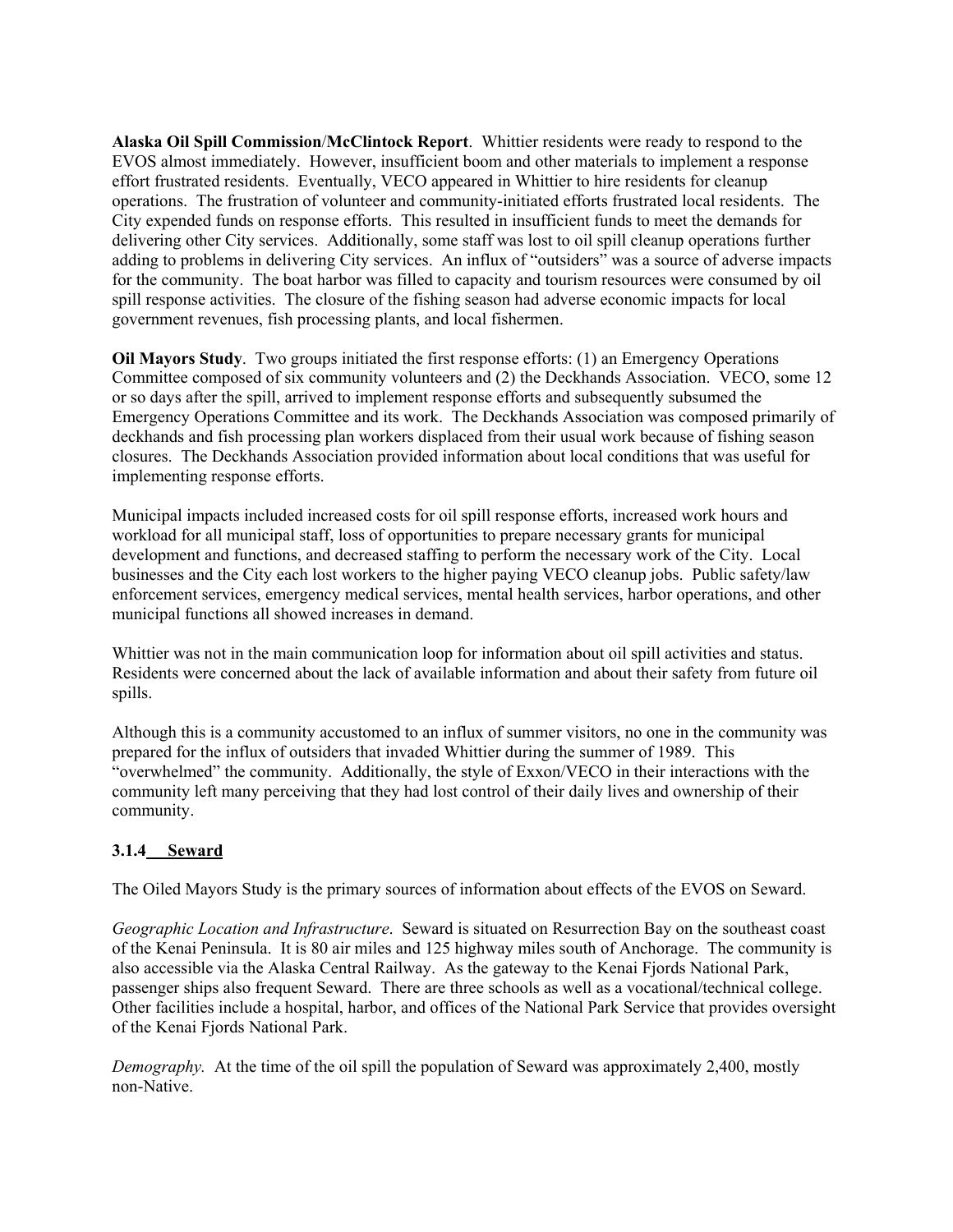*Economy*. This is a diversified economy. In addition to some fishing and fish processing, other important economic sectors include tourism, a State Prison, and, port facilities. State, federal, and local government are major employers along with tourism related businesses and the fishing industry.

*Political Structure*. Seward is a home rule city and its part of the Kenai Peninsula Borough.

As in other community's, the business of local government was disrupted by oil spill response activities. The issues associated with oil spill response included increased work load, budget shortfalls because of expending funds on spill response activities, in the inability to deliver some municipal services because of staff involvement with oil spill response activities. However, Seward fared better than some other communities because it was able to draw resources from the Kenai Peninsula Borough. Also, a Multi-Agency Coordinating Group (locally called the 'MAC group') was formed and this group assumed significant responsibility for oil spill response activities that in other communities were performed by municipal staff. The Multi-Agency Coordinating Group was composed of members from the National Park Service, City of Seward, U.S. Fish and Wildlife Service, Chugach Alaska Corporation, Alaska Department of Fish and Game, Department of Natural Resources, and representatives from commercial fishing groups. The Multi-Agency Coordinating Group offered significant resources to the community and, significantly, its authority to integrate the interests and concerns of multiple interests groups was important for responding to Exxon and VECO. Because of the Multi-Agency Coordinating Group, Seward retained more control over cleanup operations than occurred in communities where such a resource did not exist. Although this community also experienced the sense of being overwhelmed and overrun by outsiders, the Multi-Agency Coordinating Group assisted in allowing the community to retain a sense of control over a threatening event.

Mental health in Seward suffered as a result of the EVOS. Issues included "stress", domestic violence, marital difficulties, and problems among children dealing with the effects of the spill. Demands for mental health services increased and some volunteer staff were unavailable because of oil spill response work.

## **3.1.5 Seldovia**

The major sources of information about the interaction of the EVOS with Seldovia are the Alaska Oil Spill Commission Report and the Oil Mayor's Study.

*Geographic Location and Infrastructure*. This community is located on the southern Kenai Peninsula on the south shore of Kachemak Bay. It is a 45 minute flight from Anchorage. Totally surrounded by water, Seldovia is also accessible by ferry service of the Alaska Marine Highway.

*Population*. At the time of the spill the population of Seldovia was between 350 and about 450 persons. In 1997 The Alaska Department of Community and Regional Affairs certified the population as about 239. About 24% of this population is Alaska Native, although the 1990 census estimates indicates 15.2%.

*Economy*. Seldovia is primarily a fishing community, although logging and tourism-related businesses are also sources of employment.

*Political Structure*. Seldovia is a first class unincorporated city. It also belongs to the Kenai Peninsula Borough.

**Oil Mayor's Study**. Seldovia developed a grass-roots response effort that united some of the diverse political and social factions in the community. Response plans were developed and community initiated actions to protect their shorelines and waters. This exemplifies development of a "therapeutic"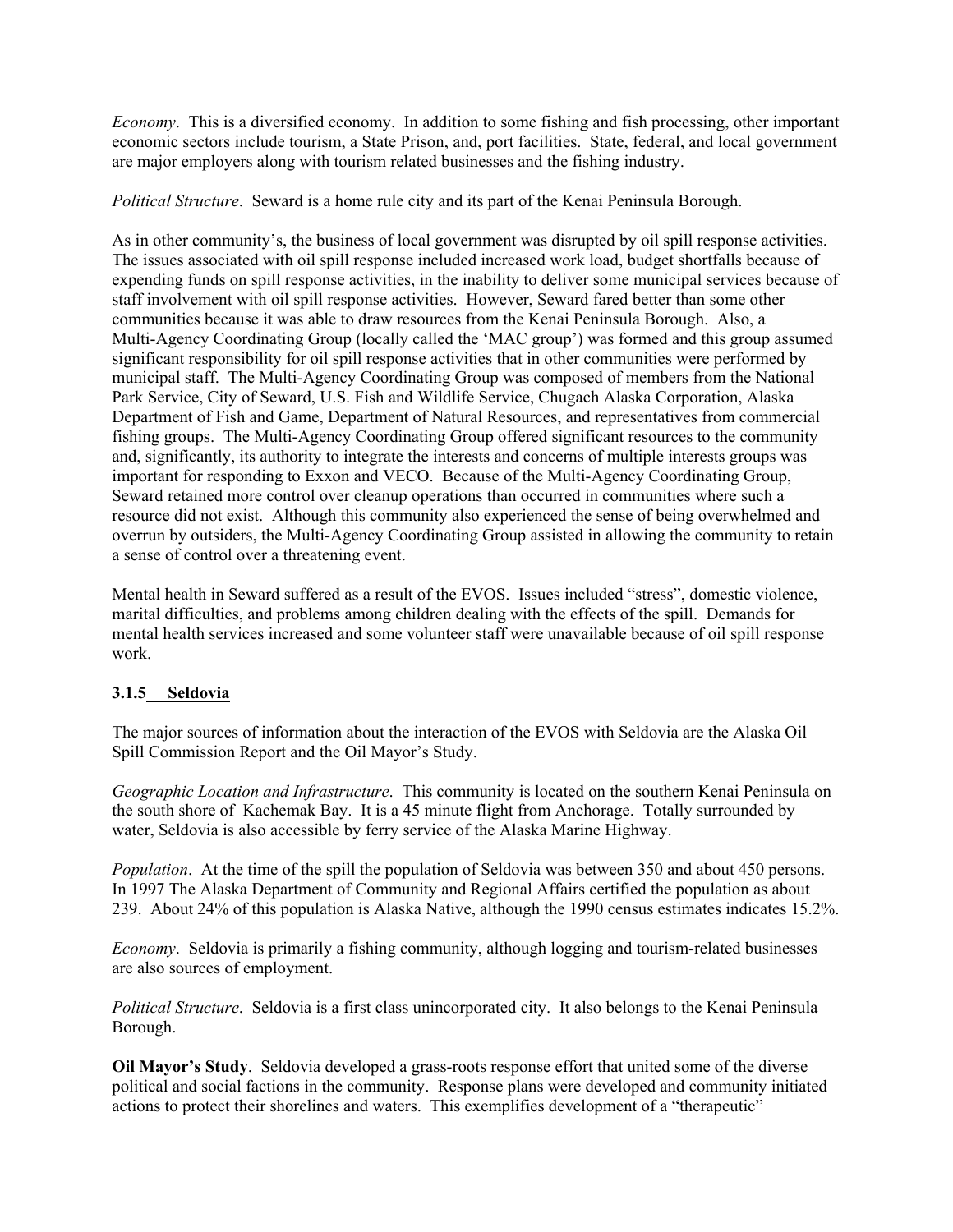community that can provide essential social support during disaster events. However, when VECO crew arrived in Seldovia, they "took over" and in some instances disregarded local knowledge and expertise, including many of the response plans developed locally. Also, whereas local action was perceived as relatively effective and efficient, Seldovian's interpreted VECO's actions as slow and inefficient. The sincerity and effectiveness of VECO cleanup efforts was questioned. These types of actions began to undermine the "therapeutic community" that previously developed. Residents who contracted with VECO were pleased with the money they made, although there were tensions and anger regarding the distribution of cleanup money.

Stress became a factor for individuals and families. Children were among those most affected because parents were often working long hours on the cleanup. Childcare was problematic. Children sometimes went unsupervised. There were limited mental health resources for responding to stress-related problems. Resources usually available for Natives, including a well-utilized alcohol and substance abuse services program for the south Kenai Peninsula area, were unavailable because those staff took cleanup related jobs that paid higher wages than their service provision work.

Seldovian's did not receive the same influx of outsiders experienced by some other communities. However, the oil spill brought the realities of the outside world to community members. This affected world-views of some that lived in the community: notions of living in a place protected from the threats of a technological world were dispelled and technological threats became real. This motivated some to become more politically involved and engaged in activities to prevent future events. Others lost trust and faith in the ability of governments to protect them from these types of events.

Local government operations became focused on spill response activities. Other activities of local government were either postponed or else given to less experienced temporary labor to do. Some criticized the city for not anticipating the approach of the spill since oil actually reached Seldovia's shores. There was also concern that the city had not prepared an adequate response plan whereas local volunteers had. There were also conflicts over the expenditure of cleanup funds. The City Manager became embroiled in these controversies and eventually resigned this position. Other conflicts emerged over the role and actions of a City staff person assigned to the Homer Multi-Agency Coordinating Group. Such conflicts created an atmosphere of divisiveness and further undermined the "therapeutic community" within Seldovia.

**Alaska Oil Spill Commission/McClintock Report**. Residents knew that the spilled oil would reach their community because of their knowledge of local currents. People were shocked at the initial lack of response by Exxon to the spilled oil and its potential effects on Seldovia. Several areas in and around were heavily oiled. Residents developed a major volunteer effort to protect their community. More than 150 people participated in this work which included developing and deploying log booms and conducting reconnaissance for oil. Early efforts to get Exxon to assist were not successful, and the volunteer effort proceeded with success. VECO arrived in Seldovia April 12, 1989 and began hiring people to work on their cleanup effort. This interrupted the local volunteer effort. The VECO cleanup was not positively evaluated and community spirit plummeted as the volunteer effort diffused.

Income lost because of the closed fishing season was somewhat offset by oil spill cleanup employment. However, there was intense competition for a few jobs and this resulted in some hostility and resentment.

City finances were strained by the cleanup effort and there were also issues with adequate staffing resources to do city work and respond to the spill. The City and residents found that interactions with Exxon/VECO about financial and other operational issues was too bureaucratic to be effective.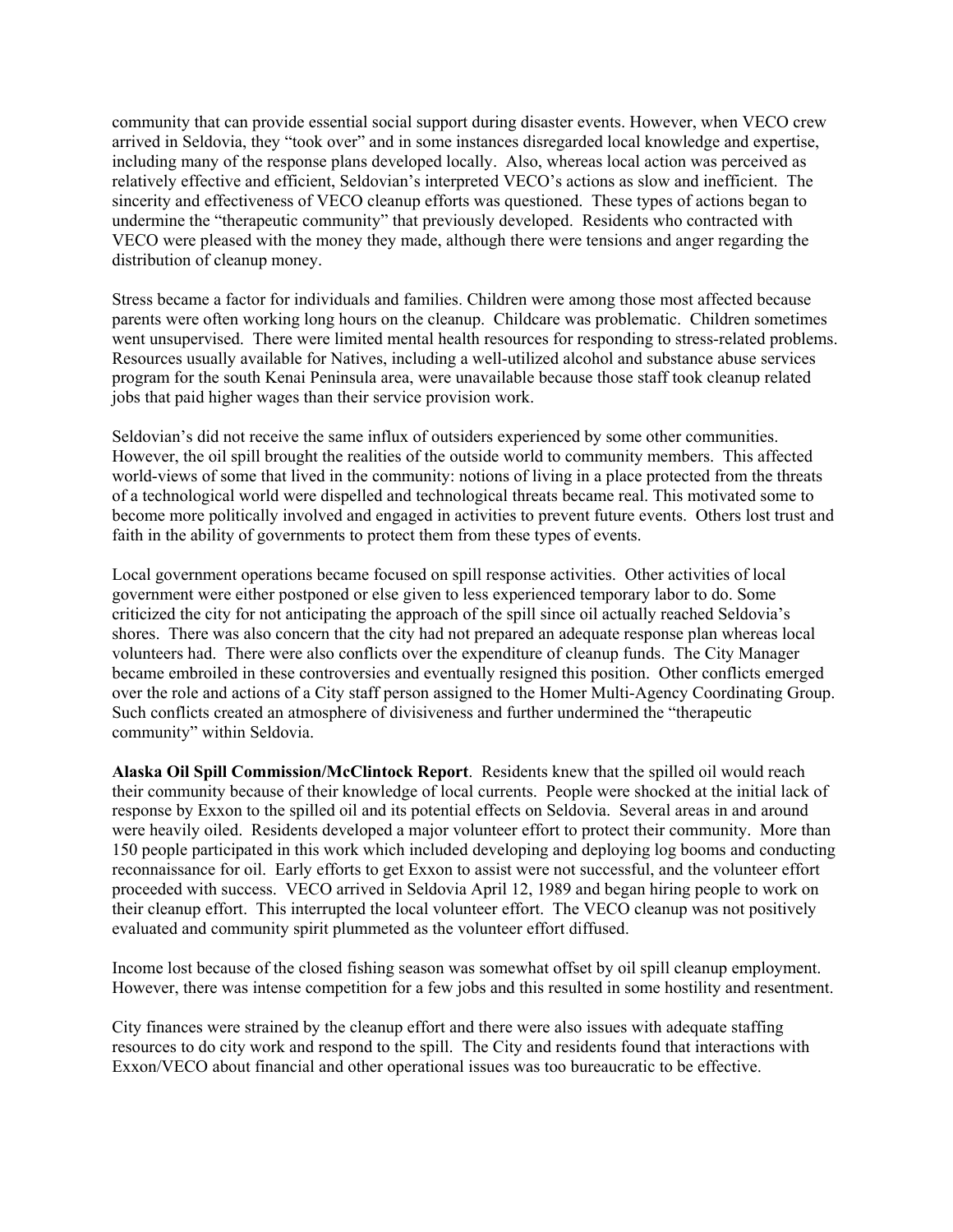Children experienced stress related to the oil spill and their disruption of their families and community. There were insufficient resources to respond to these stresses.

**MMS/ADF&G TR 160**. In comparison to other communities included in this study, Seldovia showed overall low effects on the disruption of subsistence harvests, sharing of subsistence foods, and effects on the enculturation of (i.e., the transmission of cultural knowledge to) children. Similarly, Seldovia residents did not report perceptions of lowered resource availability for the spill year, but there were reports of perceptions of decreased populations of salmon and seabirds for the second and third study years. In comparison to other study communities there were relatively flow levels of concerns about contamination of subsistence and information available about such contamination.

Residents believed that the small town atmosphere that makes Seldovia an attractive place to live was disrupted during the EVOS. Although it may have brought the community together for a period of time, there was also social conflict over "greed." Economically, there was some disruption of commercial fishing, but there was also the opportunity for oil spill cleanup employment. Other economic effects included competition for labor between local businesses and the cleanup and decreased spending by commercial fishermen on upkeep, repair, and new construction. Salmon prices also declined in 1989.

#### **TR 155 Social Indicators Study of Alaskan Coastal Villages. IV Postspill Key Informant**

**Summaries**. Two categories of impacts are identified: (1) immediate disruptions and displacements and (2) subsequent effects that resulted from these disruptions and displacements (McNabb 1993:535). The immediate effects were the mobilization of elements of the community to respond to the impending crisis of possible oil contamination of nearby shorelines and beaches. Other disruptions included the closure of schools so students could assist in cleanup efforts. Subsequently, local officials became concerned about the effects of the EVOS on tourism and the health effects of bioremediation efforts in the cleanup. The EVOS was a source of employment for between 13 and 110 local residents. The type 2 subsequent effects included: (1) disruption of municipal functions and a focus on EVOS issues rather than community issues; and (2) increases in caseloads for domestic abuse and alcohol abuse; domestic dislocations and childcare problems. There were fiscal and economic effects related to deferring municipal and local business. Cleanup employment may have offset losses related to fishing closures, but it does not appear that this employment resulted in any more income than if the spill had not occurred.

Municipal and community affairs were disrupted by the EVOS. Municipal staff became burned out because of long hours and added workload. Additionally, there was nearly a complete turnover in the city council that is attributed to factionalism and social conflict related to the spill.

#### **3.1.6 Homer**

The major sources of available information about the effects of the EVOS on Homer are in the Oiled Mayors Study, Gregory Button's Ph.D. Dissertation (1993), and Davidson's 1990 description of the effects of the oil spill on the Kachemak Bay region of Alaska.

*Geographic Location and Infrastructure*. Homer is located on the terminus of the Sterling Highway some 227 road miles from Anchorage. It is on southwestern end of the Kenai Peninsula and the north shore of Kachemak Bay. It has 8 schools, a hospital, and there is a full range of services including electric power, sewage, and waste disposal. There is an airport as well as a deep water dock in Homer.

*Demography.* At the time of the EVOS Homer had a population of about 3,500. Between 3.5 and 4% of this population is Alaska Native.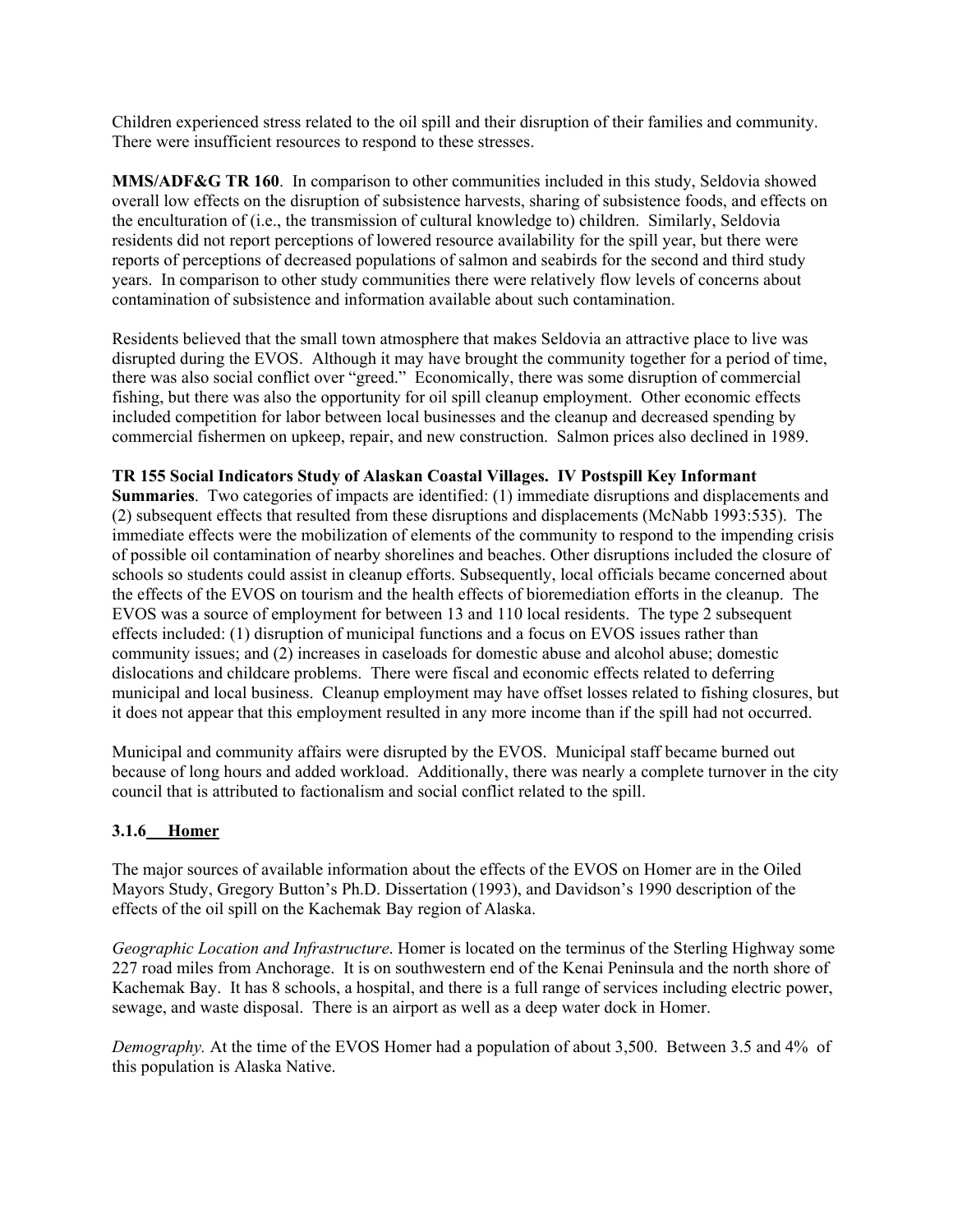*Economy.* Commercial fishing, fish processing, and tourism are major economic sectors in Homer. This community also is a regional service center.

*Political Structure.* Homer is a first class city with an elected mayor and council. It is also part of the Kenai Peninsula Borough.

**Oil Mayor's Study**. Initially there was some skepticism that oil from the EVOS would threaten Homer, but when oil entered Kachemak Bay, Homer residents became alarmed. Exxon did not initially share the resident's concern that the oil would threaten the city. A Multi-Agency Coordinating Group – similar to the one in Seward – was formed of diverse groups and agencies including: representatives from Port Graham, English Bay, Seldovia, the U.S. Fish and Wildlife Service, Alaska Department of Environmental Conservation, Alaska Department of Natural Resources, Chugach Alaska Corporation, Alaska Department of Emergency Services, and the North Pacific Fisheries Management Council. This group organized response efforts including procuring, manufacturing, and installing boom for oil protection. Efforts were made by the Multi-Agency Coordinating Group and other Homer interests to persuade Exxon that the oil threatened the community, but Exxon paid little attention to requests for assistance. Once Exxon/VECO entered the cleanup, there were perceptions that it was being inefficient if not insincere in its cleanup efforts. There was some open public hostility and anger toward Exxon/VECO officials, including some threats to execute a citizen's arrest at a Multi-Agency Coordinating Group meeting. Some volunteer organizations were funded by Exxon to aid in animal recovery and other cleanup activities.

Local government experienced increased demands for service, disruption of normal business operations, increased use of municipal facilities, and increased costs associated with response activities. Associated with an influx of outsiders, there were increases in crime, traffic, and requests for emergency services. Police and court services experienced high demands for their services. VECO, Exxon, the Multi-Agency Coordinating Group, and other response organizations used schools and other municipal facilities. The city experienced some coordination problems with the Alaska Department of Environmental Conservation, the U.S. Coast Guard, Exxon, and other entities in the response effort. Jurisdiction and communication issues predominate these types of problems.

Exxon/VECO hired local persons to work on the cleanup. There were divisions within the community about the moral acceptability of working on the cleanup. Some argued it was necessary to replace lost income, others argued that it was wrong to make money off the spill, especially with an insincere cleanup effort. Those who "profited" from the cleanup were said to have "sold out" to Exxon. These individuals used their cleanup income to buy new boats and fishing gear and this gave some a competitive advantage. Those who did not work on the cleanup resented those who did. Divisiveness and conflict was created and this undermined community bonds and solidarity that developed during the initial community responses to the EVOS.

A changed sense of place existed after the EVOS. Some residents perceived their community had been "raped" and "violated" whereas others experienced Homer and its environs as a "spoiled" place. For others the EVOS resulted in an increase in political activity and awareness about oil transport and other environmental issues. Others lost trust and faith in government oversight agencies and in the oil transport industry.

Social and economic life was disrupted by the EVOS. Recreational activities, normal seasonal fishing cycles, and the usual routines of daily life were disrupted. Small businesses incurred increased costs and fishermen could not fish. The "artificial economy" created by cleanup work also resulted in competition for labor that became scarce. Some businesses closed as a result of the EVOS.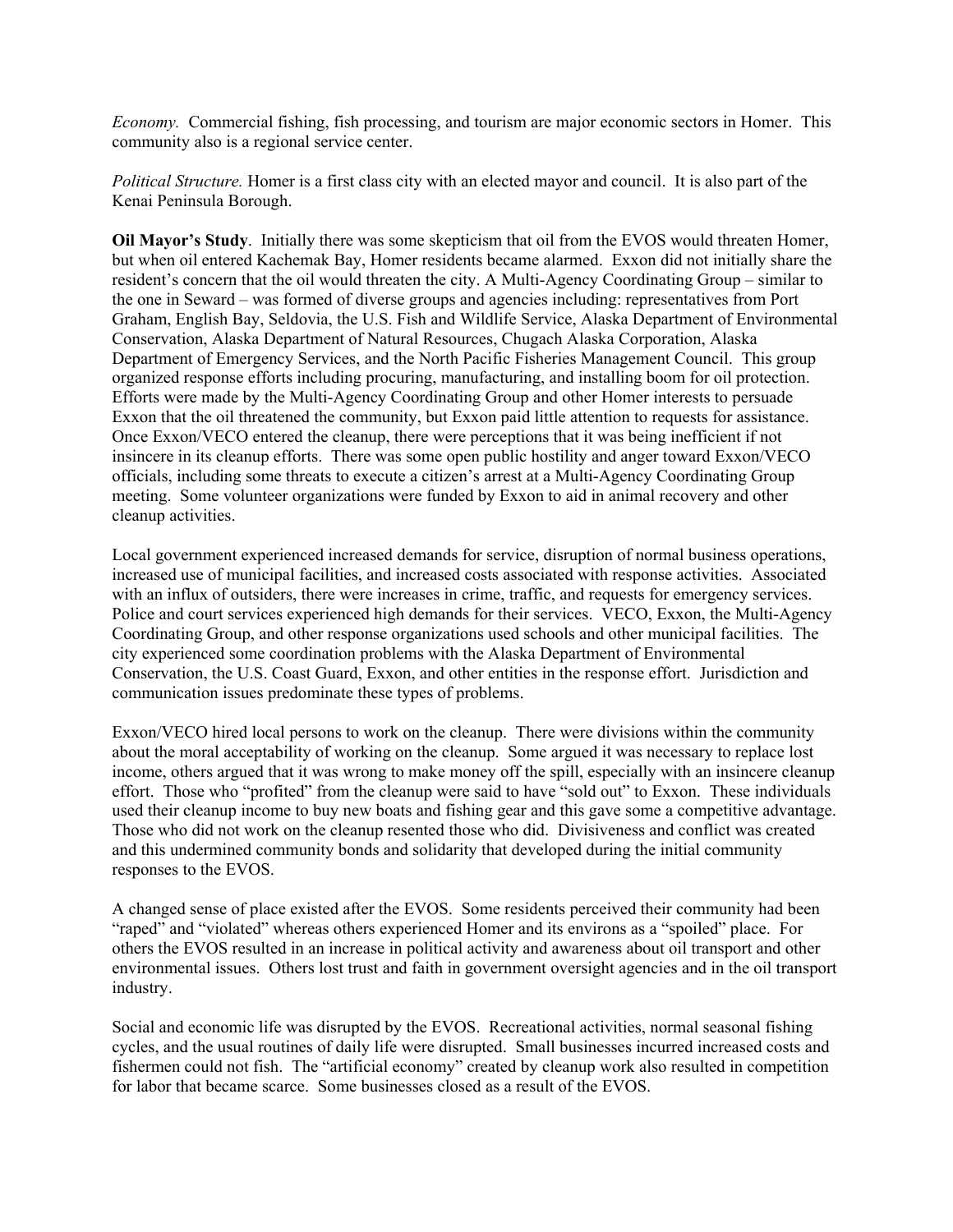The EVOS and its effects on social disruption in Homer resulted in various mental health problems. These included domestic violence, substance abuse, family problems, anger, grief, frustration, and stress. There were increased demands for mental health services, but there was not enough staff to respond to these demands. Other individuals with existing mental health problems appeared to experience an increase in the severity of their symptoms during the EVOS.

**Button (1993)**. Based on research in Homer, Alaska, this dissertation addresses the topics of social cohesion and conflict, and the formation of emergent groups. The dissertation disputes the idea proposed by some researchers that, while natural disasters promote social cohesion and thereby contribute to the formation of emergent groups, there is social conflict in the aftermath of technological disasters which limits the formation of emergent groups. The research finds that while there was considerable social conflict in Homer, there was also social cohesion sufficient to facilitate the formation of emergent groups. Certain factors contributed to both social conflict and the formation of emergent groups, including a widely experienced sense of "loss of control" and uncertainty about significant facts surrounding the oil spill and cleanup, including uncertainty about who was ultimately in control of the cleanup, and which cleanup technologies were most effective and most necessary. The dissertation argues that the formation of emergent groups is inevitable in circumstances in which there is a sense of urgency and the common perception that authorities were unwilling and unable to respond. The report concludes that local and disaster-response authorities should recognize the constructive role that emergent groups fill in the aftermath of disasters.

**In the Wake of the** *Exxon Valdez* **(Davidson 1990)**. Davidson provides a descriptive account of community response and resident reactions to the EVOS. He notes that initially Exxon was slow to respond to community concern that the oil was going to foul local shores. The Multi-Agency Coordinating Group was formed and responded to local concerns, organizing efforts to deploy boom to protect critical habitat and major salmon streams. The Multi-Agency Coordinating Group worked to get funds to implement the response effort with the aid of the Kenai Peninsula Borough. Exxon did provide some initial funds, but their overall response was not timely and its form and character angered local residents who perceived they were threatened and Exxon did not care. Local effort and not Exxon's response provided the most important initial response to the spill. Eventually oil found its way to local beaches, including the famous Homer Spit. Exxon claimed 500 feet of beach was oiled while the Homer Center for Disaster Assistance said about 2 miles of beach were oiled. These types of disparities resulted in substantial anger toward and distrust of Exxon. This anger and distrust increased when Exxon failed to keep its promise to cleanup beaches on Gore Point. Eventually, Exxon was forced into a major cleanup effort by the ongoing complaints and the intervention of government officials. Anger and distrust also resulted from Exxon scaling back on cleanup efforts because, some argued, they did not have the capacity to dispose of the oil being collected. Replacing shovels with trowels to decrease the amount of oil collected incensed residents who saw beaches fouled and wildlife killed because of the volume of oil in the area.

Residents experienced a range of emotions and reactions to the EVOS. People were frustrated by the insincerity of the cleanup and they felt betrayed and dismayed by the damage done to resources they love and value. There was exhaustion from long hours of cleanup work and the intense focus on what was happening to their landscape. People experienced a sense of "loss of control" over their environment and their lives. Betrayals, anger, the loss of valued places, and stress were other emotions experienced. Some also felt devalued because Exxon and VECO rejected their experience and expertise in their response efforts. Others were stressed by the nature of their cleanup employment, including one man who was hired to shoot oiled seals and sea otters while still in the ocean.

Despite the Exxon/VECO cleanup, some volunteer efforts remained in tact in Homer. Rather than cede responsibility to Exxon for all cleanup, some individuals began cleaning up oiled beaches near Gore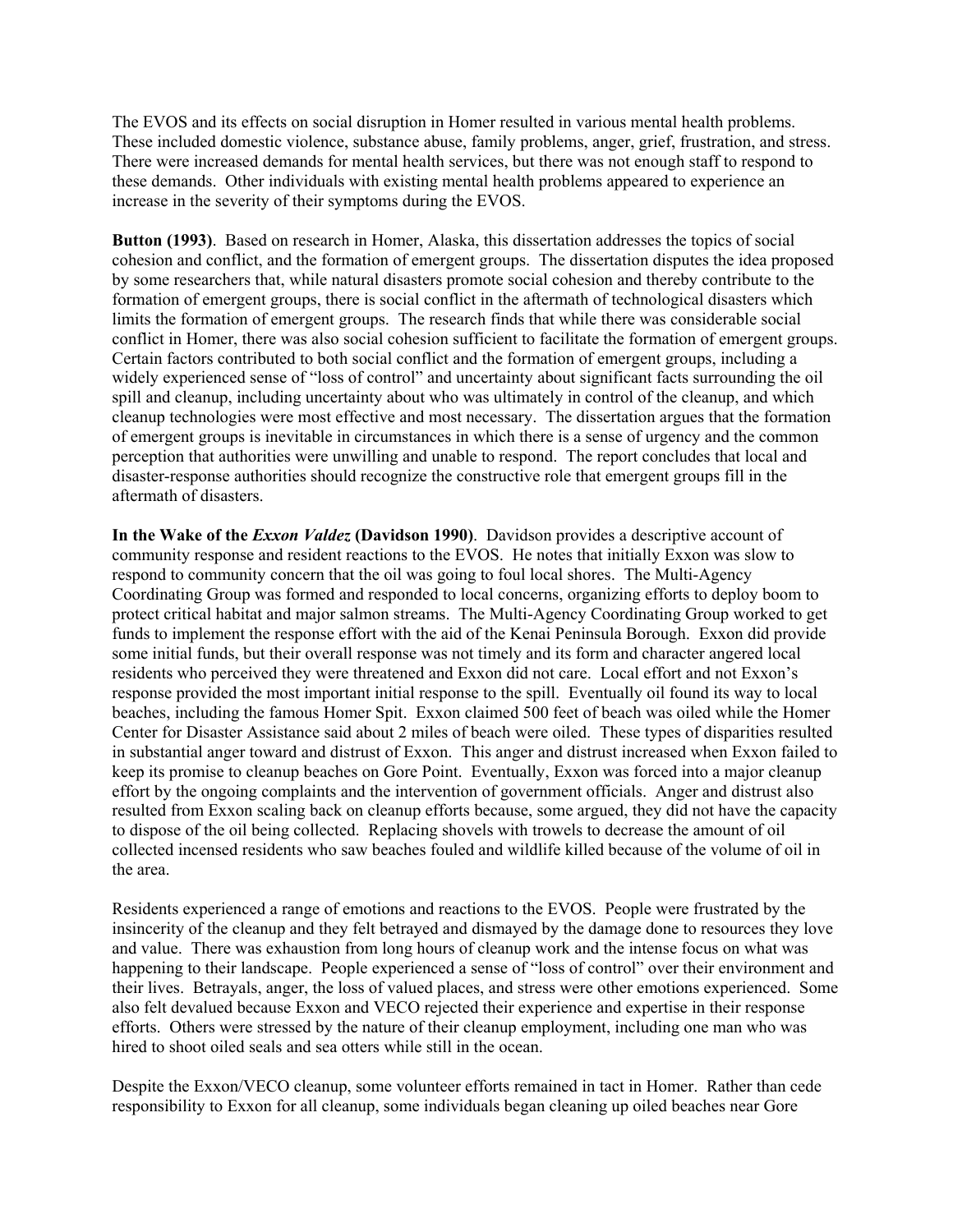Point. Eventually, Exxon joined in this volunteer cleanup effort, but residents later became disenchanted with the quality and character of this participation. Volunteers kept working on valued areas long after the paid Exxon cleanup crews had gone home.

# **3.1.7 Kenai**

The major sources regarding the EVOS and Kenai are the Oiled Mayors Study and the MMS Social Indicators Study (TR 155).

*Geographic Location and Infrastructure*. Kenai is located on the western side of the Kenai Peninsula on Cook Inlet. It is some 150 road miles from Anchorage via the Sterling and Kenai Spur Highways. There is an airport with direct air service to Anchorage, some 65 air miles distant. There is a city dock and boat ramp located on the Kenai River. Hospital facilities are in Soldotna. Four schools serve the community.

*Demography*. At the time of the oil spill the population of Kenai City was about 6,500 of which about 8.5% are Alaska Natives.

*Economy*. Kenai has an industrial economy based on oil extraction and refining. Other important economic sectors include tourism, sport and commercial fishing, fish processing, timber, construction, and transportation. However, Kenai serves as the center for the oil and gas industry in this region of Alaska.

*Political Structure*. Kenai is a home rule city with an elected mayor and city council. The community is part of the Kenai Peninsula Borough, which has offices in the city of Soldotna.

**Oiled Mayors Study**. Kenai and nearby Soldotna experienced limited effects from the EVOS. Fishermen were affected by the closure of the drift-net fishery, but local fish processors were able to remain open by processing fish from Bristol Bay. Some argued that closure of the commercial salmon fishery resulted in increased salmon in the Kenai River. This attracted more sports fishermen to the region. Some increases in municipal services and increases in park usage are attributed to more sports fishermen rather than direct EVOS cleanup operations. The only direct effect of the EVOS on municipal services was in the operation of the City dock. Closure of the drift net fishery resulted in about \$40,000 worth of losses of which about \$32,000 was recovered in a claim to Exxon.

The Kenai Peninsula Borough did experience some direct impacts, primarily in its role in support of more directly impacted communities. The Borough dispensed funds to communities such as Seward, Homer, English Bay (Nanwalek), and Port Graham. A liaison position was created to respond directly to Exxon and VECO and to work for affected communities. Borough staff worked on the Multi-Agency Coordinating Groups and other EVOS response projects. Some Borough work was delayed or did not get accomplished because of staff involvement with the EVOS. Public works, emergency management, finance, and personnel were among the most affected departments of the Borough.

**MMS Social Indicators Study (TR 155**). Kenai residents reported different types of impacts. Decreases in crime because transients and others were working on the cleanup. There were also fewer in-migrants during the summer seeking work in the oil and gas industry because of the opportunity for oil spill employment work. Otherwise, the EVOS is said to have "hurt the peninsula's image" and there was some increase in awareness about environmental issues and specifically the potential effects of future oil spills. Community responses to the EVOS also resulted in the need for all levels of government to coordinate and communicate and this had beneficial consequences for local and Borough governments. The major effects on businesses and households resulted from closure of the drift-net fishery because of the EVOS. Businesses that depended on this fishery lost income. Still other businesses were affected by the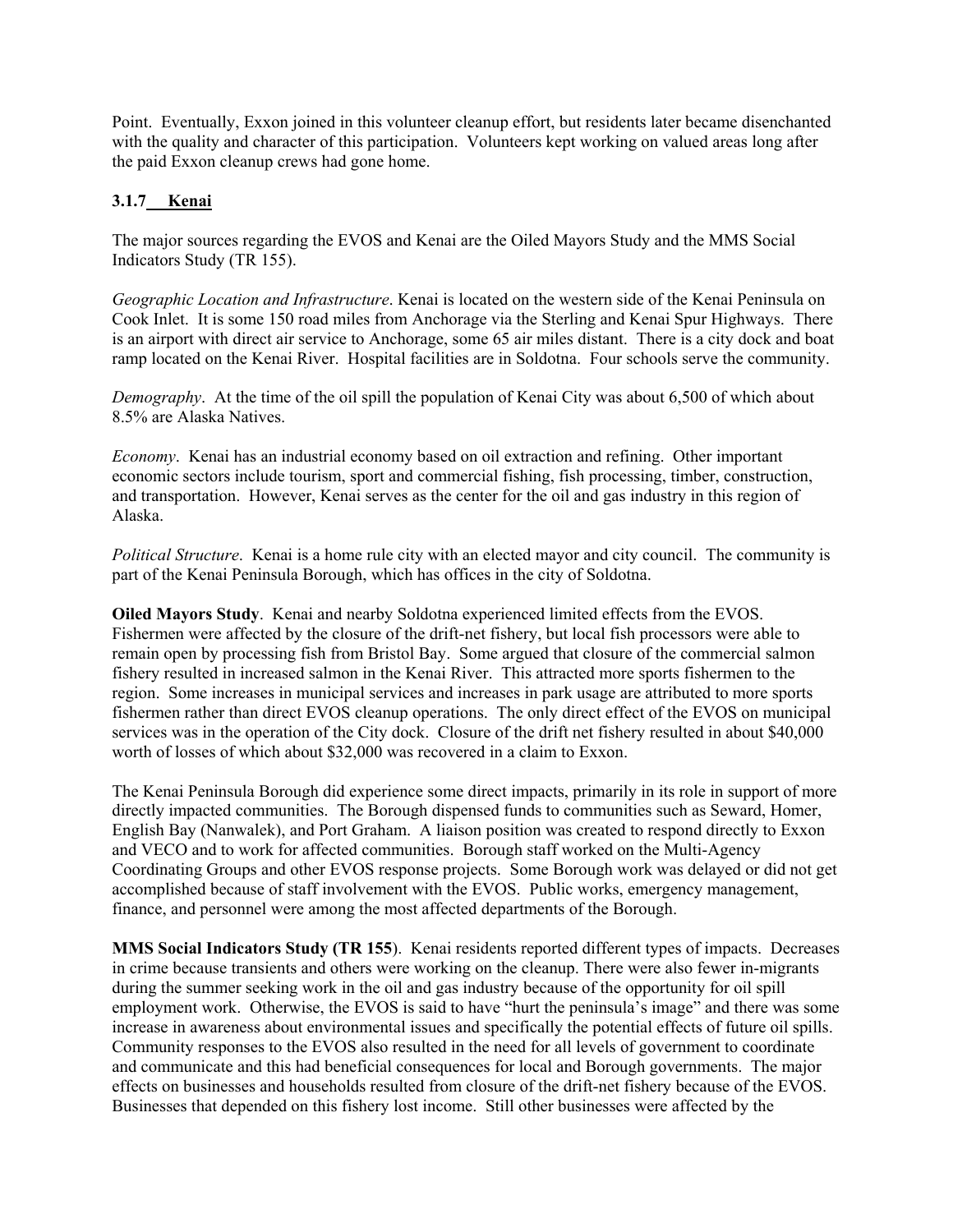competition for labor with the Exxon/VECO cleanup. Jobs paying more than \$16.00/hour attracted labor away from other local businesses especially in the fish processing, fast-food, and other businesses that paid lower wages. Much of this competition for labor dissipated by 1990 and 1991.

As a result of the discovery of oil in Cook Inlet, ADF&G closed the drift-net fishery and about 700 commercial set-net fishermen south of Anchor Point were also affected by the fishery closure. However, the set-net fishery in Kenai still resulted in a catch of about 5 million salmon in 1989. Fishermen affected by this closure experienced some family stress and lost opportunities for enculturation into the fishing lifestyle as a result of the EVOS. The unequal opportunities for fishing among drift and set netters resulted in some animosity and hard feelings. There were also some hard feelings among those that did and did not work on the cleanup. These sentiments mirror those in other communities where the moral character of participation in the cleanup was a point of public debate and a source of divisiveness.

Commercial fishermen and fish processors were generally pleased with the settlements. Exxon offered for damages related to the event. Payments were generally timely and met expectations of those affected.

## **3.1.8 Kodiak**

There are multiple sources of information regarding the interaction of the EVOS with the community of Kodiak. The major sources are: the MMS Social Indicators Study (TR 155); the MMS ADF&G (TR 160); the Oiled Mayors Study; and Davidson (1990).

*Geographic Location and Infrastructure*. Kodiak Island is located in the Gulf of Alaska. It is the largest island in Alaska. About 1.9 million acres of Kodiak and nearby Afognak are part of the Kodiak National Wildlife Refuge. Kodiak City is the largest municipality on the island. It is located near the eastern end of the Island. Kodiak City is 250 air miles from Anchorage. Kodiak has a jet airport that is served by several different air carriers. It is also served by Ferry via a 12-hour trip from either Seward or Homer. The Harbor is home to major fishing fleets for the Gulf of Alaska and the Bering Sea. Kodiak is also home to the largest U.S. Coast Guard base in North America.

*Demography*. At the time of the oil spill the population of Kodiak Island was approximately 13,300 persons. Kodiak City had a population of about 6,300. Fourteen percent of this population was Alaska Native. Filipinos, Hispanics, and Samoans are also important ethic groups that reside in Kodiak City. A characteristic of Kodiak's demography is transience related to seasonal residence among fishermen and fish processors, personnel rotation at the U.S. Coast Guard base, and seasonal residence among those who live in out-lying villages.

*Economy*. Kodiak has a diverse fishing economy. Groundfish, salmon, crab, cod, halibut and other species form the basis for a diverse fish processing and harvesting industry. In the past, Kodiak has been the highest port for volume of seafood and among the highest for the value of products produced. Local government, the federal government, and state government are other major employers in Kodiak.

*Political Structure*. Kodiak City is a home rule city with an elected mayor and city council. The Kodiak Island Borough offices are located within Kodiak City boundaries.

**MMS Social Indicators Study (TR 155).** The oil spilled in Prince William Sound moved south through the Shelikof Straights that separate Kodiak Island from the Alaska mainland. This is also an important fishing area for the Kodiak based fishing fleet. Kodiak was exposed to the oil and its effects on the Alaska fishing industry. Although Kodiak experienced prior disasters (e.g., the 1964 earthquake), the uncertainty of the effects of the EVOS was a new experience. The effects of the spill in Kodiak are also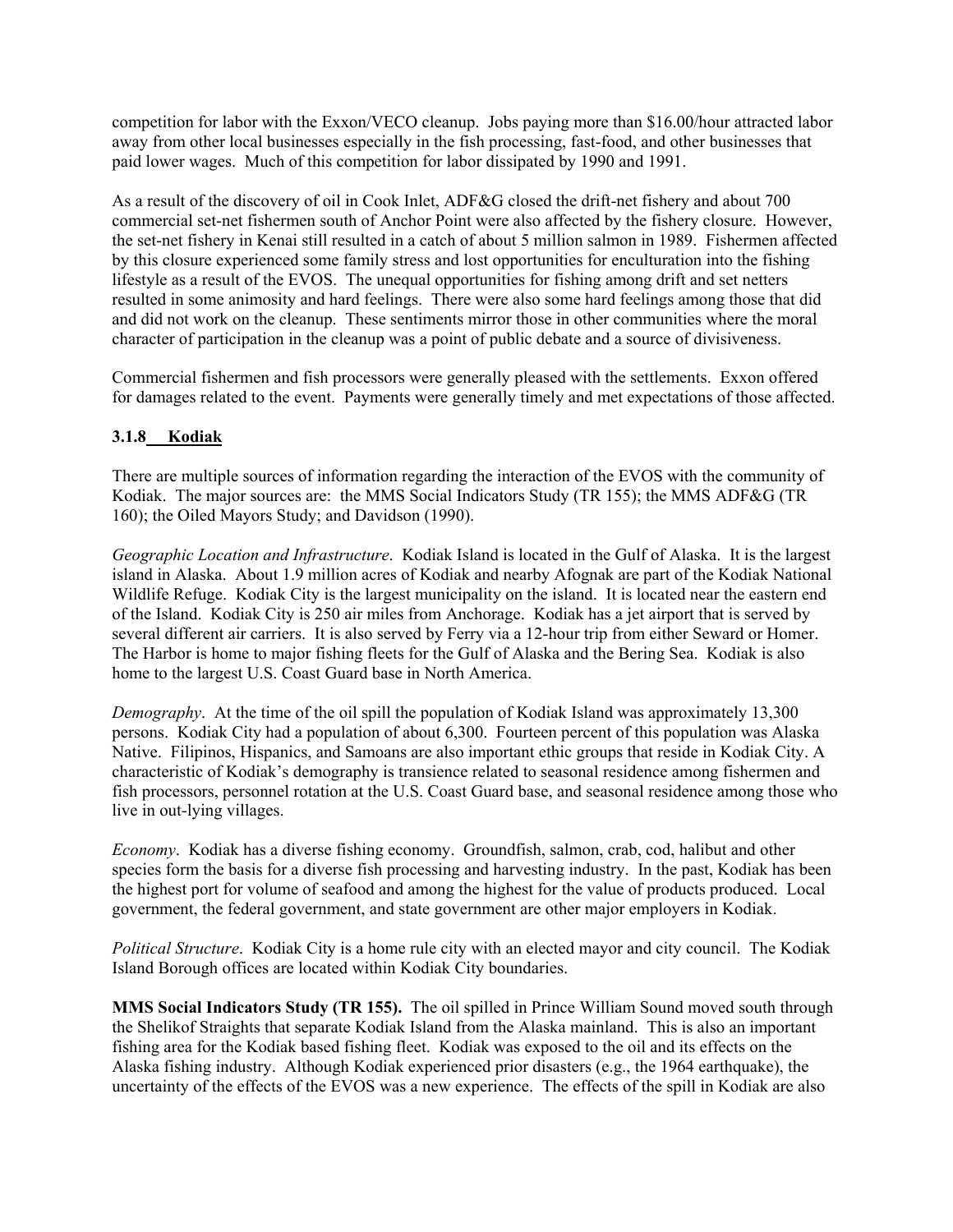related to the timing of when oil reached Kodiak shores, some 3 weeks after the *Exxon Valdez* grounded on Bligh Reef.

The nature of Exxon's response in Kodiak affected resulted in differential impacts on individuals, increased frustrations, and hindered community involvement in response efforts. However, Kodiak's response efforts began by invoking its disaster plan and implementing a Emergency Services Council composed of the Borough Mayor, City Mayor, and the commander of the local U.S. Coast Guard installation. An important activity of the Emergency Services Council was holding daily meetings for the community to both gather input and dispense information about spill-response issues. As in other communities, when Exxon arrived in Kodiak they assumed responsibility for cleanup activity. However, the Emergency Services Council remained active in dealing with Exxon and in providing information to Kodiak Island residents.

Local government experienced fiscal and operational impacts as well as psychological effects on staff. The Kodiak Island Borough as well as the city lost staff to higher paying cleanup work and some staff left their job because of the strain of excessive work. Response to the EVOS resulted in time and effort diverted from other work. Fish tax, income tax shares, and property tax revenues decreased because of the spill. Other fiscal impacts resulted from lost opportunities, using reserves and investments to pay cleanup costs and unreimbursed costs related to increased service delivery. Infrastructure projects were put on hold or delayed resulting in some increased costs. Staff and elected officials worked long hours on both cleanup and municipal/borough resulting in personal strains and stress.

Differences in culture and expectations affected municipal/borough interactions with Exxon and VECO. Local officials tried to be proactive and anticipate the arrival and effects of the oil, but Exxon delayed some response efforts because it did not believe Kodiak would be affected. Furthermore, Exxon continually underestimate the extent and effects of the EVOS on Kodiak, resulting in tensions and conflicts between local governments and the responsible parties. Timeliness of payments, arguing about what constituted reimbursable expenses for cleanup, and the sincerity of the cleanup effort were also areas of conflict between local officials and Exxon. Exxon also made attempts to circumvent environmental regulation further exacerbating tensions with local government.

Another major source of tensions was perceptions of unequal treatment of communities and individuals by Exxon. Kenai Peninsula Borough received \$2 million dollars for response efforts where as the Kodiak Emergency Services Council received only \$500,000 despite arguments that Kodiak was more affected. Exxon also restricted hiring local fishermen and others for cleanup work whereas in Prince William Sound there were no such restrictions. There were also perceptions that Native communities received less attention than non-Native communities. Some argued that Exxon deliberately established a policy of different treatment to promote conflict among communities and to offer support to those who responded favorably to Exxon. A major source of perceptions of inequity was boat contracts in Kodiak. Chignik fishermen were offered lesser rates than Kodiak fishermen were; and there were also other individual inequities.

Economic impacts were felt most directly in the fishing and fish processing sectors of the Kodiak economy. Closure of the salmon fishery, which constituted more than 50% of the value of the Kodiak fishery, was a substantial blow, but this was mitigated some by the diversity of the Kodiak fishing economy. Cleanup work offset some of the losses for fishermen and cannery workers, but not everyone received cleanup work sufficient to offset losses. Tourism experienced some decline because of unavailable rooms and services that were consumed by oil spill response work. The service and support sectors of the economy associated with the fish and fish processing sectors lost income. Some of this lost income was offset by oil spill response work. Inflation related to cleanup work had a more widespread and short-lived effect on the local economy.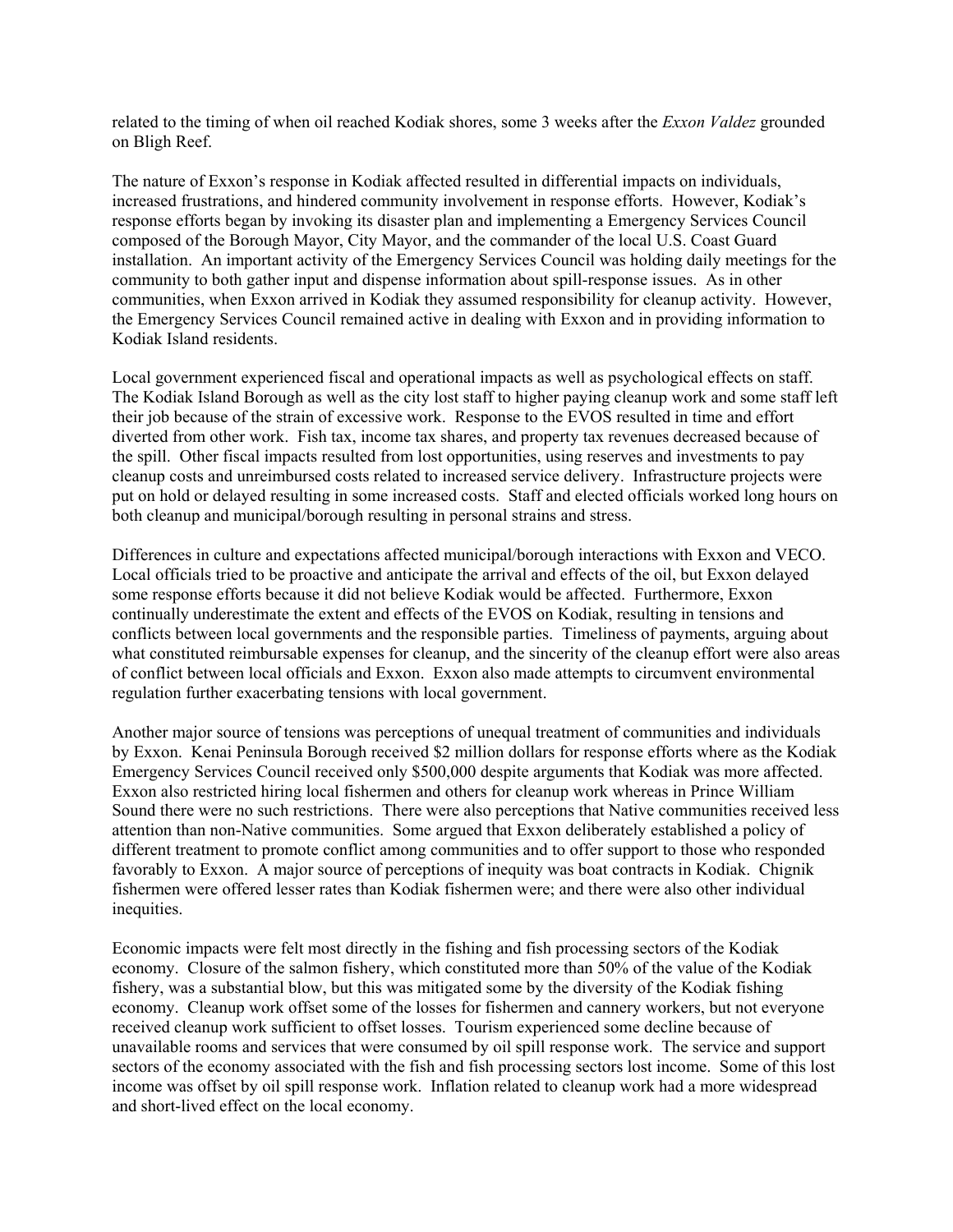Cooperation among community members for response work was undermined by conflicts generated by Exxon's divisive policies. These same policies resulted in tensions between out-lying villages and Kodiak. Perceived unfairness by Exxon in dealing with residents and local government was an important source of tension that resulted in loosened community bonds. These loosened community bonds occurred simultaneously with increased stress-related problems. Demand for services for alcohol, drug, and domestic violence as well as mental health services increased. Families experienced stress-related problems. Crime increased along with other types of social disturbances.

The emotional stress of the spill is related to various factors. These include: uncertainty about the immediate and future effects of the EVOS; loss of usual and customary routines and activities; the death and pollution that resulted from the spilled oil; perceptions of a changed and spoiled place; feelings of helplessness to cleanup or prevent future spills; and rage against a preventable accident. Another significant source of stress was the process of dealing with Exxon. Exxon devalued local knowledge and expertise. Exxon did not appear to be involved in a sincere cleanup, rather image and public relations appeared to be more important. Exxon violated local expectations about fairness and responsibility. Exxon's arrogance and its complicated claims process further alienated local residents and government officials. Exxon's overall control of the process also promoted a sense of "loss of control" among residents and others involved in the process.

Follow-up work conducted in 1991 indicates several types of short- and long-term impacts to individuals and institutions. By the spring of 1991, the EVOS was experienced as a historical event. Short-term memories of anger, hostility, divisiveness, moral compromises, greed and excessive spending, selected economic losses, and the insincerity of Exxon's cleanup predominate among individuals. Businesses lost employees to the cleanup and some lost income. Longer term there were some individuals who reaped substantial benefits from the EVOS whereas most did not. Some conflicts among fishermen remain, but overall bonds among community members are more or less the same as before the spill. There has been some increase in participation in community leadership as well as an increase in environmental awareness and activism. Some concerns about the effects of oil on subsistence foods remained. In some villages and in Kodiak there was also increased disaster planning and preparedness.

**MMS/ADF&G Subsistence Study (TR 160)**. For the three years of this study the participation rates in subsistence activities for Kodiak City residents is in excess of 90%. Salmon, halibut, invertebrates, sea mammals, bird eggs, and land mammals (primarily deer) are the major types of subsistence foods. Year three results typify the nature of subsistence activity in Kodiak:

Participation continued to be high. In 1993 an estimated 99.1% of all Kodiak City households used at least one wild resource, 90.5% attempted to harvest at least one resource, and 87.6% succeeded in harvesting at least one resource. About 97.1% reported receiving at least one resource, and 83.8% reported giving away at least one resource. The mean number of resources received per household was 7.0, and the mean number of resources given away was 4.5. Both of these numbers represent slight increases over Year Two. In 1993 Kodiak City households used an average of 11.8 resources and harvested an average of 7.4 resources out of the 26 reported (Mishler, Mason, and Barnhart 1995:15). Importantly, a significant number of study participants perceive sports harvesting and subsistence activity as synonymous.

Few residents indicate any concerns about food safety associated with the EVOS. This may be a result of the structure of study participants, many of whom have moved to the area since 1989. However, 33% of participants felt that clams were not safe to eat and another 15% were unsure (Mishler, Mason, and Barnhart 1995: 22). Perceptions about resource abundance, assessments of leadership, evaluations of food safety, and other measures of social effects in this study appear to show minimal effects of the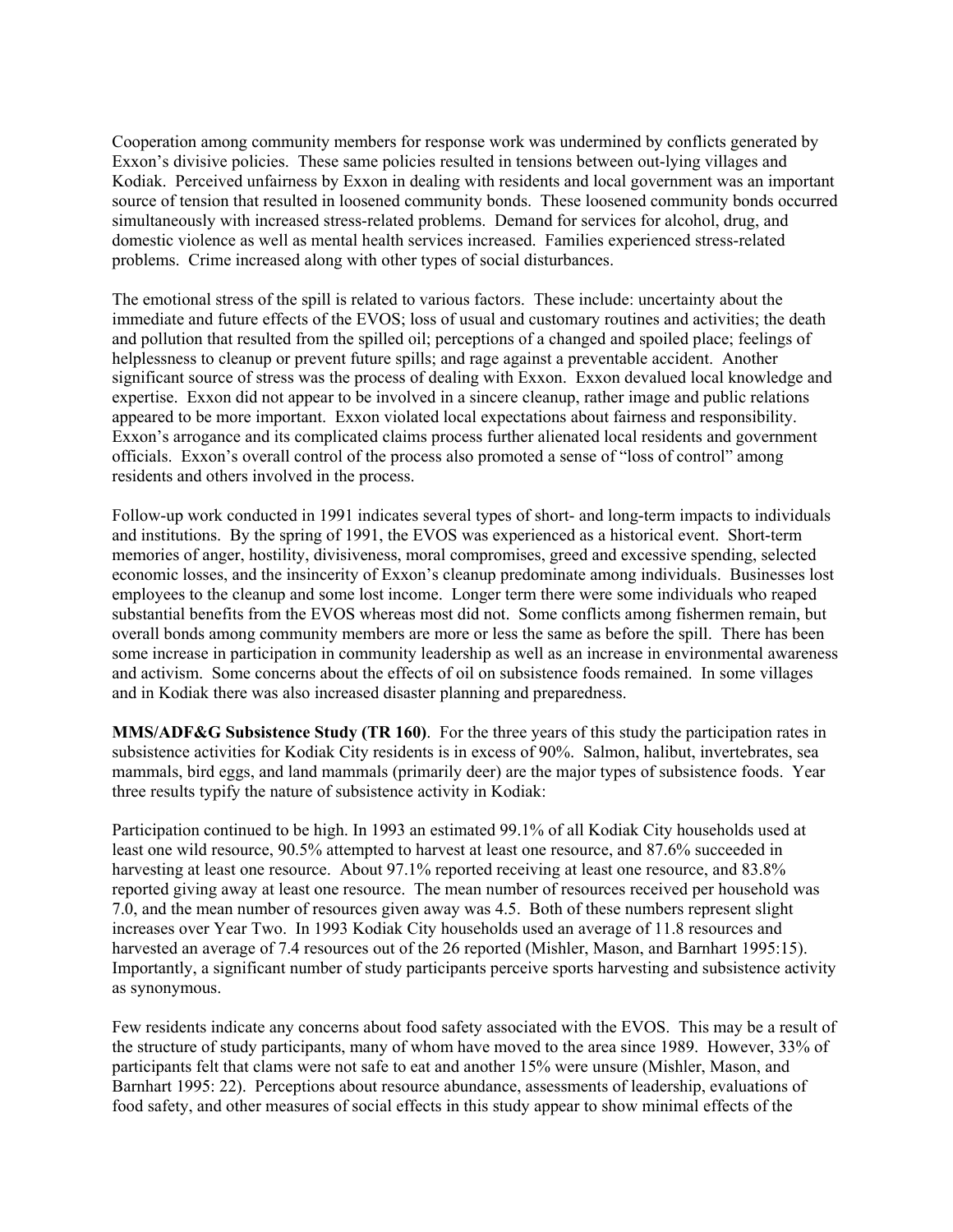EVOS and subsistence in this community. Again, this may be a function of sampling or other intervening variables.

**Oiled Mayors Study**. The Emergency Services Council, part of Kodiak's disaster response plan, was activated before oil reached Kodiak shores. The Emergency Services Council convened daily public meeting to keep citizens informed about EVOS issues. A community-wide volunteer also began in concert with Emergency Services Council activities. The Emergency Services Council was able to get timely reports about oil movement because of U.S. Coast Guard overflights of the Gulf of Alaska and contacts of the local U.S. Coast Guard base commander who also sat on the Emergency Services Council. Exxon did not respond to initial assessments of Kodiak that the oil would reach their shores. Exxon arrived in Kodiak only after the local response effort was underway and then they largely ignored the local volunteer efforts. Exxon/VECO's cleanup effort frustrated locals because people did not believe it was sincere or effective. The loss of control over the cleanup effort and perceptions that Exxon was inhibiting local efforts for cleanup further added to frustrations and mistrust of Exxon.

Both Kodiak City and the Kodiak Island Borough were consumed by oil spill response activity. The Kodiak Island Borough assisted the city by providing funds for response work that the city could not replace. There were increases in demands for most city and Kodiak Island Borough services. Staff did not have the time to conduct their usual work plus spill response work. Staff and elected officials became burned out because of excessive work loads and time away from their families.

Animosity was created within the community and especially among fishermen because of what appeared to be random or unfair hiring for cleanup work. Some fishermen who did not necessarily need the cleanup work received lucrative boat contracts whereas other who could not fish and needed the income did not receive boat contracts. Boat owners and crew also experienced some conflicts because crewmen did not always receive consideration in settlements or cleanup hiring. Divisiveness and conflict characterized many social relationships in Kodiak. These were primarily related to how VECO and Exxon instituted its cleanup operations. Some local groups formed as a result of the EVOS. The "crude women" exemplifies of developing social solidarity just as the conflicts among fishermen illustrate the loosening of social solidarity.

Life routines, especially those in the fishing industry changed because of fisheries closures and oil spill response work.

Economically, the lost of fishing income had wide spread effects among fishermen and supporting businesses. Service oriented businesses in Kodiak lost employees to the cleanup. Local government incurred significant costs that were not reimbursed. The loss of subsistence opportunities resulted in expenditures for groceries that were already in short supply or suffering from spill-related inflation. Other goods and services also showed spill-related inflationary costs.

Mental health and family problems increased because of the EVOS. Family routines were disrupted with many males at home whereas they would usually be fishing. Day care presented a problem for some families and other families experienced stress because of the parents working long hours on the cleanup. Children encountered dead or dying wildlife. Some children experienced behavioral problems. Some mental health resources experienced significant increases in demands for services, however the Kodiak Women's Resource Center showed a decrease in clients. This decrease may be related to oil spill employment. There were increased calls to the Women's Resource Center crisis line, especially from outlying rural communities. Programs of the Kodiak Council on Alcoholism were compromised because staff left for cleanup work. The Kodiak Island Borough mental health center reported increased clients served, more emergency visits, and increases in group counseling. Crisis interventions and incidents of substance abuse also increased. Uncertainty and frustration were argued as possible causes for the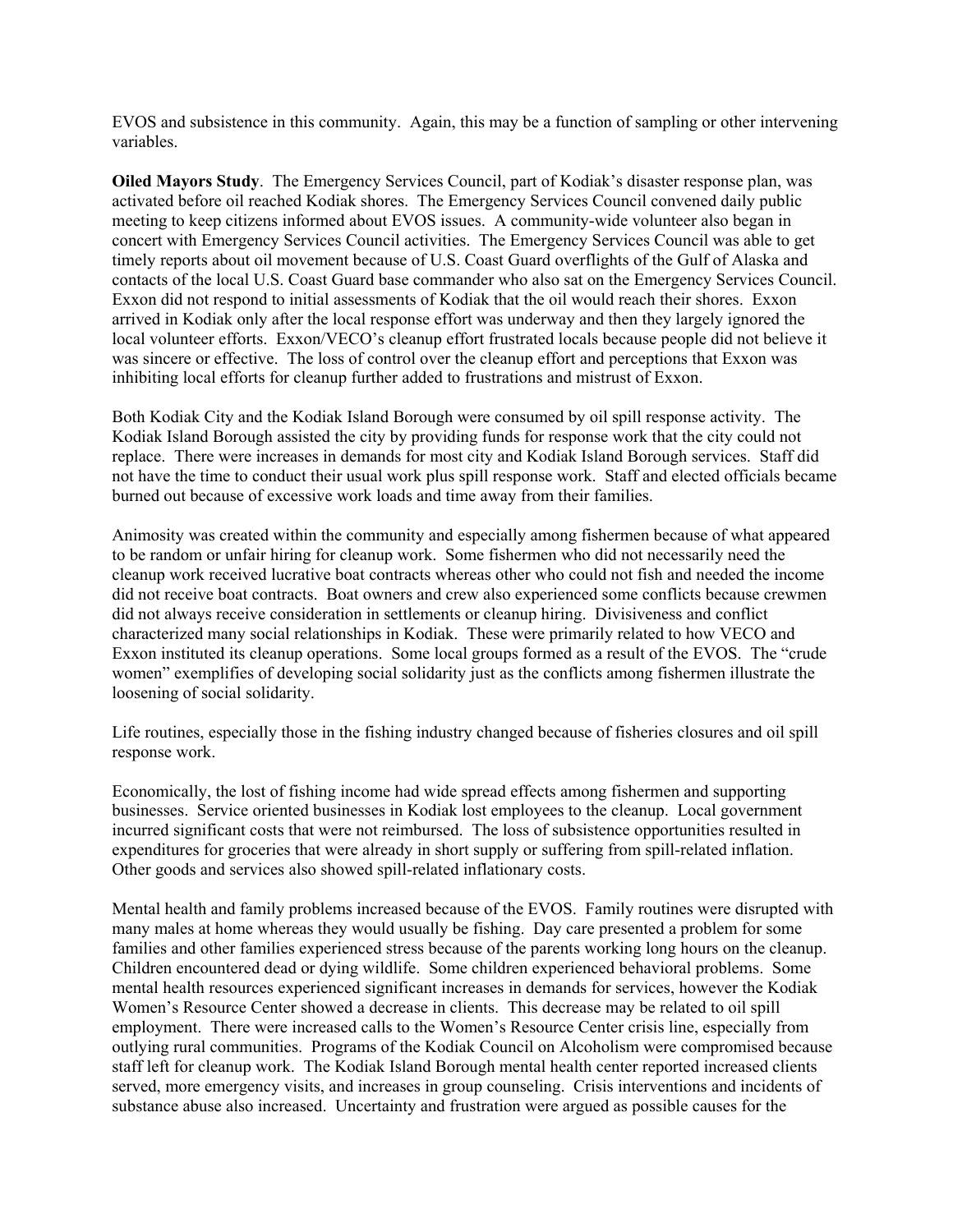increased stress experienced by some community members. The Kodiak Area Native Association mental health and health services experienced increases in demands for services and increased workloads among staff. Children and families had special needs, especially those families with members working on the cleanup.

Overall, the lifestyle of Kodiak residents was disrupted. The realities of the threats of technology were made apparent to Kodiak residents. This disturbed residents who moved to the Island to be away from modern society and the "outside" world.

#### **Alaska Oil Spill Commission Oiled Communities Response Investigation Report (McClintock 1989)**. Kodiak's prior experience with the 1964 earthquake and the tsunami that damaged Kodiak resulted in preparedness plans for future disasters. Kodiak had in place a disaster plan and was prepared to respond to the EVOS, although this proved to be more of an ongoing disaster than a time-limited single event natural disaster.

Initially Kodiak residents did not believe they would be affected by 'the Prince William Sound' spill. However, the oil did reach local shores and caused pollution, the killing of vast numbers of wildlife, and closing fishing seasons. The impact on the fishing economy was significant. More than 300 boats were unable to fish and other set-net fishermen also lost income because they could not fish. Local businesses that provided goods and services to fishermen lost income. Many also lost workers to the cleanup that paid more than businesses could afford to match to keep their workers. Service businesses did better than their normal income, but labor shortages were a wide-spread issue. The cleanup resulted in higher than normal incomes for some wage earners, but lower incomes for some fishermen and those in the fish processing industry that did not work on the cleanup. The claims process for those who lost money because of the spill was confusing and inadequate. There were inequities in the payment and processing of claims. Negotiations between the Oiled Mayors and Exxon for reasonable and uniform settlement of claims failed. This resulted in a loss of faith regarding equitable and fair settlement of claims against Exxon.

Food shortages resulted because local stores were emptied to supply the cleanup. Subsistence foods were in short supply because of concerns about contamination. Housing and workspace, already in limited quantities in Kodiak, became scarce. Domestic violence, increased stress, reports of suicide, high demands for mental health services, and other social disruptions were attributed to the EVOS.

The Emergency Services Council performed an important role for the community. It provided information about the status of the spilled oil in relationship to Kodiak and it provided a channel for publics to ask questions and receive information about topics of concern. The Emergency Services Council also provided a link between the outlying Native communities and Kodiak regarding EVOS information. Subsequently, the Emergency Services Council was effective in organizing community response efforts. The local Native Corporation assisted in bringing Native issues to the attention of Exxon and the Emergency Services Council.

**In the Wake of the** *Exxon Valdez***, Davidson (1990)**. Oil hit the shores of Kodiak Island some three weeks and 400 miles after it was spilled in Prince William Sound. Exxon failed to mobilize any response efforts in Kodiak until oil actually came ashore. Before that time community members and local governments organized and implemented a response effort. The locally instituted cleanup response was derailed when Exxon arrived in Kodiak. Community members and local government officials felt as if they had lost control over the cleanup process. Furthermore, there was considerable skepticism about the sincerity and effectiveness of Exxon's cleanup effort. People's individual experiences of seeing otters swimming in oil and observing other dead and dying wildlife contrasted with statements from Exxon about minimal to no effects from the oil for Kodiak.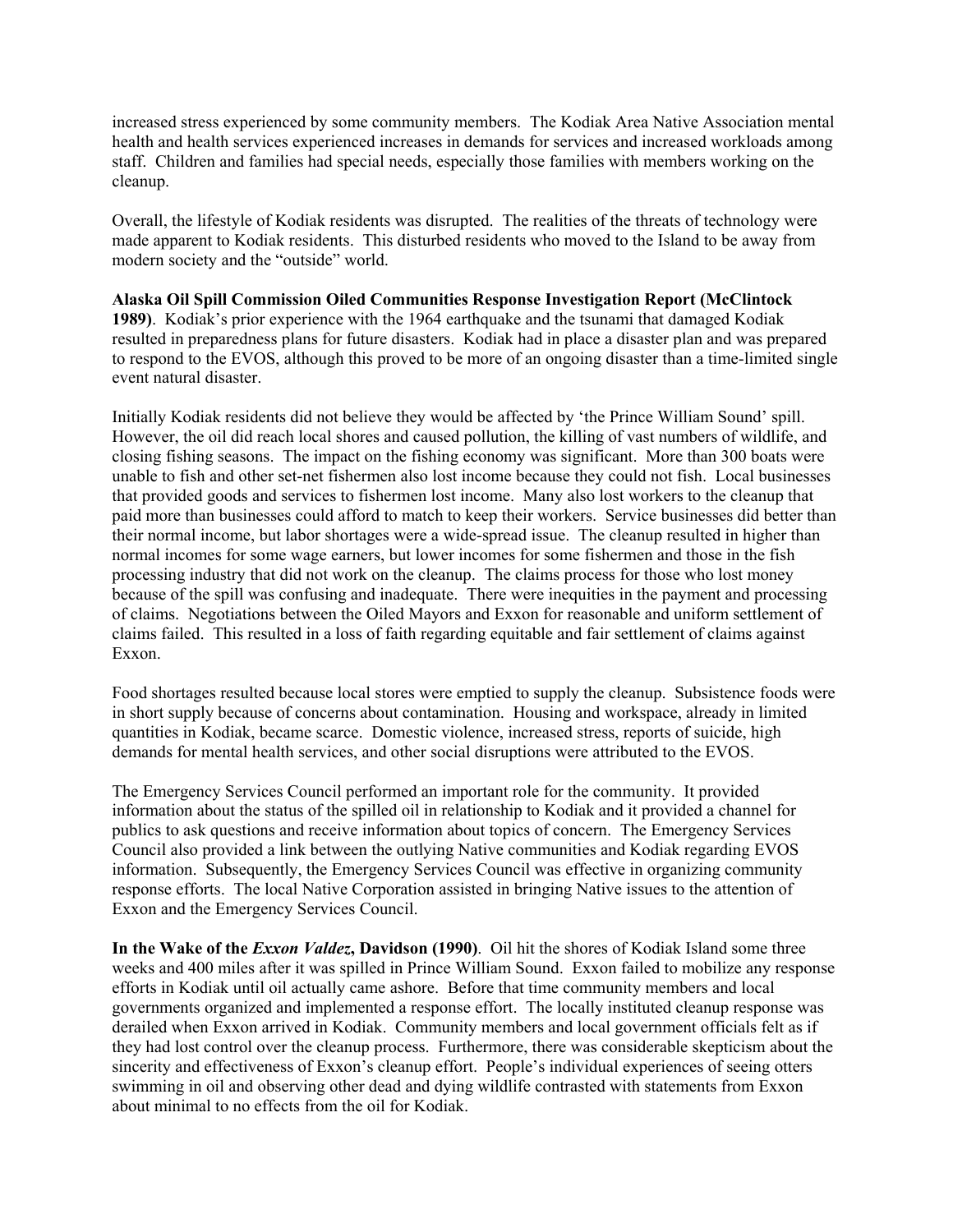As Exxon implemented its cleanup, fishermen became conflicted over participation in the cleanup or remaining independent of Exxon but financially broke. Others wanted to participate in the cleanup, but Exxon did not hire all who wanted to participate and the criteria for hiring boats and cleanup workers seemed arbitrary or influenced by other factors. The spill was a large payday for many fishermen who participated in the cleanup, but for others it resulted in lost income because of closed fisheries. These disparities resulted in divisiveness and hostility among some fishermen. In fact, there was strong suspicion that Exxon employed a "divide and conquer" strategy in order to deflect criticism away from them.

Fishermen lost faith and trust in the oil industry and government oversight agencies. For some, grass-roots environmentalist organizations became attractive because of their concern for the environment.

Those who did work on the cleanup experienced frustrating delays in receiving payment for their services, materials, and labor. Cannery workers, fishermen, and businesspersons made claims to Exxon for lost income or wages. There was little faith that Exxon would be fair in its dealings with Kodiak residents with claims against the company.

Residents experienced a range of social effects including fear, jealousy, selfishness, uncertainty, helplessness, and disillusionment. Anger and tensions over money and boat contracts created divisiveness.

A "false economy" was created by the employment of persons for cleanup work. Many people left their jobs to work for higher cleanup wages. This affected many small businesses in the community.

A legacy of the EVOS for Kodiak is awareness that oil transport has costs even for those who are distant from the oil fields and transport lanes.

## **3.2 NATIVE COMMUNITIES**

This section presents a summary of information about the interaction of the EVOS and Alaska Native communities. The major sources that provide scientific information regarding the EVOS and Alaska Natives are used to construct these summaries. Not necessarily every source that may mention a particular community is included in these summaries. Also, we have not included some of the sources that aggregated data from various communities to make generalizations about the impacts of the EVOS on Alaska Natives. Again, we focus solely on specific communities and how impacts to these communities are presented in selected sources that focus on describing particular communities.

What these summaries indicate is both commonalties and differences in the interaction of communities with the EVOS. Many of the dimensions of difference and similarity are those Braund  $\&$  Associates and Usher (1993) succinctly summarize in their analysis of the impacts of the EVOS on Alutiiq peoples and their culture. These major dimensions of similarity and difference are as follows:

- decline in the quality of the environment and the quality and quantity of subsistence resources;
- uncertainty about the safety of consuming subsistence resources;
- invalidation of traditional knowledge regarding the environment;
- uncertainty about the future of subsistence resources and community ways of life based on subsistence;
- declines in subsistence harvests, sharing of subsistence resources, and the enculturation of children into a subsistence lifestyle;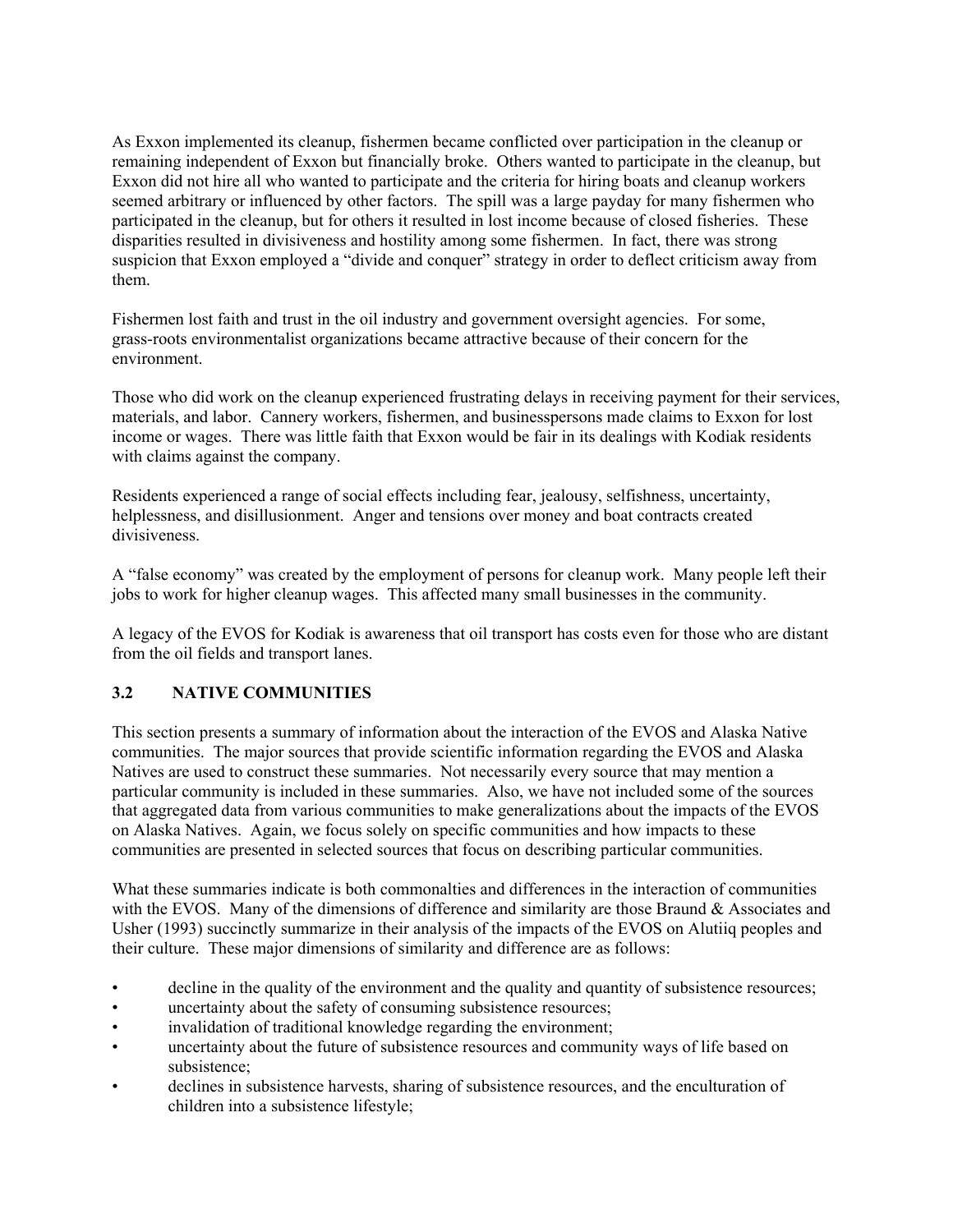- declines in the integrity of place and community;
- changes in the sense of personal and community autonomy; and
- changes in personal and cultural identity (Braund & Associates and Usher 1993:68-109).

Other significant areas indicated in other collective analyses are:

- social disruption of community activities and processes;
- disruption of the functions and activities of governance institutions and processes;
- fiscal damages to individuals and institutions;
- loss of valued communal solidarity;
- alienation of the cultural values and social processes that make Native lifestyles meaningful; and
- changes in sharing and visiting that reinforce social bonds (cf. IAI 1990d; Russell et al. 1996; Picou, Gill, and Cohen 1997; Jorgensen 1995b; Wooley 1995).

These areas suggest the categories of social and cultural impacts experienced by Native communities.

In presenting these community summaries three major groupings are distinguished: Kodiak Island Native communities; Kenai Peninsula Native communities; and Prince William Sound Native communities.

#### **3.2.1 Kodiak Island Native Communities**

The major settlements of Kodiak Island and vicinity are primarily Native communities. The major settlements are Ouzinkie, Larsen Bay, Port Lions, Larsen Bay, Karluk, Akhiok, and Old Harbor. As with the non-Native municipalities, the coverage of these communities in the literature is variable, but in general, there are more sources for these communities than for non-Native communities. Below we present these communities according to their geographic location, starting with Old Harbor and then proceeding "clockwise" around Kodiak.

#### **3.2.1.1 Old Harbor**

The major sources of information about this community are: the Alaska Oil Spill Commission/McClintock 1989 study; the MMS Social Indicators Study (TR 155); the MMS/ADF&G Subsistence Study (TR 160); and Davidson's descriptive account that contains some limited information about Native villages that applies across all Kodiak Native villages. Although Old Harbor is not specifically mentioned.

*Geographic Location and Infrastructure*. Old Harbor is located on the southeastern coast of Kodiak Island. There are no roads to Old Harbor, but there is a gravel airstrip. The community is some 70 air miles southwest from Kodiak and about 320 miles from Anchorage. There is a boat harbor that serves the local fishing fleet.

*Demography.* At the time of the oil spill the population of Old Harbor was about 280 persons. There is some seasonal residence in Old Harbor with residents traveling to Kodiak, Anchorage, or other areas during winter months. About 90% of the community population is Alaska Native.

*Economy.* At the time of the oil spill Old Harbor was primarily a fishing village that coexists with a Native subsistence economy. Tourism is a developing sector of the economy.

*Political Structure.* The community is a second class city that exists within the Kodiak Island Borough. There is also a village council and the Old Harbor Village Corporation.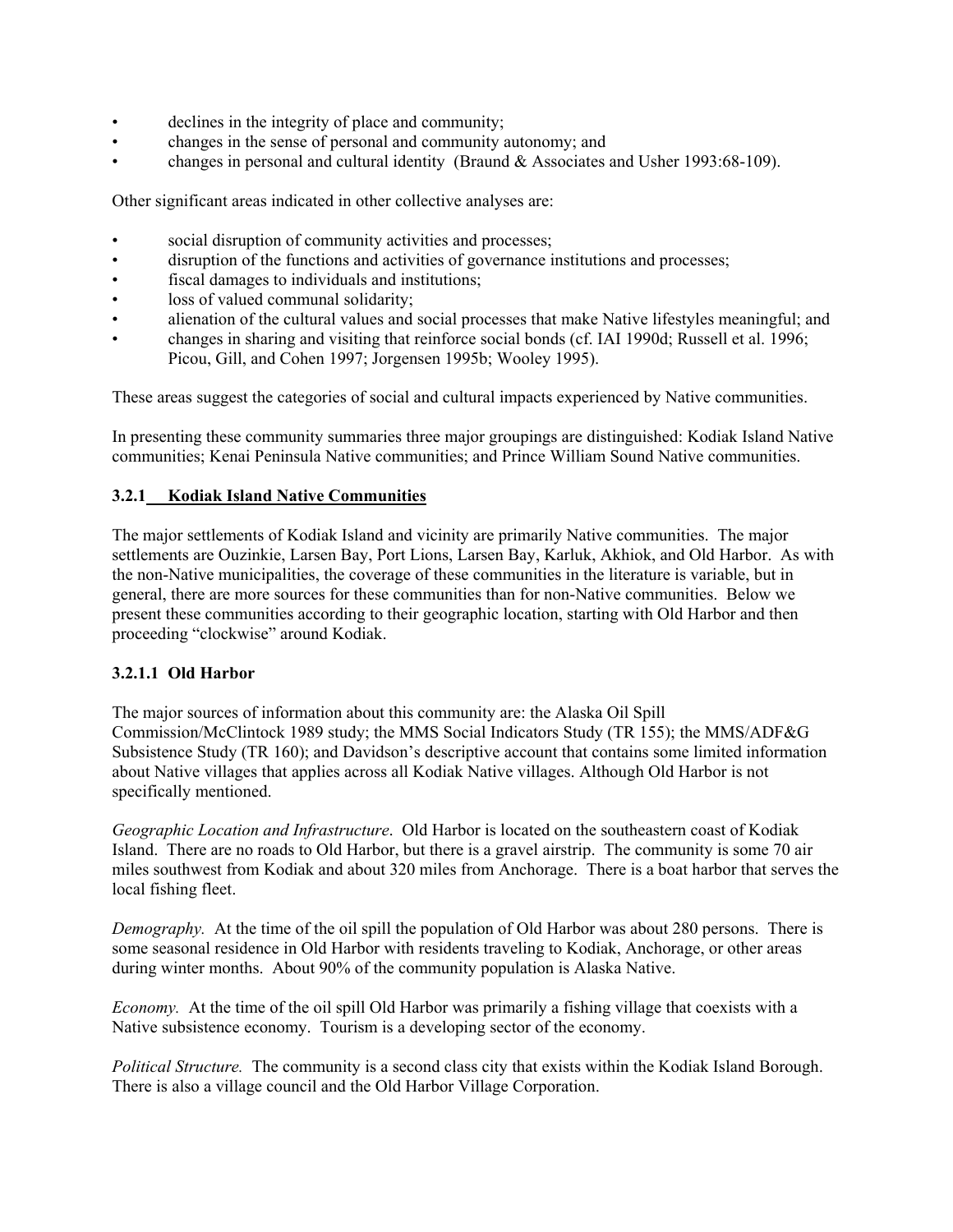**Alaska Oil Spill Commission/McClintock Study**. This report contains only two brief paragraphs regarding Old Harbor. This work reports that Natives directly observed dead bear and deer that ingested oil polluted kelp. During July of 1989, mousse and oil was observed in the bays and inlets around Old Harbor. The Village Council had developed a cleanup proposal that entailed more work hours than the cleanup activity that was eventually implemented by Exxon/VECO. Their cleanup effort was observed to accomplish little and resulted in only ¼ the hours of actual work than proposed by the Village council plan.

**MMS Social Indicators Study (TR 155)**. Three "levels" of effect are identified. The first is related to those that occurred during the oil spill and cleanup. The second level effects are those that emerged after the EVOS. The third level effects are those that were directly related to the first level effects. For individuals and families the first level effects were primarily financial and emotional/spiritual. The financial effects were related to closure of the fisheries because of the EVOS. Some Old Harbor fishermen who fish for Herring in Bristol Bay Sea did not experience the same effects as those who fished locally. A portion of local fishermen, primarily the "smaller" operators, accepted a \$30,000 settlement from Exxon with the understanding that this would be "partial" payment for loses. The "emotional/spiritual" first level impacts for individuals and houses focus on subsistence food safety. Individuals became concerned about the effects of oiling of foods used for subsistence purposes, especially among older residents. Residents were unsure about what foods were and were not safe to eat. Second level effects concern perceptions among children that traditional foods were not desirable. This is said to have adverse effects for enculturation of children into Native culture. Other effects include "tensions" among family members and community members. Some of these tensions were related to waiting for cleanup employment and uncertainty regarding the possibility of replacing lost income. Depression and anxiety is said to have increased among adults. Normal routines and life activities "did not happen" and the usual patterns of activity and interaction were lost in family relationships and in relationships among community members.

Non-fishermen who worked on the cleanup perceived this opportunity as an "economic boom." Fishermen viewed their cleanup work as necessary for replacing lost fishing income. Fishermen and non-fishermen perceived the event differently and this resulted in tensions and conflicts. Some local businesses may have received increased earnings related to EVOS cleanup work. Second level effects for fishermen and others concern the loss of fishing opportunity, lost fishing income, and the disruption of normal routines which led to some disrepair of fishing equipment, especially among older fishermen. Ultimately this resulted in loss of boats and lost income. For some who received the \$30,000 payments, they had later tax difficulties because they did not understand the tax implications of these settlements. Small fishing operators who did not receive payments are among the most damaged group of Old Harbor fishermen. A "third-level" effect was increased competition on fishing grounds resulting from Kodiak fishermen. Those who worked on the cleanup and invested the income in capital expenditures were more effective fishermen and this caused increased competition. Old Harbor fishermen lost to these newly capitalized Kodiak vessels.

Village institutions experienced the following types of first level effects: (1) village officials were overwhelmed by the work load of responding to the EVOS; (2) the city lost money to cleanup operations; (3) rumors and social conflicts occupied city officials and this displaced their usual work tasks; (4) grants opportunities were missed because of spill response activities; and (5) village council operations were shut down because of EVOS response activities. Second level effects include the "potential loss of revenue" resulting from closed fishing seasons. A third level effect on the city was the was costs associated with delays in housing projects and loss of face by the Village Council and the people of Old Harbor.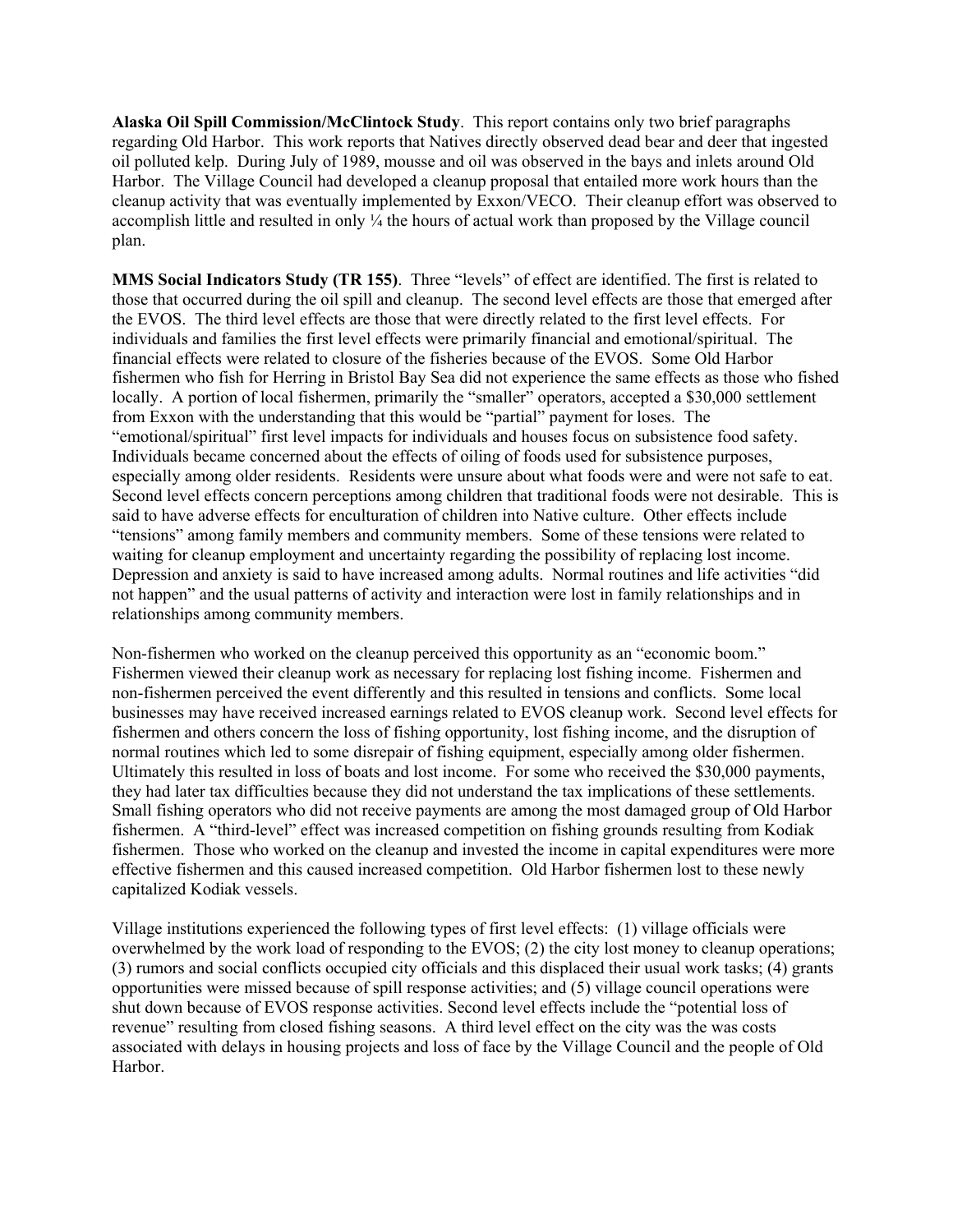**MMS/ADF&G Subsistence Study (TR 160)**. Old Harbor has one of the highest levels of subsistence participation on Kodiak. Residents report a decline in subsistence harvest for the year of the spill, but by the 1991 and 1992 years of the study, harvests returned to near pre-spill levels. A "relatively large percentage" of study participants (social effects) indicated they perceived lower populations of some resources (clams and sea ducks) whereas others perceived that subsistence resources were about the same as before the spill. Some respondents (38.5%) indicate a decrease in sharing of resources in the year of the spill whereas about 49% indicate no change. There was some increase  $(\sim 26\%)$  in sharing of money and about 45% report sharing money about the same. A relatively low percentage of residents expressed concerns about oil contamination of subsistence foods. Similarly, perceptions of children's participation in subsistence activity indicate relatively low concern in comparison to Ouzinkie and other villages in Prince William Sound. Residents did predict that Offshore oil development would result in decreased populations of marine mammals, birds, invertebrates, and fish. Some also said that lower land mammals would result from Offshore oil development. A majority of residents did not believe that another major oil spill could be successfully cleaned up.

## **3.2.1.2 Akhiok**

The major sources of information regarding Akhiok are MMS/ADF&G Subsistence Study (TR 160); Alaska Oil Spill Commission/McClintock (1989); and the Oiled Mayors Study (IAI 1990c).

*Geographic Location and Infrastructure*. Akhiok is located on the southern end of Kodiak Island at Alitak Bay. There is a dirt air strip which is the only access to the community other than skiff or boat travel from Kodiak City.

*Demography*. The population of Akhiok at the time of the oil spill was between 56 and 93 persons most of whom are Alaska Natives.

*Economy*. Akhiok has a subsistence economy, although there are a few commercial fishermen and there is some public employment.

*Political Structure*. Akhiok is a second class city within the Kodiak Island Borough. There is also a Village Council and a Village Corporation.

**MMS/ADF&G Subsistence Study (TR 160)**. Akhiok is a community that appears to be highly dependent on subsistence harvests. There appears to have been some "slight" effect on subsistence production in 1989 resulting from the EVOS. Average household incomes in the 1992/93 years of the study are less than half of the 1989 average incomes which suggests that Akhiok residents earned a substantial amount from cleanup employment as compared to other sources of employment and income.

**Oiled Mayors Study**. There was some direct oiling of the shorelines around Akhiok, but not as much as some of the northern and eastern Villages on Kodiak. VECO implemented a cleanup effort in Akhiok. Not everyone who wanted to work on the cleanup was hired. Some animosity and social conflict resulted because of accusations of unfair hiring for lucrative cleanup jobs in a community with limited wage earning opportunities. Local government business was put aside while the cleanup became the focus of efforts. Some of the mostly part-time staff for the city took cleanup employment that increased the workload of others. The regular daily business of local government stopped to respond to the oil spill. Other local projects such as board walks for fuel delivery, erosion control, and buildings improvements were delayed or canceled because of problems in getting labor and the community to focus on these projects rather than oil spill response. Although there was some social disruption related to conflict, a major social impact of the spill was the disruption of the community sobriety movement. Some residents returned to drinking and this caused conflicts with those who maintained sobriety. These types of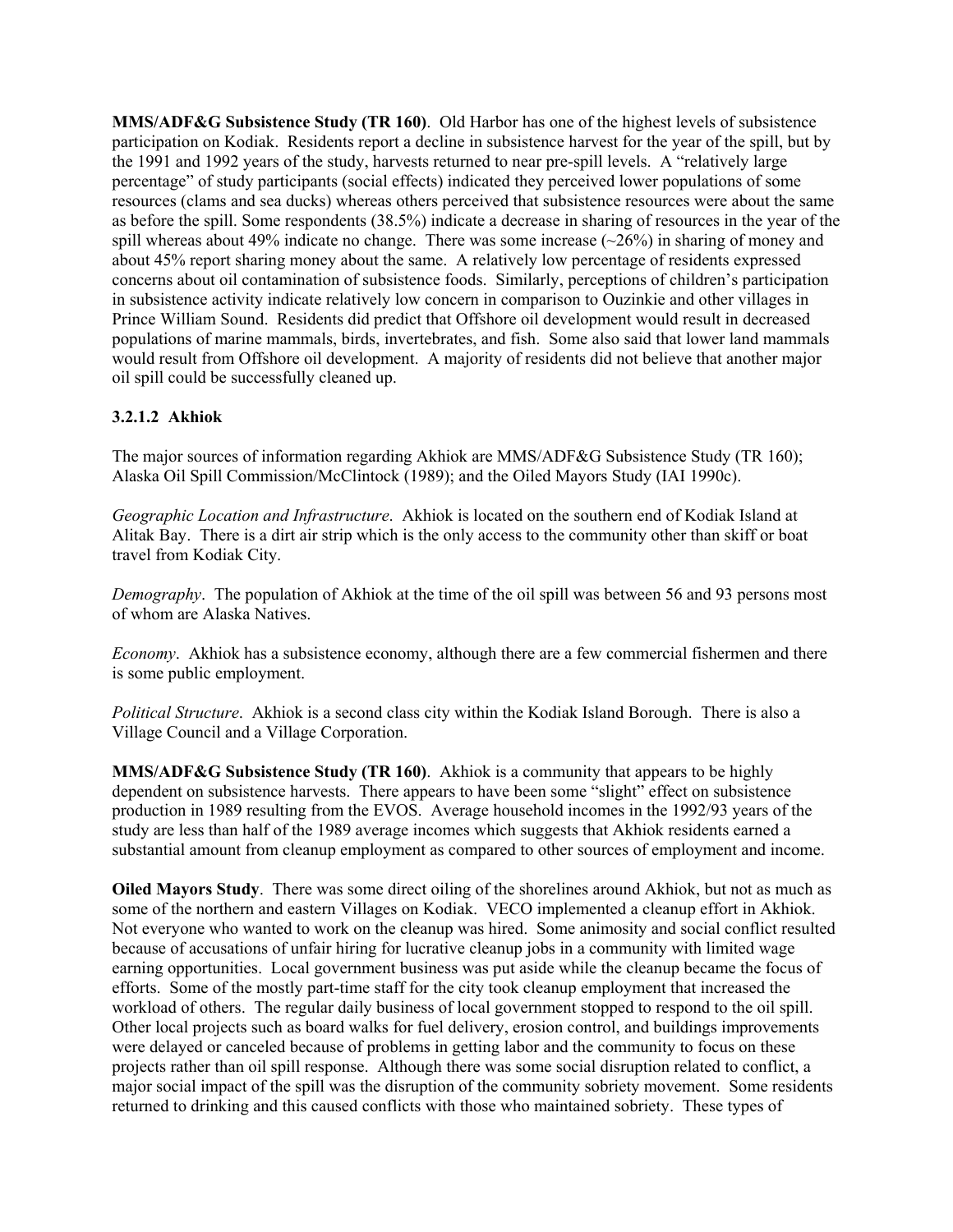conflicts and the disruption of a movement that had united the community resulted in feelings of alienation among community members.

Cleanup employment compensated some for the closed fishing season in Akhiok. The Borough and Exxon also provided some food to the community. However, subsistence harvests were disrupted and the cultural activities and meanings that accompany them were not addressed by the food provided to the community. Parents spent less time with children as a result of EVOS cleanup employment. Child abuse, domestic violence, domestic disturbances, and family conflict occurred and indicate social disruption in Akhiok related to the EVOS.

**Alaska Oil Spill Commission/McClintock Report**. At first residents were unsure the oil would reach their shores, but during April 1989 tar balls and dead birds began washing up on local beaches. People were emotionally affected by the death of wildlife they observed, especially the community elders. Residents viewed the disruption of subsistence activity as one of the most adverse outcomes of the EVOS.

About 15 residents were employed on the initial cleanup that began in mid May of 1989. Not everyone who wanted to work was hired. This resulted in some conflicts and hard feelings among those who did and did not get cleanup employment. Those who did work earned about \$25,000 in four months, a substantial sum for a community with limited wage earning opportunities. Most of the city staff took cleanup employment. City business became focused on oil spill response issues and the usual business of government was delayed.

Spring and summer subsistence activities in Akhiok were severely limited. Residents were afraid consuming subsistence foods because of conflicting reports about food safety. Exxon and the Borough did provide some canned foods to residents who were unable to gather subsistence foods.

Prior to the spill 85% of Akhiok residents were involved in a community sobriety movement. After the summer cleanup, the participation rate dropped to 55%. The increased drinking resulted in the need for hiring a Village Public Safety Officer and it also caused some social conflicts within the community. The routines of daily life were disrupted, especially those subsistence activities that organize life in Native communities. Parents who worked on the cleanup left their children home since childcare was in short supply. There was concern that children would experience the most effects from the EVOS.

The social conflict and disruption of daily life was addressed by a healing workshop sponsored by the Kodiak Area Native Association. Some felt this happened too late. Others believed that many that needed to be there were not. Although problems in the community were identified early, the healing workshop was not initiated until after the problems became worse.

## **3.2.1.3 Karluk**

The major sources of information regarding the EVOS and Karluk are the Alaska Oil Spill Commission/McClintock Report; MMS/ADF&G Subsistence Study (TR 160); MMS Social Indicators Study (TR 155); and, the Oiled Mayors Study.

*Geographic Location and Infrastructure*. Karluk is located on the west side of Kodiak Island near the mouth of the Karluk River. The community has a paved air strip.

*Demography*. At the time of the oil spill the population of Karluk was about 90 persons. This is primarily a Native community.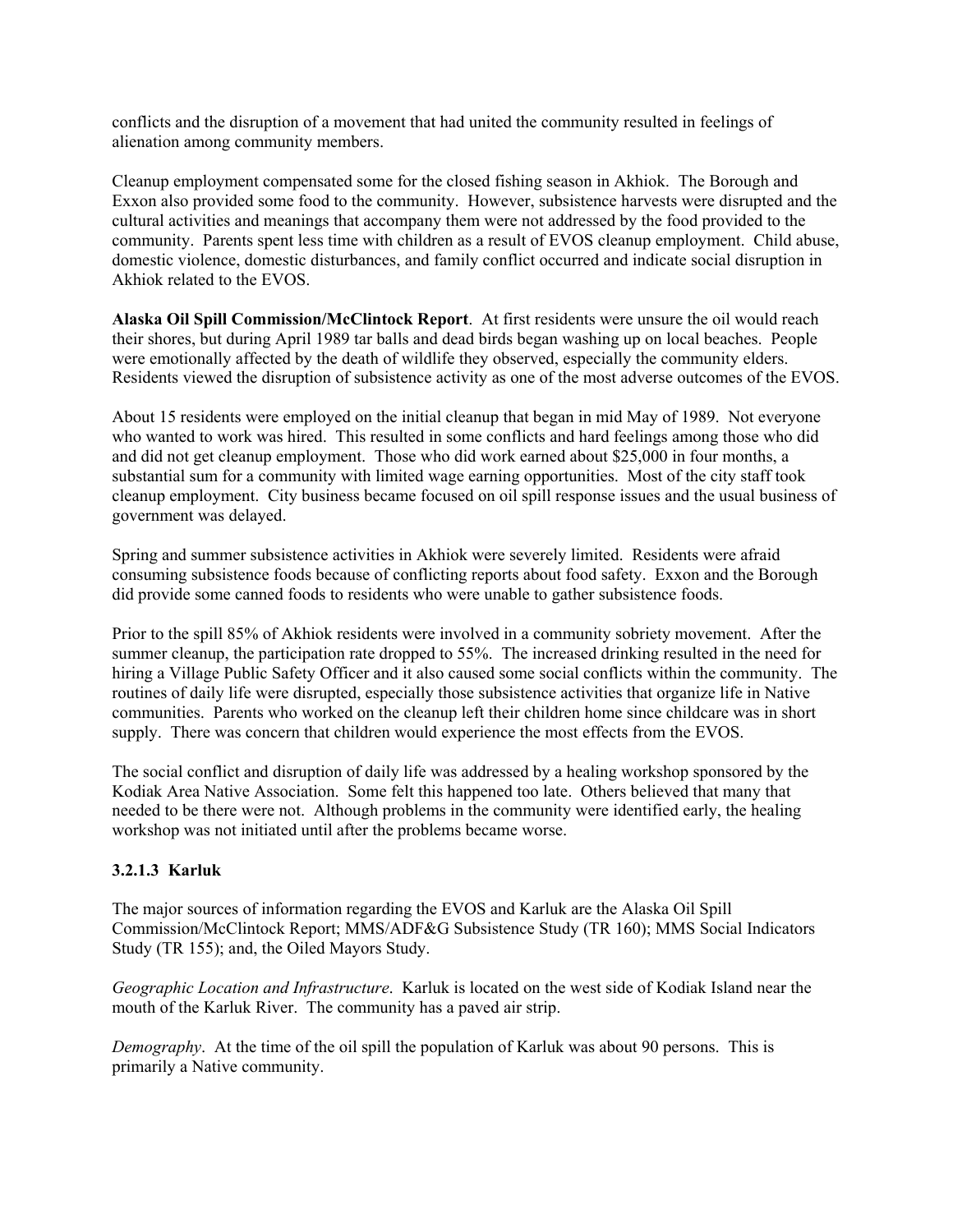*Economy*. Subsistence is the basis for Karluk's economy. There is some limited commercial fishing and public employment.

*Political Structure*. Karluk was not an incorporated city at the time of the spill. There is a Village Council and Village Corporation.

**Alaska Oil Spill Commission/McClintock Report**. About 19 Karluk residents were hired by VECO for cleanup employment. Not everyone who wanted to work was hired and this created some conflict and divisiveness within the community. About 1/3 of the village population "left in disgust" over the perceived favoritism and preferential hirings.

Karluk did not receive the same treatment as other communities. Contracts for boats were less, monies paid for cleanup work were less, and training for the cleanup was late or inadequate. Overall, there was some distrust of Exxon and VECO because promises were not kept and people were not treated respectfully.

M**MS/ADF&G Subsistence Study (TR 160)**. Historically, Karluk appears to have had a high level of participation in subsistence activities. Fish and invertebrates harvests are the most common subsistence foods while marine mammal harvests are relatively low in comparison to other Native villages in this study. During the year of the spill subsistence harvests declined substantially, but by 1991 harvests were near pre-spill levels. There were limited concerns about contamination and food safety among Karluk residents. Overall, there appear to be very limited effects on subsistence harvests and practices among Karluk residents who participated in this study.

#### **3.2.1.4 Larsen Bay**

The major sources of information regarding the EVOS and Larsen Bay are the Alaska Oil Spill Commission/McClintock Report; MMS/ADF&G Subsistence Study (TR 160); and the Oiled Mayors Study.

*Geographic Location and Infrastructure*. Larsen Bay is located on the northwestern side of Kodiak Island. It is 60 miles southwest of the City of Kodiak and 283 miles southwest of Anchorage. The community has a gravel air strip and a boat dock. Regular air service is available to Larsen Bay and a cargo vessel from Seattle, Washington docks about every 5-6 weeks.

*Population*. At the time of the oil spill the population of Larsen Bay was about 160 persons. About 85 % of the population is Alaska Native.

*Economy*. There is a salmon packing plant in Larsen Bay that provides some wage employment, although most jobs are taken by students from outside the area. Government wages, commercial fishing and some tourism related facilities are the major sources of cash income. Otherwise Larsen Bay has a subsistence economy.

*Political Structure*. The community is a second class city and part of the Kodiak Island Borough. There is also a Village Council and a Village Corporation.

**MMS/ADF&G Subsistence Study (TR 160)**. During the first two study years (1991/92) 100% of the households surveyed used subsistence resources. This is a community with a high degree of participation in the subsistence activities. Salmon, halibut, invertebrates (clams, octopus, bidarkies, crab), sea mammals (seals and sea lions), deer, bird eggs, plans and berries are the primary subsistence foods. Subsistence practices were adversely affected by the EVOS, but in the study years there was a strong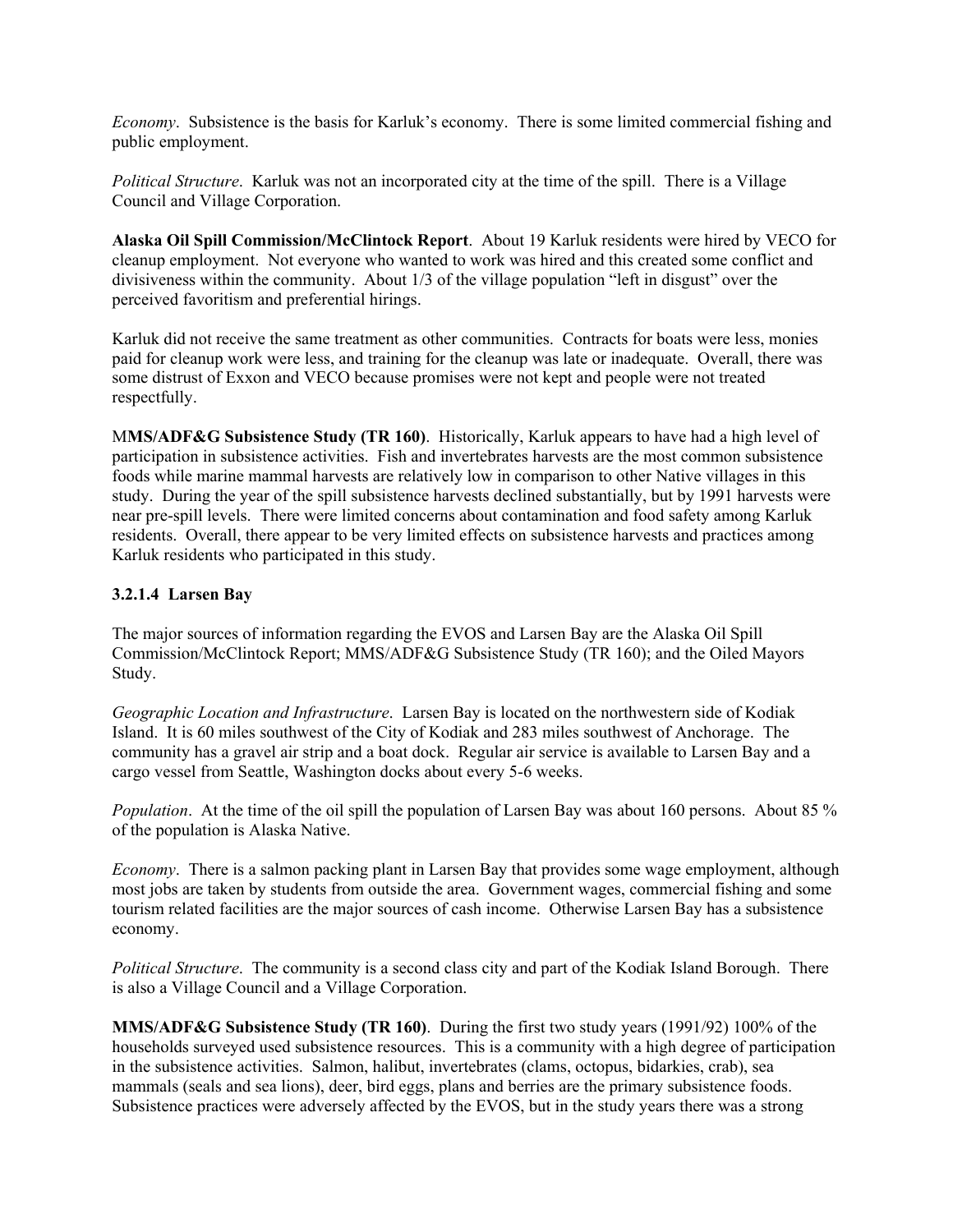increase in harvesting and subsistence participation. There is some concern expressed about abnormalities in natural resources related to the EVOS, although little expressed concern regarding oil contamination. In general, questions regarding the social effects of the EVOS indicate minimal consequences for subsistence practices (harvesting, participation, sharing, enculturation) for this community.

**Alaska Oil Spill Commission/McClintock Report**. Oil came down the Shelikof Straight and into Uyak Bay and in the immediate vicinity of Larsen Bay. Residents directly observed the oil on their shores and in the clam beds where subsistence harvesting takes place. People were shocked and upset by the appearance of the oil. Residents wished to cleanup the oil whatever the circumstances and mounted their own beach cleanup effort. However, Exxon/VECO instituted cleanup, but initially offered residents only 10.00/hour rather than the 16.69/hour paid in other communities.

Most functions of local government were disrupted by the cleanup. Construction of a hydroelectric plant was delayed, an erosion control project was put on hold, and road repair work all went uncompleted because of EVOS response activity. Freight supplies to the community did not happen because vessels were involved in cleanup activities. Larsen Bay residents lost income from commercial fishing that was not replaced by cleanup work. The influx of cleanup wages resulted in some increase in alcohol and drug use. Social disruption related to this abuse increased. Residents were also disheartened by what was perceived to be an inadequate if not insincere cleanup effort by VECO of shorelines they highly valued. Residents had a difficult time acquiring necessary equipment for their own volunteer cleanup efforts as well as those of the VECO cleanup.

**Oiled Mayors Study**. This was the most heavily oiled Village area on Kodiak. Soon after the oil appeared a local volunteer cleanup effort was initiated. Community representatives had difficulty reaching and convincing Exxon officials that oil was on their shores and in their waters. Almost all city employees left their positions to work on the cleanup. The Mayor was involved in response activities as well as activities with the Oiled Mayors. The usual business of city government was displaced by oil spill response work. Project suffered as a result. Several important projects were delayed. Both the Tribal government and the City government were involved in negotiations with Exxon. This created some confusion and tensions among village members and governments.

Divisiveness developed in the community regarding hiring of boats, oil spill cleanup employment, the respective authority and responsibility of Tribal and municipal governments in dealings with VECO, and the presence of outsiders who took cleanup work in the village. Commercial fishing was disrupted and the activities associated with subsistence were curtailed. Subsistence and commercial fishermen were uncertain about the future of fish populations in the region. Oil spill employment resulted in some residents having income to make capital purchases or to develop new tourism facilities that otherwise would not have happened. Children had less parental supervision and family roles were sometimes strained because of cleanup employment.

There were increases in domestic violence, substance abuse, and overall domestic stress related to the EVOS. Local resources usually available to respond to mental health needs were unavailable because they took cleanup employment. Meetings of Alcoholics Anonymous were suspended and other support resources, including medical care, were unavailable during the summer of 1989. Some residents, especially younger persons, who worked on the cleanup and made more money than usual, had raised expectations about acceptable wages for future employment.

# **3.2.1.5 Port Lions**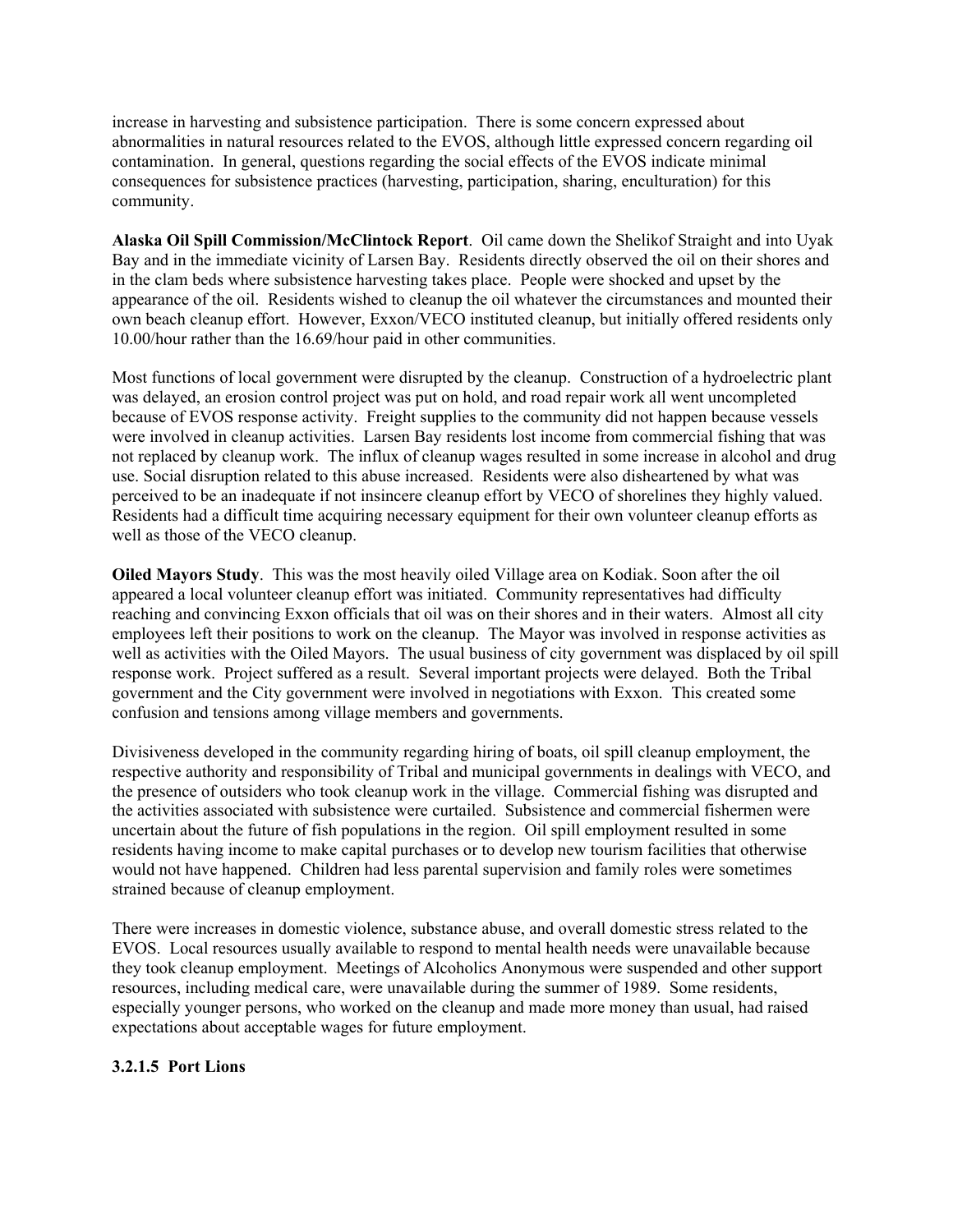The two major sources of information about Port Lions are the Oiled Mayors Study and the MMS/ADF&G Subsistence Study (TR 160).

*Geographic Location and Infrastructure*. Port Lions is located on the North Coast of Kodiak Island about 20 miles northwest of Kodiak 250 air miles southwest from Anchorage. There is a gravel air strip and a boat dock. The community is only accessible via air and boat. A ferry stops in Port Lions from May to October.

*Demography*. At the time of the EVOS there were about 220 persons residing in Port Lions. About 67% of this population is Alaska Native.

*Economy*. Commercial fishing, tourism, and government employment are the major sources of cash wages in Port Lions.

*Political Structure*. This is a second class city that is also a member of the Kodiak Island Borough. There is also a Village Council and a Village Corporation.

**MMS/ADF&G Subsistence Study (TR 160)**. This is a community that has a high degree of subsistence participation. In years after the EVOS there was a decline in the use of subsistence resources associated with contamination fears and time lost to cleanup activities. By 1993, the only study year for this community, subsistence use had rebounded to almost pre-spill levels.

**Oiled Mayors Study**. Oil reached the shores of Port Lions and its effects were directly visible to community residents. A local volunteer effort coordinated by the Village Council and the Corporation used local resources for cleanup operations. Exxon/VECO operations later came to the community, but there were problems coordinating the volunteer effort with the Exxon/VECO operation. Residents felt as if they lost control of cleanup operations to Exxon/VECO. There was animosity about VECO hiring practices and frustrations in dealing with what was perceived to be an overly bureaucratic and inefficient cleanup operation. Residents believed that local knowledge and expertise was under-valued if not ignored.

Local government operations were completely disrupted by cleanup activities. The Village Council and City Council did not meet regularly, projects were put on hold because of insufficient labor, municipal resources were used for the cleanup but not always compensated, maintenance was neglected, and the city dump was overused. Grants were not written and the Tribal Council required technical assistance that was not received because of EVOS activity.

Social disruption was common in the community. This was associated with conflicts about cleanup employment, long hours of work on the cleanup, and changes in roles (younger people assuming leadership roles on the VECO cleanup and telling older people what to do). Some people left the community because of ongoing tensions and conflicts.

The community also showed solidarity in opposing an incinerator to burn cleanup waste. There was collective and cooperative action by residents who received help from the Kodiak Island Borough staff to stop the building and operation of this incinerator.

Commercial fishing and subsistence activity was suspended as a result of the EVOS. Subsistence use was interrupted by concerns about the safety of subsistence foods. The presence of oil in the water and on nearby beaches raised concern about the possible short- and long-term effects of consuming foods exposed to oil. There was some increased consumption of store-bought foods and increased cash expenditures to pay for this food. The usual routines of community life were disrupted by the EVOS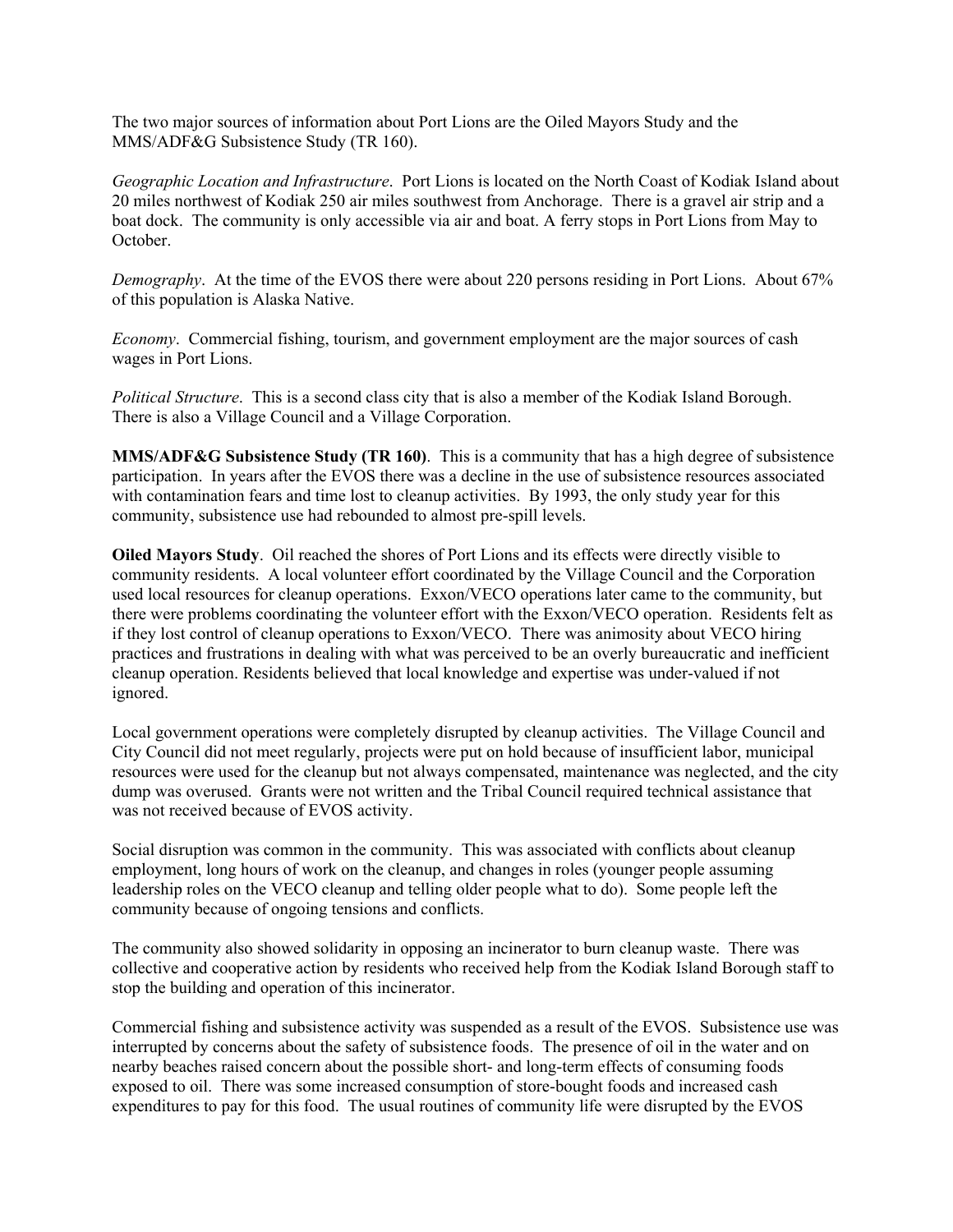incident, including changes in family roles and routines, and there were also problems with childcare. The overall loss of control of their community and way of life was stressful for Port Lions residents.

## **3.2.1.6 Ouzinkie**

The major sources of information about this community are the Oiled Mayors Study and the MMS/ADF&G Subsistence Study (TR 160).

*Geographic Location and Infrastructure*. This village is located on Spruce Island northeast of Kodiak Island and some 10 miles from Kodiak City. There is a gravel air strip and boat dock. The community is serviced by two air carriers from Kodiak, a 7 minute plane ride away.

*Demography*. At the time of the EVOS there were about 200 persons residing in Ouzinkie. The majority of this population is Alaska Native.

*Economy*. Commercial fishing, government or Village Corporation/Council, and dividends from Corporation profits represent the major sources of cash income in Ouzinkie. Otherwise, this community has a subsistence economy.

*Political Structure*. This community is a second class city within the Kodiak Island Borough. There is also a Village Council and Village Corporation.

**Oiled Mayors Study**. The Village Council and Village Corporation had leadership that developed a strong volunteer response effort. Contacts were made with outside resources that assisted the community in assessing threats and developing cleanup procedures. Logs owned by the Village Corporation were used to build booms to stop the oil from invading critical habitat and prime subsistence areas. Exxon/VECO set up a command center in Ouzinkie and there was cooperation with the local cleanup effort. Exxon/VECO did not overwhelm the strength and organization of the local cleanup effort. Local government operations continued without a major loss of employees to cleanup operations. Some worked part-time on the cleanup, but overall municipal operations did not suffer because of labor problems. Close cooperation between Tribal government and City government ensured that Ouzinkie had an efficient cleanup operation that maintained local control.

A lottery was used to select local persons for participation in the Exxon/VECO cleanup. Although there was some dissension about selection for cleanup employment, the lottery system appears to have minimized conflicts. However, Exxon settlements with crews on fishing vessels that could not fish because of closed seasons did generate some hard feelings. Moreover, there was some friction when younger persons or friends were hired as supervisors over cleanup crews.

The solidarity of the Village Corporation, Village Council, and municipal government assisted Ouzinkie to maintain a sense of control during the cleanup operation. Its ability to garner outside resources to implement a locally initiated cleanup effort also assisted in residents maintaining a greater sense of control than existed in other communities.

Subsistence activities were curtailed in the summer and fall of 1989 because of the EVOS. Residents expressed some concern about the multiple studies asking questions regarding subsistence practices and the EVOS. Others were concerned about the short and long term effects of oil on subsistence resources and the health implications of consuming resources exposed to oil.

Domestic violence increased some during the EVOS and there was also some concern about increased alcohol use. Senior meal programs were suspended because of cleanup operations, although these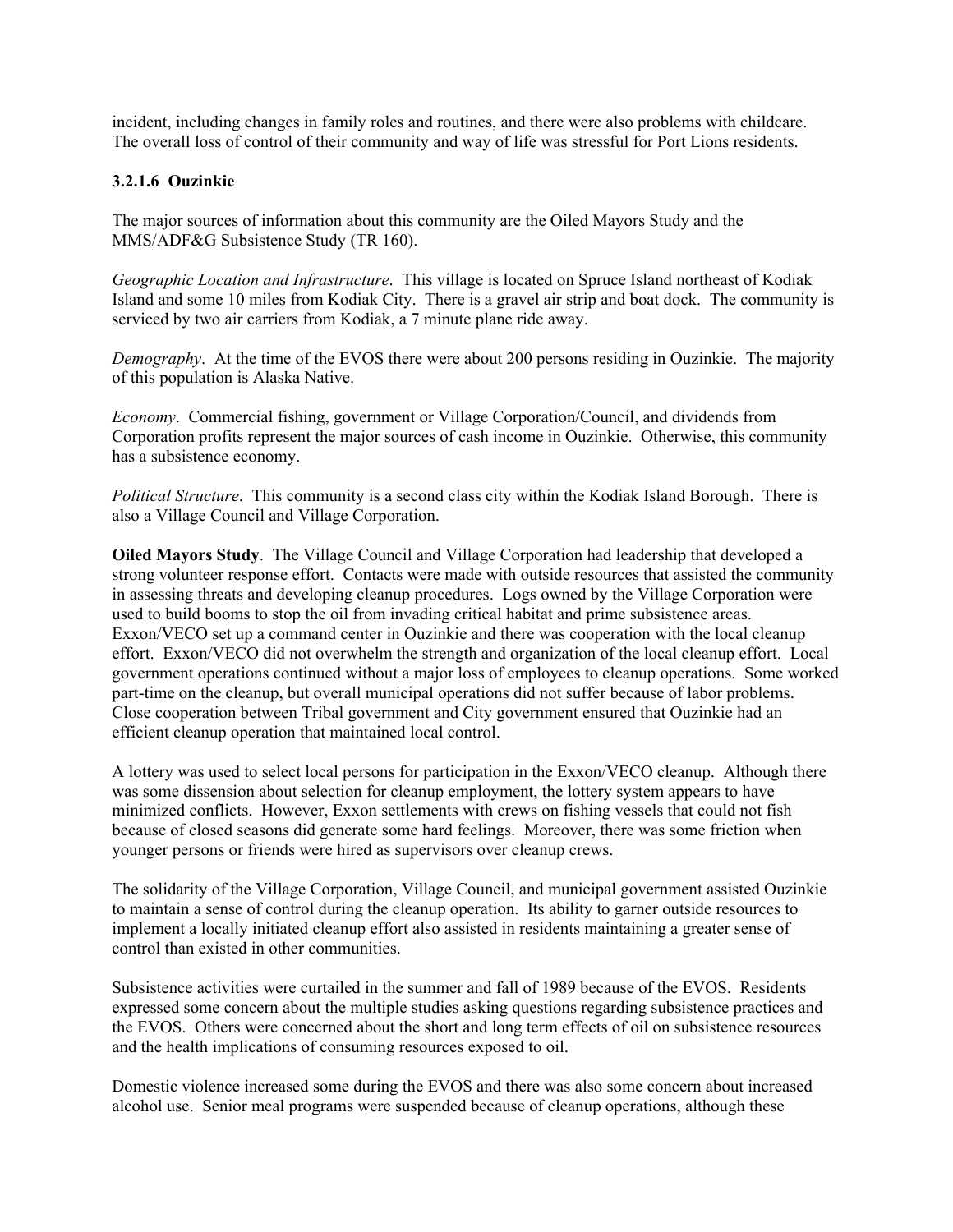returned to normal during the fall of 1989. Working long hours and the changes in normal routines in combination with concerns about subsistence issues resulted in some increased stress in Ouzinkie. Local resources were available to respond to those in need of mental health services.

**MMS/ADF&G Subsistence Study (TR 160)**. Ouzinkie residents have high rates of participation in the subsistence lifestyle. Salmon, halibut, deer, invertebrates, sea mammals, bird eggs, and plants and berries are among the most important subsistence resources. Abnormalities were observed in wild resources, but there was no clear consensus about their cause. However, residents had strong concerns about the safety of consuming subsistence resources exposed to oil contamination. The report makes the following observation about the effects of the EVOS on subsistence:

Of all the villages affected by the 1989 *Exxon Valdez* oil spill, Ouzinkie showed the most dramatic decline in subsistence harvests; Ouzinkie's harvest in 1989 was 76.6% less than its average in previous study years (Fall 1991). The spill clearly devastated Ouzinkie's subsistence-based economy for that year. In 1990/91 there was a hopeful sign of recovery when per capita harvests of wild resources climbed up to 205.2 pounds, but in 1991/92 the harvest remained nearly static and averaged 209.3 pounds per capita (Mishler, Mason, and Vanek1995: 15).

Post-spill residents perceived a decline in seals, butter clams, and sea urchins. Other aspects of subsistence practices (e.g., sharing and enculturation) do not appear to have had effects beyond the first summer/fall of 1989. Residents primary concerns are about food safety.

### **3.2.2 Alaska Peninsula Communities**

### **3.2.2.1 Chignik**

There are three major sources of information regarding the interaction of the EVOS with the community of Chignik (Chignik Bay). These are the Oiled Mayors Study; the MMS/ADF&G Subsistence Study (TR 160); and, the MMS Social Indicators Study (TR 155).

*Geographic Location and Infrastructure*. This community is located on Anchorage Bay on the southern side of the Alaska Peninsula. It is about 450 miles southwest of Anchorage and 260 miles southwest of Kodiak. There is a gravel runway and small boat harbor. The community can only be reached via air and sea. There is no regular ferry service to Chignik.

*Demography*. At the time of the oil spill the population of this community was about 120 persons, although during fishing season this population can increase to more than 1,000. Alaska Native comprises about 42% of the population.

*Economy*. Commercial fishing and fish processing are the major source of cash income in this community. Otherwise subsistence is an essential part of the way of life of local residents.

*Political Structure*. This is a second class city and currently a member of the Lake and Peninsula Borough. There is also a Village Council and Village Corporation.

**Oiled Mayors Study**. Initially residents were not concerned about the oil reaching their vicinity, but when it became apparent that such oiling was possible the Village Public Safety Officer began monitoring Kodiak Emergency Services Council meetings. These meetings were rebroadcast to the community. The Village Public Safety Officer became the community coordinator for EVOS response activities. A local volunteer effort was initiated, but two months after the EVOS Exxon/VECO established a presence in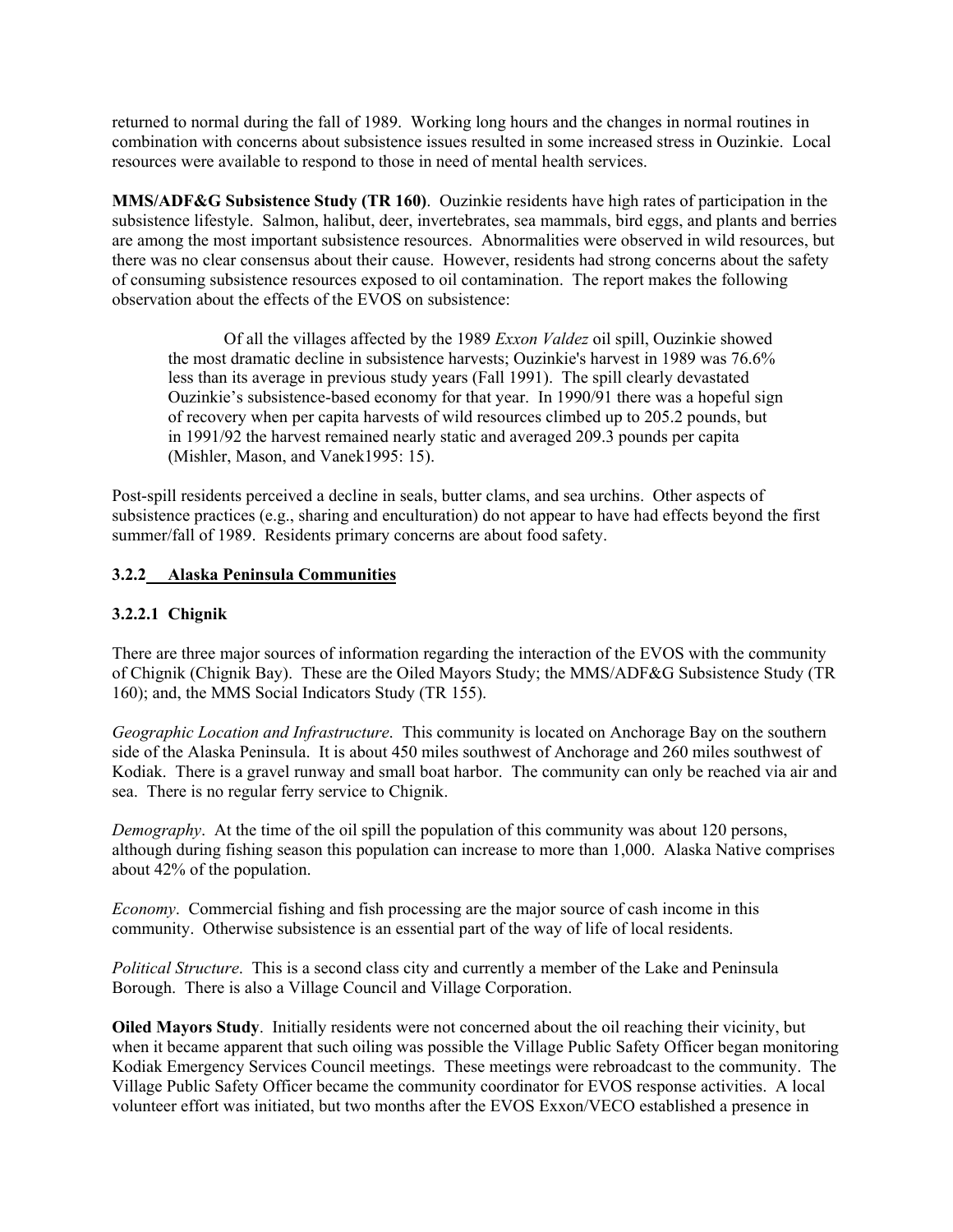Chignik to assume control of the cleanup. As in other communities, there was resentment and concern that this operation "took over the community." Residents were dissatisfied with the sincerity of the cleanup, the number of vessels and individuals hired for cleanup work, the flow of information about the oil and its effects on wildlife, and their overall loss of control over a process that was essential to their current and future economic survival. Residents successfully used contacts with the U.S. Fish and Wildlife Service, the Bristol Bay Coastal Resources, the Alaska Department of Community and Regional Affairs, and the media.

Local government was not as disrupted in some other communities. However, the focus of local government became oil spill response activity, especially gathering and distributing information to community members. The remoteness of the community made this an important task. The demands for information from local government about the spill put a large workload on local government staff. This resulted in increased costs to acquire information about the progress of the spill. Other increased costs included lost of fish tax because of closed fisheries and lost opportunities to apply for grants because some staff took cleanup employment.

The community segmented into factions during the EVOS. Some tensions existed prior to the EVOS, especially between one local church group and other members of the community. These existing tensions were exacerbated as a result of the EVOS. Another source of tension was the seasonal and year-round resident status. This was also a pre-existing tension that was aggravated by the EVOS.

The closure of the fishing season had the greatest impact on the community. Although tar balls and oil sheen appeared in nearby waters and on local beaches, some fishermen believed the closure of salmon fishing in certain areas was premature if not unnecessary. There was skepticism and resentment about the "experts" who initiated that closure. The only area where fishing was allowed was in Chignik Lagoon. Crowding in the lagoon was a problem. The decreased production of fish resulted in economic losses for fishermen and fish processors.

Residents became concerned about their future and the possible long- and short-term health effects of oil in the environment. Feelings of loss of control, concern about non-participation in subsistence, and uncertainty contributed to stress in this community.

**MMS Social Indicators Study (TR 155)**. Tar balls and oil sheen reached Chignik Bay. This resulted in the closure of the salmon fishery. Some fishermen were concerned that this was unnecessary since they previously observed barges discharging oil. Closure of the fisheries had impacts directly related to the scale of the fishing operations. The smallest operators suffered the most, the larger operators the least. Smaller operators did not have the range to fish elsewhere nor were their vessels always the most desirable for work on the cleanup. Larger operators could travel elsewhere for fishing or they could work on the VECO cleanup and they received some settlements for their lost fishing opportunities. Smaller operators did not always possess the documentation demanded by Exxon for compensation for lost fishing. The only area open to fishing was Chignik Lagoon. The number of boats fishing there thus dramatically increased. Conflicts among operators, large and small, increased and caused tensions among fishermen.

Small Native fishing operators incurred the greatest losses from the closed seasons. These fishermen felt wronged by this situation. These smaller operators also received less in compensation from Exxon than larger operators, in part because they were less experienced at dealing with corporate bureaucracy and because they did not necessarily keep the records demanded by Exxon for proof of losses. However, large and small operators, as well as the fish processing plants and workers, lost money because of the EVOS.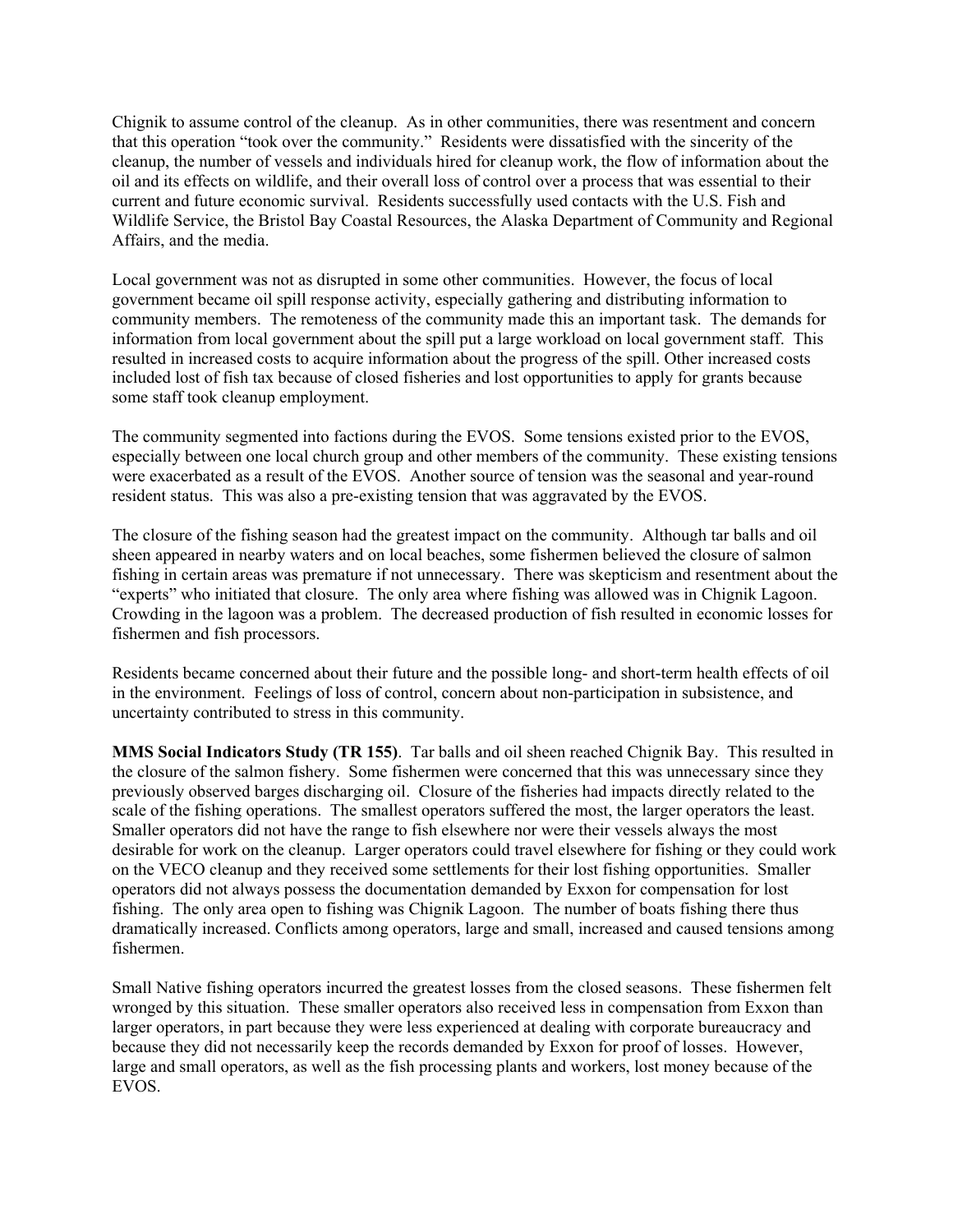Tensions within the community were generated by the EVOS. Individuals argued about the amount and extent of financial losses and harm incurred by others. Children were drawn into these arguments. Large and small fishing operators argued about a range of issues, but they did present solidarity when dealing with Exxon. This solidarity resulted in negotiating prices for cleanup employment above the rates initially offered but comparable to Kodiak.

Local government experienced losses from decreased fish tax. The city also incurred costs related to the activities of staff in the cleanup, especially increased workload, longer hours, and related administrative responsibilities. Local businesses suffered because of the limited fishing season and the local fish processors also incurred financial losses.

This community experienced increased interpersonal tensions and conflicts among friends and kinsmen. This loosened the bonds that integrate the community.

**MMS/ADF&G Subsistence Study (TR 160)**. Subsistence is an essential characteristic of the way of life in this community. Participation in harvesting, processing, and sharing of subsistence resources among households is high. Residents were concerned about the safety of wild resources. However, consumption and sharing of wild resources did not appear to be a major effect of the EVOS for Chignik. Residents were concerned about the social tensions generated by the spill, including "greed" displayed by neighbors and kinsmen. Children were also not as well supervised because of parental employment on the cleanup. Other effects of the EVOS were anger, confusion, stress, and community disruption. Residents show a high degree of concern that future oil development will have adverse effects on subsistence resources and practices.

## **3.2.2.2 Chignik Lagoon**

The primary sources of information about Chignik Lagoon is the Oiled Mayors Study, although the MMS Social Indicators Study and the MMS/ADF&G Subsistence Study contain information for Chignik Bay gathered from the other "Chignik communities."

*Geographic Location and Infrastructure*. This community is also located on the south shore of the Alaska Peninsula. It is slightly more than five miles west of the community of Chignik. There is a gravel airstrip but no boat dock or harbor facilities.

*Demography*. At the time of the EVOS the population was about 40 persons. This increases several times that number during fishing season. About 57% of this population is Alaska Native.

*Economy*. Commercial fishing and subsistence.

*Political Structure*. Unincorporated community currently within the Lake and Peninsula Borough. There is also a Village Council and Village Corporation.

This community had limited involvement in the cleanup effort. There was some problems in acquiring information from Chignik Bay regarding public meetings about the EVOS. There was some distrust of VECO concerning deliberately not informing residents about EVOS issues. Residents experienced conflicts with other fishing vessels that do not normally fish the Lagoon but did the spill year because those were the only waters open to fishing. There were some reports of fights, quarrels, and bickering about crowded fishing conditions. This stressed some residents and there was some reported increase in alcohol use and overall community disruption. Residents were especially concerned about food safety given their dependence on wild foods. There was also concern about the long-term effects of the spill on the environment. Uncertainty associated with the effects of the EVOS unsettled residents.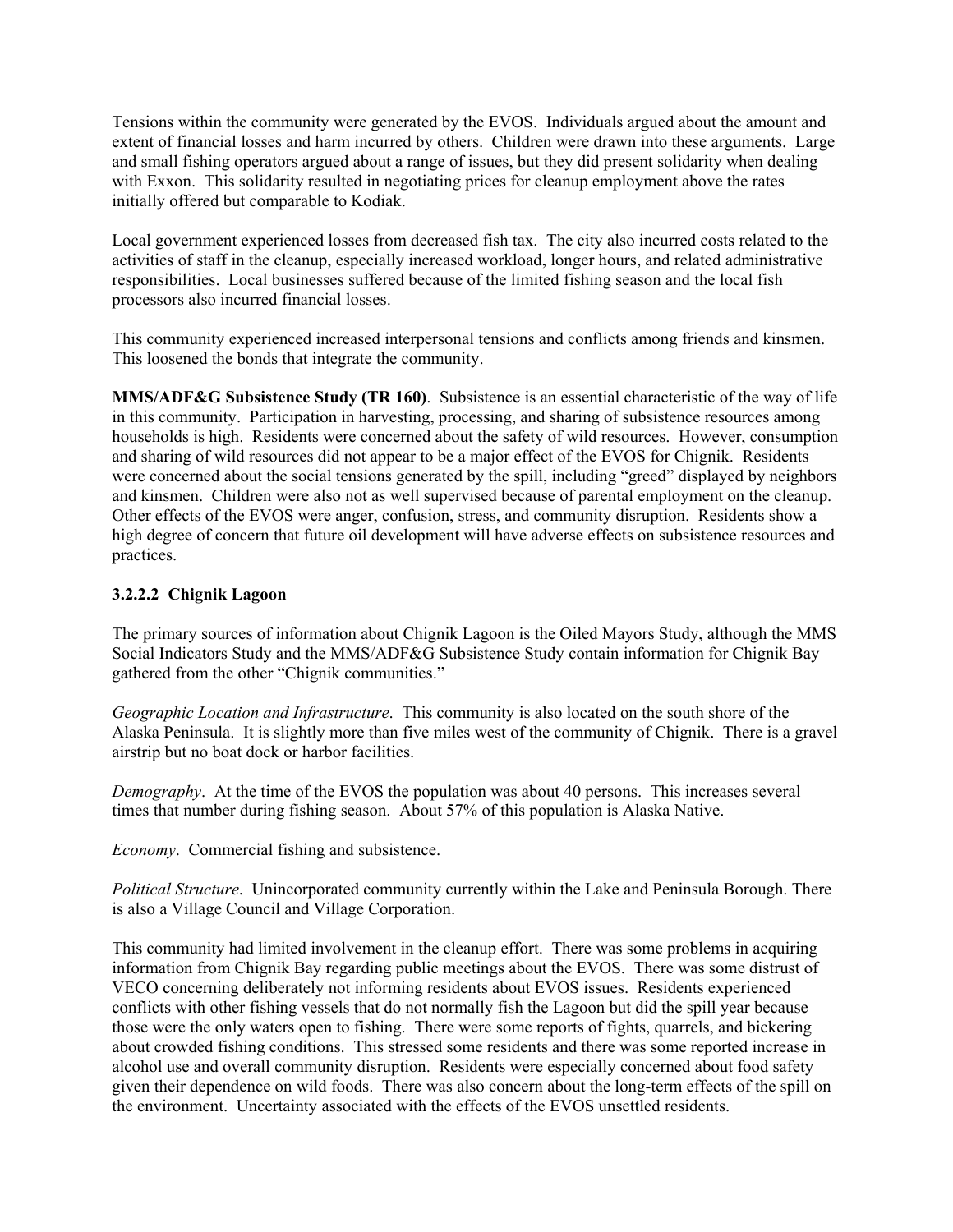# **3.2.2.3 Chignik Lake**

*Geographic Location and Infrastructure*. Chignik Lake is located on the south side of the Alaska Peninsula next to the body of water of the same name. It is some 265 miles southwest of Kodiak and 565 air miles southwest of Anchorage.

*Demography*. The population is about 130 persons of whom more than 90% are Alaska Natives.

*Economy*. The major economic activity in Chignik Lake is commercial fishing. Otherwise this is a subsistence economy.

*Political Structure*. Unincorporated within Lake and Peninsula Borough. There is also Village Council and Village Corporation.

**MMS/ADF&G Subsistence Study (TR 160)**. This community is not on the coast exposed to the EVOS, but residents depend on subsistence resources that use or inhabit the coast. There appear to have been no major changes in subsistence practices associated with the EVOS. However, residents did express concerns about food safety and the future effects of oil contamination on subsistence resources. Residents experienced economic losses because of the closed commercial fishing season, but were perhaps the hardest hit of the three Chignik communities because they have the smallest incomes. Wild foods were used in place of foods that might have been purchased with income from commercial fishing.

**Oiled Mayors Study.** Most residents of this community did not participate in the cleanup effort. They also suffered the worst economic losses of the Chignik communities because they have smaller boats that were not desirable for cleanup work and they could not travel elsewhere for fishing. The loss of income from fishing and tensions associated with increased fishing pressure in Chignik Lagoon was a source of stress for fishermen and their families. Residents also expressed fears about consuming subsistence foods such as clams and halibut. The suspension of traditions associated with the lifestyle was also a great concern to residents who feared the effects on community bonds and their children. Overall, fishermen were among the most affected because of closed fishing seasons, concerns over the future of fishing operations, and the effects on fishing resources.

### **3.2.3 Kenai Peninsula Native Communities**

The two Native communities of this region are Nanwalek, previously known as English Bay, and Port Graham. Each of these communities was oiled by the EVOS.

# **3.2.3.1 Port Graham**

The major sources of information about the interaction of Port Graham with the EVOS are: the Alaska Oil Spill Commission/McClintock Report; the Oiled Mayors Study; and the MMS/ADF&G Subsistence Study (TR 160).

*Geographic Location and Infrastructure*. This community is located on the southern end of the Kenai Peninsula. It is approximately four miles southwest of Homer on Cook Inlet. The community is accessible via air and boat.

*Demography*. The population of this community at the time of the EVOS was about 195 persons. The majority of these residents (about 84%) are Alaska Native.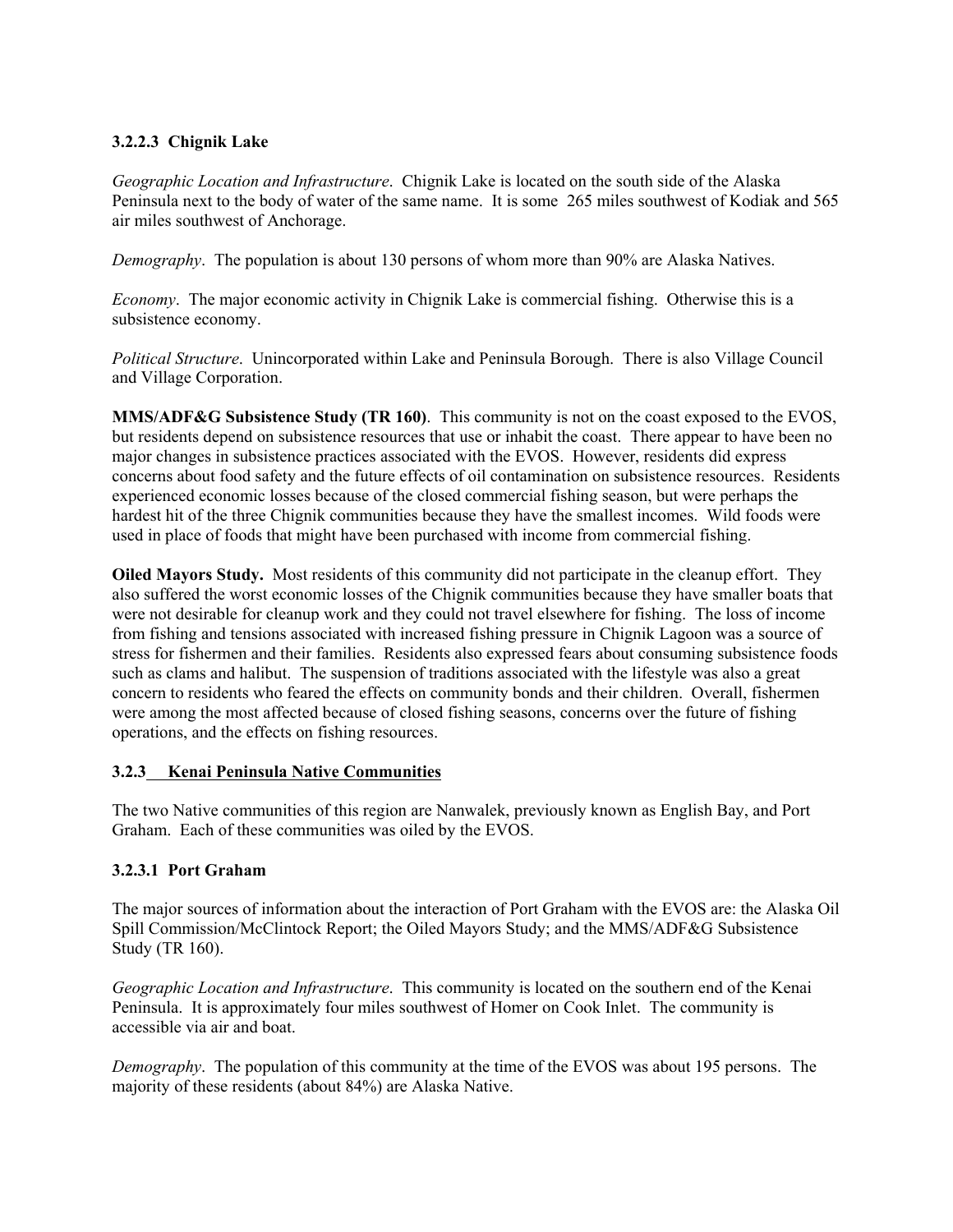*Economy*. Cash income in Port Graham comes from commercial fishing, a cannery (since closed), and various small businesses. Subsistence is a major factor in the economy and culture of this community.

*Political Structure*. There is a Village Corporation and Village Council in Port Graham. This community also belongs to the Kenai Peninsula Borough.

**Alaska Oil Spill Commission/McClintock Report**. Areas in and around Port Graham were directly oiled. Dead and oiled birds, otters, and other wildlife were directly observable. Areas used for subsistence were oiled. Residents were concerned about the effects on food safety and the long- and short-term effects on the natural environment and its resources. The effects on the environment were particularly devastating to a people who revere and invest spiritual importance in the fouled and dead resources. Exxon/VECO initiated a cleanup in this community, renting local resources and hiring local persons, including most of the Village Council staff. This resulted in the loss of usual services to the community, including the Health Aide and the Village Public Safety Officer. Residents experienced a loss of control of their community to the outsiders who took over the cleanup.

Subsistence activities were suspended in favor of cleanup employment. Many in the community, especially elders, felt helpless. There was concern that traditional subsistence practices and activities were not being taught to children because of the EVOS. Uncertainty about the future of subsistence resources and the safety of consuming these resources was pervasive. A large amount of cash income resulted for many people in this economy which does not usually have such large amounts of cash. The community was "shocked" by the amount of money and it caused some tensions and frustrations. Many social relationships were damaged because of arguments related to community tensions. Social bonds were loosened and cultural values damaged.

**Oiled Mayors Study**. VECO hired most of the leadership in the community including the Health Aide, Village Public Safety Officer, Village Administrator, and Village Corporation president. Local facilities were rented by VECO for cleanup operations. By June of 1989, cleanup of the outer coast was winding down, but community members felt as if there was more than 200 miles of coastline to be cleaned. Distrust and anger against Exxon/VECO resulted in accusations that there was systematic attempt to limit cleanup of the outer coast region. Residents were frustrated that their only channel of communication with Exxon/VECO was through the Homer Multi-Agency Coordinating Group. They were also not pleased with their representation in this group. There were demands for a direct channel of communication with Exxon. Outsiders came into the village with the cleanup crews. Many of these "outsiders" were relatives of villagers who were seeking cleanup employment. Housing shortages and some social tensions resulted from the influx of outsiders.

Local government operations were essentially suspended because of the absence of staff to do the work and the pressure of oil spill response activities. Projects such as gathering firewood and water for the elderly, preparing grant applications, and other normal activities of government, including providing health care services.

Residents felt as if they lost control of their community when VECO come into the community. They were resentful of the character and channel of communication with Exxon/VECO. There were accusations of racist and sexist attitudes by Exxon/VECO toward Native men and women. This demeaned Native identity. Residents also felt as if , in their area, they were among the most heavily affected by the EVOS, but they had trouble getting money from the Kenai Peninsula Borough's Exxon fund for the community. Lesser-affected communities received money from the fund, but pleas by Port Graham and Nanwalek (English Bay) for these funds went unacknowledged.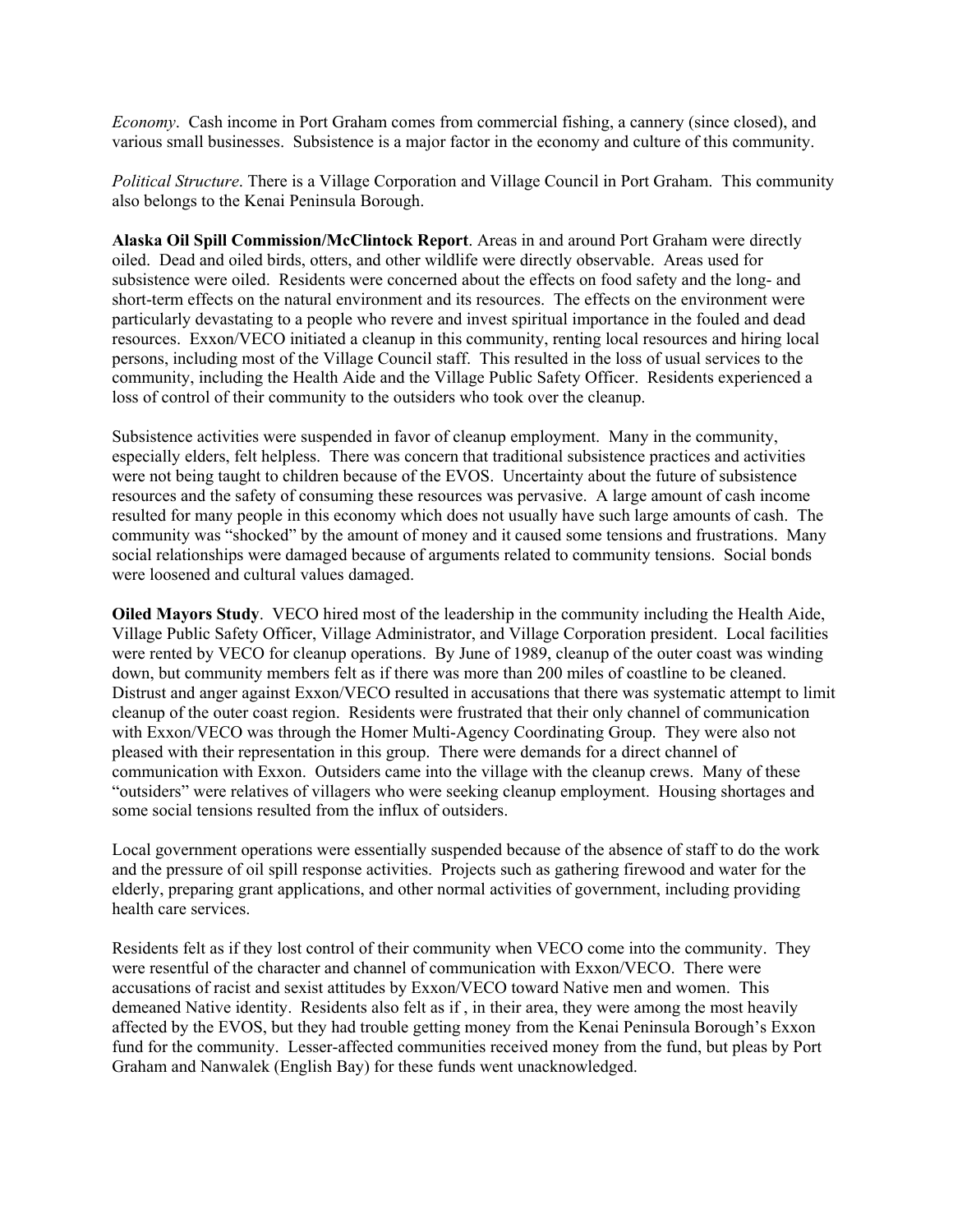Community solidarity suffered as a result of wide-spread conflicts among residents, problems with younger persons having positions in the cleanup where they gave orders to older persons (thereby undermining traditional social hierarchies), money earned in the cleanup gave more status to some than others, and traditional subsistence activities and practices were suspended. Family life was also undermined by the long cleanup work hours of parents. Some children expressed feelings of insecurity. Elders felt as if they were not contributing to the cleanup and this resulted in some feelings of alienation. Overall, the routines and structures of community life were affected such that social solidarity was undermined.

Residents expressed specific concerns about the safety of subsistence foods. They were also concerned about the long- and short-term effects on natural resources from the spilled oil. Uncertainty about the safety and future of subsistence resources was a commonly felt sentiment during the year following the EVOS. Residents were also concerned about the cultural loss that accompanied the suspension of subsistence activity, especially the effects on children of lost opportunities to engage in subsistence activities with elders and other family members.

Prior to the oil spill the community had made strides in improving problems with substance abuse, domestic violence, and sexual abuse. However, the social disruptions related to the EVOS appeared to exacerbate these problems. There were also diminished resources to respond to these problems. Stress resulting from long hours of cleanup work, social disruption, the demoralization associated with the damage to the subsistence lifestyle, feelings of helplessness and loss of control, sadness, and anger also had adverse effects on the mental health of adults and children in the community.

**MMS/ADF&G Subsistence Study (TR 160**). Port Graham shows a high degree of involvement in the subsistence lifestyle. Harvesting, processing, use, and sharing of wild resources is pervasive. During and after the EVOS, the use of wild resources dropped by half, but by 1991 use had returned to at, or above, pre-spill levels. For all of the study years, this community shows consistency and steady increases in post-spill use of subsistence resources. This is in part related to cultural preferences, nearness to subsistence resources, resource abundance, and attachments to the traditions of harvesting these types of foods. Residents did express ongoing concerns about the safety of subsistence resources, the post-spill abundance of resources, but not abnormalities in wild resource populations. This is some tendency to view sharing of resources as less than before the spill, but the majority of study participants perceive sharing as about the same as pre-spill times.

# **3.2.3.2 Nanwalek (English Bay)**

The major sources of information about Nanwalek are as follows: the Alaska Oil Spill Commission/McClintock Report; the Oiled Mayors Study; and, the MMS/ADF&G Subsistence Study (TR 160).

*Geographic Location and Infrastructure*. This community is located on the southwestern end of the Kenai Peninsula. It is connected to Port Graham via a four mile trail. It is about 24 miles from Homer. There is a gravel air strip and a harbor. This community can only be reached via air or boat.

*Demography*. At the time of the oil spill this community had a population of about 200 persons. The majority of these are Alaska Native.

*Economy*. Although there is some commercial fishing and assorted small businesses and government employment, this is primarily a subsistence economy.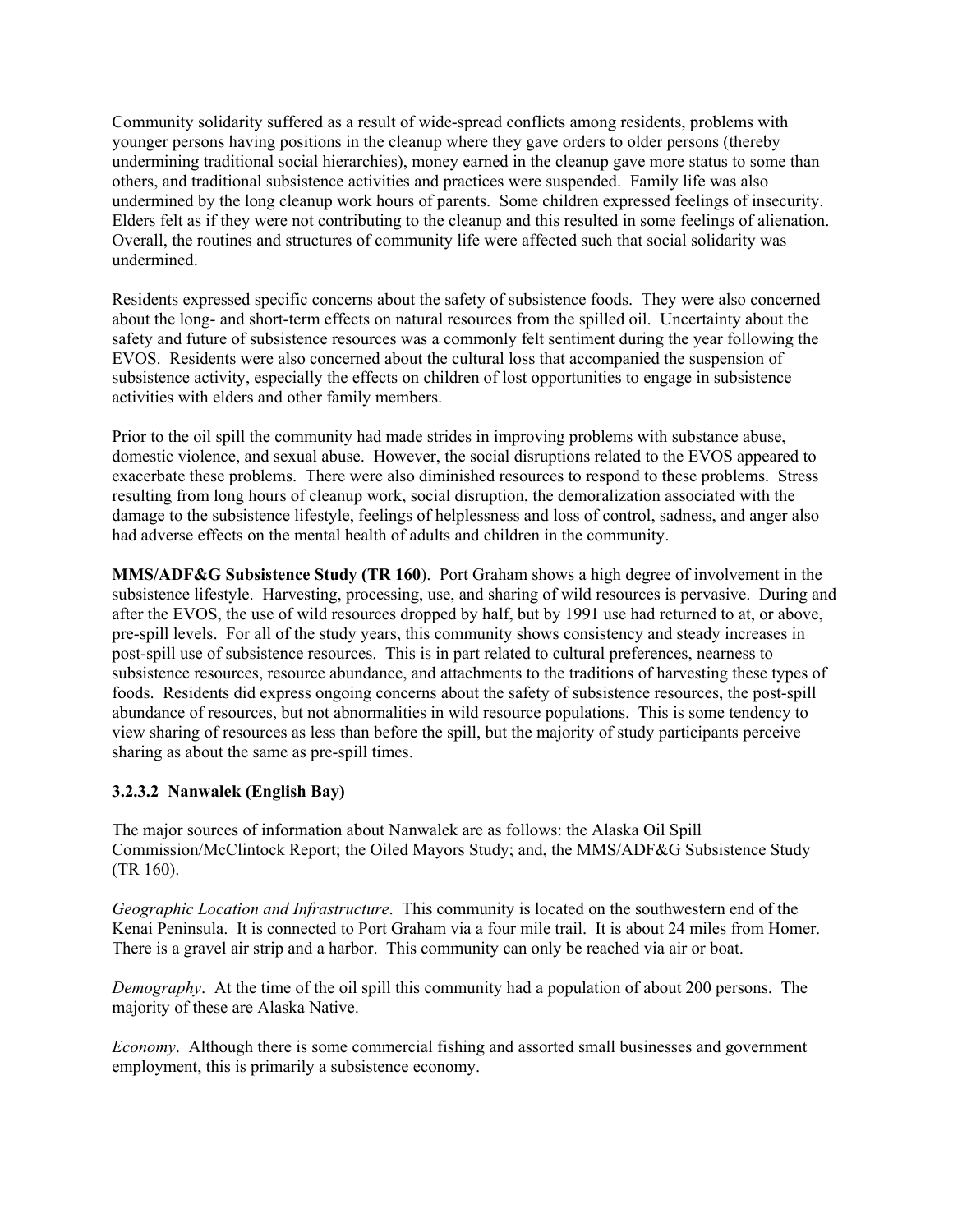*Political Structure*. There is a Village Council and Village Corporation. This community also belongs to the Kenai Peninsula Borough.

**Alaska Oil Spill Commission/McClintock Report**. By early April oil had impacted areas used for subsistence purposes by Nanwalek residents. As in other communities, when tides receded and then came in again, the beaches were continually oiled. Dead and dying wildlife and fouled shorelines and beaches were a part of the experience of the EVOS for this community. Residents experienced depression, anger, helplessness, hopelessness, and hurt in reaction to the effects of the spilled oil on their home and subsistence areas. Residents also experienced the oil spill as having changed their view of the viability of their environment for future subsistence purposes.

The disruption of subsistence harvests and practices was a major impact on the lifestyle of this community. Cultural preferences and desires could not be exercised because of the disruption of subsistence. Residents from other nearby Native communities sent fish, game, and other subsistence food to the village in recognition of the loss Nanwalek residents experienced.

The VECO cleanup employed about 70 residents. The income from this employment provided the income to purchase goods that residents might not otherwise have the means to acquire. Some monies were also used to purchase alcohol. There was some increase in alcohol abuse. The community sobriety movement also suffered because of increased alcohol use. There was some loosening of social bonds related to alcohol and social disruption. The community also gained some income through the rental of buildings and equipment to the VECO cleanup.

Most of the staff of local government was hired for the cleanup. This resulted in a lack of village services, especially those provided by village leadership, health clinic staff, and the Village Public Safety Officer. The community also experienced an influx of outsiders such as VECO staff, media, various government officials, and people seeking cleanup employment.

Social relationships within the community were changed by an influx of outsiders, the loss of subsistence harvests, and changes in the usual routines and patterns of daily life. Money gained from the cleanup was not necessarily shared in the same way as other resources and there was an overall increase in stress experienced by village residents.

Residents were unhappy with the planning, execution, and sincerity of the VECO cleanup. There was also a feeling that the community was not a priority in the cleanup despite the oiling of local shorelines and beaches. Local expertise was not used and not valued. Many felt as if they could have organized a more efficient and effective cleanup if allowed to, but VECO exercised strict control and, in fact, took initiative away from any locally inspired cleanup efforts. This further demoralized residents.

**Oiled Mayors Study**. When residents realized that oil would eventually hit their shorelines, they gathered clams before these resources could be contaminated. Otherwise there was some ambivalence in the community about what actions to take in response to impending threat. When the oil hit, local subsistence areas were not protected and the result was heavy contamination of areas used for subsistence purposes, including lands directly in front of the village. About the second week of April, VECO came to the village and announced they would hire every adult male in the village for cleanup work. Materials to implement cleanup activities were promised, but they were not delivered in a timely manner. Other communities received such materials before Nanwalek and there was some feeling that this was because other communities had more power in the Homer Multi-Agency Coordinating Group. Residents attempted to construct boom and otherwise prepared cleanup operations, but they perceived that VECO constrained their efforts and exercised too much control. Local expertise was not valued and there were hard feelings among residents about the reaction of Exxon/VECO to local response efforts. Poor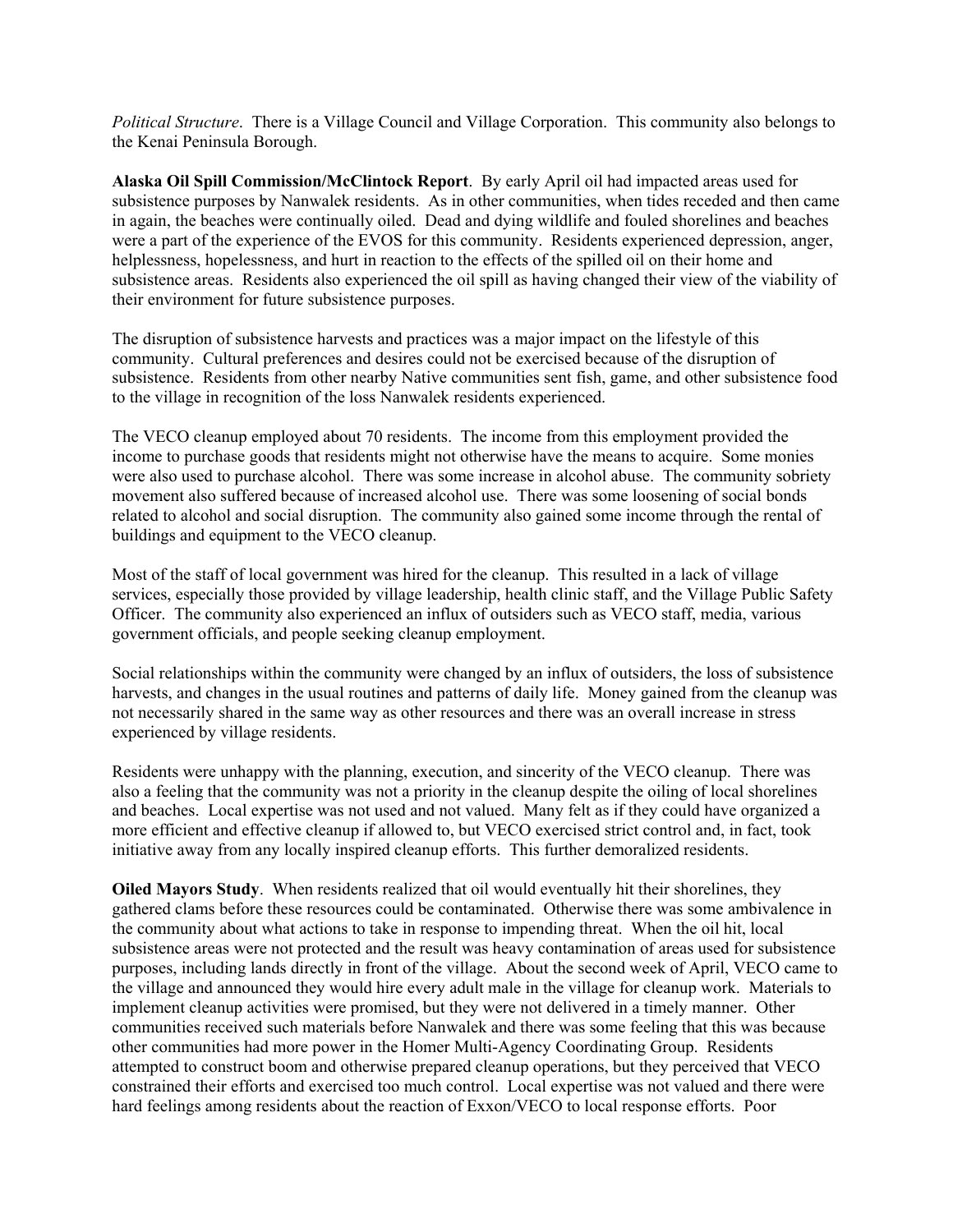communication with agencies outside the community also hindered locally inspired cleanup efforts. A demand for information from outsiders, especially media, was a source of frustration for residents. Residents also felt that once VECO arrived in the community they "took over" and residents lost a sense of control over their lives.

Local government officials worked on the cleanup consequently much of the business of local government was suspended. Projects were delayed, services not delivered, and children were displaced from their school that was used as a VECO command center. There was some dissension over the employment of the Village Council president who retained work with VECO after the initial cleanup ended. Charges of conflict of interests undermined community solidarity. The Village Public Safety Officer also took cleanup employment with the cleanup and the community was without his services. There were reports of increases in family violence and alcohol use within the community during his absence and afterwards.

Stress and tensions increased in the village. The wages people made on the cleanup provided an unexpected windfall of cash that some found stressful. Some of these monies were used to purchase alcohol and drugs. Others productively used their wages to purchase larger boats, to pay off bills, or to assist other family members. However, the unused surplus of cash was a source of stress for some that were not used to having the amount of discretionary money that resulted from cleanup employment. Stress also resulted from younger persons being placed into positions of authority over older persons during cleanup work. This change in social roles caused tension and stress. Interactions with outsiders that included some racial prejudice also added to the stress that villagers experienced during the EVOS. There were also concerns that the closure of commercial fishing would have adverse affects on families and the whole village. Fishing provides the major source of cash income and its loss was a source of tension and stress for villagers.

Another major source of stress and social disruption was the interruption of subsistence activities. Village routines and lifestyles are organized around subsistence practices. The disruption of subsistence was itself stressful because the social activities of sharing, enculturation of children, interactions of children with their elders in camp life, and other social interactions around subsistence (e.g., hunting, fishing, etc.) were disrupted. Similarly, there was concern among villagers about the safety of subsistence foods and worry about the future of natural resources upon which people depend for their lifestyle. The uncertainty about food safety and the future of their lifestyle was stressful. Some interpreted the EVOS as another example of actions by non-Natives that have consequences for the survival of Native culture and ways of life.

Stress was manifested in increased drinking, substance abuse, domestic violence, and symptoms of depression and anxiety. Uncertainty about food safety and the future of commercial fishing and subsistence activities compounded the problems villagers experienced.

Although stress and social disruptions loosened social bonds, the community also experienced solidarity during the event. People worked together on the cleanup and experienced closeness in their efforts to cleanup the spilled oil. Villagers also realized the need to assist each other to endure the challenges confronting them as the oil threatened their lifestyle and the natural resources they depend on for subsistence purposes. Sharing and the imperative for mutual support were reinforced by their collective experiences working on the cleanup.

### **3.2.4 Prince William Sound Native Communities**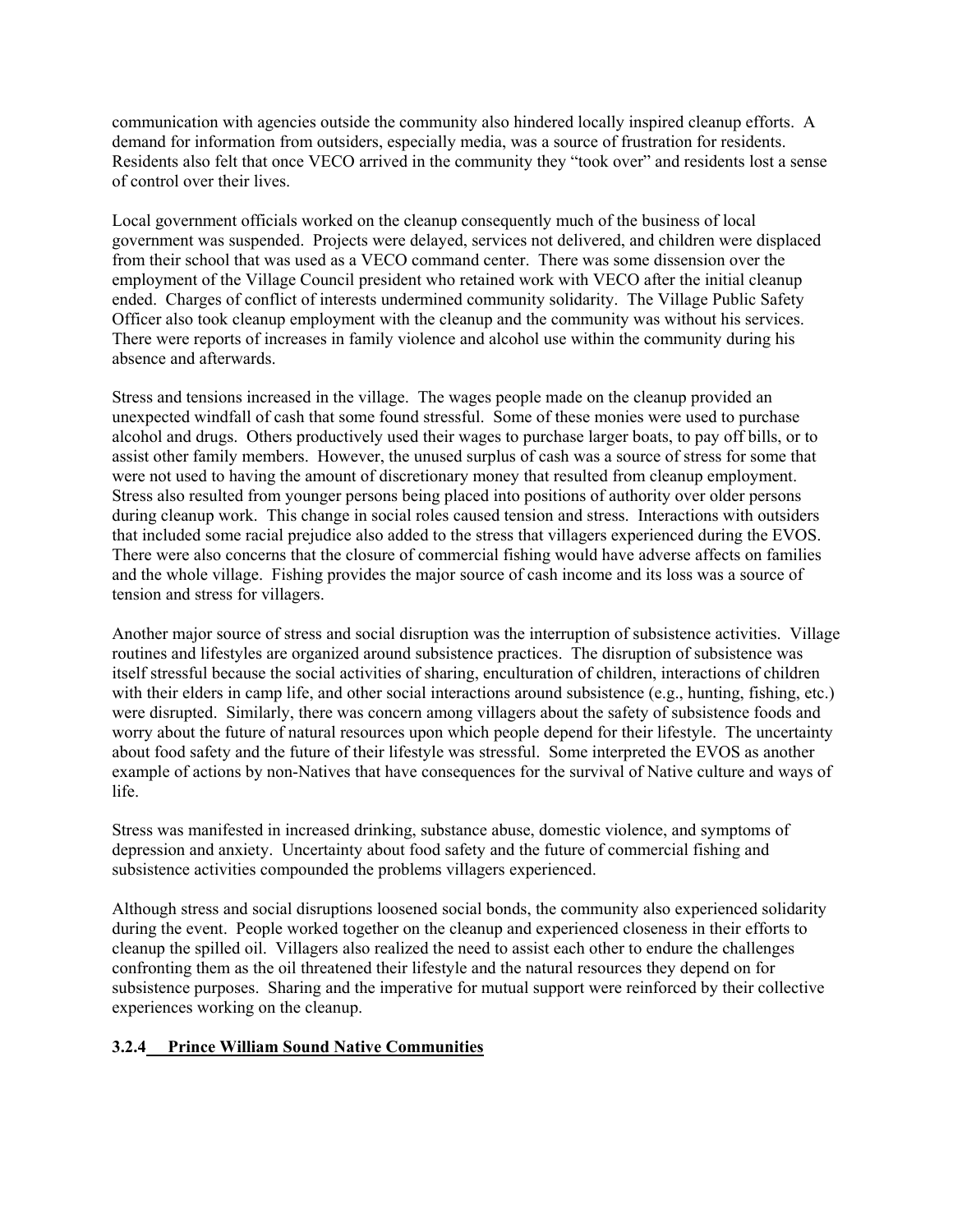There are three Native communities of Prince William Sound that receive some focused attention in the literature regarding the EVOS. These are Chenega Bay, Tatitlek, and to some extent the Eyak community in Cordova.

## **3.2.4.1 Chenega Bay**

The major sources of information about this community are the Alaska Oil Spill/McClintock Report, the Oiled Mayors Study.

*Geographic Location and Infrastructure*. This community is located on Evans Island in Prince William Sound, about thirty miles south of Bligh Reef where the *Exxon Valdez* ran aground. This community was reconstituted on this site in 1984 after the 1964 earthquake destroyed the previous village. The community is located about 100 air miles southeast of Anchorage. There is a boat dock and a new gravel runway and floatplane landing area. At the time of the oil spill there was no gravel runway and the only air service was via floatplane. The community is only accessible via boat and airplane.

*Demography*. At the time of the oil spill this community had about 80 residents. Alaska Natives comprise the majority of the population.

*Economy*. This is a mixed cash-subsistence economy. Cash sources are commercial fishing, local government employment, transfer payments, and some local business employment. Otherwise, subsistence characterizes the economy of this community.

*Political Structure*. This is an unincorporated community. There is a Village Council and Village Corporation.

**Alaska Oil Spill Commission/McClintock Report**. Initially residents did not believe the spill, which they learned of via radio, would not affect them. Within four days of the spill media and people from Cordova came to the community. The Cordova-based Prince William Sound Aquaculture Corporation Sawmill Bay Hatchery is located in the same bay (Crab Bay) as the village. Oil inundated the lands and water around the village of Chenega Bay. The devastation of wildlife and the pollution of shorelines and beaches distressed villagers. Some perceived an immediate decline in wildlife populations. There were "mixed signals" from outside sources about the safety of eating traditional subsistence foods. Commercial fishing was closed, but residents were most distressed by the effects on subsistence foods.

Initially, the community was considered a "low priority" for cleanup. However, shortly after the spill there was an influx of outsiders primarily from state and federal agencies who came to "coordinate" cleanup activities. Residents from Cordova came to protect the Sawmill Bay Hatchery and their assistance was appreciated. VECO arrived in the community and distributed applications for employment and they eventually hired 20 people for the cleanup. Some who wanted to work did not get hired. The hiring process was also considered too bureaucratic and demeaning to Natives. While VECO went through its laborious and bureaucratic hiring process, residents observed continued oiling of beaches and wildlife. By day 25 there was still no cleanup activity in the vicinity of Chenega Bay by the Exxon/VECO cleanup. By the time the cleanup was initiated, there were doubts about its effectiveness and concern about the number of "bosses" relative to workers. Some observed the activities of bosses and surmised that they were inept in the use of technology for cleaning up the oil. This raised further concerns about the safety of their village from pollution and contamination.

People experienced the oil spill as a very painful and depressing event. Pending litigation by Natives against Exxon limited what people were willing to say about their feelings and reactions to the spill because they were afraid any statements could be used against them in court. The increase in village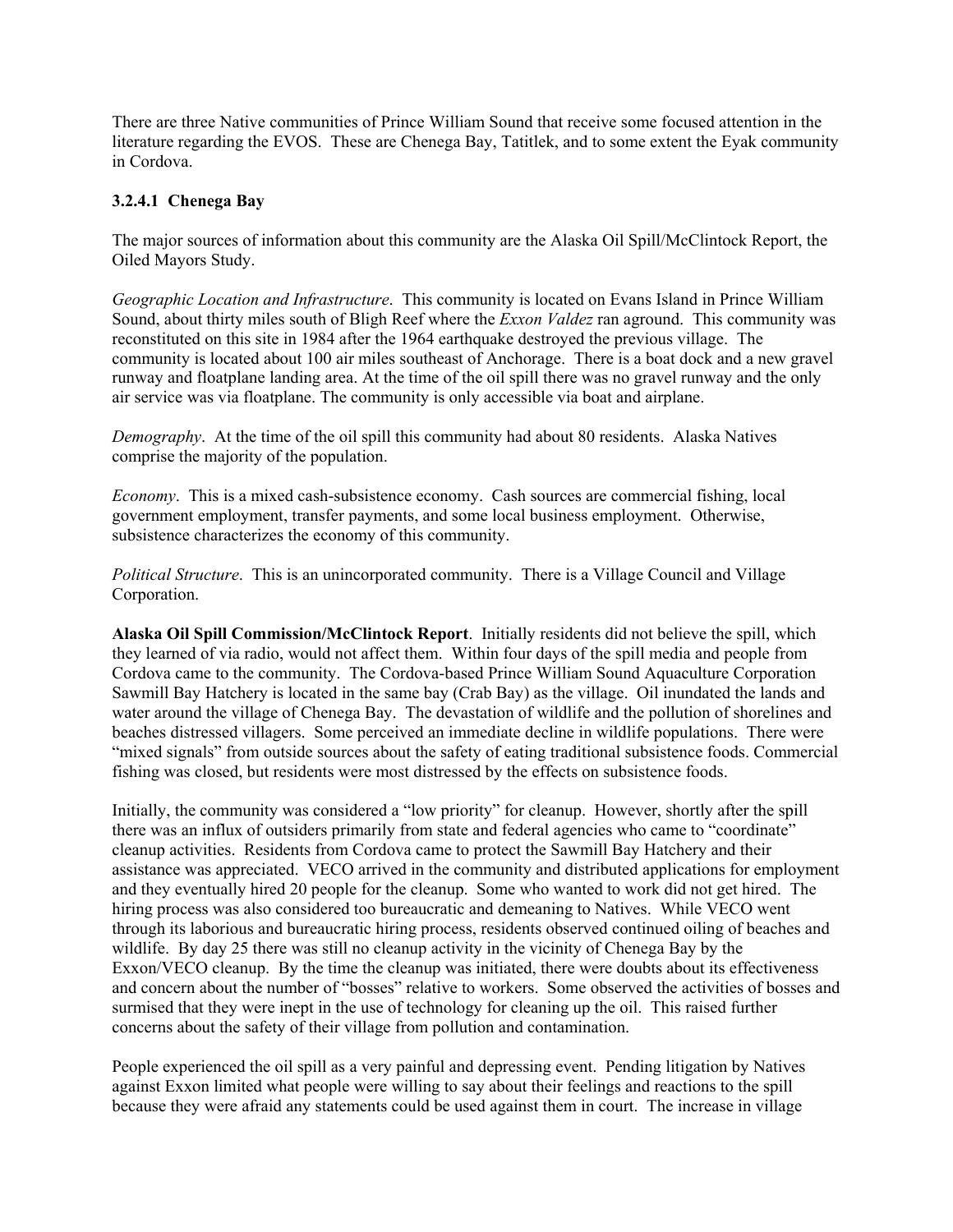population, the strain on village resources, frustrations with timely implementation of cleanup operations, the effects on subsistence, and the spiritual damage resulting from contamination of village lands and resources collectively stressed the individuals of this community and adversely affected social bonds.

**Oiled Mayors Study**. This was the first community oiled by the spill. Residents first learned of the threat through television and radio news programs. As the oil neared the community, boats from Cordova came to protect the Sawmill Hatchery. Other boats arrived to participate in the cleanup, but some villagers were upset because other boats were being hired to cleanup and they were not. They were also distressed by what they perceived to be more interest in protecting the PSWAC fish hatchery rather than the village and its subsistence lands. However, overall residents were grateful for the assistance to the village provided by the Cordova boats.

Initially, cleanup operations for the village were assigned a low priority, but the Regional Native Corporation intervened to raise the priority status for the village. VECO arrived in the community nearly three weeks after the spill. They "took over" the community and instituted a "bureaucratic" process for implementing the cleanup of resources people highly valued. People were hired for cleanup, placed on standby and prevented from participating in other cleanup efforts until called for VECO work. Some dissension developed over hiring and the leasing of boats for cleanup work. Everyone who wanted to work was not hired and there were accusations of nepotism between those who received work and those who did not. There was also resentment over the hiring of "outsiders" for cleanup while locally affected persons did not have jobs. Community leaders were generally excluded from the decision making process for cleanup operations in their vicinity. Local knowledge and expertise were dismissed. The looting of archaeological sites and other areas of historical importance for the village distressed residents. VECO did not cooperate with village leadership to protect these historical and archaeological resources or in respecting Native lands and property.

The EVOS disrupted local government, social relationships, routines and ways of life, and especially subsistence activities. Local government operations were disrupted by oil spill response activities. Projects were delayed, the local dump was over-used, and other business was essentially stopped by response operations. Community leadership believed that they lost control over decisions that were essential for their future. The influx of outsiders into the community disrupted usual routines and there was some friction between outsiders and residents. Families were disrupted by long hours of employment of the cleanup and by the disruption of subsistence activities. Children were sometimes without supervision while parents worked on the cleanup. Friendship and relationships among neighbors were also stressed and some perceived that overall social bonds were loosened by turmoil in the village. Subsistence activities, the core of community life and culture, were suspended. People were disheartened by the loss of subsistence foods and the cultural practices that accompany subsistence activity. The contamination of their lands and the possible effect on the future of the newly reconstituted village and a Native way of life distressed elders and others in the community.

**MMS/ADF&G Subsistence Study (TR 160)**. Chenega Bay residents worked with Cordovans and the Alaska Department of Environmental Conservation to protect the Armin F. Koernig Hatchery in Sawmill Bay from oil pollution from the EVOS. The essential subsistence areas of the village were not as well-protected and indeed suffered substantial damage from both the spill and cleanup activities. This is a community that is heavily dependent on subsistence resources and the majority of residents practice a subsistence lifestyle. In the years since the spill, subsistence harvests have changes substantially both in volume and in the composition of harvests. Overall volumes of subsistence harvests have showed a decline in all years of the study (1991-1994). Harvests of marine mammals and invertebrates shows the most dramatic decrease from pre-spill years. Harvests of deer are also down. However, residents do travel outside their traditional hunting/fishing areas to pursue these species. The overall composition of harvests has changed to favor salmon and other fish with much lower consumption of deer, invertebrates,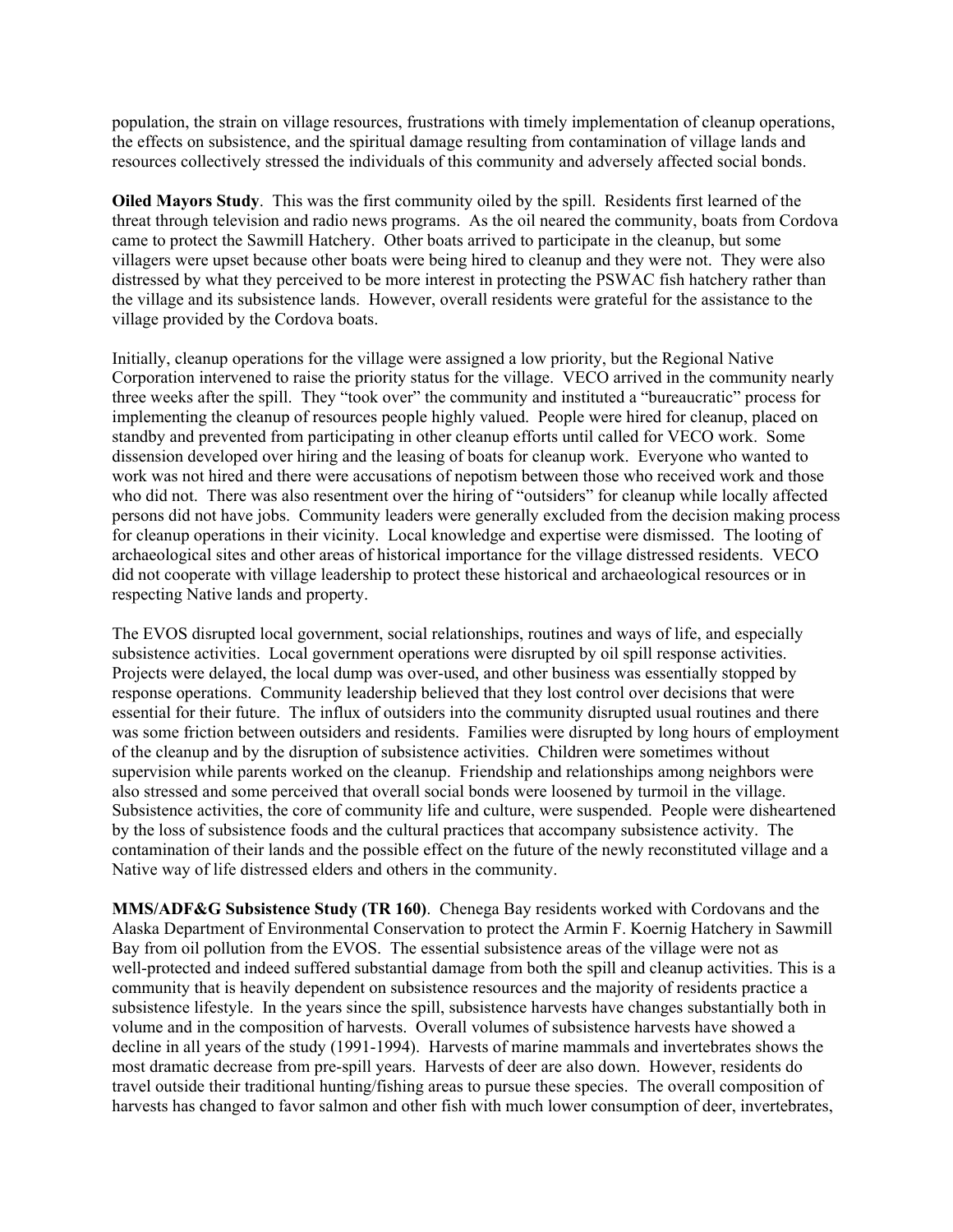and marine mammals (seals and sea lions). These changes appear to be related to the EVOS, specifically concerns about the safety of consuming potentially contaminated resources and also to perceived declines in population of these desired species. Residents have particular concerns about the safety of clams, seals, and sea lions. Children's participation in subsistence and sharing of harvested resources in less than in the years before the spill, although the trend line in the study is for increasing participation and sharing for the study time period. There are ongoing concerns about the safety of food. Some resources have been discarded and others are not hunted because of concerns about contamination. Some residents attribute perceived declines in populations of resources to oil contamination. In 1991 half of residents liked living in their community less because of oil contamination and by 1993 this declined to about 30%. Residents of this community continue to practice subsistence but at increased costs and with ongoing concerns about contaminated resources and declining populations perceived to be associated with the EVOS.

# **3.2.4.2 Tatitlek**

The major sources of information regarding this community are the MMS/ADF&G Subsistence Study (TR 160); the Oiled Mayors Study; the MMS Social Indicators Study (TR 155); and the University of Southern Alabama Study.

*Geographic Location and Infrastructure*. Tatitlek is located in northeastern Prince William Sound. It is 25 miles southwest from Valdez and forty miles northwest from Cordova. Bligh Reef is just south of the village. This is the closest community to the EVOS. There is a gravel air strip and a boat dock in Tatitlek.

*Demography*. The population of this community at the time of the EVOS was about 120 persons. Alaska Natives are the majority  $(\sim 87\%)$  of the population in this community.

*Economy*. This is a mixed cash-subsistence economy. Commercial fishing, government employment, and timber harvesting are major sources of cash. Otherwise, this is primarily a subsistence economy.

*Political Structure*. This is an unincorporated community with a Village Council and Village Corporation.

**Oiled Mayors Study**. Six miles away from Bligh Reef across a straight separating Tatitlek from Bligh Island, the *Exxon Valdez* ran aground. Residents became aware of the spill from media sources although shortly after dawn fumes from the spilled oil filled the air in the village. Residents volunteered to apply their knowledge of tides and conditions in the region for initial response efforts. Oil sheen was visible in the waters around Tatitlek early the first day of the spill and on subsequent days villagers were disturbed by a cloud of black smoke from Exxon attempts to burn the spilled oil. No one in the village was notified of the burning. Similarly, there were attempts to use dispersants to control the oil, but residents were also not notified of these efforts. Villagers had concerns about the health effects of each of these response activities.

Cleanup employment was offered to all adult residents of the village, but for more than a month they did no work. Concerns about racism, devaluing of local knowledge, and support roles in the cleanup (e.g., hauling garbage) promoted feelings that villagers were not meaningfully engaged in protecting their community and the resources they use for subsistence purposes. Lawyers, media, and other outsiders invaded the village. Privacy was lost. Some outsiders were relatives who came to the village seeking cleanup employment.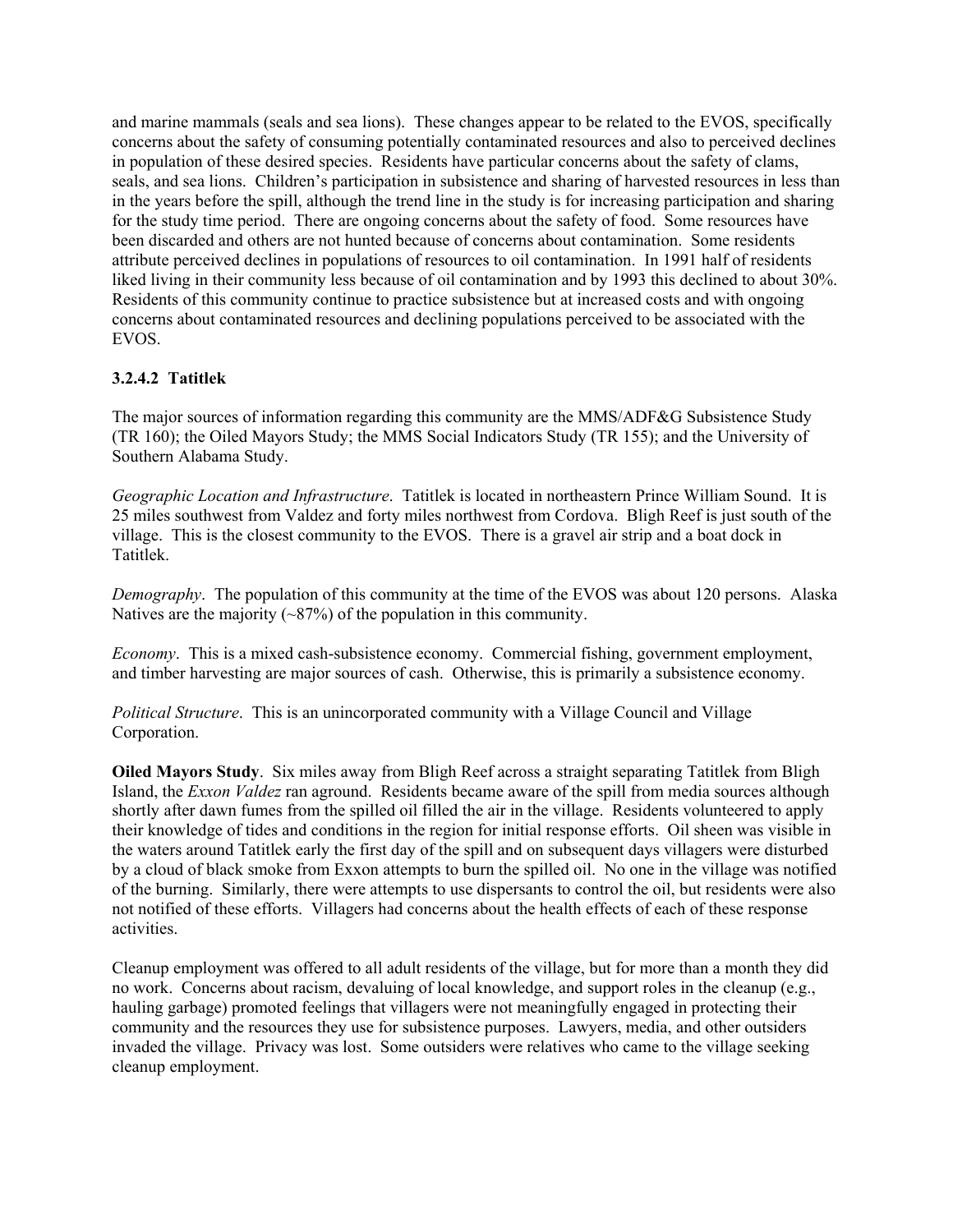The village experienced a range of social and economic effects. Local government operations were essentially suspended. The community expended monies in response efforts, but because they did not have the manpower or procedures to document these in a manner that satisfied Exxon, these claims were denied. This further fostered feelings that the community was the object of discrimination. The spill and the presence of outsiders in the community disrupted the usual patterns of social interaction and subsistence activity. There was sentiment that the suspension of the subsistence lifestyle and the threat to natural resources was another example of the attempts of non-Native society to deprive Alaska Natives of their culture and lifestyle. The loss of subsistence foods was also a concern because of its significance in local diets and the perceived health benefits. People began to rely on store-bought foods which increased substantially in price due to EVOS related inflation. Sharing of resources declined and this became a problem for the elderly who depend on others sharing subsistence resources. Children were among those who suffered the most in the village. Parents working long hours on the cleanup were not as available for their children. Families were stressed because of long hours of cleanup work and this had adverse affects on children. Some teenagers began drinking and there were divorces that were attributed to spill-related stress. There were also reports of domestic violence, increases in substance abuse, and some sexual abuse. Exxon provided some monies for childcare, but residents were disheartened by Exxon's willingness to spend "eighty thousand dollars to save an otter" but less than half that amount for village child care.

Residents were very concerned about the contamination of subsistence resources and the future effect of this contamination on their lifestyle. There was some distrust of state and other agencies that performed food-safety tests and accusations that these agencies were in collusion with Exxon to hide the truth about food safety. Distrust of outsiders and in the ability of government and Exxon became pervasive. Social disruption associated with loss of lifestyle, concerns about food safety, and disruption of family and community life became major sources of stress.

**MMS/ADF&G Subsistence Study (TR 160).** Tatitlek is a village with a high degree of participation in subsistence practices. Post-spill there were changes in harvest volumes and composition. There were declines in the harvest and use of marine mammals, deer, and invertebrates. Villagers also perceived declines in these populations, which partially accounts for changing use and harvest patterns, although there are ongoing concerns about food safety related to oil contamination. By two years after the spill there was a 60% decline in harvests in comparison to pre-spill levels. This is the highest rate of decline among all Native villages with the exception of Chenega Bay. By the third year post-spill, resources used had returned to almost pre-spill levels, but the harvest levels were still below pre-spill years. The composition of harvests changes so that there is a predominance of fish and lesser amounts of marine mammals and invertebrates. These changes are related to both food safety concerns and perceptions of declines in population of seals, sea lions and invertebrates. Subsistence hunters reported discarding some animals taken because of abnormalities attributed to the EVOS. Residents also expressed concern about the safety of Herring stocks that were oiled by the EVOS. Herring stocks were also observed that had apparently been exposed to viral infection. Villagers as indicating oil contamination interpreted the resulting behavior and appearance of these stocks. Residents were assured that this was not necessarily the case. Furthermore, their interpretations were extended to indicate more widespread environmental problems related to the EVOS. There was some distrust of "expert" sources that suggested that the Herring stocks could be consumed despite the viral problems. Children's participation in subsistence harvests and sharing of subsistence resources declined. The cultural identity of "subsistence hunter" that provides for family and village was undermined. Traditional knowledge about food safety and the relationships between animal behavior and abnormalities and the environment was also undermined. The disruption of subsistence activities had pervasive social and cultural effects.

**MMS Social Indicators Study (TR 155)**. Research was interrupted in Tatitlek because attorneys representing villagers in litigation against Exxon did not wish data collected that were not under their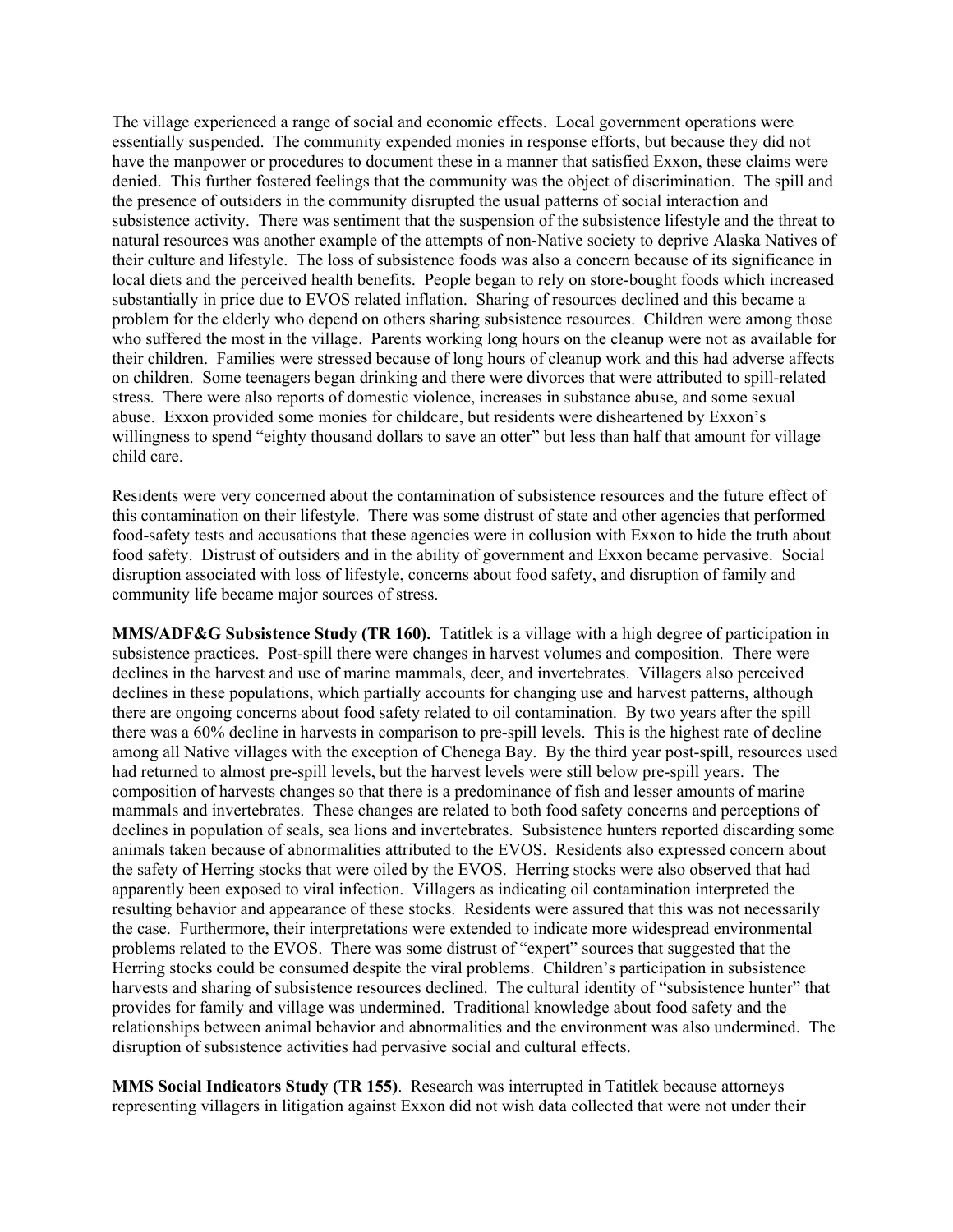control. Consequently, there is limited information regarding the interaction of the EVOS and the village of Tatitlek.

Outsiders were a major source of disruption in the community. Media persons were invasive and demeaning to residents. Researchers conducting social and biological research asked questions that were perceived as benefitting agendas and purposes that could not be discerned by villagers. Individuals seeking cleanup employment also camped out nearby the village looking for cleanup work. Residents were distressed that no one was addressing the problems caused by the "human spill" into their village.

As with Chenega Bay, this community suffered extensive damage from the 1964 earthquake. People believed their lifestyle and the resources upon which they depend were only just starting to recover when the EVOS occurred. Residents were concerned about harvesting resources exposed to the EVOS, despite some assurances by outside "experts." This community showed the greatest declines in subsistence use and harvest of all communities exposed to the EVOS. Widespread health concerns about subsistence foods were a source of stress for residents.

Economic hardships and social disruptions related to the EVOS and subsistence use resulted in some increase in tensions among neighbors and kinsmen. However, strong solidarity beliefs and overlapping social ties appear to have mitigated the effects of these tensions. Reliance on community solidarity was important for villagers during the EVOS.

The Chief of the Village Council was the mediator between the community and dealings with Exxon. Exxon/VECO and other outside agencies appeared to be confused about how to deal with the village government.

### **3.2.4.3 Eyaks in Cordova**

The major sources of information about Eyak are the MMS Social Indicators Study (TR 155) and, the University of Southern Alabama studies. Each of these directly address Native populations in Cordova that we assume are mostly Eyaks. At the time of the EVOS, Eyak Natives lived within the community of Cordova or near its boundaries.

*Geographic Location and Infrastructure*. Eyak village is about 6 miles along the Copper River highway from the community of Cordova. The village is not necessarily the place of residence for most Eyaks (cf. Reynolds 1993). Eyaks are defined more by their cultural identity and ways of life than by residence in the Village (cf. Reynolds 1993).

*Demography.* According to Reynolds (1993) the Native population of Eyak is "heterogeneous" consisting of Eyaks, Aleuts, Eskimos, and other non-Alaska Native populations. The majority of the Native population is Eyak. Reynolds cites a population of 397 in 1985 and 265 in 1991. (The population estimates for Eyak are difficult to construct. Alaska Natives from other nearby communities (e.g., Tatitlek and Chenega Bay) and other Native Americans live in the environs of Cordova and may contribute to confusion about population estimates. The population Reynolds (1993) reports indicates a decline between 1985 and 1991. This could be the result of numerous factors, including counting errors, out-migration of non-Eyaks to their own villages post-spill, or seasonal residence patterns. Any interpretation of this population decline as related to the EVOS would require further investigation.)

*Economy*. This is a mixed cash and subsistence economy. The Eyak Corporation develops resources that provide an important source of cash income. Other sources are commercial fishing and non-fishing employment.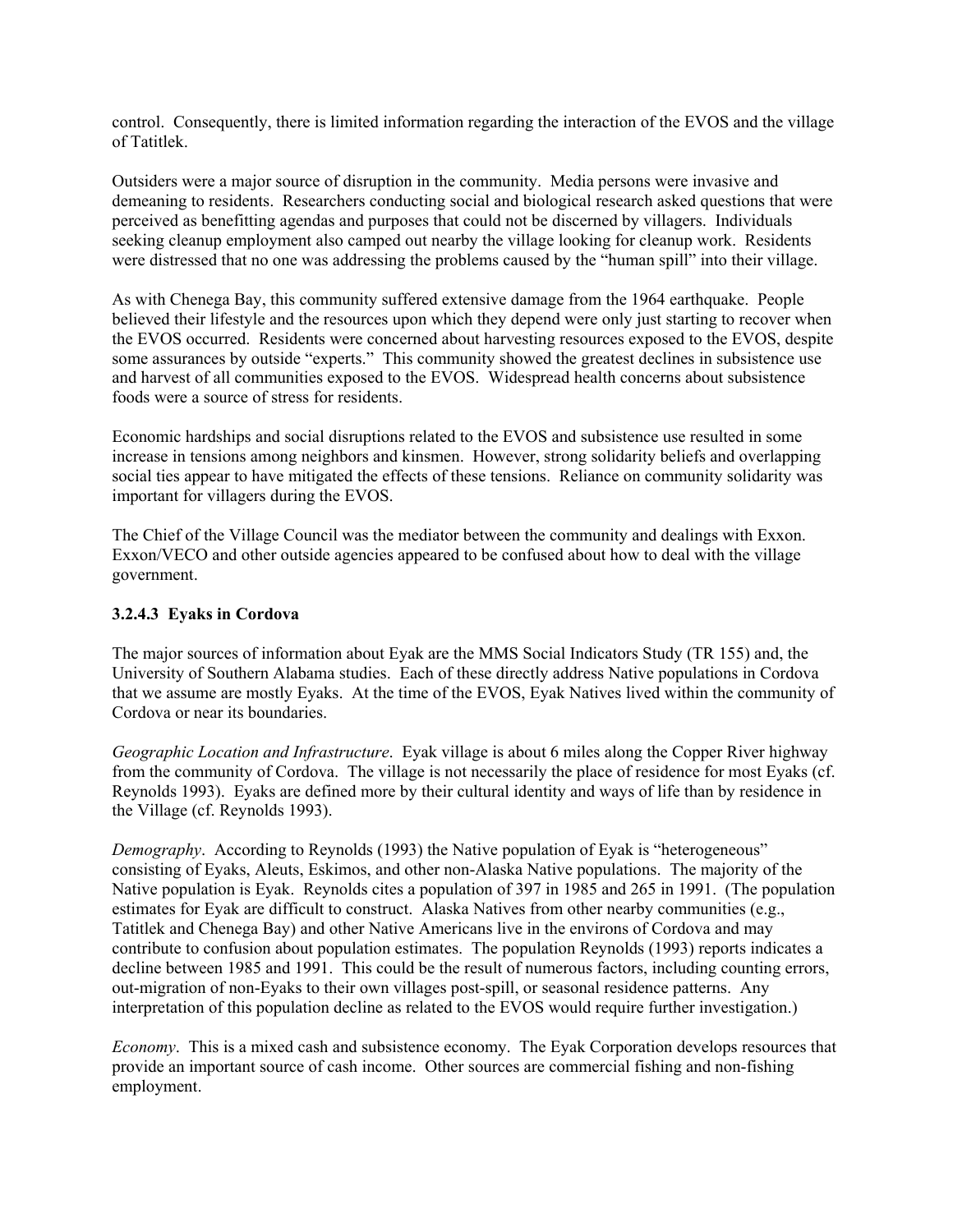*Political Structure*. There is a Village Corporation and a Village Council for Eyak.

**MMS Social Indicators Study (TR 155).** Data could only be collected about social and cultural concerns of Eyaks because of pending litigation against Exxon. Exxon did not recognize Eyaks as a Native entity. Services and resources provided to other villages such as Tatitlek and Chenega Bay were not provided to Eyak. Villagers also felt slighted by the limited attention given them by the Federal Government during the oil spill.

Exxon/VECO overwhelmed the Eyaks. Office space was consumed and the Eyak offices had to be relocated because they could not find other affordable space. Eyaks were especially concerned about the safety of subsistence foods, the loss of subsistence practices, adverse health effects from working on the cleanup, and the trespass of cleanup workers on sites with cultural, historical, and archaeological importance to the tribe.

Subsistence is an essential part of Eyak cultural identity. Subsistence practices reinforce social bonds, express Native values and beliefs, and organize many aspects of social life for Natives. Subsistence resources were damaged by the spill and despite assurances from state, federal, and Exxon sources, Natives were unsure about the safety of eating resources exposed to oil contamination. Oiling of resources also disrupted sharing with other villages, especially Tatitlek and Chenega Bay. Overall sharing of resources declined as a result of the EVOS. The disruption of sharing had adverse effects on social relationships with family and neighbors. Social bonds were loosened as a result of the lack of sharing. Damages to subsistence practices and the harvesting of subsistence foods had adverse effects on the cultural identity of villagers. The spiritual values associated with these resources were damaged and along with it the identity of villagers. The interconnections among subsistence resources, social life, community, and the environment were damaged in a way that harmed the Eyak way of life. People also lost confidence in the future of the environment to recover from the effects of the spilled oil.

**University of Southern Alabama**. Dyer, Gill, and Picou (1992) and Gill and Picou (1997) are the major sources that report on Natives in the community of Cordova that we assume are Eyak or other Alaska Natives. Dyer, Gill, and Picou (1992) report on a sub-sample of 31 Natives from their Cordova survey. Three areas are examined. The first, "perceptions and behaviors of disruption" (1993: 115) indicates that the majority of respondents were upset and distressed by the EVOS and uncertain about its current and future effects. The second area measured natural resource disruptions (1993:117), indicates that the majority of respondents (58%) were concerned about the disruption of children's opportunities to participate in and learn subsistence skills. A majority of respondents (61%) were also not satisfied with their children's opportunities to continue their cultural traditions after the EVOS. Similarly, the majority of respondents (61%) were not hopeful that subsistence fishing would return to pre-spill levels and (61%) agreed that the EVOS would interfere with teaching subsistence skills to children. For the third area, perceptions of social disruption (1993:118), 1989 and 1990 responses to questions were compared. Responses suggest that between 1989 and 1990 respondents changed perceptions about family disruption with more agreeing that 1989 was worse than 1990. Similarly, in 1989 more agreed that their plans for the future had changed than in 1990. Work life plans showed that 50% agreed that their work life changed in 1989 but only 3% in 1990. However, 3% believed Cordova had changed in 1989 whereas 75% believed it had changed by 1990. Results are interpreted as suggesting social disruption and a disruption of the traditional lifestyles among Cordova Natives.

Gill and Picou (1997) summarize some of the findings from MMS/ADF&G (TR 160), the Oiled Mayors Study, and the MMS Social Indicators Study (TR 155), studies regarding impacts to Native populations. They report on measurements of chronic stress using the Impacts of Events Scale (Gill and Picou 1997:180) administered during 1991 and 1992. In comparison to commercial fishers, Alaska Natives show higher measures of "intrusive recollections" and "avoidance behavior" in 1991, but only higher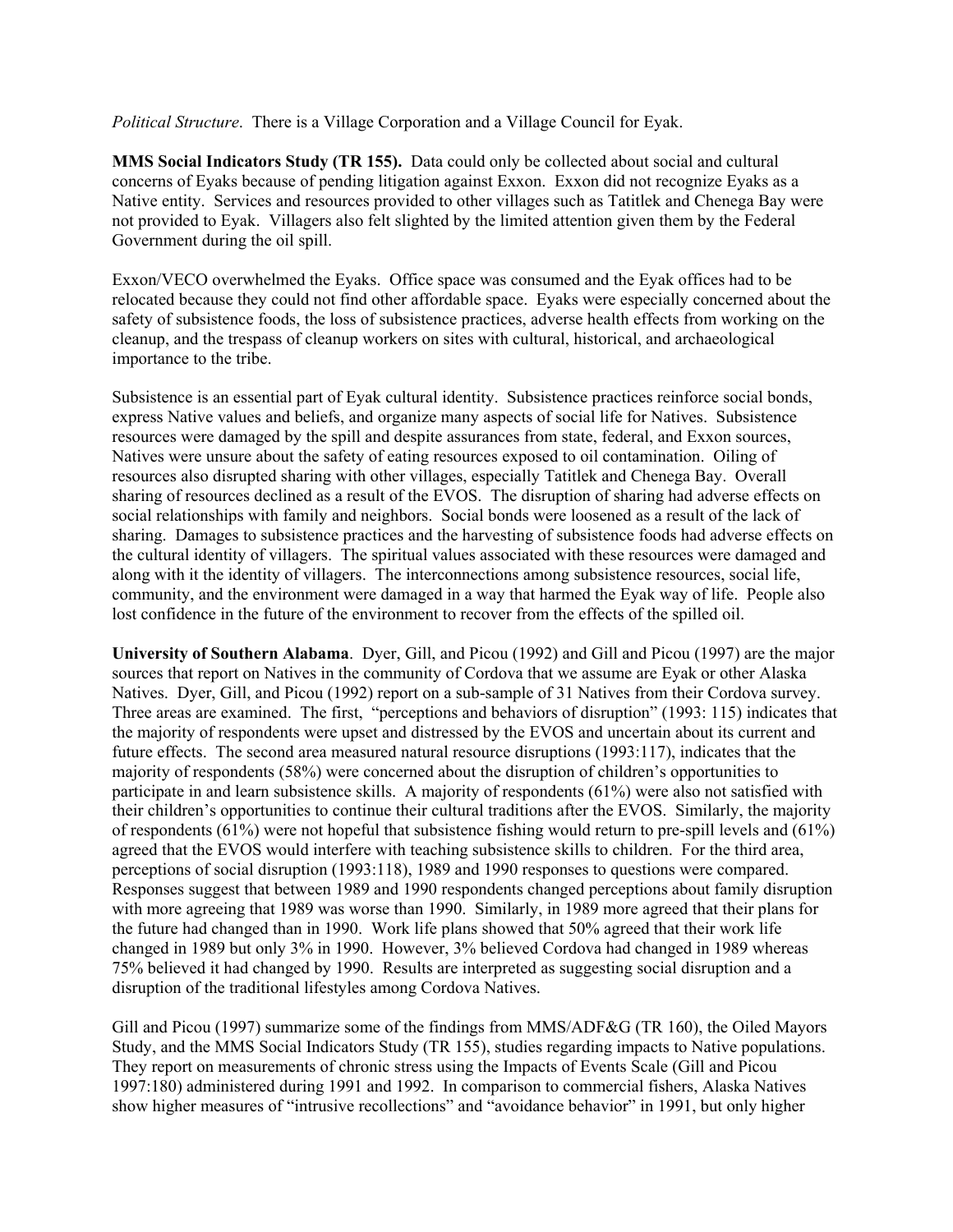"intrusive recollections" in 1992. They also report on findings regarding social disruption for 1989-1992 that suggests a pattern of social disruption among Alaska Natives in Cordova. They also report that claims against Exxon for damages to Native culture and lifestyle were reject I litigation because of the specifics of maritime law that govern these types of torts. This rejection was a further adverse impact of the EVOS on Alaska Natives.

### **4.0 COMMUNITIES AND CONFIGURATIONS OF SOCIAL FACTORS**

This study examined specific social factors: social organization, culture, social health, economics, and subsistence. These represent a basic and usable set of variables for understanding Alaskan communities exposed to the EVOS. Which one is the most important social factor? That depends on the exposure conditions, event characteristics and how they interact with the patterning of social factors within particular communities. An important lesson about social factors is that understanding which is the most important requires attention to how these vary across communities and how social factors have different configurations. In this section we draw on the community by community summaries and discussions presented in the Factor-by-Factor Analysis to describe patterns or configurations of social factors. These "configurations" suggest different distributions of social impacts and particular resources for responding to them. These configurations are relevant because they are a means to think about the relationship between EVOS demands and community resources to respond to those demands. It is the configuration or pattern of social factors that makes the most difference rather than anyone particular factor. The implication of this is straightforward: it is necessary to understand the basic configuration of social factors for each community, although there will be a range of variation on any one variable. There are four major configurations of social factors that interacted with the EVOS. We briefly describe each of these factors in the discussion below.

# **4.1 NATIVE PATTERN**

Native culture has subsistence as a core institution that integrates social actions, cultural meanings, and individual and group identities. All social factors considered in this analysis (culture, social organization, social health, economy, and subsistence) are interconnected with the subsistence lifestyle of Native communities, and there are multiple types of connections. For example, the sharing of subsistence resources has economic implications for families and well as the reinforcement of social bonds and the validation of the cultural identities of those who give and receive the shared foods. These multiple connections between natural resources and the ways of life characterize the Native pattern. The damage of natural resources used for subsistence purposes resulted in disrupting connections between social actions related to harvesting, processing, and sharing subsistence resources and the cultural values and meanings about those resources. These resources also had some economic value for villagers resulting in a need to replace that loss. Further, these communities had vulnerabilities to social health based in history, acculturation, and other social and culture change issues. In this configuration, damage to subsistence resources resulted in disrupting essential connections among all the social factors considered. There is an alienation of the connections among individual identity, social group, culture, and nature that resulted from the effects of the EVOS on Native communities. This alienation is fundamental to the social and psychological impacts experienced by these communities. Importantly, Native communities share many characteristics with the second configuration described below, fishing dependent communities, but they differ in important cultural characteristics. In Native communities the multiple connections to natural resource and the spiritual, instrumental, and social values accorded these resources integrates the social and natural in a unique way. Disruption of this connection alienated individual from their culture. This alienation was a source of stress that had adverse consequences for individual health as well as the social health of exposed communities.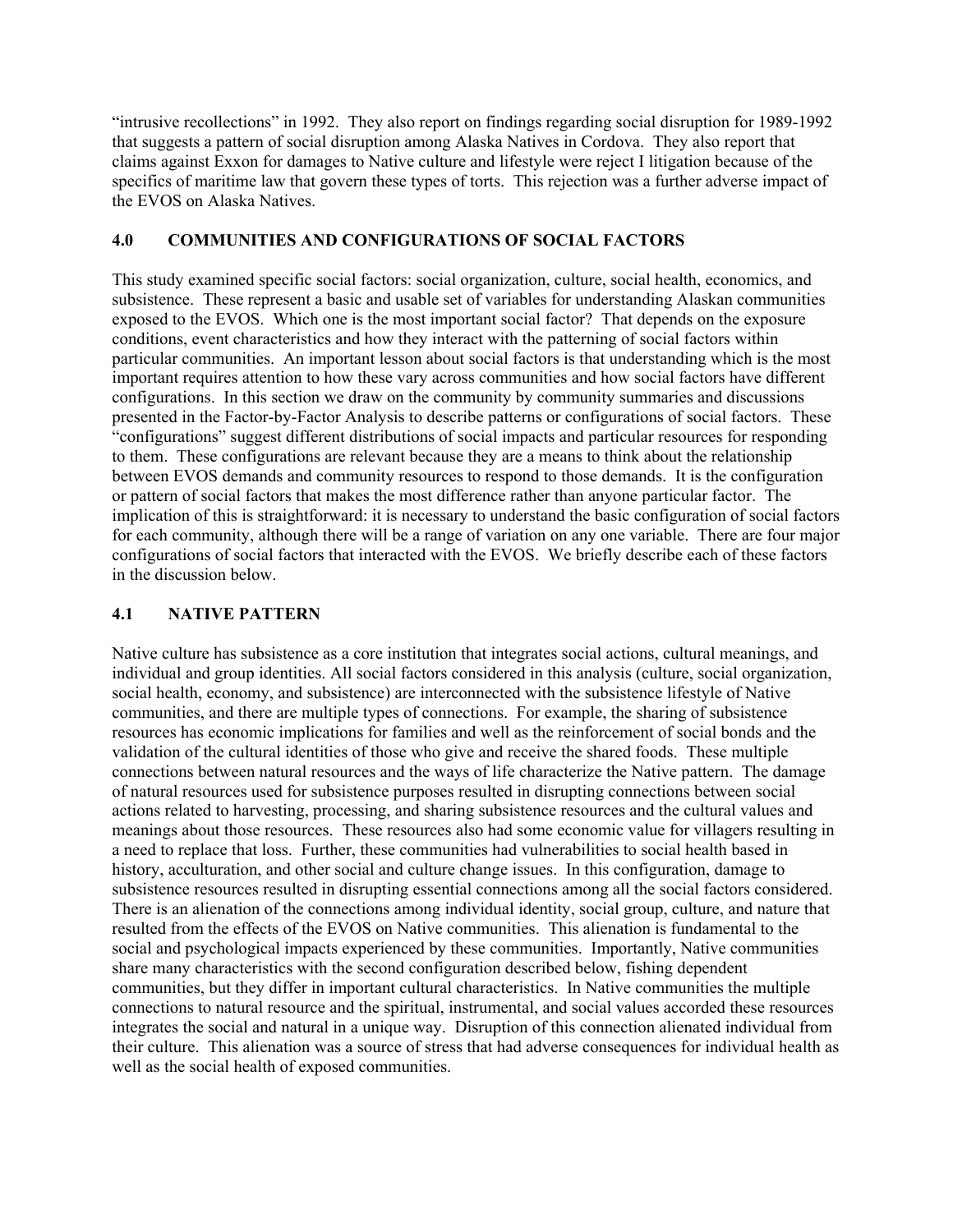### **4.2 FISHING DEPENDENT ECONOMY PATTERN**

In this pattern, the relationship between natural resources and the social and cultural institutions of communities is focused around the instrumental use of resources, especially their economic importance. While there are important spiritual and other cultural values about natural resources in this pattern, the instrumental value of fish resources organizes social institutions and ways of life in these communities. This pattern characterizes Cordova and Kodiak and other communities where dependence on commercial fishing is the basis for local economies. Diversification of the fishing economy is a central issue that divides this pattern into two sub-types. In communities such as Cordova, where there is limited diversification, there is more vulnerability to social impacts than in communities such as Kodiak where there is a much more diversified fishing industry. However, within each of these sub-types, patterns of activity and association are centered on the structure of the fishing fleet and support sectors. Social institutions and activities also express the importance of the fishing sector. Damage to natural resources thus disrupts social institutions, patterns of life, as well as the economic viability of that lifestyle. Social health issues emerge because of the stresses related to these disruptions. That is, the EVOS was itself a stressor, but the disruption of community institutions related to the contaminated resource also was a source of stress for individuals. Social bonds also became loosened because of the conflicts that resulted from lifestyle disruption. Subsistence may have important social and economic functions in these communities, but it does not have the same meanings as in Native communities. Culture is a significant factor, but primarily in terms of how it express values about natural resources, ways of life, and the assessments of risk and threat associated with the event. In this configuration, the disruption of the economic and instrumental connections to natural resources affected other social institutions interconnected with community economy. The EVOS disrupted social institutions and ways of life and raised concerns about continuing a valued lifestyle.

# **4.3 DIVERSIFIED COMMUNITY ECONOMY PATTERN**

This configuration identifies communities where natural resources harvests are part of a larger mix of economic activity. Fishing is an important but not necessarily a dominant factor in local economies. Seward and Homer represent this configuration of social factors. In these communities there also tends to be a variety of social groups and institutions that are resources for residents. To the extent that economic connections among sectors are affected by resource damages, then disruption of social institutions and economic activities will result. Moreover, as with the fishing economy configuration, social health will be a factor if damages to resources and social/economic institutions become stressful. The more that the social equilibrium of these communities is disturbed, the more likely social health will suffer. The instrumental, spiritual, and intrinsic values accorded the damaged resources are significant for how residents assess the significance of effects and the long-term consequences of these events. Otherwise, culture plays an important role in threat assessment and risk perception.

# **4.4 INDUSTRIAL COMMUNITY PATTERN**

The configuration of social factors in this pattern is less focused on natural resources as central to instrumental values and cultural meanings. Communities such as Kenai and Valdez represent this pattern of social factors. Economies tend to be diversified and less dependent on commercial fishing. There are even more social resources in these communities than in the diversified economies discussed previously; and, these resources are significant for responding to the demands of the disaster event. Social activities and institutions are less affected by the direct damage to natural resources. Culture remains an important factor in how it defines threats and risks and the nature of the event. This configuration of social factors provides communities with a "buffer" against major economic effects and communities also have multiple resources to draw on for response to an event. These communities experienced social impacts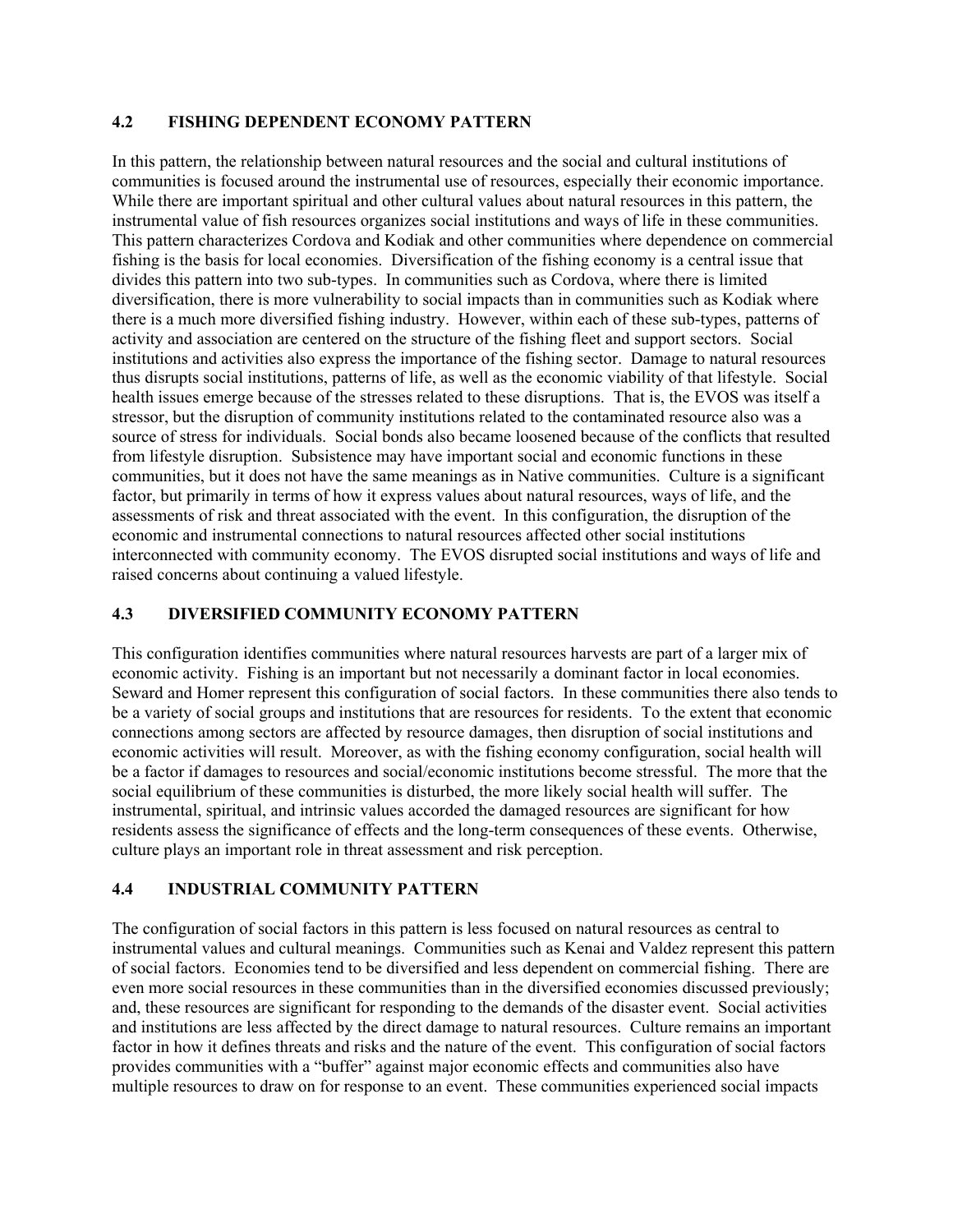related to the EVOS, but they tend to be those associated with "secondary" effects such as social disruptions related to in-migration or other social impacts not directly related to the spilled oil.

# **4.5 SUMMARY OF SOCIAL FACTOR CONFIGURATIONS**

These configurations affected how communities experienced the oil spill and cleanup. The more communities were resource dependent the more they tended to be disrupted and affected by the event. Other factors such as geographical isolation (e.g., Cordova, Seldovia, Chenega Bay), response operations (e.g., Valdez), the existence of disaster plans, variability in the ability to muster external resources, and the breadth and quality of leadership also made significant differences in the capabilities of communities to respond to the demands of the spill and cleanup. However, these types of configurations illustrate that there are different relationships between the social characteristics of communities and the natural resources that were affected by the EVOS. These relationships contributed to how communities experienced impacts from both thespill and the cleanup.

# **5.0 LESSONS LEARNED, EVENT DEMANDS, AND RECOMMENDATIONS**

The next sections of this report examine each social factor individually. We develop for each the "lessons learned" that are generalizations describing the essential issues about the relationship between the EVOS and each social factor. These generalizations are based in the analysis presented in the Factor-by-Factor Analysis Report. They describe the legacy of each social factor that can be carried forward to construct recommendations for natural resource managers. These lessons learned are intended to be a condensed summary of the essential issues for each social factor. As such they do not fully portray all issues discussed in the factor-by-factor analysis. The complete analysis should be consulted for a full development of the relationship between the EVOS and a particular social factor. Nonetheless, these "lessons learned" extract from the full analysis a summary accounting of the interaction of each social factor with the EVOS.

We also develop for each social factor event demands and specific recommendations. The event demands are derived from the lessons learned. They imply capabilities or requirements for response for each social factor. These event demands are summarized in bullet form. Next, the discussion presents recommendations for each social factor. These are constructed to address two questions. First, "what information is needed by natural resource managers and communities? Second, "what processes or actions are required by natural resource managers and communities to respond to any future events with sensitivity to the social component of an environmental disaster?" The recommendations proposed are necessarily general because any future event will be different from the EVOS. Consequently, these recommendations have the format of hindsight and what could be done differently in the case of an event very similar to the EVOS. These recommendations are of two types: information and action recommendations. The information recommendations indicate what useful data should exist to assist natural resource managers to effective respond with social sensitivity. Second, the action recommendations suggest plans and responses for natural resource managers to respond with social sensitivity to Native and non-Native communities. Each social factor may have either information or action recommendations or both. We also have developed some more general recommendations that apply across a range of social factors. These are described in the final section of this report.

# **5.1 COMMUNITY CULTURE**

Culture is a system of beliefs, values, world views, and adaptations which allows groups to interpret and assign meaning to objects, events, relationships, and social conditions. The elements of culture are developed through historical experiences and passed on to members of a social group through formal and informal learning usually termed "enculturation." The elements of culture embody the shared experiences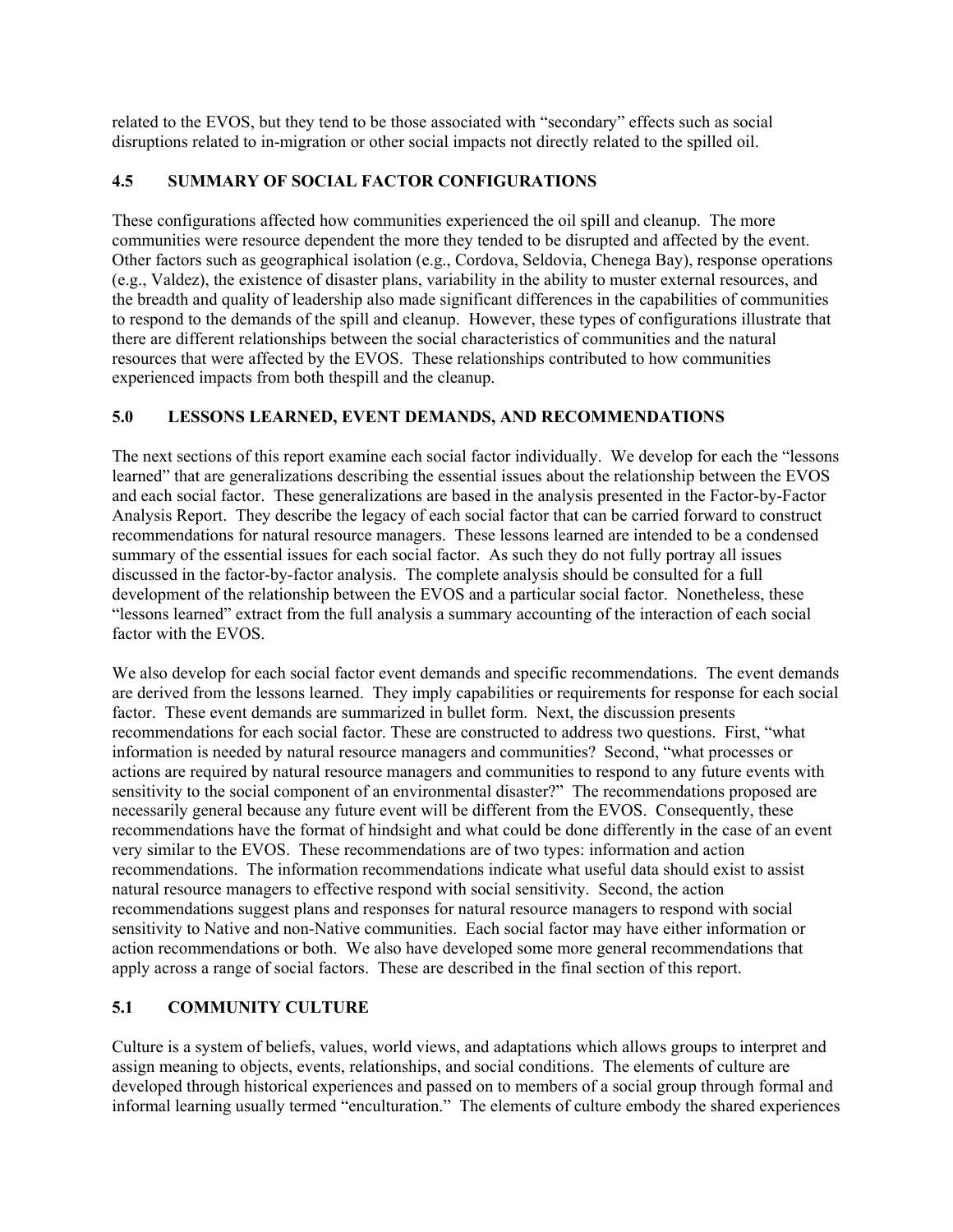of a social group, that is they contain and express the history, values, beliefs, and other cognitive propositions about the world and man for a particular social group (Spiro 1984: 323). Cultural analysis usually focuses on the traditions, propositions, and ways of life of particular social groups, including: (1) the structure and content of norms, belief systems, values, attributions of meaning, and other cognitions (Shweder and Levine 1985); (2) the relationships between cultural beliefs and propositions and human behavior (D'Andrade and Strauss 1992); and (3) the influence of cultural propositions and beliefs on human adaptations to different ecological niches – cultural ecology – (cf. Jorgensen 1990). Cultural analysis also often calls attention to the distribution of cultural elements within and among social groups. That is, cultural analysis discusses culture with a "big C" (different "ways of life" among diverse social groups) and a "little c" (differences in values, beliefs, knowledge, etc… within a particular social group.) Each of these meanings of culture has significance for understanding how culture affected community responses to the EVOS. Culture with a "big C" is necessary to assess the differences in impacts and experiences between Natives and non-Natives. Culture with a "little c" is essential to understanding variations in response within Native and non-Native communities.

## **5.1.1 Differences Between Native and Non-Native Culture Resulted in Different Assessments of the Event and Its Impacts**

Native and non-Native cultures are distinct in Alaska. While there are similarities in the form and content of culture for both each group, there are significant differences that affected the response to the event and its impacts. For each group, culture constructs the meaning of damaged resources, perceptions about threat and consequences, signals and signs about threats and risks, the process and future for recovery, perceptions about the risks from contamination, and a definition of the event.

**The Cultural** *Constructs***.** The categories are comparable across Native and non-Native groups, but the content is significantly different. The content of the similar categories is a significant, but not the only factor, that influenced how the event impacted individuals and social bonds within communities. It is also the connections between social organization and culture that define differences between Native and non-Native communities.

In Native communities research focused on the "culture of subsistence" as a defining characteristic that distinguished Native from non-Native communities. Many government agencies as well as Exxon did not appreciate the importance and especially the meaning of subsistence as a core element of Native culture. The significance of subsistence as a core institution in Native communities resulted in not only the loss of the economic value of the resource but also alienation of individuals from the social and cultural values associated with subsistence practices. Damage to natural resources used for subsistence purposes thus affected the interaction of cultural values and beliefs, social interactions and bonds (e.g., sharing and visiting, hunting and fishing), and the economic place of subsistence resources in Native economies. Disruption of these connections had the effect of alienating individuals from their community and its culture. This alienation was itself a source of stress within Native communities.

The history of interaction between non-Native and Native cultures contributed to interpreting the EVOS as a threat to the traditions, values, and ways of life in Native communities. The interpretation of the EVOS as a trauma to Native traditions and values compounded the effects of the event. That is, the EVOS was more than a coating of oil on subsistence resources and a disruption of usual life routines: it also had the weight of recalling past traumas to Native ways of life in interactions with non-Natives. However, the tradition of resiliency of Native communities in interactions with non-Natives also gave this event a different meaning. The response to the EVOS became a further validation of the strength of Native culture and its ability to adapt to traumatic circumstances and survive. As others have argued, Native culture is adapted to responding to harsh and changing environmental conditions (cf. Wooley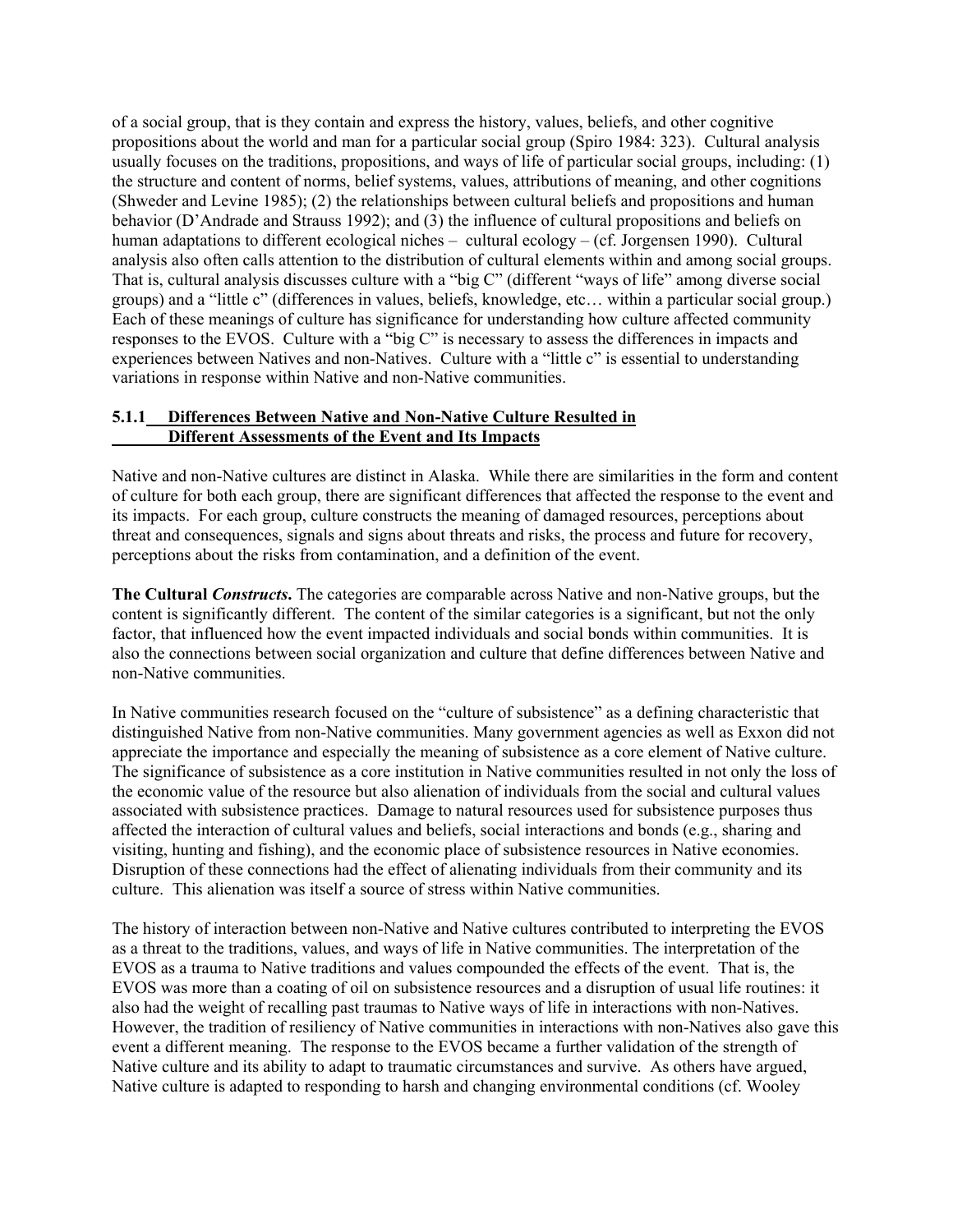1995). The EVOS was interpreted as another example of the ability of a people to survive a trauma to essential institutions in their way of life.

Within both Native and non-Native communities, research developed only selected elements of culture. In Native communities the focus was on subsistence. Other elements that were potentially important for assessing community-event interaction were not as well developed. There were also important differences in what other elements of culture were developed. For example, Jorgensen (1995b) developed some "traditional ecological knowledge" for both Natives and non-Natives, but cultural propositions about relationships among resources and ecological processes are not developed in the literature. Within Native communities, research focused on specific aspects of subsistence practices and this provides essential and important data (cf. ADF&G 1995). However, the cultural meanings of many practices and their connections with other aspects of social organization are not well developed. Within non-Native communities, research focused primarily on the instrumental and economic connections without fully developing the interactions and interdependencies of culture with other social institutions. That is, it seems that culture as a variable is applied to understanding Native society but only incidentally applied to non-Native society.

In non-Native communities, the culture of independence and competition within fishing communities interacted with Exxon/VECO's bureaucratic culture to create frustration, confusion, and hostility regarding oil spill cleanup employment. Expectations and values about fairness, equity, and rewards for expertise and hard work were violated by how cleanup employment was allocated.

# **5.1.2 Differences in Organizational and Community Culture Complicated Response Efforts**

Culture was also a factor in interactions among Exxon, government agencies, and communities. The "organization and corporate culture" of Exxon and government agencies resulted in different understandings and meanings about the event than the understandings and meanings of "community culture." These cultural differences created misunderstandings, hostility, mistrust, and in some instances inefficient response efforts. Native communities and smaller non-Native communities had particular difficulties interacting with the bureaucratic cultures of Exxon/VECO and government agencies. The interactions of both Native and non-Native cultures with Exxon bureaucratic culture exemplify "cross-cultural" differences in values, style, and expectations that resulted in frustrations, conflicts, and social disruptions. The effects were to complicate the response to the EVOS and for communities to question the effectiveness and sincerity of the response effort.

#### **5.1.3 Values About Place and Natural Resources Contributed to How Communities Perceived and Experienced Impacts**

Within Native communities there are spiritual, cultural, social, intrinsic, as well as instrumental values about natural resources. These multiple values construct a complex relationship between natural resources and Native communities. Damages to valued resources contributed to an alienation of Natives from their relationship with valued resource. This alienation had individual and communal consequences, resulting in social disruption of social bonds that reinforce community integration. Outside agencies and Exxon/VECO did not appear to understand the multiple values and their meanings for Native communities. These misunderstandings created different assessments of the significance and meaning of contaminated resources. For example, Exxon's replacement of subsistence salmon with canned salmon addressed the economic value of salmon in Native economies, but it did not address the cultural meanings of harvesting, processing, and sharing subsistence salmon.

Within non-Native communities natural resources tend to have important instrumental values. There are also important aesthetic and spiritual values about natural resources, but the instrumental values appear to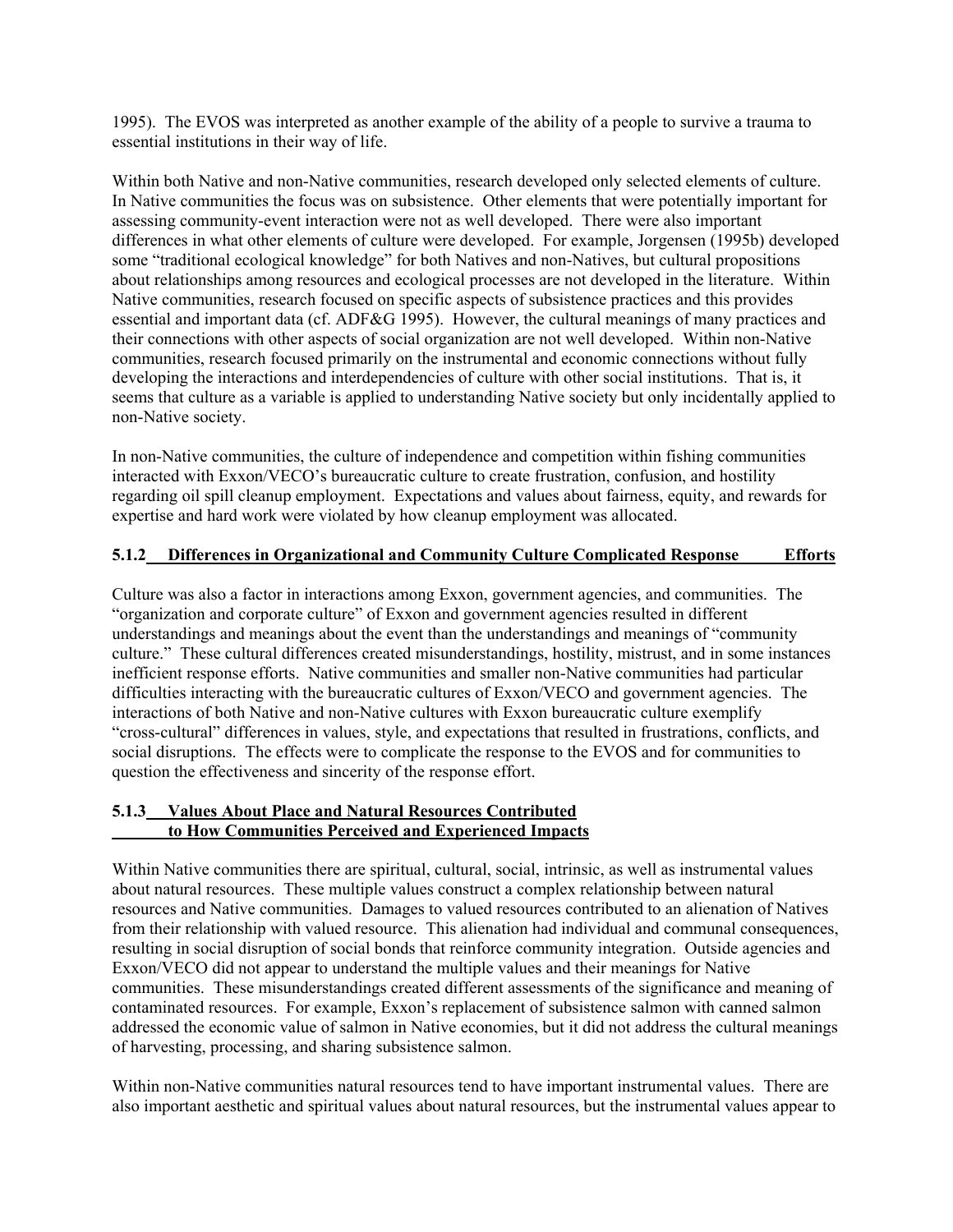be more salient. These spiritual, aesthetic, and other non-instrumental values were not well developed in research among non-Natives. However, these values appear to have affected changes in the sense of place and the "enjoyment" that individuals and communities derived from an environment they perceived to be generally removed from the threats of industrial society. Damage to natural resources (e.g., shorelines, otters, sea birds, marine mammals) from the EVOS was also alienating for those who invest instrumental and spiritual or aesthetic value to these resources.

Values about home, traditions, and place were important contributors to how the event was perceived and assessed. These values were investigated more in Native than non-Native communities, but they appear to be important for understanding impacts for all communities. Native attachments to place are such that relocating because of the spill is not an option. Native values about home express and continuity between place, natural resources, and communal identity. Damage to place damages those relationships. Among non-Natives the value of home and place has a core instrumental value, but the spiritual values about place also make it meaningful. Damage to the natural resources that are valued results in an alienation of individuals from these values and changes, however temporarily, the experience of place.

The diverse values, beliefs, and types of cultures involved in the event virtually assured that there would be misunderstandings based on cross-cultural and intra-cultural differences. These misunderstandings included issues regarding the identification of threats and risks, the assessment of damage and recovery, and acceptable actions in organizing and implementing response efforts. Attachments to place among Natives and non-Natives motivated actions to protect their home and environment. Bureaucratic responses in the privatized cleanup did not address the motivations of those exposed to the spill to protect their community and lifestyle. This alienated individuals from the cleanup process and resulted in distrust and dissatisfaction with the cleanup effort.

Research is parse about natural resource values and the sense of place and its relationship to motivations to live certain lifestyles in Alaskan communities. These data are noticeably underdeveloped in the EVOS literature, although the topic appears to have significant importance for understanding culturally based reactions to events such as the EVOS.

## **5.1.4 Community/Traditional Ecological Knowledge Implied Different Outcomes Than Those Assessed by Government and Exxon**

Traditional ecological knowledge among Natives and non-Natives was important in how the event was defined, perceived, and recovery potential assessed. However, responding agencies generally ignored this knowledge. This practice resulted in misunderstandings about the threats, risks, and processes for recovery between affected communities and responding agencies. Natives perceived potential threats where outside agencies perceived no threat existed. Non-Natives expressed uncertainty about the future of the ecosystems upon which their lifestyle depends, but expert opinions were conflicting about both short- and long-term effects. Traditional knowledge became an important basis for understanding the environmental effects of the EVOS.

Within Native communities, traditional knowledge about the environment was essential to Native interpretations of the short- and long-term effects of oil contamination. Assessments of natural resource populations and their availability for harvest after the spill was determined by traditional knowledge. Similarly, assessments of food safety were informed by traditional knowledge.

## **5.1.5 Traditional and "Expert" Cultural Constructs Determined Explanations of the Environmental and Health Effects of the EVOS**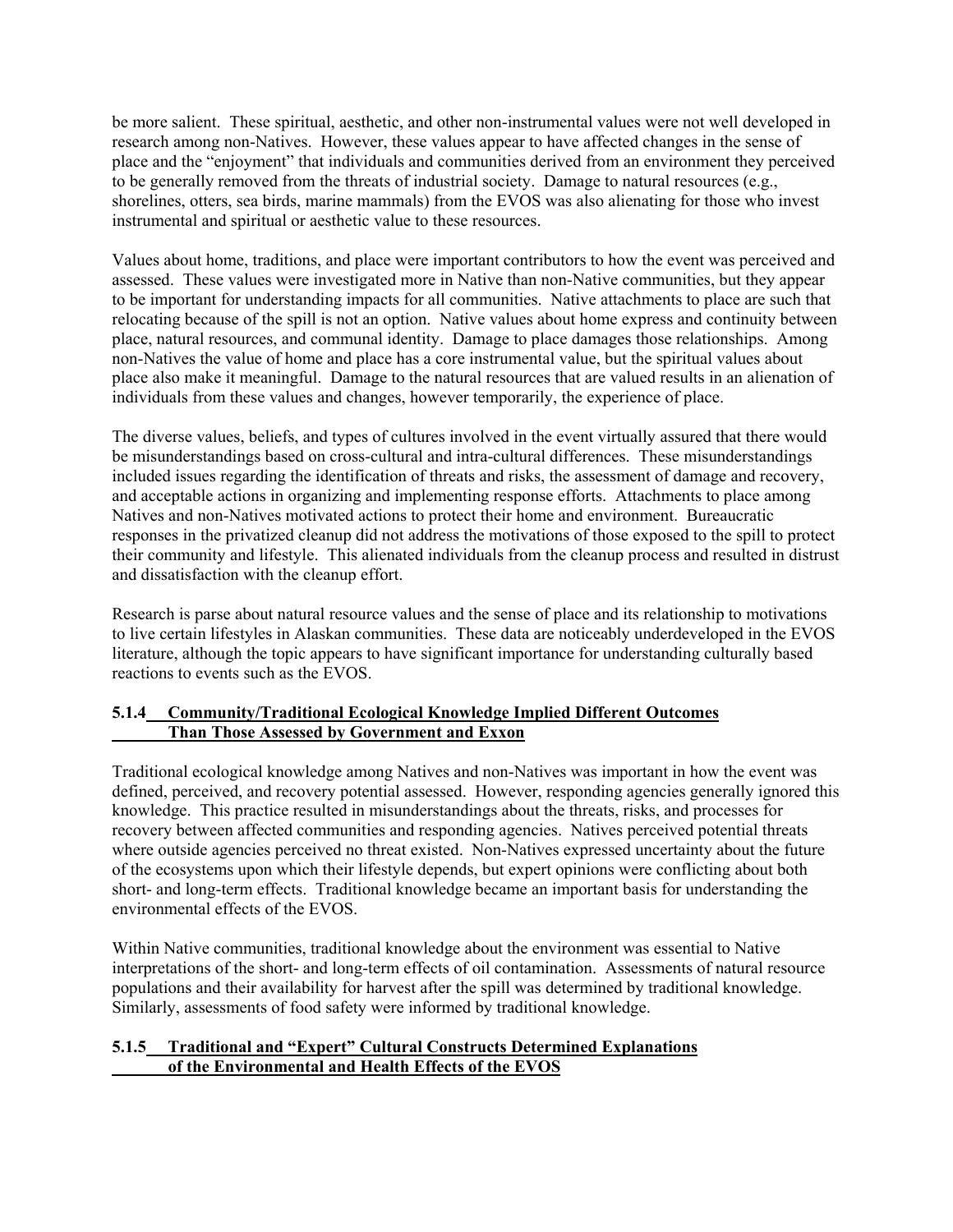Native traditional knowledge and practices were not always consistent with expert opinion about environmental or health effects of the EVOS. Resource contamination was not within the usual experience of Natives. Traditional knowledge about its effects appears to be limited, but Natives used cultural knowledge and experience to assess environmental and health effects of contaminated resources. Expert opinions also formulated assessments of these effects. These two different types of explanations and assessments of implications sometimes conflicted and resulted in misunderstandings and miscommunication about EVOS effects.

# **5.1.6 Culture Was Not "Lost" or "Damaged"**

Some literature regarding the effects of the EVOS on Alaskan communities presents the EVOS as resulting in culture "loss" or "damage" (cf. Braund & Associated and Usher 1993). Jorgensen (1995a) has criticized this characterization as incorrect. Characterizations of culture as "lost" or "damaged" are logically incorrect. However, the underlying data that inform these characterizations describe the disruption of connections between individual experience, cultural values and beliefs, social interactions, and social expectations. These are significant disruptions, even if only temporary. When viewed in historical and social context, such disruptions can result in a range of social, psychological, and cultural effects. The effects should not be overlooked in critiques of the logic of the characterization of culture and "lost" or "damaged." Care should be used when operationalizing the concept of culture and reifying the concept is logically incorrect.

# **5.1.7 "Culture" is a Better Explanation of Different Responses to the EVOS than Either Ethnicity or Class**

Some social scientists involved in the litigation of Native claims against Exxon suggest that class and ethnicity better describe differences between Natives and non-Natives than does culture (1995a). However, Jorgensen (1995a) presents data that refutes this claim. Cultural differences between Natives and non-Natives in Alaska describe some of the most salient differences in impacts to communities. The meaning of subsistence practices for Natives illustrates how culture distinguishes the effects of the EVOS on Native and non-Native communities.

# **5.1.8 Archaeological and Historical Resources Were Vulnerable to Loss or Damage**

Bittner (1996) presents data that show archaeological and historical resources were damaged during the cleanup. Cleanup crews and others sometimes looted sites and other sites were damaged as a result of cleanup actions. Natives were especially upset by the damages and looting of these sites (cf. IAI 1990d; Endter-Wada et al 1993; Davidson 1990).

# **5.1.9 Demands on Community Culture**

The following are the demand conditions that exist for community culture:

- Identify any "cultures" involved among the parties affected by the event.
	- Explain What Happened. When an unusual or novel event such as a technological disaster occurs, a primary demand on culture is to explain the causes, course, and resolution of an event. Therefore we can argue that a significant demand condition is to identify the explanations of what happened and why.
	- Assess the risks and threats posed by the event. Culture assists in the formulation of propositions about what is risky and the degree of risk that exists and culture also influences the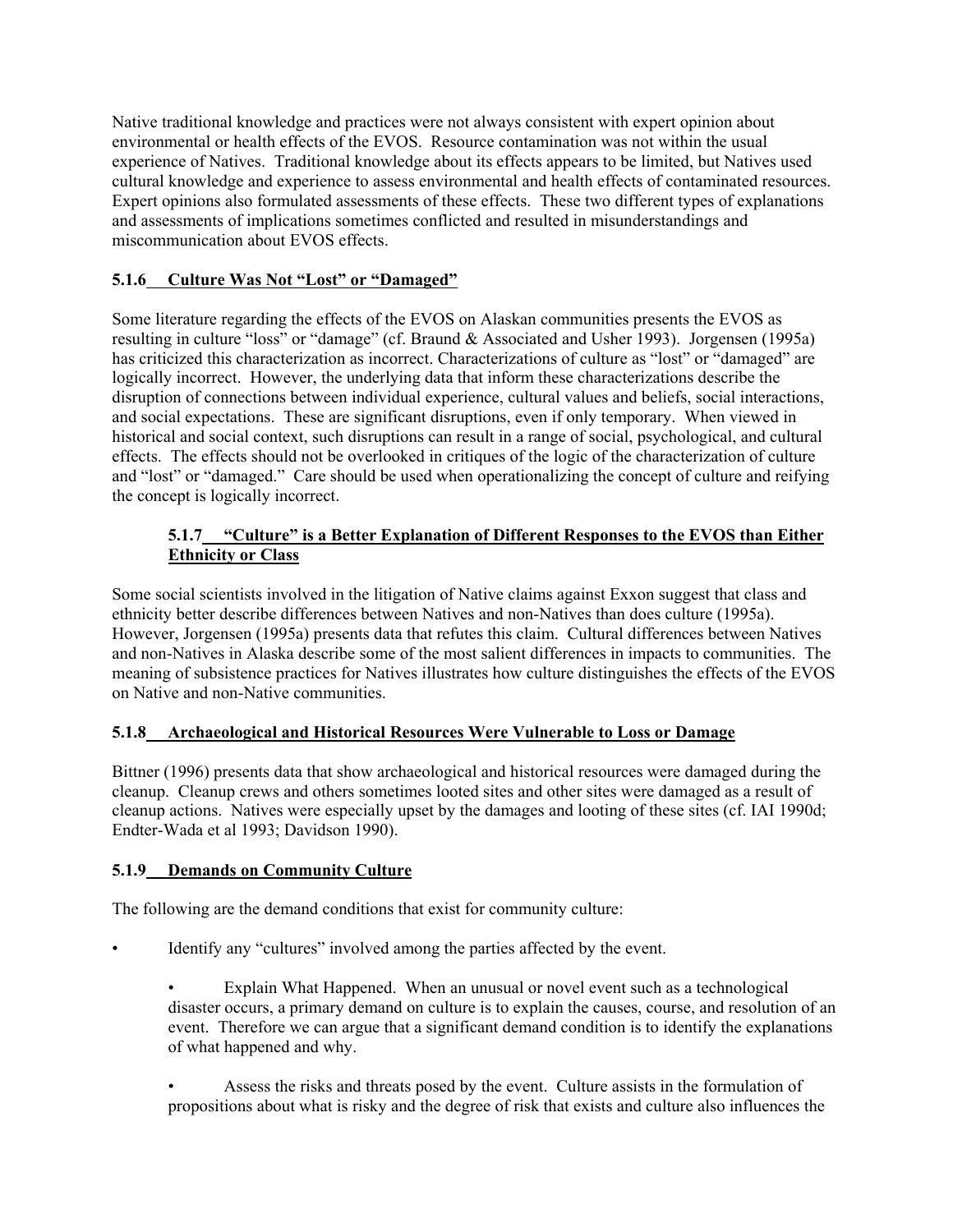assessment of the threat posed by the risks. This is a well-documented characteristic of risk assessment. However, culturally determined community based risk assessments may conflict with risk and threat assessments posed by government or other entities. An important demand condition is to identify the different assessments of risk and threat.

• Adapting to the uncertainty of the effects of oil contamination for the environment, communities, and individual lifestyles. Technological disasters are often characterized by uncertainty regarding the effects of toxic substances on environments and human health. These conditions place demands on culture for responding to uncertainty about these effects. Cultural propositions can be more or less adapted to resolving this uncertainty. This demand condition addresses the tolerance and adaptive capacity for uncertainty about event effects and outcomes.

• Resolve different values about resources and their contamination. Values about natural resources are likely to be culturally determined. Events such as the EVOS create demands to identify the types of values placed on resources by different parties and the effects on values of resource contamination.

• Communicate across cultures about the event and its effects. Culturally based assumptions, values, explanations, and assessments of an event and its effects are likely to differ across cultures and within cultures. This creates a demand condition to effectively communicate across these cultures about the event and its effects.

## **5.1.10 Recommendations Regarding Culture**

• Develop a sociocultural profile of at-risk communities. This profile should identify the cultures and ethnic groups within communities and the major styles of adaptation and connections of individuals and groups to natural resources.

• Develop traditional knowledge about community relationships with natural resources. All communities have traditional or local knowledge about natural resources. Information about traditional knowledge can assist in assessing which resources are important to communities and how these resources are connected to community ways of life.

• Identify key values and belief systems about natural resources and their place in local culture. A value profile can assist in determining the place of particular resources in the value system of community residents. This can assist in assessing and interpreting responses to resource contamination.

• Develop knowledge and propositions about local "space and place" including places of historic, cultural, and archaeological significance. A "cultural map" of local spaces helps to determine the "cultural boundaries" of communities as well as their geographic boundaries. That is, community cultural space may be different that community geographic space. Similarly, identification of special places and important cultural resources within community space and place can assist in organizing and prioritizing response efforts.

Identify local assessments of risk to natural resources and community culture. Communities and specific cultural groups usually develop culturally influenced assessments of risk associated with contamination events. These community-based risk assessments are often different than those of other participants in an event (e.g., government or in the case of the EVOS). Knowledge of locally based risk assessments can assist in developing culturally-sensitive risk communication and other information programs.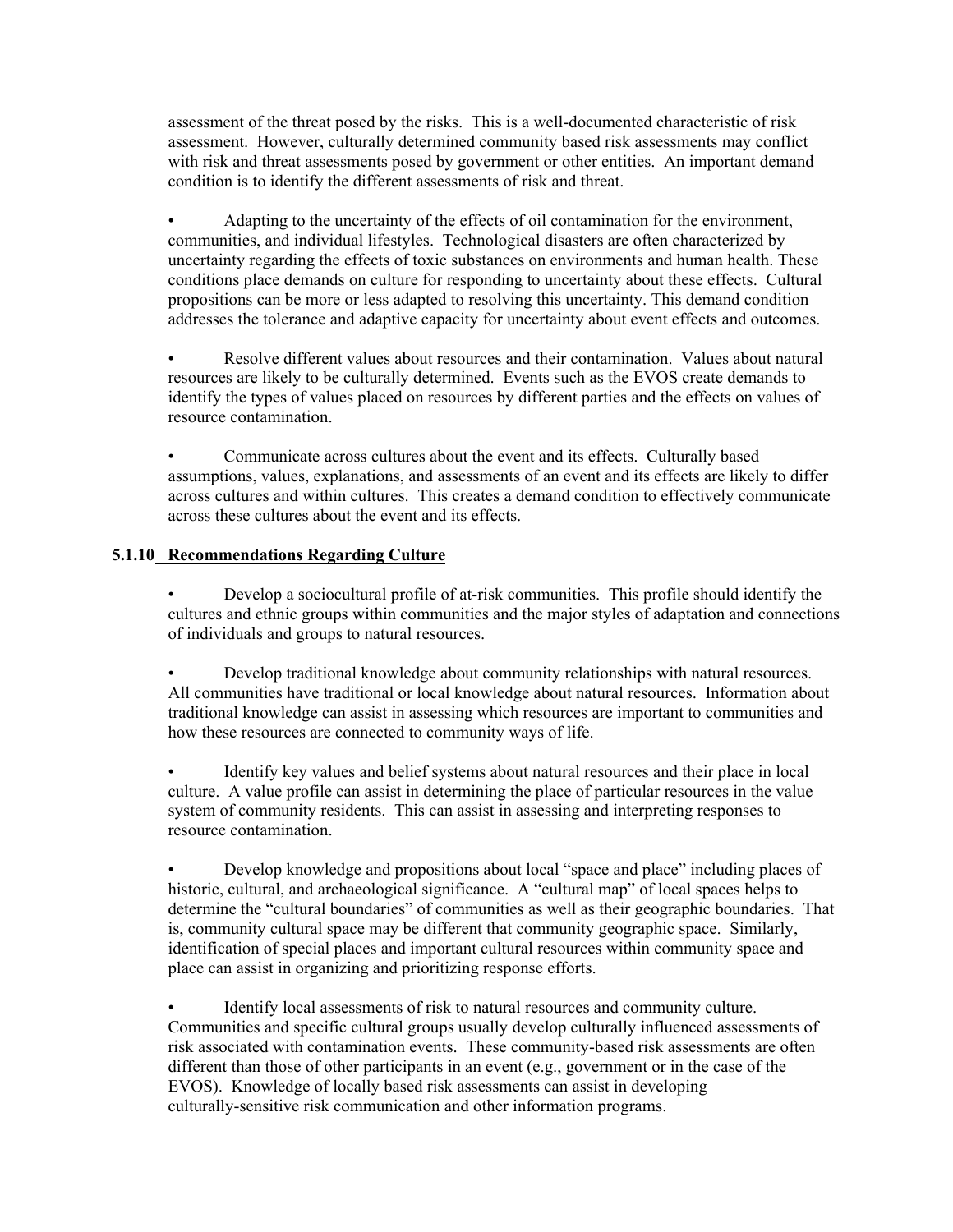• Develop a process for cross-cultural communication with affected groups, including the identification of a "culture broker" who can intervene to facilitate resolution of cross-cultural or intra-cultural communication issues.

- Develop culturally-sensitive plans for assistance to Native communities, including acknowledging traditional political structures and cultural beliefs. These plans should include intervention programs for psychosocial issues.
- Develop culturally-sensitive plans for risk communication about contaminated resources or other threats posed by an oil spill event.
- Develop plans and procedures to protect important archaeological and historical resources.

# **5.2 LESSONS LEARNED: SUBSISTENCE**

Subsistence is a term with multiple meanings. It can be used to describe the activities of harvesting wild foods. It can also refer to food preferences, dietary habits, and the economic and social importance of these types of foods. It can also be used to identify culturally significant beliefs and values about wild foods and their use. These topic areas can be applied to both Native and non-Native Alaskan communities (cf. Jorgensen 1995b). We use a narrow definition of subsistence as a social factor to focus on how specific practices and cultural values of Alaskan Native communities were affected by the EVOS. For our purposes subsistence expresses the traditions, values, and beliefs of Native Alaskans about relationships of humans and natural resources that affect the socially organized activities of harvesting, processing, and sharing of those resources among kinsmen, neighbors, and others. As an element of Native culture, subsistence activities, traditions, values, and beliefs have multiple linkages to other social and cultural institutions such as social organization and religion.

## **5.2.1 Native and Non-Native patterns of subsistence are different in Alaskan communities**

Subsistence is more than a marker of ethnic differences; it reflects different values, behaviors, beliefs, and connections with the natural and social worlds of individuals and communities. This focus on Native subsistence practices and the EVOS does not mean that subsistence is not an element of non-Native culture. Nor does it imply that subsistence activities among non-Natives were unaffected by the EVOS. Rather, subsistence is a significant aspect of Native communities in a way that it is not in non-Native communities and thus it warrants attention as a social factor because of its place in Native social and cultural life. Difference is subsistence among Natives and non-Natives are more than ones of degree. Natives and non-Natives take and share subsistence resources. Further, Natives and non-Natives teach their children values and traditions through hunting, fishing, and gathering activities. However, it is more than the degree of differences in these activities that warrants a focus on only Native subsistence. The meaning of subsistence and the connections of this institution to other aspects of community life are importantly different in Native and non-Native communities (cf. Jorgensen 1995b).

Some specific differences in subsistence activities are as follows:

• Subsistence hunting, fishing, and gathering occurs within a "nexus" (Jorgensen 1995b:33) of other social and cultural activities such as sharing, visiting, and communal processing that distinguish it as different from the "sport" tradition that occurs in non-Native communities.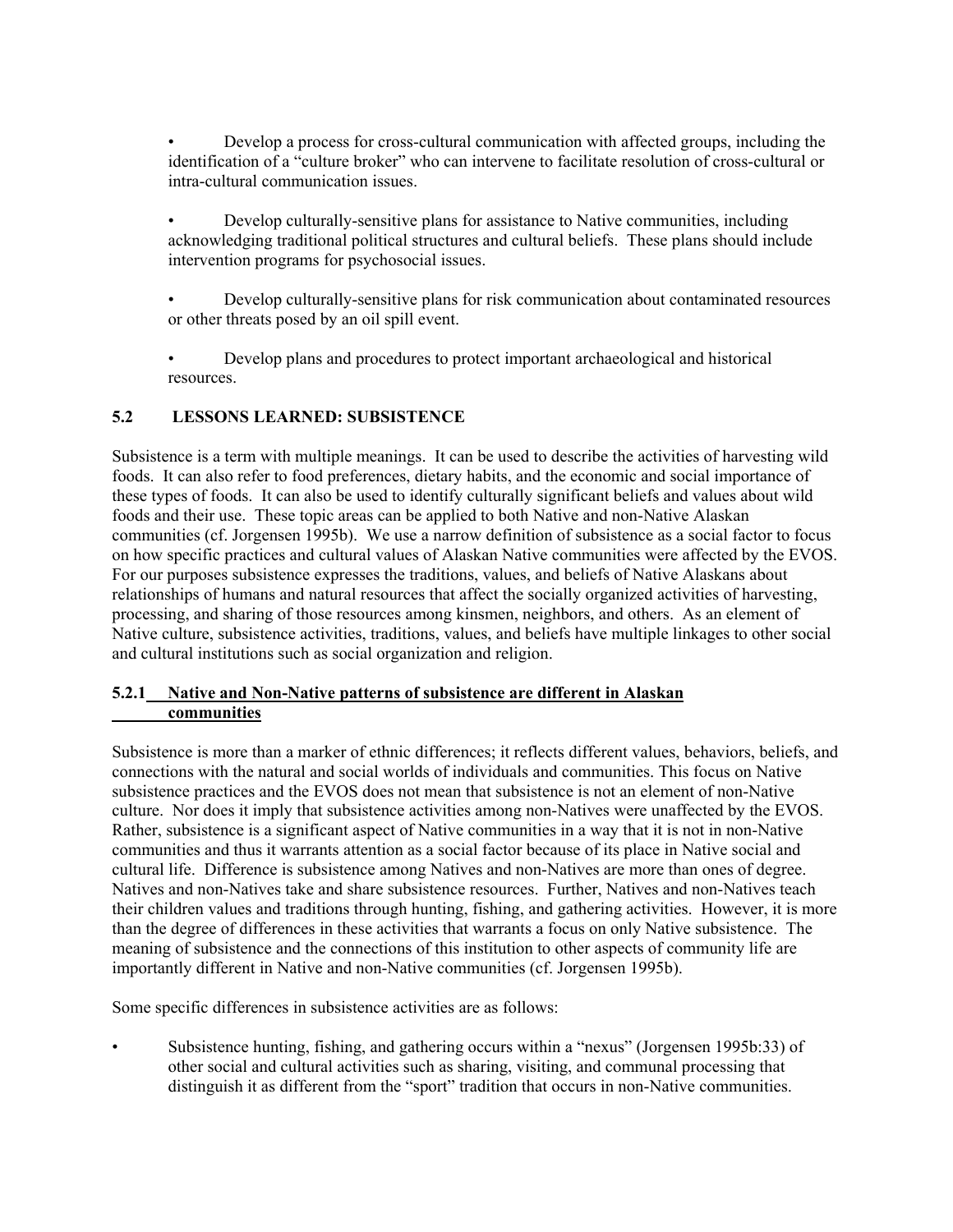- Wild foods are a more significant part of Native diets.
- Natives share resources with a wider range of persons within their social networks.
- Sharing links kinsmen, neighbors, and villages in a pattern of reciprocity that does not show the same pattern among non-Natives.
- The items shared are more varied among Natives than non-Natives (Jorgensen 1995b:33-38).

## **5.2.2 Subsistence as an institution in Native communities has multiple overlapping connections with other cultural, social, and economic institutions**

Subsistence has economic, cultural, and social importance. Subsistence embodies the traditions of Native culture. It emphasizes values about natural resources and the connections between these values and Native ways of life. Subsistence harvesting, processing, sharing, and consumption entail communal activities that reinforce social bonds and express Native social values. Subsistence also has economic significance for villagers because these resources are an important food source. Natives and non-Natives assessments of their relationship to the environment also indicates the multiple values and connections of Native subsistence to other social values and knowledge. For example, some of the differences between Natives and non-Natives are as follows:

• Natives have a wider range of knowledge about natural resources and their interconnections.

- Knowledge about the environment is organized differently, it has different symbolic meanings, and there are differences in the perceptions of man's place in the environment.
- The environment possesses an intrinsic spiritual value for Natives beyond its instrumental and economic value.
- Intrinsic spiritual value of the environment is also connected to the communal ethics of social life in Native communities.
- Among Natives, resource sharing has a different ethic and set of responsibilities that extend beyond the nuclear family to friends, neighbors, elders, and other significant statuses within a community (Jorgensen 1995b: 25-32).

## **5.2.3 The Contamination of Natural Resources Disrupts the Pattern of Subsistence in Native Communities**

Shellfish, invertebrates, marine mammals, plants, and other subsistence resources were directly oiled by the EVOS. Other resources such as deer and bear were observed eating oiled resources such as kelp (cf. IAI 1990d; Fall and Field 1996; ADF&G 1995).

Oil spilled from the *Exxon Valdez* disrupted the pattern of harvesting, the types and amounts of resources used, participation in hunting and fishing, and the sharing of subsistence resources (Fall and Field 1996: 823).

• Subsistence harvests declined in all ten study communities (Chenega Bay, Tatitlek, Nanwalek, Port Graham, Akhiok, Karluk, Larsen Bay, Old Harbor, Ouzinkie, Port Lions) compared to pre-spill years. The most substantial declines occurred in those communities most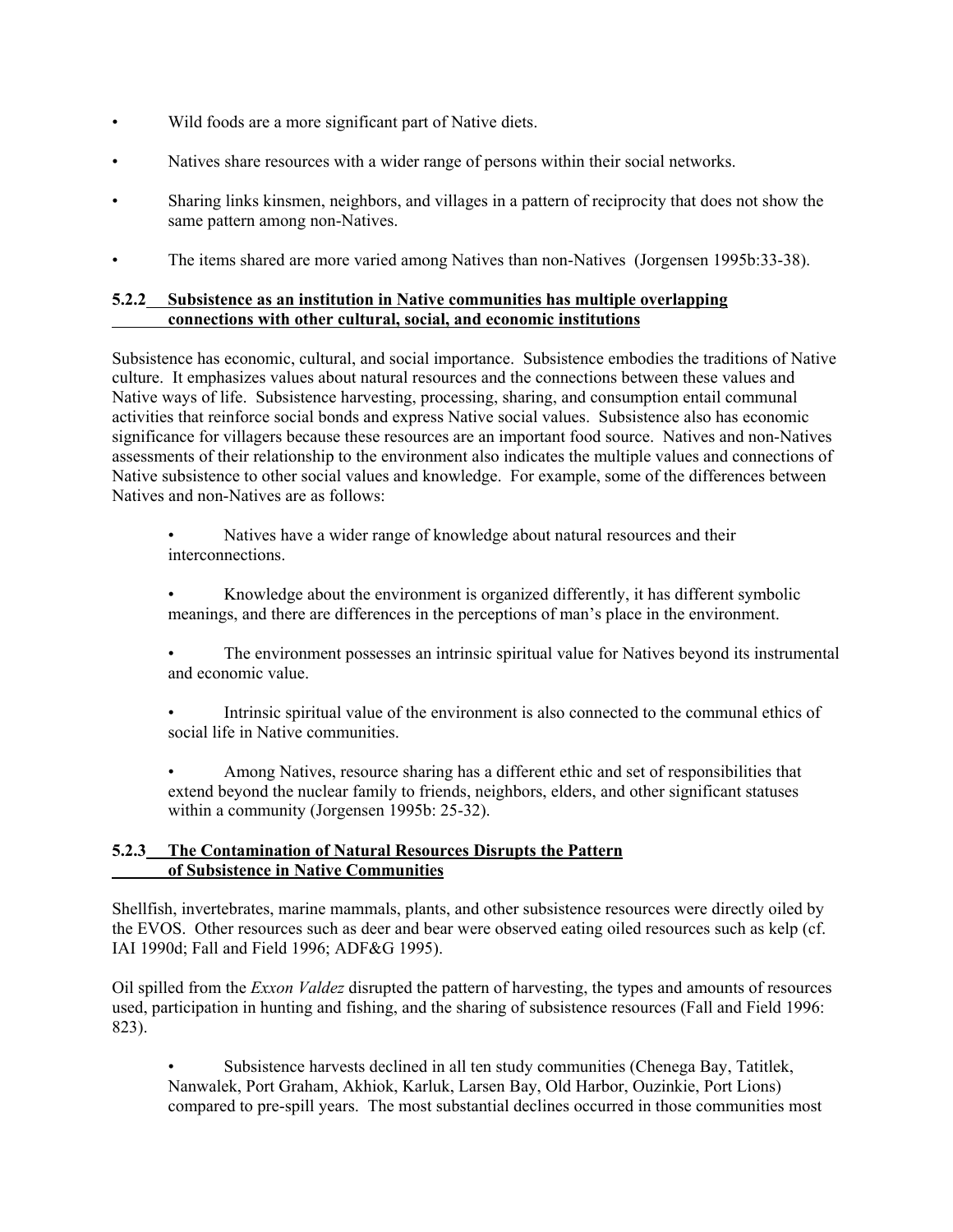exposed to the oil spill (e.g., Chenega Bay, Tatitle, Nanwalek, Port Graham, Ouzinkie, Karluk) and these declines were in all resources categories except wild plants (Fall and Field 1996:823-824).

• Households used a more narrow range of resources post-spill. Fall and Field present data that indicate for almost all 10 Native communities the average number of resources used declined substantially. Again, those communities most exposed to the EVOS showed the greatest changes in resources used (Fall and Field 1996:824).

• Households in communities most exposed to the spill showed the most declines in time spent hunting and fishing (Fall and Field 1996: 825).

• Sharing of resources declined in comparison to post-spill years (Fall and Field 1996:826).

• During the first two years post-spill, Natives attributed these changes to various sources including: concerns about resource contamination from the EVOS; participation in the cleanup; and, perceived reduction in resources and, hence, decreased opportunities take resources (Fall and Field 1996:826-827).

• Post-Spill, patterns of resource use shifted toward more fish and fewer marine and land mammals. This represents an adaptation to the contamination fears and assessments of reduced availability of preferred resources (ADF&G 1995).

The culturally influenced preferences and satisfactions derived from consuming subsistence foods (Braund & Associates and Usher 1993:91).

The spiritual connections Natives have to natural resources (Braund  $\&$  Associates and Usher 1993:91).

• Cooperative hunting, fishing, and gathering reinforces social bonds among community members (Braund & Associates and Usher 1993:91).

The expression of autonomy results from participating in subsistence as a lifestyle (Braund & Associates and Usher 1993:91).

### **5.2.4 Disruption of Subsistence Raises Concerns about the Effects on Transmission of Cultural Knowledge to Children**

In almost all Native communities at various points in time concerns were expressed that the EVOS would interrupt the transmission of cultural knowledge about subsistence to children (cf. IAI 1990c; Braund & Associates and Usher 1993; Dyer, Gill, and Picou 1992; Russell et al. 1996; ADF&G 1995; Fall and Field 1996; Jorgensen 1995b). The transmission of cultural knowledge about subsistence is in part a significant symbolic expression of the survival of Native way's of life and cultural traditions (cf. Braund & Associates and Usher 1993: 49-51).

There is an apparent contradiction in this "lesson learned" with the argument presented in section 5.1.1 regarding the resiliency of Native culture and other arguments by Wooley (1995) about the same topic. How could an event such as the EVOS that temporarily disrupts subsistence practices threaten centuries old subsistence traditions? These concerns were expressed by Natives and reported in the research about the effects of the EVOS. In part these findings are related to the early phases of the oil spill when social disruption of all community life and uncertainty existed about the long-term effects on natural resources.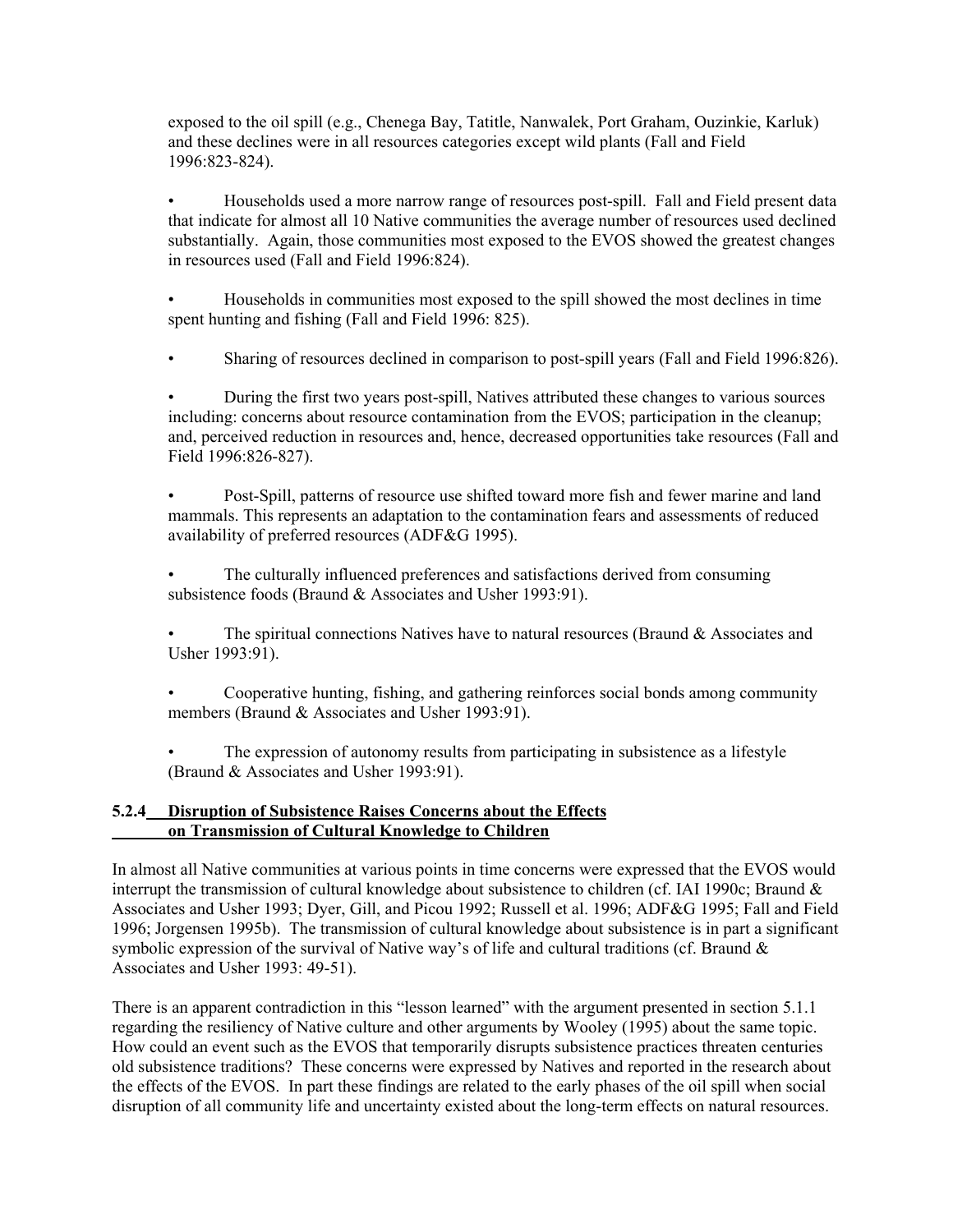We interpret these findings and this "lesson learned" as an expression in symbolic terms of the alienation people experienced about their identity and their relationship with their community. That is, transmission of subsistence knowledge is itself symbolic of the continuation of Native culture. The disruption of cultural transmission symbolized past threats and future potential loss of their cultural identity. This resulted in feelings of alienation from their own identity and Natives and the potential of passing this identity on to their children. The expression of this concern thus indicates the fears and anxiety that accompany the alienation of Native communities from the experience and transmission of cultural practices and beliefs.

## **5.2.5 Contamination of Resources Created Unfamiliar Conditions for Subsistence Hunters and Fishers**

ADF&G (1995), Fall and Field (1996) and Braund & Associates and Usher (1993) each describe the undermining of traditional knowledge that resulted from the contamination of subsistence resources. Fall and Field (1996:827) suggest that the contamination of resources created an unfamiliar situation for Natives. The usual skills and knowledge that apply to assessing resources did not apply for the contaminated resources and the result was uncertainty. This resulted in extreme caution about the harvesting and especially the consumption of potentially contaminated subsistence resources. The overall effect was to undermine Native's trust in their traditional knowledge about their environment. Braund  $\&$ Associates and Usher (1993:73-75) argue that nothing in past Native experience or traditions prepared them for the contamination of subsistence resources. Reliance on experts outside their community for advice about contaminated resources was unsatisfactory, in part because this information was often contradictory or the results of their work was otherwise questionable. The experience of turning of outside experts for information about an intimate part of their own traditional knowledge had the effect of calling into question traditional knowledge (Braund  $&$  Associates and Usher 1993:75).

The lesson that emerges from these types of findings is that Native communities as well as most non-Native communities have limited experience and traditional knowledge about resource contamination event. This is one of the characteristics of the "new species of trouble" about which Erikson (1991) writes: communities are unsure about the nature of these types of events and their effects. Moreover, there is often limited cultural knowledge about the effects of toxic substances. Consequently, it is often adaptive to turn to "expert" knowledge when other traditional knowledge is limited. However, in the case of the EVOS expert knowledge was questionable because it was perceived to be: (1) biased; (2) contradictory among different experts; and (3) it contradicted common sense experience and caution among Natives about consuming tainted, deformed, or otherwise questionable resources. If traditional knowledge is not applicable to contamination events and expert opinion is for various reasons not believable or untrustworthy, then a rational response seems to be the caution that then developed in Native communities about consumption of wild resources. As Fall and Field report,

… the oil spill had created conditions that were completely unfamiliar to the hunters and fishers of these villages. Their skills in understanding their environment and making informed decisions had been undermined. Consequently, subsistence harvesters acted in a culturally appropriate manner, with caution. In many cases, they refrained from harvesting or using traditional foods for fear that the resources had been poisoned (Fall and Field 1996:827).

The context of this caution – questionable expert opinion – indicates adaptative behavior within Native communities. However, this also established the conditions for conflicts between traditional knowledge and expert advice about responses to contamination conditions. Native cultural propositions about the contamination of subsistence resources were formed. These were based on traditional knowledge and informed by the uncertainty and caution. There are direct implications for risk communication and the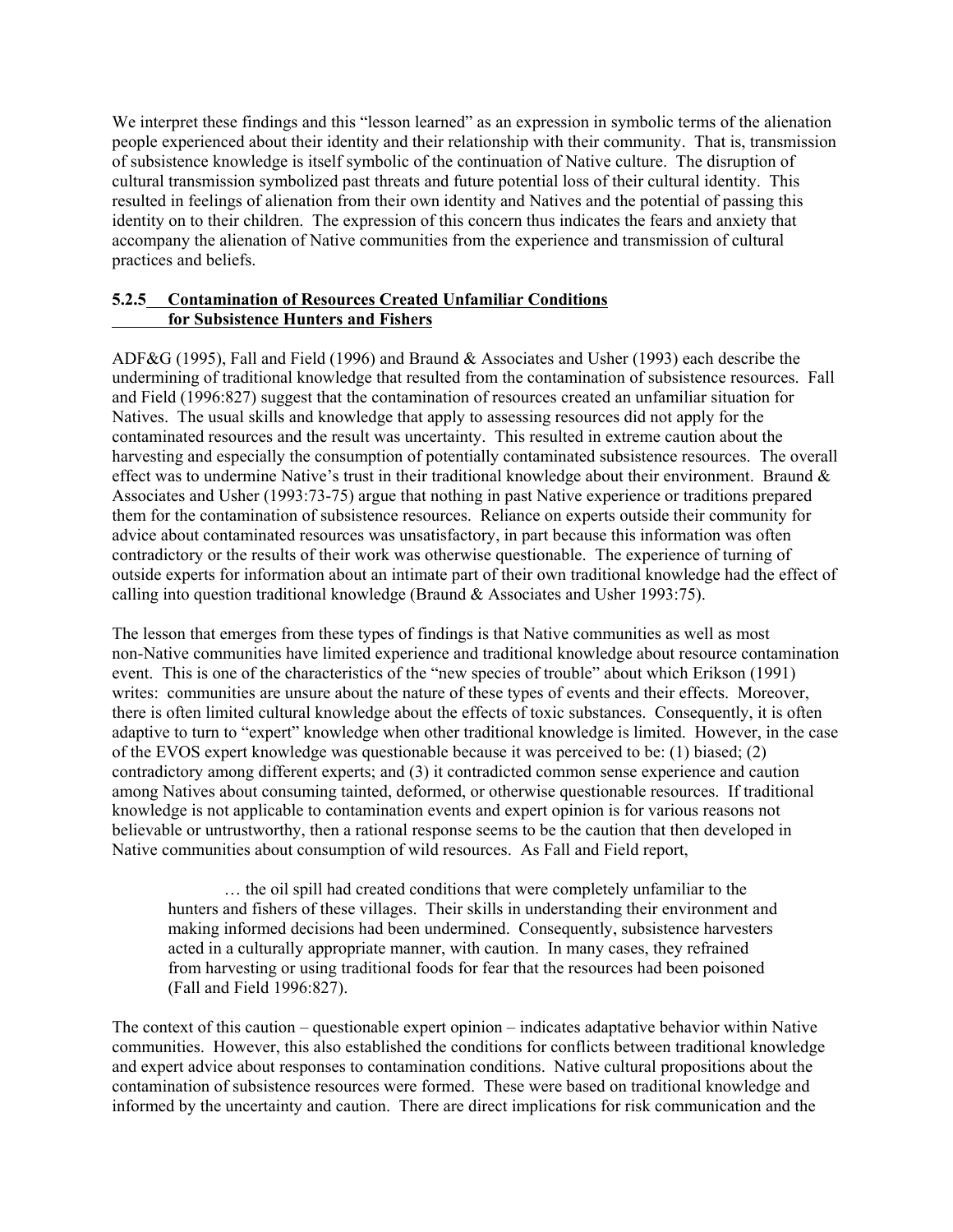assessment of food safety that we discuss in more detail in Section 5.2.8 regarding the assessments of the health effects of consuming subsistence resources.

## **5.2.6 Cultural Imperatives Exist for Consumption of Wild Foods in Native Diets**

Several studies (e.g., ADF&G 1995; Fall and Field 1996; Braund & Associates and Usher 1993; and IAI 1990c) indicate that Natives have strong desires and preferences to consume wild foods. Study participants sometime speak of "cravings" and "desires" for "Native foods." For example, " . . . When you're used to eating those foods and you go without them, your body just *craves* them" (Reynolds 1993: 215). And, "Food from the land is like medicine to me . . . I crave it so much it affects my health. So, whenever I can get a piece of *real* meat it is like medicine" (Braund & Associates and Usher 1993:43). There is also a strong belief that these foods confer health benefits that purchased foods do not (IAI 1990d; ADF&G 1995; Reynolds 1993). It is also likely that the shift away from marine mammals and some shellfish and toward more fish in some subsistence diets means that valued foods such as seal and clams were less prevalent than before the spill (cf. Fall and Field 1996; ADF&G 1995). It also suggests that where these foods remain a part of Native diets, there may be a lingering uncertainty about the long-term health effects of eating foods that traditional beliefs suggest are beneficial.

The "cravings" or "desires" to eat subsistence foods are culturally motivated. By "culturally motivated" we mean that the cultural preferences for wild foods and the social experiences of individuals and groups around the harvesting, sharing, and consumption of these foods results in personal motivations to desire or crave these foods. These are thus culturally motivated "cravings" that express cultural imperatives in Native village life. The more "traditional" a person the more likely he or she is to exhibit such cravings.

Where these types of culturally motivated dietary preferences exist, canned salmon cannot replace the cultural meanings associated with subsistence salmon. That is, canned salmon may fulfill the caloric needs of Natives but it does not fulfill the culturally motivated craving that Natives describe when discussing wild foods. Those types of foods have a cultural meaning that cannot be replaced by non-subsistence resources. The food and economic value may be replaced, but the cultural value resides in similar wild foods.

These dietary issues are important because they express the further alienation of Natives from the individual and communal aspects of their cultural values, beliefs, and traditions. Not every person experienced these culturally motivated cravings and desires for wild foods, but the reports in the literature indicate that these are important issues within Native communities. The absence of particular subsistence foods because of the EVOS contributed to the alienation experienced by Natives because they either could not have or were ambivalent about consuming wild foods. Where Native foods could not be obtained, people experienced a sense of estrangement from cultural motivations for those foods. Where these foods were available, but there were concerns about contamination, then the "cravings" motivated consumption of these resources despite concerns about their possible adverse health effects. The interaction of cultural motivations and concerns about contamination resulted in ambivalence; and, this ambivalence also resulted in estrangement from a valued aspect of Native ways of life.

# **5.2.7 The Contamination of Subsistence Resources Results in Concerns about Food Safety**

Several sources investing Native responses to the EVOS report concerns among Natives regarding food safety (Fall and Field 1996; ADF&G 1995; Jorgensen 1995b; Braund & Associates and Usher 1993; Russell et al. 1996; IAI 1990d). Partially in response to Native concerns regarding the short and long-term health effects of resource contamination, the Alaska Oil Spill Health Task Force was formed. The Oil Spill Health Task Force conducted sampling and assessment to determine the contamination of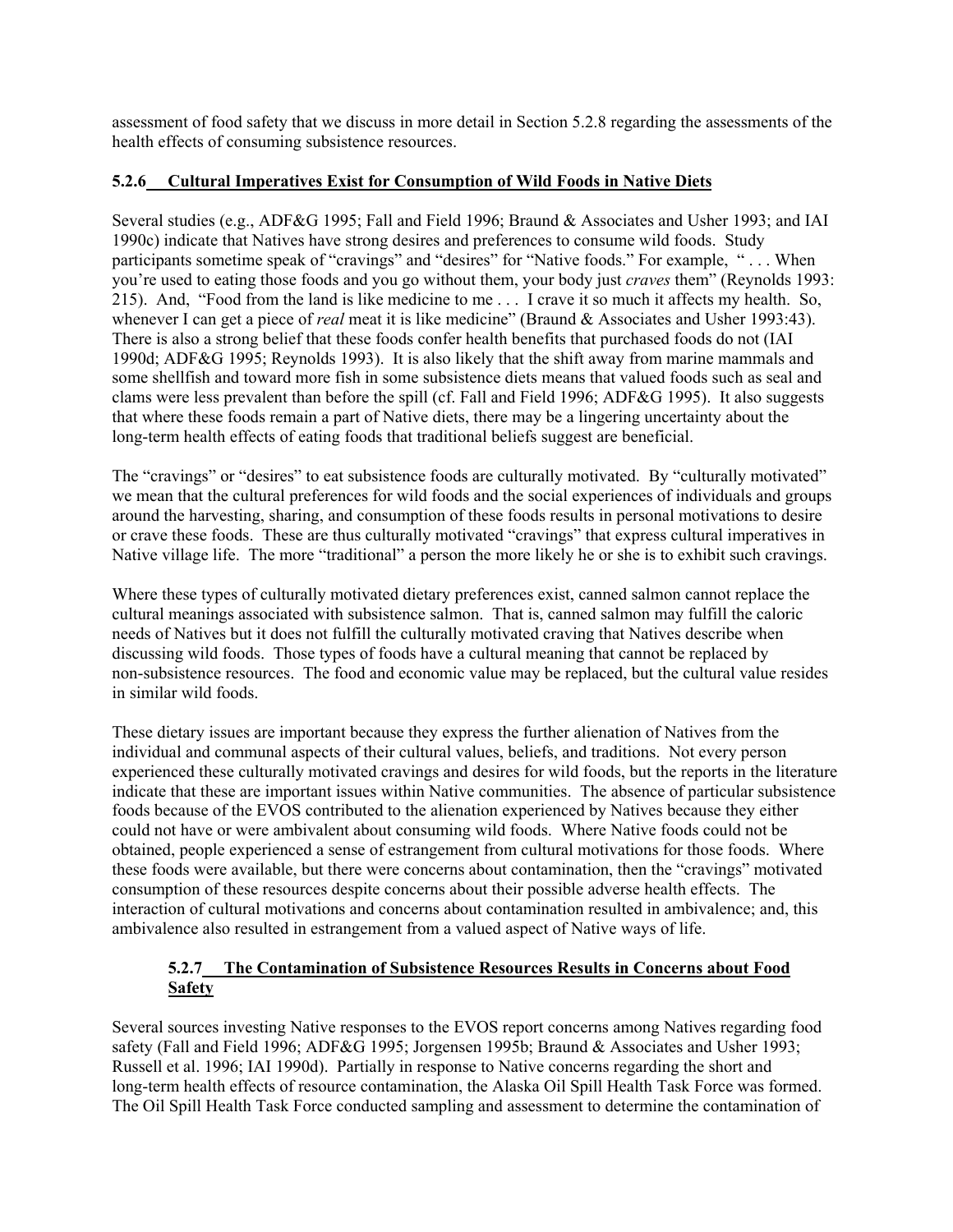resources and then to formulate risk communications to Native communities about findings. Task Force risk assessments were different than those of Native communities: the Oil Spill Health Task Force work indicated low risks associated with food safety whereas Natives felt as if any level of contamination was unsafe (Fall and Field 1996:830-831). While it may be too strong to suggest that villagers scoffed at the organoleptic test – if it does not look, smell, or taste contaminated, then it probably is not – Natives did express skepticism about food safety. Indeed, uncertainty about food safety was pervasive in many communities where there was direct oiling of resources. For example, a Larsen Bay Native on Kodiak Island observed:

There's never been anything else that happened around here to cause the salmon or seafood not to be eaten. There's no substitute for salmon. The fear is always going to be in people's minds. There is so much uncertainty as to what it (oil) can and can't do (Braund & Associates and Usher 1993: 73).

This same sentiment is reported in other research (Reynolds 1993; Palinkas et al. 1993; ADF&G 1995; IAI 1990d).

Although subsistence harvests show steady increases in most communities in years after the EVOS (Fall and Field 1996: 835) there continues to be concern about food safety, regardless of expert opinions and assurances by the Alaska Oil Spill Health Task Force. These concerns are phenomena similar to fears about the health effects of toxic contamination in other technological disasters (Erikson 1994). They also express the cultural imperative in Native communities regarding consumption of subsistence foods: despite contamination concerns, Natives will consume traditional foods because of the culturally motivated desires for these foods. Higher levels of consumption do not necessarily imply a decline in food safety concern.

# **5.2.8 Damage to Subsistence Resources Results in Economic Costs to Native Communities**

Research by ADF&G (1995) suggests that there are certain increases in costs for the taking of subsistence resources in some Native communities. To take valued species that have reduced populations, Natives have expended extra gas and incurred other costs to travel to locations where these resources existed. In other instances Natives purchased foods to replace subsistence foods (cf. IAI 1990c). To some extent these economic costs were mitigated by cleanup employment. However, in the years after spill employment ended, increased travel costs and increased effort to harvest substitute resources has resulted in extra costs.

## **5.2.9 EVOS Damages to Subsistence Resources Alienated Natives From Connections with other Social, Cultural, and Psychological Elements of Native Life**

The cumulative effects of the disruption of the social and cultural institutions of Native communities had adverse consequences for Native communities. From the most basic biological concerns about diet to the complex nexus of social activities and cultural beliefs that are part of harvesting, processing, and sharing subsistence resources, Natives experienced the disruption of subsistence as a threat to their ways of life. The effect was to alienate individuals from their cultural identity, from key social practices and interactions, spiritual and other values about natural resources, and traditional knowledge about the biophysical environment. This notion of alienation can be applied to explaining the meaning of EVOS effects on subsistence in Native communities.

For our purposes, alienation is about the disruption of connections between individual, social, and cultural elements of community life. Social life is in part made meaningful and valid by the experience of continuity between individual experience, social activity and institutions, and cultural values and beliefs.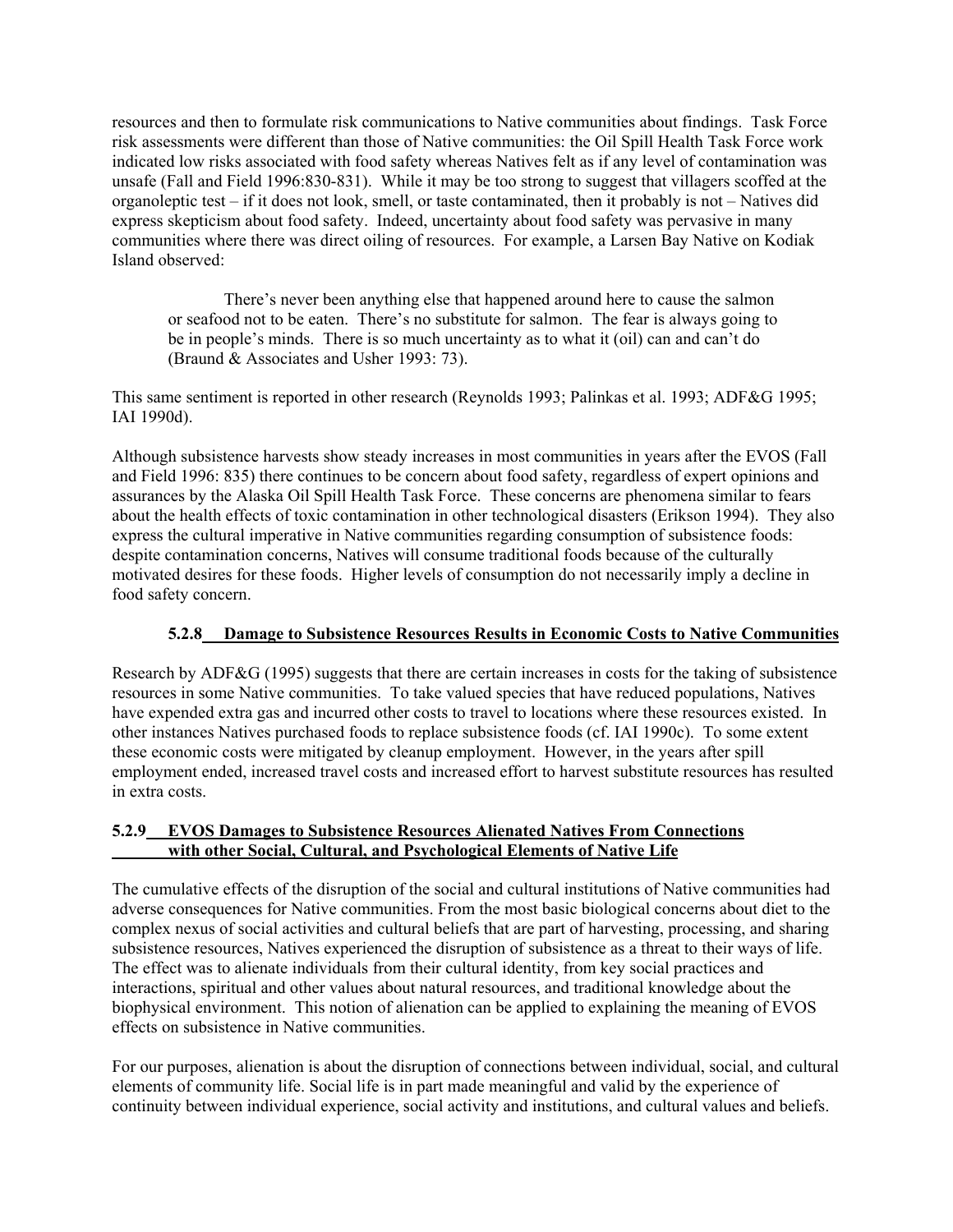That is, the conditions for individual well-being exist when individuals are motivated to engage in social activities and participate in social institutions that are supported by cultural values, belief, and knowledge. This, in part, explains how we function as social beings. Our psychological life is related to its social and cultural setting. Disruption of this continuity can cause alienation and the experience of being disconnected from essential aspects of psychological and social life. When the oil spill fouled subsistence resources and reduced subsistence activities and the social activities associated with it, then individuals became alienated from an activity that is the core of Native identity. Participation in the visiting and sharing associated with the distribution of subsistence resources also was diminished as was the socialization of children that occurs during subsistence harvesting. The result is that individuals and families became disconnected from key social activities that usually promote community integration and the continuity of individual and community identity. Furthermore, individuals also experienced alienation from the very items that have immense cultural value, the natural resources they harvest and incorporate into their daily lives. The result is a type of alienation that itself predisposes individuals and their social groups to adverse psychological impacts (Mirowsky and Ross 1986; Davidson and Baum 1991). Shkilnyk, in reporting on the effects of Mercury poisoning in an Ojibawa community, makes an observation that is relevant to interpreting the effects of alienation among Native Alaskan communities exposed to the EVOS:

. . . one can find the symptoms of psychic trauma whenever people feel abandoned, separated from the life around them, or unable to contribute anything of value to the rest of the community; when they are forced to grapple with conditions over which they have no control; when cultural orientations that they have been brought up with no longer serve to interpret reality; when habitual actions no longer have the same meaning or effect; when psychological cues no longer serve to guide experience; and when social and moral values are rendered impotent in organizing work or sustaining human relationships. All incentives to maintain cultural precepts, values, and beliefs is lost if these things no longer work to structure reality (Shkilnyk 1985: 233).

Not all these conditions apply to Alaskan Natives and the EVOS, but many do. The analytical point we wish to make is that one significant effect of the disruption of subsistence was the alienation of individuals from their culture and its social context.

Jorgensen argues that the effects of subsistence disruption and other effects of the EVOS on Native communities is "relative deprivation" (Jorgensen 1995a:7-8). He describes this as follows "… a negative discrepancy between legitimate expectation and actuality" (1995a:8). He goes on to argue:

If culturally defined expectations were negatively affected by the spill, personal responses of grief, dismay, anger, dysphoria, and the like are not only evidence of deprivation but effects of deprivation. Expectations are, to a considerable degree, culturally established. People suffer when their cultural expectations are not met (1995:8).

Our purpose here is not to resolve the theoretical differences between "alienation" and "relative deprivation." These two concepts each describe aspects of experiences of persons in the literature about EVOS social effects. Alienation focuses on the connections and experiences among individual psychological experiences, communal social life, and cultural values and beliefs. Relative deprivation focuses on how the EVOS resulted in a difference between expectations and experience. Each of these is a useful approach to consideration of the meaning of the EVOS for Native communities.

Native culture will persist. Subsistence participation is increasing. Preferred resources are being sought out, harvested, processed, and shared, just as they have been for centuries. Yet, a return to pre-spill levels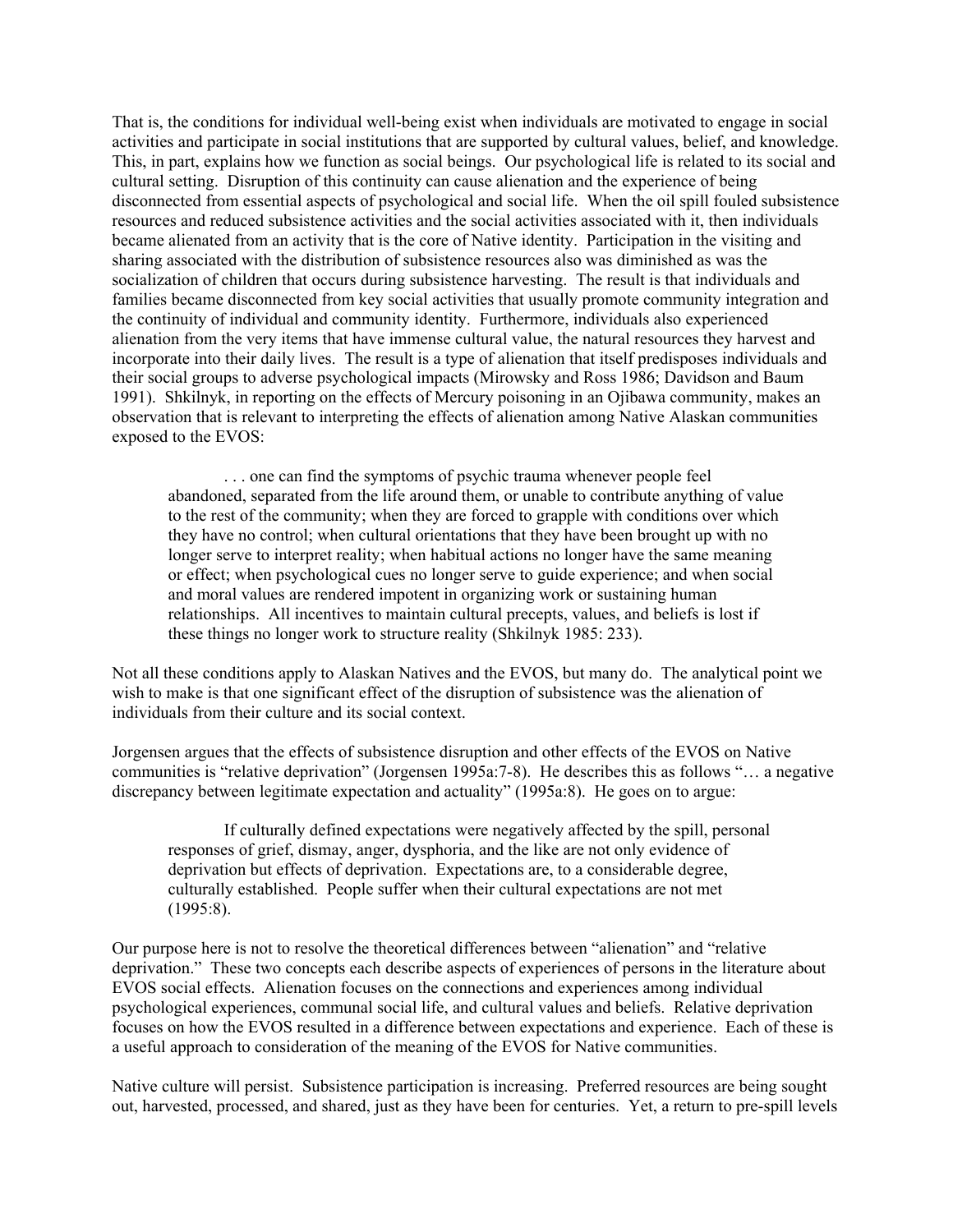of subsistence activities does not negate the damage incurred, just as the persistence of Native villages today does not negate past injustices and encroachments on Native culture. Natives continue to tell stories about being punished for engaging in the essence of their culture, speaking their language (Reynolds 1993). The encroachment on Native culture from the EVOS is also likely to be incorporated as yet one more assault in an attempt to put the last nail in the coffin for Native Alaskan culture. Native culture is resilient. It has survived and communities are working through the effects of the EVOS. Nonetheless, it is our interpretation that within the context of Native Alaskan history, the EVOS represents an alienation of life experiences that had adverse consequences for individual and communal life.

# **5.2.10 Subsistence: Demand Conditions**

The demand conditions for subsistence are relatively straightforward:

- Traditional knowledge needs to be used to interpret the causes, course, and consequences of resource contamination, including environmental and health effects.
- Traditional knowledge should interpret the relationship between contamination and resources used for subsistence.

Resources need to be substituted for those damaged.

Reinforcement of social bonds normally resulting from subsistence practices (e.g., visiting and sharing).

• to changed resource availability and changes in participation in subsistence activities such as harvesting, processing, and sharing.

• Resolution of conflicting needs to refrain from consuming contaminated resources and dietary preferences, values, and needs about the consumption of those resources.

### **5.2.11 Subsistence: Recommendations**

• Native communities should be supported in identifying the contamination of resources and the safety of those resources. This should include participation of community members in risk assessment and risk communication efforts.

• A community based risk assessments and their similarities and differences with probabilistic risk assessments should be acknowledged and developed. Develop communication procedures to resolve differences and answer questions regarding differences in risk assessment.

The inter-regional and inter-village sharing of resources for those deprived by technological disasters should be supported.

• Resources that meet economic and cultural needs of affected communities should be provided.

• Ceremonies, rituals, or other culturally appropriate expressions that address the grief, anger, frustration, and other emotions that result from damage to natural resources should be promoted. These same cultural activities can promote communal feelings in a time of loosened social bonds.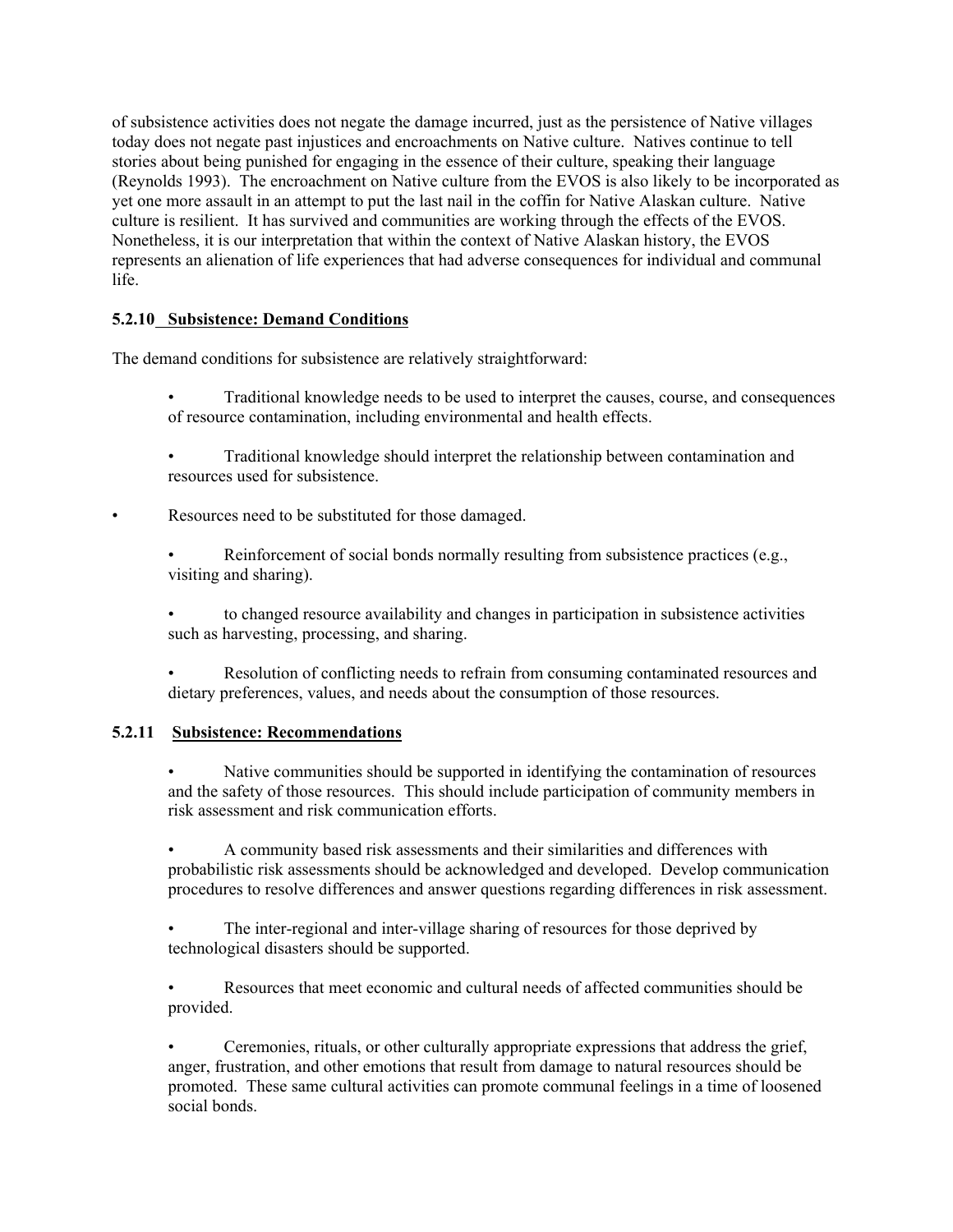• Specific plans to address the subsistence food needs of "at-risk" populations such as youth, elderly, disabled, and the sick should be developed.

• Culturally-sensitive risk-communication programs that involve community members should be developed, implemented, and monitored.

## **5.3 LESSONS LEARNED: SOCIAL ORGANIZATION**

The concept of "social organization" refers to the social components of a community and their interconnections. This includes demographic, political, economic, religious, and other formal social institutions as well as less formal ones such as kinship and friendship networks, as well as voluntary organizations. The literature about the EVOS discusses several elements of community social organization, but by no means are all elements of social organizations analyzed, nor are all of the issues raised treated equally or even thoroughly. Nonetheless, there are some significant issues discussed that illustrate how the social structures and processes within these communities influenced how the oil spill and cleanup resulted in certain types of impacts or the mitigation of overall effects of the oil spill.

Again, one of the striking issues regarding social organization is the relatively limited range and the depth accorded any one element in the literature. The issues that received the most attention and which have "lessons learned" implications can be grouped into several categories: governance/leadership; response organizations; communication; social status, social bonds and community interactions; and emergent groups. We discuss each of these below. However, the overriding "lesson learned" that emerges from these collective points is that social organization is disrupted by these types of events; and, more disruption occurred than was necessary because of how the cleanup was implemented. Social disruption is itself a source stress, which we discuss in Section 5.4, and it also has implications for implementing effective responses to events which threaten communities. It is obvious that social disruption should be minimized in these types of events. Yet, what emerges from the literature is that even examining a relatively narrow set of variables shows pervasive social disruption resulting from the EVOS (cf. Russell et al. 1996; Picou and Gill 1997; Dyer, Gill, and Picou 1992). The individual "lessons learned" discussed below aggregate into the wider issue of significant social disruption occurred in the social organization of Alaskan communities as a result of the EVOS and cleanup.

## **5.3.1 The Political Structure of Communities Provided Different Resources for Community Response to the EVOS**

Political structure and organization affected community response to the EVOS. Communities in boroughs had more resources than lone municipalities. Native Organizations such as the North Pacific Rim and the Kodiak Area Native Association were resources for villages, but these resources were generally less than those provided by boroughs. Differences in community political structure and the relationship of response efforts to the political structures in communities resulted in misunderstandings by government agencies and Exxon about the locus of authority and responsibility in some communities. However, those communities that could muster help through overarching political structures such as a borough or regional Native organization had more resources to aid their community. For example, Seward and other Kenai Peninsula Borough communities had limited municipal budgets for response efforts. However, monies had to be spent in response efforts, but the borough provided reimbursements and other fiscal help to offset municipal expenditures. In communities such as Cordova where there was no borough or other overarching political structure, expenditures came out of city reserves. The only recourse was to seek reimbursement from Exxon.

# **5.3.2 The Disruption of Governance and Municipal Functions by**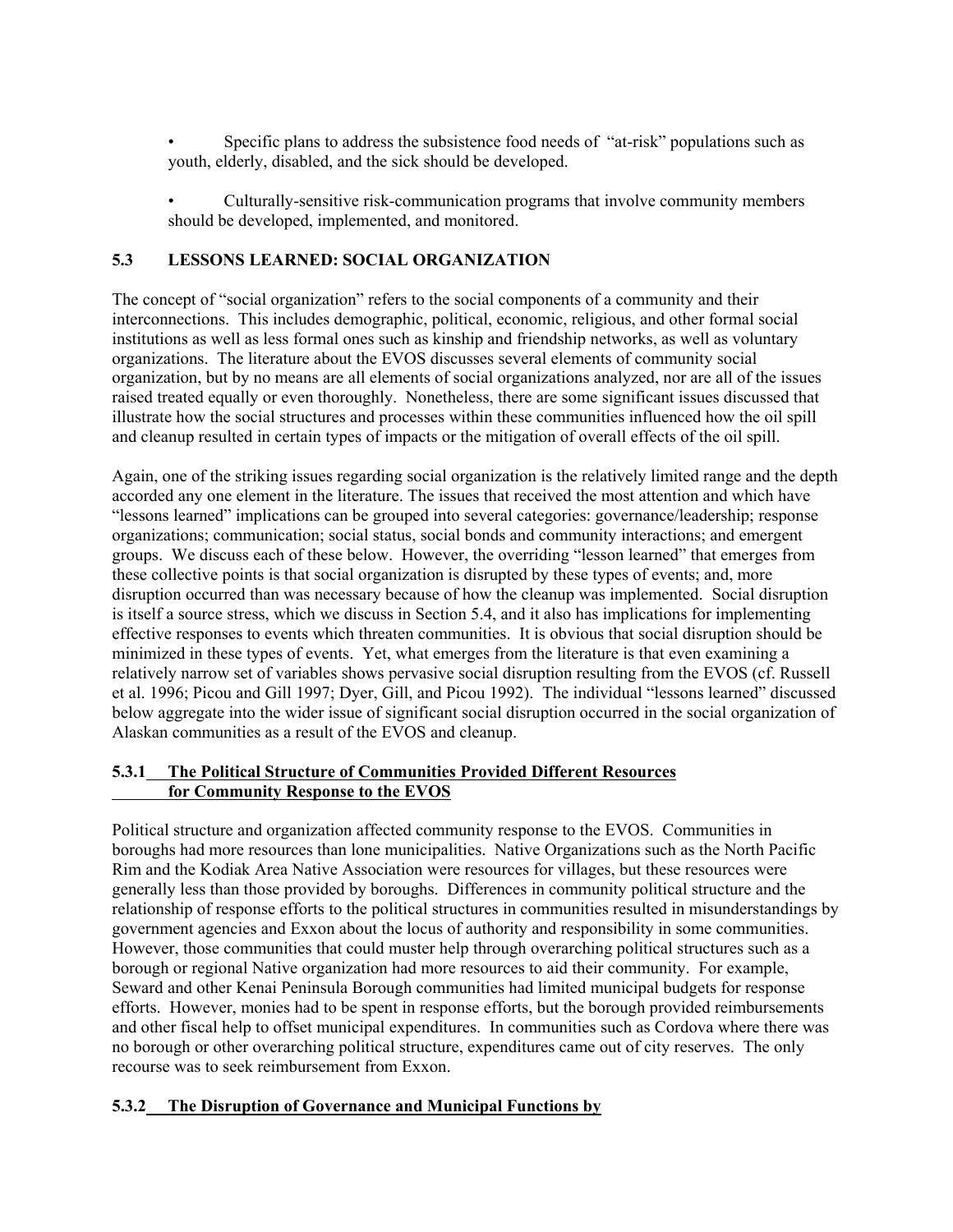#### **the EVOS Cleanup had Adverse Effects on Communities**

Several sources suggest that disruption of municipal functions was widespread in communities affected by the EVOS (e.g., McClintock 1989; IAI 1990d; Reynolds, 1993; Russell et al. 1996; Picou and Gill 1997). In Native communities the staff of entire municipal governments was hired by VECO for cleanup work. In some non-Native communities, municipal employees also left to take cleanup work, while in other communities, seasonal employees or part-time staff were unavailable because they also took cleanup work. These staffing issues undermined the ability of municipalities to govern and to deliver municipal services. In larger communities such as Valdez, Kodiak, Seward, and Homer, the regular business of government was taken over by oil spill response activities (e.g., McClintock 1989; IAI 1990d). Projects were delayed, grants not completed, and other usual business of local government was interrupted. In some communities such as Kenai and Seward and to some degree Homer and Kodiak, there was less disruption because borough government provided extra resources for municipalities. In most communities the delivery of municipal services was disrupted and this was more so in those communities most affected by the EVOS. The table below – taken from data collected for the Oiled Mayors Study (IAI 1990d) – shows community perceptions of disruptions of service delivery by exposure status. The over-riding "lesson learned" here is that in all municipalities and especially in Native communities, governance functions were disrupted by the EVOS.

| Government Service         | <b>Exposure Status</b> |             |              |
|----------------------------|------------------------|-------------|--------------|
|                            | not exposed            | low exposed | high exposed |
| schools                    | 4.2                    | 7.9         | 15.0***      |
| water                      | 6.8                    | 8.6         | 15.9**       |
| sewer                      | 3.5                    | 5.3         | $9.8*$       |
| solid waste                | 13.5                   | 24.3        | $37.0***$    |
| utilities                  | 5.7                    | 9.0         | $12.9*$      |
| roads                      | 24.2                   | 41.7        | 42.1***      |
| airports                   | 6.3                    | 14.2        | 30.0***      |
| parks                      | 9.8                    | 19.8        | 25.5***      |
| health                     | 7.7                    | 12.7        | 18.9***      |
| emergency medical services | 1.9                    | 6.0         | 9.9***       |
| child care                 | 13.0                   | 26.6        | 33.0***      |
| social services            | 7.7                    | 9.2         | 24.0***      |
| mental health              | 7.7                    | 10.4        | 23.5***      |
| alcohol counseling         | 6.6                    | 12.4        | $27.2***$    |
| fire                       | 1.4                    | 1.8         | $6.3**$      |
| police                     | 70                     | 13.5        | 28.9***      |

x<sup>2</sup> test for trend \*  $p < 0.05$ ; \*\*  $p < 0.01$ ; \*\*\*  $p < 0.001$ 

### **5.3.3 Leaders Were Essential to Effective Community Response to the EVOS, but They were Often Exhausted by the Demands of EVOS Response Efforts**

Communities in boroughs generally had more leadership resources than lone municipalities or Native villages. Leadership resources in villages often took cleanup employment resulting in diminished availability of community leaders.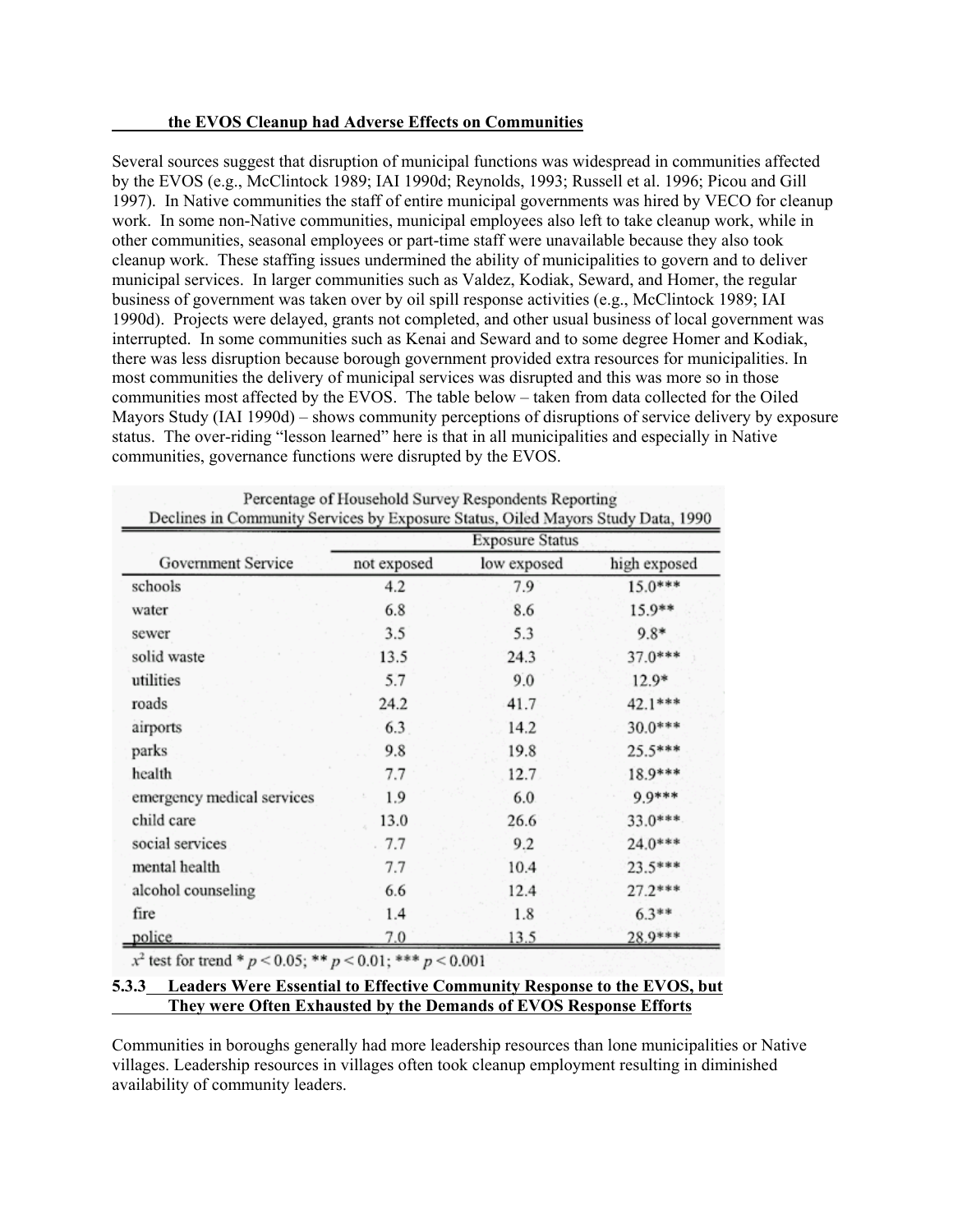In Cordova – where there is no borough – municipal officials as well as the local fisherman's union (Cordova District Fishermen United) were each essential leadership resources.

Leaders in communities with limited leadership resources became over-loaded by the demands of response efforts. Regardless of if they were formal or informal leaders, there were a range of demands on leadership resources including: organizing response efforts to protect against direct oiling or to protect critical habitats; consulting with state and federal government entities in developing these response efforts; consulting with Exxon, VECO, and other private entities regarding implementing emergency response efforts; negotiating with Exxon representatives regarding reimbursements for community response activities; communicating with Exxon regarding administrative procedures in developing response efforts and seeking reimbursements; responding to local, national, and international media inquiries about the oil spill; responding to citizen inquiries about the course, possible consequences, and other related aspects of the spill; participating in community information programs regarding the course, progress, consequences, and related aspects of the effects of the oil spill; and, other such spill-related activities.

These activities were often done in conjunction with or in place of the regular duties of these officials. In fact, municipal officials interviewed for the Oiled Mayors Study reported that such spill-response activities consumed extraordinary time and energy that compromised the functioning of local government. For example, a Seward municipal official (Port Director) observed, "That was a key impact for us, putting everything else to the side for the entire year. The budgets, the cycles, the initiatives we had going, using the energy, the energy we needed. This same official elaborated on the range of consequences for how different leadership positions within the Seward City government were affected:

What happens in the operations of local government once the oil spill happened, it shut down. Non-essential services uh, and all available excess if there was any, we run a tight ship was redirected to EOC [Emergency Operations Committee] and redirected to the oil spill. It basically came to a halt. "Was the normal process of the government operations the same"? No, every individual changed, every individual spent a good deal of time updating themselves as to where this thing was and the possibility of them having a big role or lessor role. Were there specific processes that were disrupted, yes, in many projects. The people flow and information flow was very much disrupted, the mayor took on a big role with the public relations and the media. He was our chief media contact, but the number of people coming in, in addition to dealing with the crisis, the number of on lookers coming in and ranking people coming in flying in from all over the world, because if they weren't dealt with then they create situations in and of themselves. Created this also, where the particular individuals whose functions of local government were especially effecting the EOC guys and the fire chief and myself, the harbor master, (the City Manager) and head of finance were there services that affected everybody. Since there were services and functions that were developed that did not exist before. I think the only one that didn't really exists was logistics and I have a great deal of background in that so I felt comfortable dealing with it. I can handle air freight from anywhere (Oiled Mayors Study Interview With Port Director: City of Seward).

Other interviews conducted for the Oiled Mayors Study and interviews conducted with municipal personnel in Seward, Cordova, and Kodiak during 1992 support the general observation that leadership resources within communities exposed to the oil spill were consumed by the necessity to participate in a range of spill-response activities. Even in those communities where leadership resources were reported to be sufficient, new leadership emerged from communities which also resulted in some conflicts regarding roles and responsibilities. These conflicts, which are typical of disaster events (Drabek 1986) further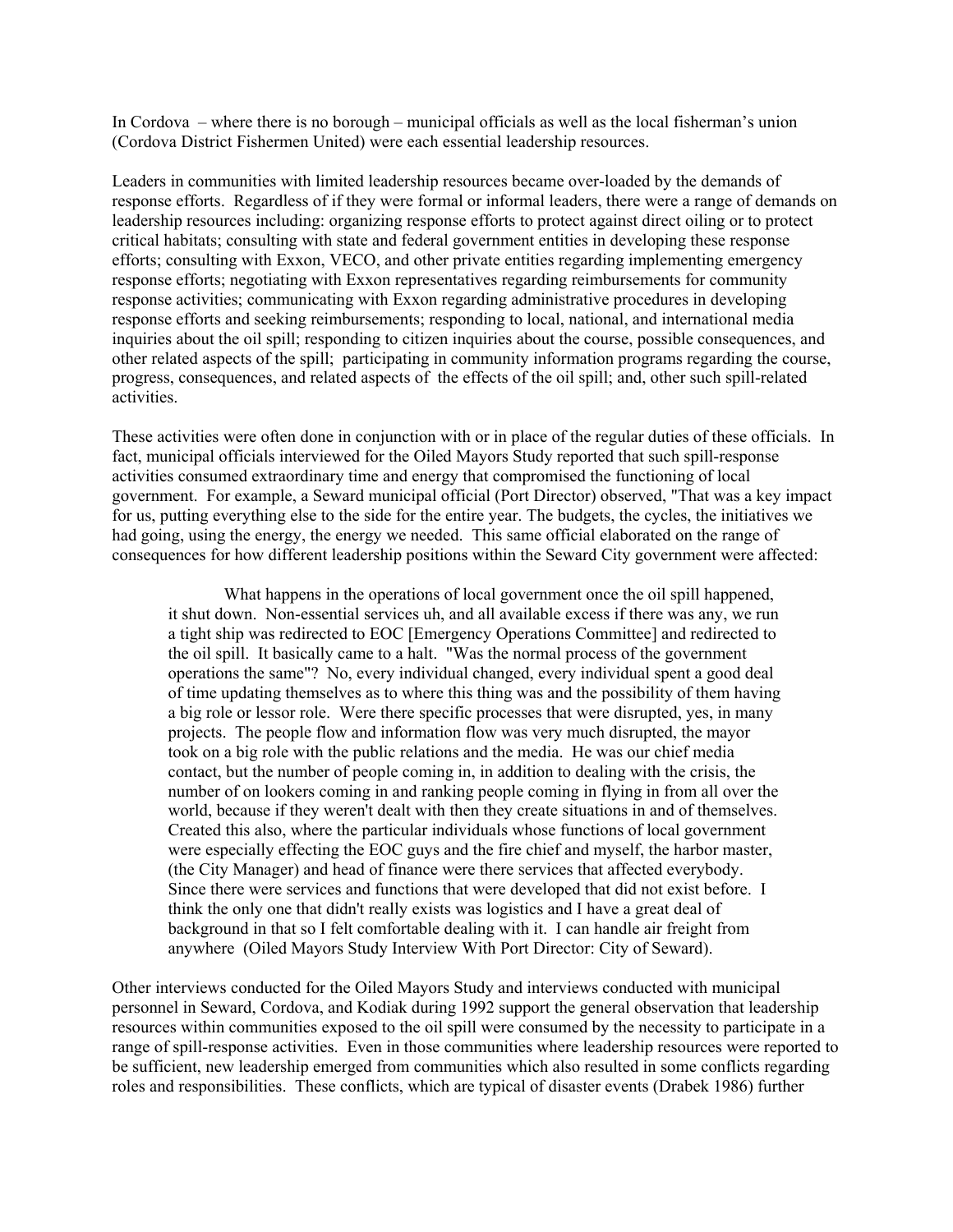occupied leadership resources. For example, the following quotation from an interview completed for the Oiled Mayors Study expresses this issue:

The strength of the community were that we do have an ample supply of strong willed leadership type people, ready, willing, and able to jump in and grab the reins and do something with it. . . . That was our strength. The weakness was the conflict in the various factions for leadership positions. . . . (Oiled Mayors Study Leadership Interview, Larsen Bay)

Thus, even where leadership resources emerged in response to the event, there was often conflict regarding the roles, status, and responsibilities of these emergent leaders and ultimately this diminished their overall effectiveness.

While the demands of spill-response activities diminished the over-all functioning of municipal government, it also adversely affected the personal functioning of municipal officials. That is, elected and non-elected municipal leaders report feelings of "burnout" and "stress" resulting from the co-occurrence of: the duration of demands to participate in spill-response activities, working to maintain their usual responsibilities, and disruptions that resulted from leaders being in conflict with other leaders or individuals. Among the short-term effects of this perceived "burnout" and "stress" were limited energy for work, conflicts in interpersonal interactions, and decreased individual effectiveness. The long-term consequences include leaving public life and an overall unwillingness to participate in other municipal or community leadership positions, thereby decreasing the availability of already scarce leadership resources. In some communities, the demands of the spill resulting in recruiting individuals to leadership activities in which they had not previously participated. This created a larger pool of leadership for these communities

### **5.3.4 Unfamiliarity with the Political Structures and Processes of Native Communities Resulted in Misunderstandings and Conflicts between Natives and Outsiders**

Native communities have different political structures and processes than non-Native communities. There is usually a Village Council, a Village Corporation, and a Regional Native organization (e.g., Kodiak Area Native Association, the North Pacific Rim) as well as a municipal government. Exxon/VECO and some state/federal agencies unfamiliar with these diverse entities sometimes created conflicts among these institutions by establishing working relationship with an entity that may not have been the most appropriate for EVOS response activity. Similarly, unfamiliarity with political processes, the roles of elders and Village Councils in decision making resulted in strains among the various political entities within Native communities; and, it often resulted in miscommunications and misunderstandings with external agencies (cf. McClintock 1989; IAI 1990c).

### **5.3.5 Federal or State Agencies within Communities were Important Assets for Disaster Response Activities**

Communities in which federal or state agencies had a presence could also draw on the resources of these entities. This was especially the case in communities such as Seward and Kodiak where there were multiple and powerful federal and state agencies. In Seward, the National Park Service, the U.S. Fish and Wildlife Service and other agencies worked as part of the Multi-Agency Coordinating Group that was an effective response organization. In Kodiak the U.S. Coast Guard was instrumental in providing information and assisting in certain response efforts. In each case these entities could muster resources that communities could not. They provided essential help that was not always available in smaller communities or those without such resources.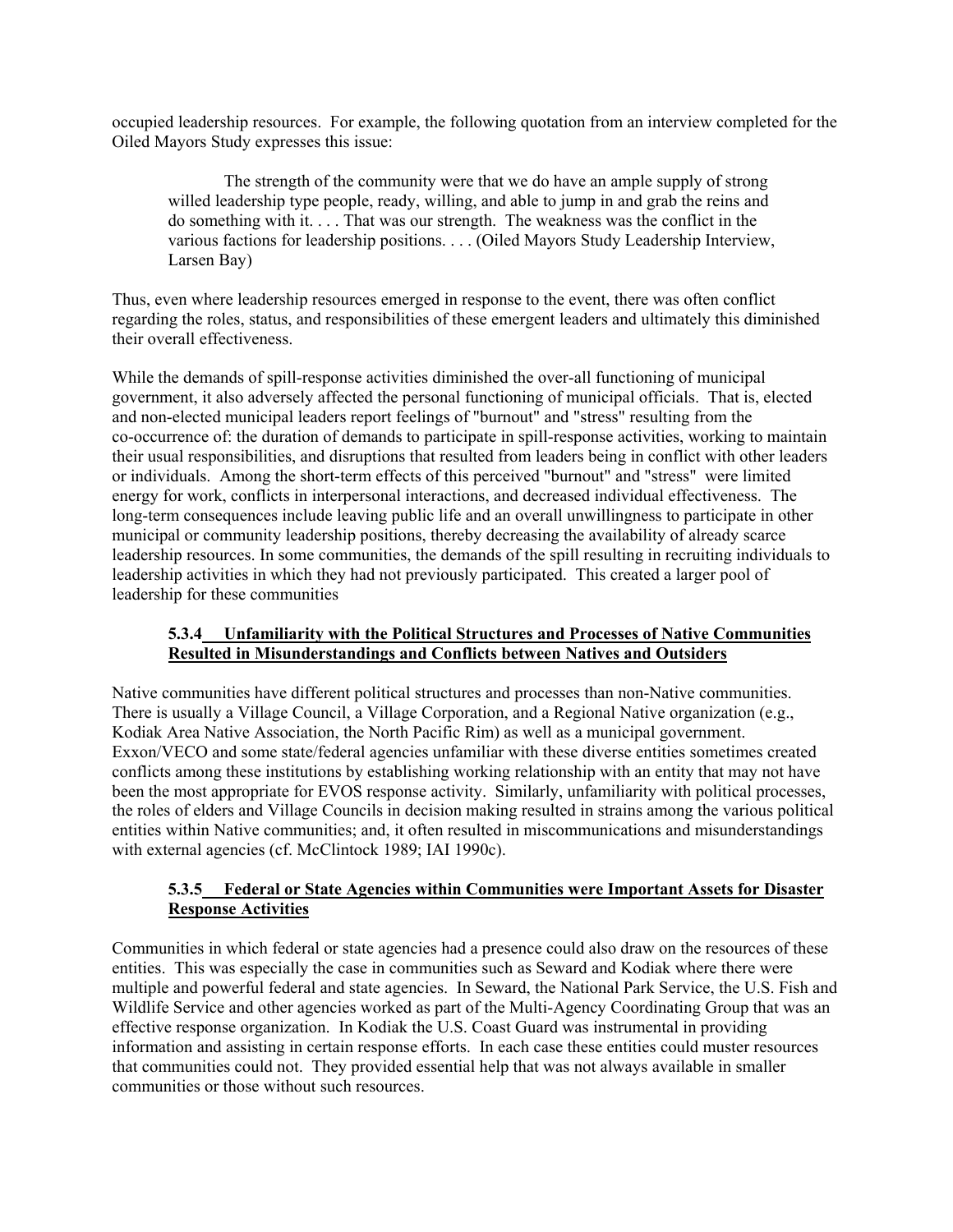### **5.3.6 Multi-Agency Coordinating Committees, Incident Command Systems, and Emergency Service Councils were Effective Response Organizations**

The structure of response organizations influenced the capability of communities to muster internal and external resources for response efforts. In communities such as Seward, Homer, and Kodiak multi-agency response groups organized diverse resources and acted as the agency for interaction with Exxon and VECO. These entities had both the authority and power of their respective communities to negotiate and otherwise deal with Exxon/VECO for cleanup operations. These types of groups tended to gather more resources, use a diversity of contacts for information gathering, provide for information communication to their communities, and to organize the diverse resources within their communities for response efforts. Native communities were part of these groups in Kodiak, Seward, and Homer, but outlying communities could not always participate because of communication issues or their ability to travel from their communities to the meetings.

Regional Native organizations (e.g., Kodiak Area Native Association and the North Pacific Rim) were useful resources for their constituents, but with limited staffing and resources, they could not service all the needs that emerged. They also could not act as response organizations in the same way as the multi-agency groups, although these Regional Native organizations sometimes participated in multi-agency groups.

Multi-Agency Coordinating Groups developed in response to the specific needs of responding to the EVOS. These efforts were especially successful in those communities with existing disaster response plans. Multi-Agency Coordinating Groups formed around these predefined emergency response organizations and plans and they mobilized more quickly than in most other communities. Where such preexisting plans and emergency response organizations did not exist, it took more time and effort and otherwise delayed or impeded response efforts.

Post-spill, an organization emerged to respond to regional concerns about oversight and monitoring of the oil industry. This citizen's group (the Regional Citizen's Advisory Council) provides information and oversight for communities throughout the region. It therefore broadens area wide participation and interest in the issues and risks associated with of oil transport.

## **5.3.7 Information Dissemination Meetings about the EVOS were Essential for Community Information Gathering and Rumor Control**

Communities instituted regular meetings, newsletters, and information bulletins to inform citizens about the particulars of the oil spill and cleanup. These information sources were a primary means by which individuals learned about the event and they also functioned as "rumor control." Television and radio news were also significant sources of information regarding the event, although coverage was uneven: Native communities were covered less than non-Native communities. Native communities also had fewer communication resources to communicate with other entities about event particulars.

## **5.3.8 The Social Organization of Native Communities Buffered Some Social Impacts from the EVOS**

Native communities have a more communal orientation than non-Native communities (Jorgensen 1995b: 19-21). This communal orientation is, in part, kinship based. That is, Native households and networks are organized around kinship whereas households and networks in non-Native communities show fewer of these characteristics. These communal structures of Native communities resulted in sharing, visiting, and other interactions that resulted in creating social support. Although non-Natives also exhibit communal orientations in smaller, close-knit communities, these ties are not the same as those in Native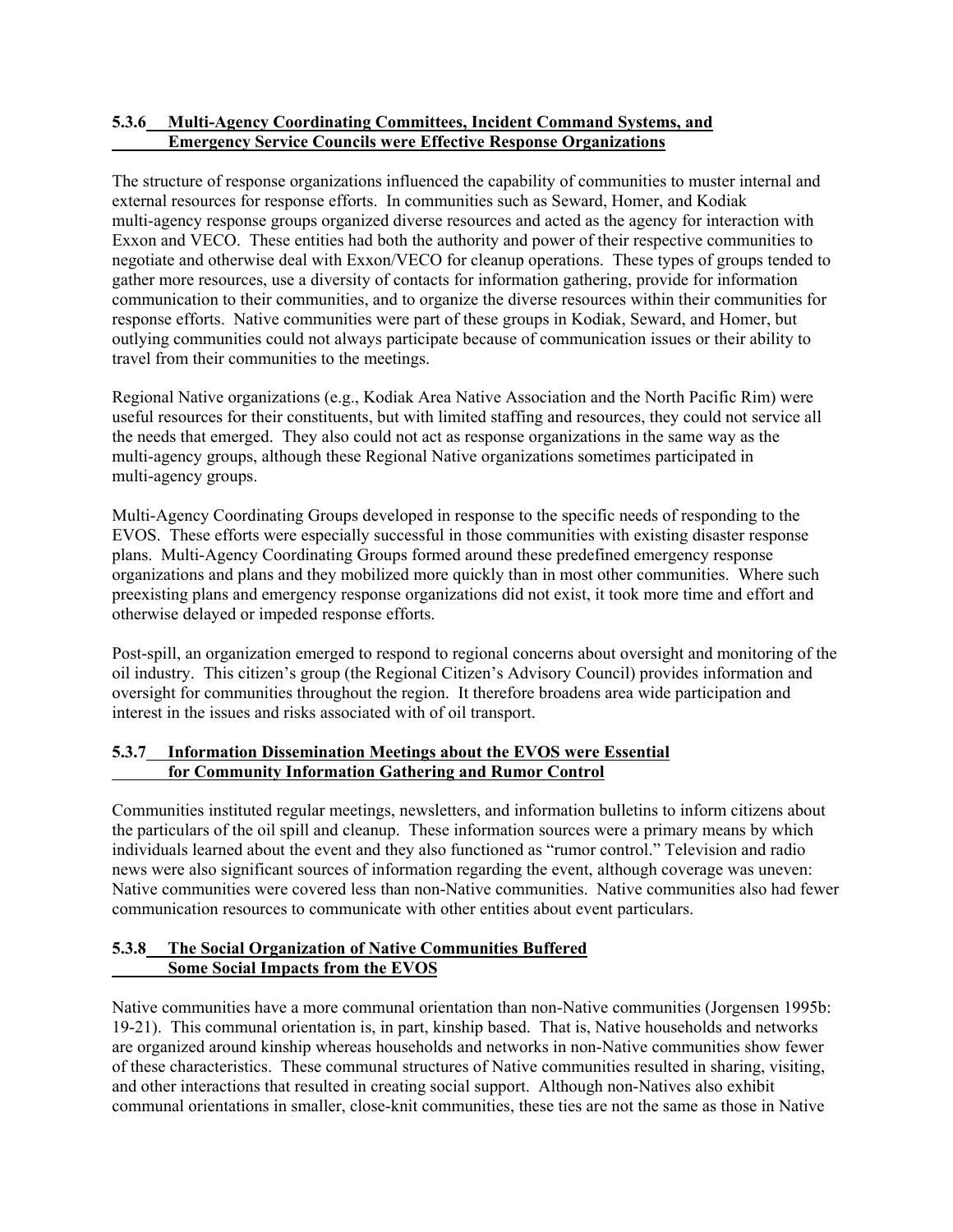communities where cultural variables promote the communal ideology in a different way than in non-Native communities (Jorgensen 1995b:21-22). Ideology and social structure interact in different ways in non-Native and Native communities.

## **5.3.9 Changes in Traditional Roles and Status in Native Communities During the Cleanup Created Social Tensions**

The literature indicates that in some Native communities the cleanup contractor hired younger persons to supervise cleanup crews that contained older persons. Or persons of lower or equal status with other in their community were also placed in supervisory positions (McClintock 1989; IAI 1990c). In family life, older children sometimes assumed the role of parents while mothers and fathers worked on the cleanup. These older children were sometimes in conflict with their parents when they returned. Elders in villages did not have a defined role in the cleanup and this conflicted with their usual status within Native villages. Men who had status as subsistence hunters or commercial fishermen temporarily lost that status during the EVOS. Their roles as cleanup workers did not have the same status as the highly valued status of hunter or fisher. These types of changes in role and status within Native communities resulting from the VECO cleanup created social tensions that would not have existed otherwise.

## **5.3.10 Social Statuses within Fishing Communities Were Disrupted by the Cash Received from Cleanup Employment**

In Alaskan commercial fishing communities, there is a status hierarchy among commercial fishermen. High-liners represent the epitome of the fishing community and others fall in line after this. Income, quality and quantity of gear, fishing knowledge, and competitiveness are among the salient factors that sort fishermen into different status categories. When commercial fishing was disrupted because of the EVOS, the cleanup provided a path to upward mobility for some individuals who could acquire new boats and equipment not because they were good fishermen, but because they made lots of cleanup money. An often heard sentiment in fishing communities was, "I am a fisherman not a cleanup worker." That is, individuals wished to earn their money performing their social role as fishermen and not as cleanup workers; and, they wished their status in their community to be determined by their fishing success and capabilities, rather than their income from cleanup work. The status quo was disrupted when novel, but not necessarily valued, means of acquiring new status symbols (e.g., boats and equipment) threatened the existing hierarchy. This resulted in dissension, conflicts, and some long-term hard feelings in commercial fishing communities.

## **5.3.11 Emergent Groups Were A Source of Solidarity as Well as Conflict**

Emergent groups formed more in non-Native than in Native communities. In non-Native communities organizations formed such as "The Crude Women," "The Mosquito Fleet," "The Deckhands," "Cordova Small Business Owners" and other informal and formal groups. These groups formed specifically in response to the EVOS. This is a common feature of both natural and technological disasters (cf. Gist and Lubin 1989). However, in natural disasters emergent groups often function to promote community solidarity, but in technological disasters they are often sources of conflict (Kroll-Smith and Couch 1990). These groups advocate for different positions regarding causes, blame, or impacts and these differences often generate conflict. In the EVOS emergent groups sometimes generated conflicts as occurred when the Cordova Small Business Owners came into conflict with the Cordova Chamber of Commerce regarding EVOS impacts. However, in other communities such as Homer and Kodiak emergent groups were sources of solidarity (cf. Button 1993). They functioned to bring together people for mutual support and with mutual interests in response to an event that threatened their community.

## **5.3.12 Demand Conditions for Social Organization**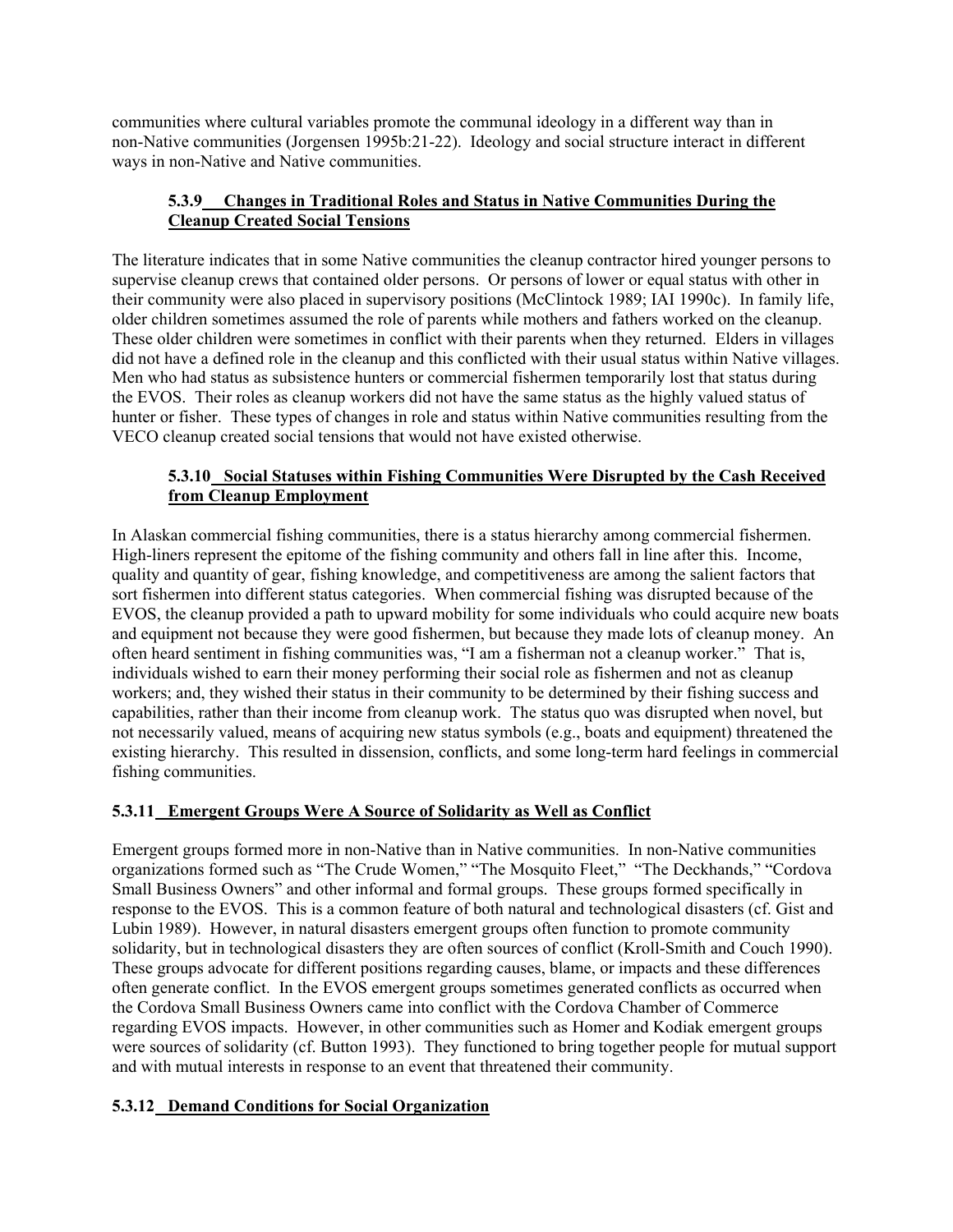The demand conditions for social organizations address the major issues of minimizing social disruption, promoting local leadership, and coordinating with other entities to muster resources to respond to an event with minimal damage to the social fabric of communities. These demand conditions are as follows:

• Leadership resources are needed to respond to disaster events and maintain community functions and cohesiveness.

• Political and organizational resources sufficient to continue community and governance functions must be maintained.

• Extra-community resources need to be gathered to respond to a threat to the community.

• Inter-agency and inter-community cooperation is necessary to respond effectively to major disaster events.

- Social cohesiveness is essential to maintaining community equilibrium.
- Communication about the event is essential.

#### **5.3.13 Recommendations For Social Organization**

Recommendations regarding the social organization social factor are intended to address two major points. One, prevent social disruption by planning and providing resources that support existing community capabilities. Two, organize response efforts that are consistent with existing social organization. With these two points in mind we suggest the following general recommendations.

- Governance and municipal functions of local communities must be maintained.
- Promote coordination of all extra-community agency resources within community response structures. Specifically, define roles for local offices of state/federal government for assisting communities in disaster response efforts.
- Assure local autonomy in disaster response planning and organization to minimize feelings and experiences of loss of control.

• Promote the development of Multi-Agency Coordinating Group type of entities that integrate the stakeholders and resources within communities in developing and implementing response efforts.

• Provide community leaders with resources to maintain their roles without experiencing burnout.

• Promote response organizations and activities that do not unnecessarily disrupt existing statues, roles, and patterns of interaction.

• Develop linkages with other communities and agencies to promote resource sharing for response activities.

• Assure communication among residents regarding the threats and risks associated with the disaster event.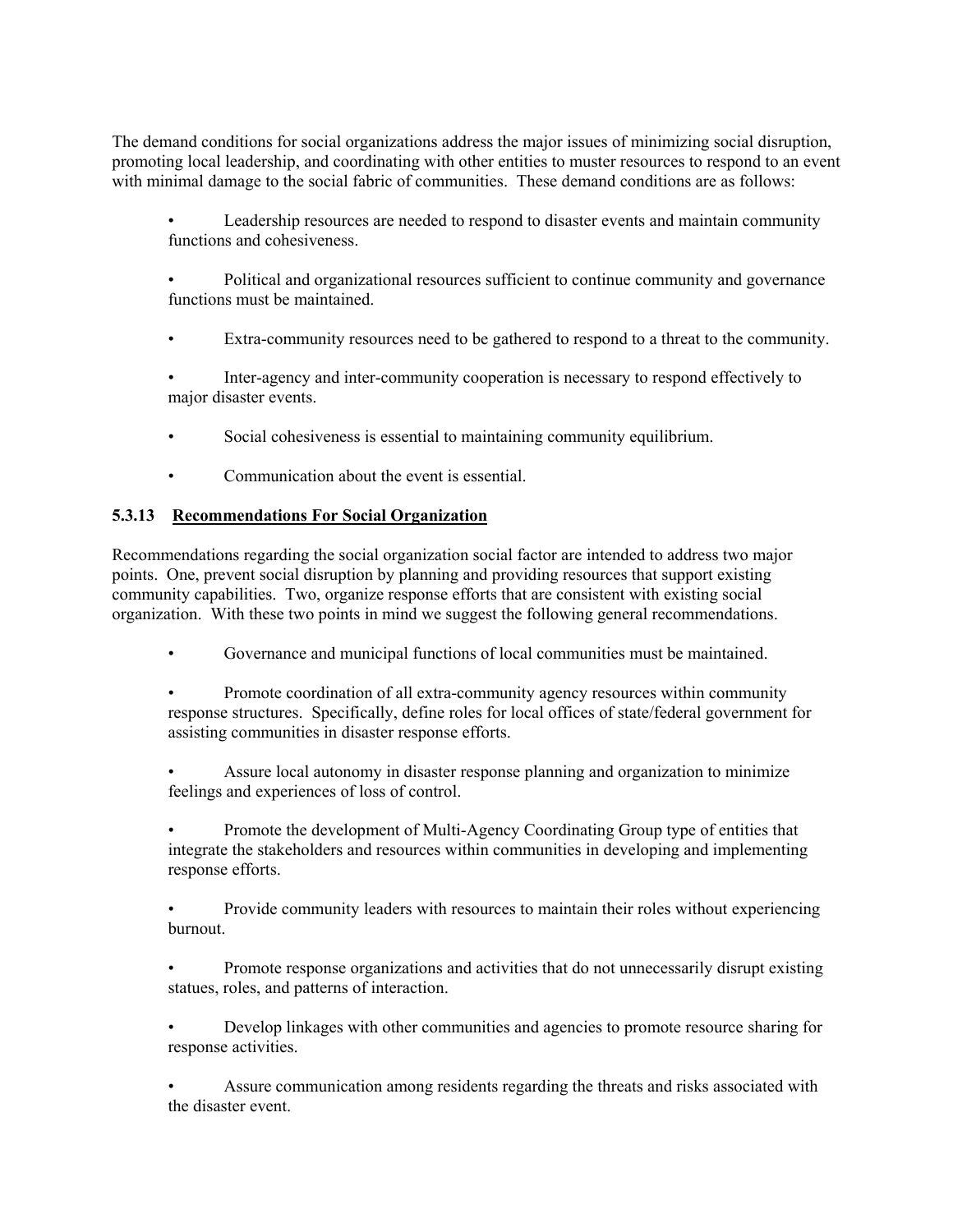## **5.4 LESSONS LEARNED: SOCIAL HEALTH**

For our purposes "social health" as a social factor addresses research findings about social support, individual psychological distress, social conflicts, and other disruptions of community equilibrium as expressed by increased crime and other psychosocial indicators. The lessons learned we develop here about "social health" address relationships among individual psychosocial distress, disruptions of community equilibrium, and community social support resources. The Factor-by-Factor Analysis develops the details about these issues and some of the generalizations about the social and psychological issues that affected social health in Alaskan communities. Here we build on this analysis and derive "lessons learned" that have direct implications for developing recommendations for response to any future events similar to the EVOS.

### **5.4.1 Mental Health Conditions Vary with Exposure to the Effects of the EVOS, Occupation, Resource Dependence, Culture, and Gender**

The three major sources of information about mental health conditions (stress symptoms, depression symptoms, general anxiety disorder, post-traumatic stress disorder [PTSD]) indicate that there are "at-risk" groups. Russell et al. (1996) present data from the Oiled Mayors Study showing that depression symptoms, general anxiety disorder, PTSD, and increased substance abuse are associated with exposure The Oiled Mayors Study "exposure" measure was developed from responses to the following questions: Did you or anyone in your household use, before the spill, areas along the coast that were affected by the spill? Did you work on any shoreline or water cleanup activities of the oil spill? Are there other ways that you came into contact with the oil spill or cleanup activities, such as during recreation, hunting, fishing, or gathering activities? Did you have any property that was lost or damaged because of the oil spill or cleanup? Did the oil spill cause any damage to the areas you or other household members fish commercially? Has the oil spill directly affected the hunting or gathering activities of any members of this household? (IAI 1990c) to the EVOS. The more exposed a community, the more likely individuals would experience these conditions post-spill (Russell et al. 1996:873-875). Within the "high-exposed" communities, Natives, women, and younger persons were more likely to have symptoms or psychiatric conditions. Two tables below from the Oiled Mayors Study summarize some of the important findings about exposure status, psychological distress, and at-risk populations.

This first table shows "exposure scores and indicates that Native communities were more exposed than non-Native communities. And, the commercial fishing communities of Cordova and Kodiak were the most exposed non-Native communities."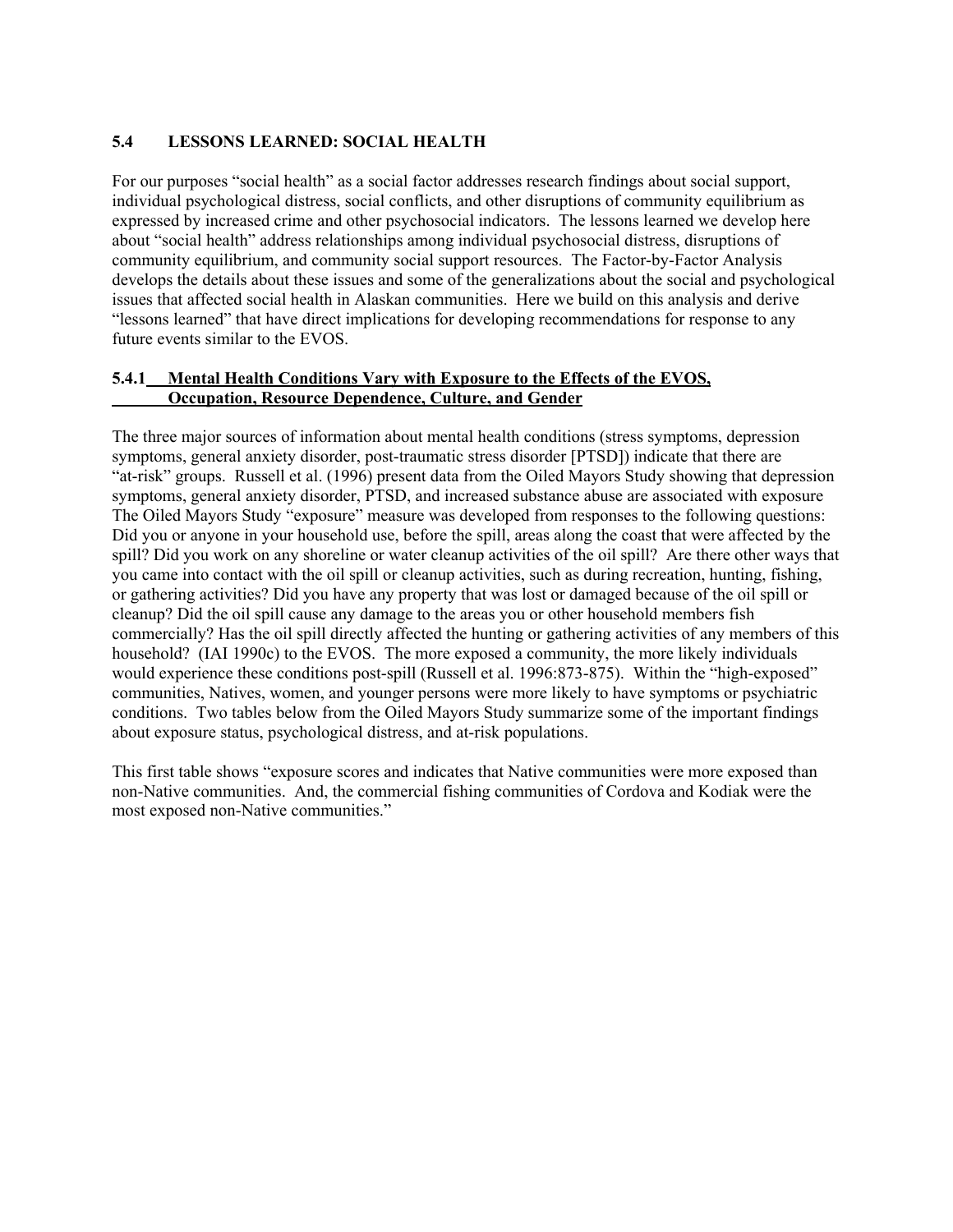| Low, and Not Exposed Groups by Community, Oiled Mayors Study Data, 1990 |     |               |                   |                  |                  |
|-------------------------------------------------------------------------|-----|---------------|-------------------|------------------|------------------|
| Community                                                               | N   | Mean<br>Score | % High<br>Exposed | % Low<br>Exposed | % Not<br>Exposed |
| English Bay                                                             | 24  | 3.92          | 62.5              | 37.5             | 0.0              |
| Tatitlek                                                                | 14  | 3.79          | 71.4              | 21.4             | 7.1              |
| Chenega Bay                                                             | 11  | 3.73          | 72.7              | 18.2             | 9.1              |
| Larsen Bay                                                              | 22  | 3.59          | 54.5              | 36.4             | 9.1              |
| Akhiok                                                                  | 11  | 3.27          | 45.5              | 45.5             | 9.1              |
| Karluk                                                                  | 10  | 2.90          | 40.0              | 40.0             | 20.0             |
| Cognac Bay                                                              | 30  | 2.53          | 23.3              | 50.0             | 26.7             |
| Cordova                                                                 | 66  | 2.51          | 37.9              | 24.2             | 37.9             |
| Kodiak                                                                  | 119 | 2.36          | 26.9              | 38.7             | 34.5             |
| Seward                                                                  | 60  | 2.10          | 23.3              | 36.7             | 40.0             |
| Valdez                                                                  | 65  | 1.77          | 16.9              | 30.8             | 53.3             |
| Petersburg                                                              | 101 | 0.51          | 2.0               | 13.9             | 84.2             |
| Angoon                                                                  | 60  | 0.30          | 0.0               | 5.0              | 95.0             |
| Total                                                                   | 593 | 1.96          | 24.5              | 28.2             | 47.4             |

Mean Exposure Index Score and Percentage of Community Residents in High,

The second table shows "odds ratios" for the psychological conditions measured by the EVOS household survey and their relationship to exposure status. GAD refers to "general anxiety disorder" PTSD is "post-traumatic stress disorder" and CESD is a measure of symptoms of depression. An odds ratio of more than 1.0 indicates increased risk.

| Sociodemographic Characteristics and Increasing Levels of Exposure to the<br>Exxon Valdez Oil Spill and Cleanup Activities: Results of Logistic Regression Analyses |                      |                    |                    |                     |
|---------------------------------------------------------------------------------------------------------------------------------------------------------------------|----------------------|--------------------|--------------------|---------------------|
|                                                                                                                                                                     | Psychiatric Disorder |                    |                    |                     |
|                                                                                                                                                                     | GAD                  | <b>PTSD</b>        | CESD>16            | CESD>18             |
| Risk factors                                                                                                                                                        | Odds Ratio (95%CI)   | Odds Ratio (95%CI) | Odds Ratio (95%CI) | Odds Ratio (95%CI)  |
| Sex                                                                                                                                                                 |                      |                    |                    |                     |
| Male                                                                                                                                                                | 1.00                 | 1.00               | 1.00               | 1.00                |
| Female                                                                                                                                                              | 1.90 (1.13-3.19)     | 2.20 (1.10-4.42)   | 1.66 (0.94-2.92)   | 2.10 (1.13-3.91)    |
| Age                                                                                                                                                                 |                      |                    |                    |                     |
| 25 or older                                                                                                                                                         | 1.00                 | 1.00               | 1.00               | 1.00                |
| $18-24$                                                                                                                                                             | 1.14 (0.44-2.95)     | 1.45 (0.45-4.64)   | 3.14 (1.29-7.65)   | 2.17 (1.46-5.70)    |
| Ethnicity                                                                                                                                                           |                      |                    |                    |                     |
| Non-Native                                                                                                                                                          | 1.00                 | 1.00               | 1.00               | 1.00                |
| Native                                                                                                                                                              | 1.30 (0.77-2.22)     | 1.02 (0.50-2.08)   | 1.81 (1.02-3.19)   | 1.38 (0.74-2.57)    |
| Exposure                                                                                                                                                            |                      |                    |                    |                     |
| Not exposed                                                                                                                                                         | 1.00                 | 1.00               | 1.00               | 1.00                |
| Low exposed                                                                                                                                                         | 1.91 (1.01-3.60)     | $0.84(0.34-2.07)$  | 1.52 (0.78-2.96)   | $1.69(0.82 - 3.50)$ |
| High exposed                                                                                                                                                        | 3.73 (1.99-6.97)     | 2.63 (1.22-5.66)   | 1.81 (0.91-3.61)   | $2.13(1.01-4.50)$   |

Odds Ratios (and 95% Confidence Intervals) for Psychiatric Disorders Associated with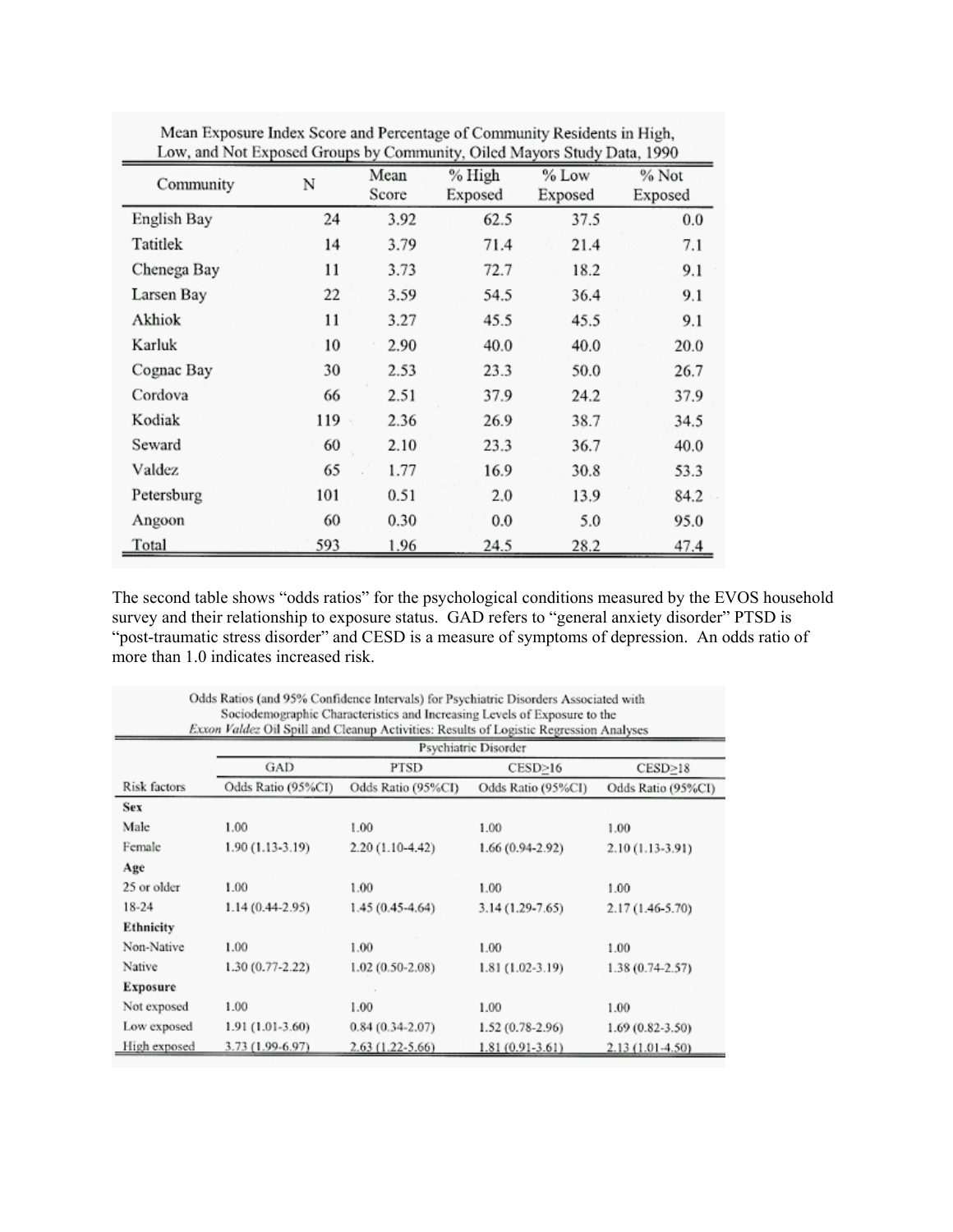This analysis indicates that exposure status, female gender, Natives, and the 18-24 age group have the highest risk factors for these types of conditions. Other data from the Oiled Mayors Study show that spill-related income and changes in family or social relationships were associated with increased psychological distress (Palinkas et al. 1992).

Picou and Gill (1996) present data showing that a measure of stress, the Impacts of Events Scale, is highest in a "renewable resource [dependent] community" (Cordova) in comparison to a community that is not so dependent on locally harvested renewable resources (Valdez) and a control community (Petersburg) (Picou and Gill 1996: 886-889). Their data also show that those engaged in resource extraction (commercial fishermen) showed higher measures of stress than non-fishermen; and, these measures persisted over time indicating a condition of "chronic stress" (Picou and Gill 1996:890).

In sum, these data from the Valdez Counseling Center Study (Donald et al. 1990) show that there are segments within the communities exposed to the EVOS that were "at risk" for mental health problems. For future events, it might be predicted that those most dependent on the resources damaged, Natives, women, and those in younger age brackets (less than 45) would be among the most "at-risk" populations.

### **5.4.2 EVOS Related Psychosocial Problems Contributed to Social Disruption**

Social disorder contributed to diminished community health. Social disorder resulted from increased crime; in-migration; domestic violence; substance abuse; and, social conflicts. Data from the Oiled Mayors Study, Picou and Gill (1997), McClintock (1989), Reynolds (1993), Endter-Wada et al. (1993), and Donald et al. (1990) indicate that the psychosocial problems and conflicts in communities increased after the EVOS. For example, Oiled Mayors Study household survey data show a direct association between psychosocial problems and the degree of exposure to the EVOS. The three tables below show the odds ratios and correlation between exposure status and drinking, drug use, and domestic violence. These types of problems contributed to social disruption in communities. Ultimately this disruption itself became a source of stress that diminished the capabilities of communities to muster social support resources to respond to those in need.

|                           | Exposure Group              |                            |                            |  |
|---------------------------|-----------------------------|----------------------------|----------------------------|--|
| Social Unit and Problem   | % High Exposed<br>$(n=133)$ | % Low Exposed<br>$(n=152)$ | % Not Exposed<br>$(n=243)$ |  |
| Community                 |                             |                            |                            |  |
| More drinking             | 58.3***                     | 39.3                       | 23.6                       |  |
| Odds Ratio                | 2.5                         | 1.7                        | 1.0                        |  |
| More drinking problems    | $47.9***$                   | 31.8                       | 19.9                       |  |
| Odds Ratio                | 2.4                         | 1.6                        | 1.0                        |  |
| <b>Family and Friends</b> |                             |                            |                            |  |
| More drinking             | $30.1***$                   | 17.8                       | 10.3                       |  |
| Odds Ratio                | 2.9                         | 1.7                        | 1.0                        |  |
| More drinking problems    | $28.2***$                   | 14.6                       | 10.3                       |  |
| Odds Ratio                | 2.7                         | 1.4                        | 1.0                        |  |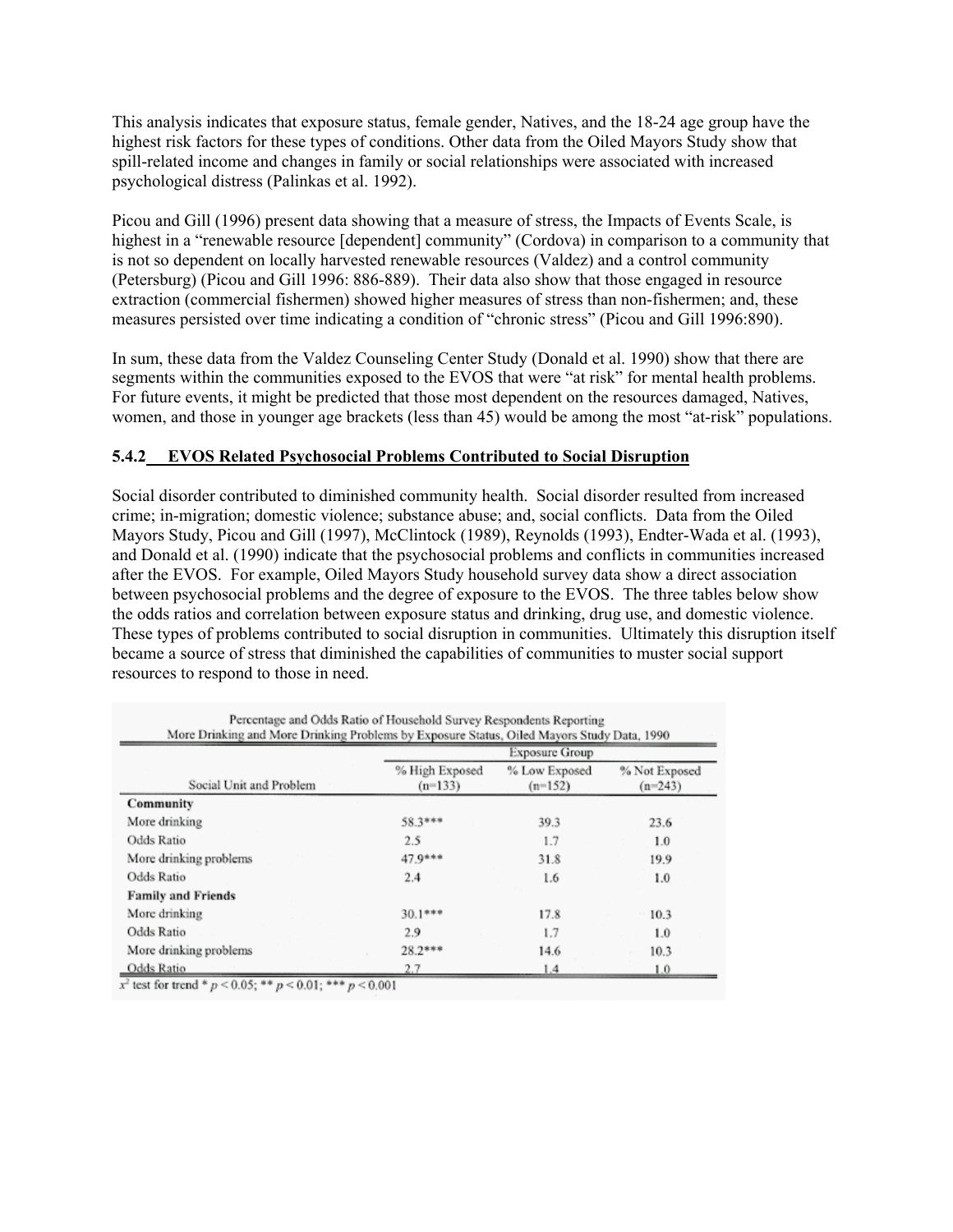|                           | Exposure Group             |                            |                            |  |
|---------------------------|----------------------------|----------------------------|----------------------------|--|
| Social Unit and Problem   | % High Exposed<br>$(n=96)$ | % Low Exposed<br>$(n=132)$ | % Not Exposed<br>$(n=204)$ |  |
| Community                 |                            |                            |                            |  |
| More drug use             | 49.4***                    | 38.9                       | 24.1                       |  |
| Odds Ratio                | 2.0                        | 1.6                        | 1.0                        |  |
| More drug problems        | 40.4***                    | 28.8                       | 21.2                       |  |
| Odds Ratio                | 1.9                        | 1.4                        | 1.0                        |  |
| <b>Family and Friends</b> |                            |                            |                            |  |
| More drug use             | $23.7***$                  | 14.4                       | 4.5                        |  |
| Odds Ratio                | 5.3                        | 3.2                        | 1.0                        |  |
| More drug problems        | $25.0***$                  | 9.4                        | 4.4                        |  |
| Odds Ratio                | 5.7                        | 2.1                        | 1.0                        |  |

المستحقق والمتحدث والمستحدث والمستحدث والمستحدث

x<sup>2</sup> test for trend \*  $p$  < 0.05; \*\*  $p$  < 0.01; \*\*\*  $p$  < 0.001

|                                 | Exposure Group             |                            |                            |  |
|---------------------------------|----------------------------|----------------------------|----------------------------|--|
| Social Unit and Problem         | % High Exposed<br>$(n=98)$ | % Low Exposed<br>$(n=113)$ | % Not Exposed<br>$(n=191)$ |  |
| Community                       |                            |                            |                            |  |
| More domestic violence          | 48.7***                    | 21.1                       | 16.8                       |  |
| Odds Ratio                      | 2.9                        | 1.3                        | 1.0                        |  |
| More domestic violence problems | $43.0***$                  | 18.2                       | 15.7                       |  |
| Odds Ratio                      | 2.7                        | 1.2                        | 1.0                        |  |
| <b>Family and Friends</b>       |                            |                            |                            |  |
| More domestic violence          | $24.5***$                  | 5.3                        | 3.3                        |  |
| Odds Ratio                      | 7.4                        | 1.6                        | 1.0                        |  |

x<sup>\*</sup> test for trend  $\frac{p}{q}$  < 0.05;  $\frac{p}{q}$  < 0.01;  $\frac{p}{q}$  = 0.001

## **5.4.3 Native and Non-Native Patterns of Mental Health Problems are Different**

Gill and Picou (1997:179-180) present data from their research in Cordova that suggests that Natives experienced stress differently than non-Natives as measured by the Impacts of Events Scale. These data indicate that Natives experienced more "intrusive recollections" and "avoidance behaviors" – subscales within the Impacts of Events Scale than commercial fishermen; and, these measures were observable four years after the EVOS (Gill and Picou 1997:180). Data from the Oiled Mayors Study presented by Palinkas et al. (1992, 1993) in several publications also indicate differences among Natives and non-Natives in the types of disorders and the clustering of symptoms. These are important findings that suggest either that the measures of stress used in these studies are not "culturally appropriate" or that Native's experience of this event as stressful was different from that of non-Natives.

#### **5.4.4 Children Were Adversely Affected by the EVOS**

Data from the Oiled Mayors Study indicates that children were another "at-risk" population that deserves special mention in our discussion. Exposure to the EVOS and problems in children's behavior is indicated in the table below that shows data analyzed from the Oiled Mayors Study household survey. This table shows that the more parents were exposed to the oil spill and cleanup, the more they were likely to report a decline in their children's grades, their children's fear of being alone, their children fighting with other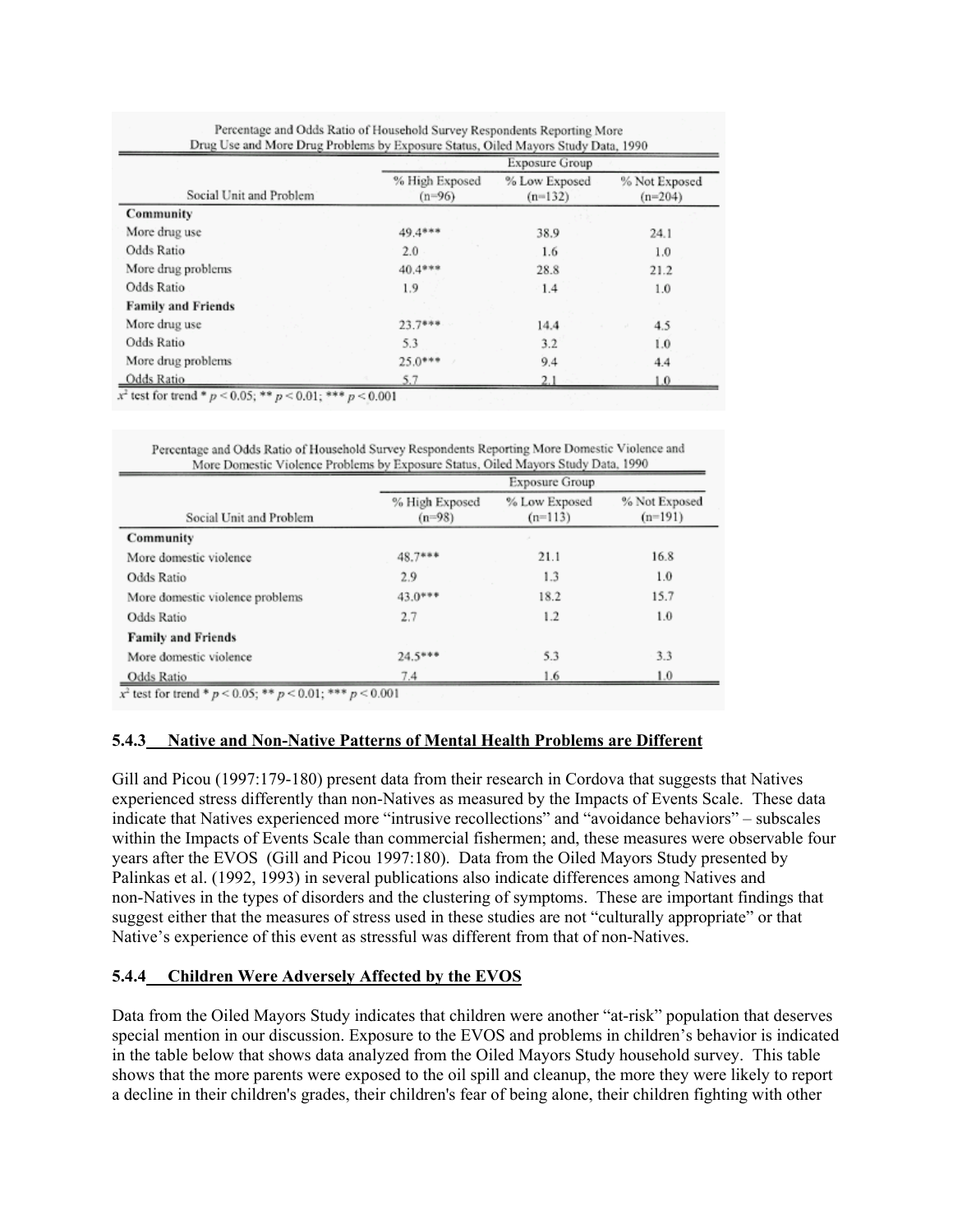children, and children arguing with their parents. Higher parental exposure to the EVOS, the more they were likely to report problems getting child care. Higher parental exposure is also associated with reports that their children were affected by the EVOS. Other Oiled Mayors Study data also show that when parents participated in the cleanup, they were less likely to report that their children's grades and schoolwork had improved since the spill; more likely to report their children being afraid of being left alone since the spill; and, to report their children had more trouble getting along with their parents than before the spill.

|                                                        | <b>Exposure Group</b>           |                         |                          |  |
|--------------------------------------------------------|---------------------------------|-------------------------|--------------------------|--|
| Changes since the oil spill                            | <b>High Exposed</b><br>$(n=82)$ | Low Exposed<br>$(n=88)$ | Not Exposed<br>$(n=119)$ |  |
| Decline in relations with other children in community  | 2.85                            | 2.74                    | 2.72                     |  |
| Children have more trouble sleeping now                | 3.68                            | 3.90                    | 3.89                     |  |
| Children's grades and school work have declined        | $2.87*$                         | 2.57                    | 2.50                     |  |
| Children get upset when someone talks about spill      | 3.29                            | 3.66                    | 3.51                     |  |
| Bedwetting a new problem for one of my children        | 3.76                            | 4.00                    | 3.97                     |  |
| Oil spill has had an effect on children                | $2.85***$                       | 3.59                    | 3.61                     |  |
| Children do not like being left alone                  | $3.17***$                       | 3.85                    | 3.89                     |  |
| Children fight more with other children                | $3.64**$                        | 3.97                    | 3.97                     |  |
| Children have more trouble getting along with parents  | $3.54***$                       | 3.99                    | 3.94                     |  |
| Children have more trouble getting along with siblings | 3.08                            | 2.87                    | 2.89                     |  |
| Problem finding child care during the oil spill        | $2.78***$                       | 3.30                    | 3.66                     |  |

The lower the score, the greater the agreement with the statement \*  $p < 0.05$ ; \*\*  $p < 0.01$ ; \*\*\*  $p < 0.001$ .

## **5.4.5 Stress Resulted from the Direct Effects of the EVOS and the Social Disruption Associated with the Cleanup**

Picou and Gill (1996), Gill and Picou (1997), Russell and others (1996), and McClintock (1989) provide data that indicate that the EVOS was a stressful event for residents of Alaskan communities. The stressors from direct exposure include: observations of the effect of the EVOS on wildlife and the environment; persistent uncertainty about the possible health effects of hydrocarbon exposure, especially in Native communities; threats to present and future economic viability; threats to valued ways of life; and, uncertainty about long-term environmental effects of the spilled oil. These stressors were largely ones that could not be controlled. However, the nature of the cleanup resulted in social disruptions that also proved to be a major stressor that had adverse consequences for individual mental health and overall community "social health." Future events are also likely to result in social disruptions that will be stressors. These types of stressors can be mitigated more readily than the stressors resulting from some of the more direct effects of the EVOS.

#### **5.4.6 Community Resources were Limited for Response to Mental Health Needs**

There were limited resources to respond to the stress and mental health problems that emerged after the event. PTSD, symptoms of depression, general anxiety disorder, and "stresses" were associated with exposure to the oil spill and cleanup. Yet, most communities had only limited formal resources for response to these conditions. Native communities and smaller municipalities had the most limited resources. In some Native communities, the Community Health Aides and counselors left their jobs to work on the cleanup. In other instances, support programs such as Alcoholics Anonymous were suspended because of cleanup work. Regional Native organizations such as the Kodiak Area Native Association and the North Pacific Rim provided some outreach services to villages, but in general large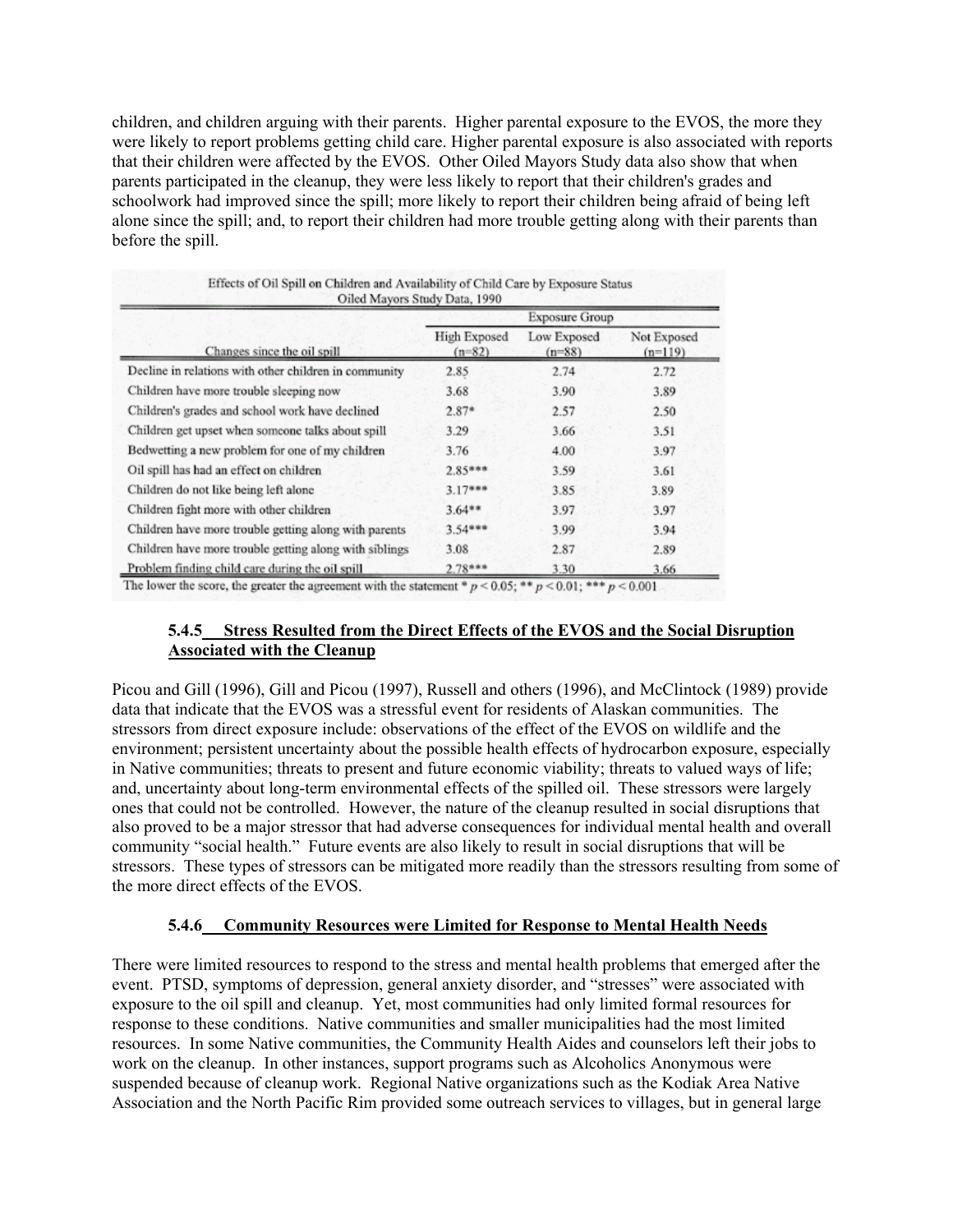and small communities appeared to be ill-prepared for the intensity of psychological distress resulting from the EVOS. What limited formal resources that did exist for response were overwhelmed by the demands for services (cf. IAI 1990d).

### **5.4.7 Cleanup and Disaster Response Personnel Are Prone to Stress Related Psychosocial Problems**

Palinkas et al. (1992) and IAI (1990d) show that persons who were involved in cleanup efforts experienced more stress-related mental health problems than other community members. This analysis did not compare findings with other "at-risk" groups such as fishermen, but the analysis does suggest that participation in the EVOS cleanup was a risk factor for increased mental health and social problems.

## **5.4.8 The EVOS Changed Residents Perceptions of Their Vulnerability to Oil SpillEvents**

One of the important lessons about technological disasters, in general, is that they often result in changes in perceptions about the risks of modern life (Couch and Kroll Smith 1991). The experience of Alaskan communities exposed to the EVOS show similar changes in their assessments of the safety of their homes and ways of life following the EVOS. That is, their perception of risk has changed. For example, the Oiled Mayors Study household survey data show that 54% of participants felt that the effects of the spill would last more than five years. More than half of all individuals interviewed for the Oiled Mayors Study Household Survey thought that another oil spill would occur in the next ten years. Individuals exposed to the oil spill are more likely to perceive another oil spill will occur in the future than those not exposed. Ethnographic data from the Oiled Mayors Study (IAI 1990c) shows that residents of these communities believe their economic futures are uncertain because of the potential effects of future oil spills. Other data collected by Picou and Gill (1997) and Russell (1992) suggest feelings of increased vulnerability to the threats of environmental pollution. For some in these Alaskan communities, there are changes in their feelings about home and community as a safe haven from the threats and problems of modern life. As one Kodiak fishermen observed:

I kinda feel like it [the oil spill] made us realize that we are not isolated anymore and we are just north of LA [Los Angeles] . . . we got dumped on, we are totally powerless, we can't do a thing about it, and it can't be cleaned up. . . it destroyed the illusion that things are alright . . . (Russell Field Notes, Kodiak Island, 1992).

This quotation expresses a theme of a perception of increased threats and vulnerability, and feelings of powerlessness. These feelings of a changed environment, one in which individuals are more at risk and more exposed to the potential dangers of future threats from an oil spill have persisted into the present.

# **5.4.9 Social Conflicts Undermined Community Solidarity and Social Support**

Conflicts between neighbors, friends, and family members were a common outcome of community interaction with the EVOS. Data presented by Picou and Gill (1997), Russell et al. (1996), McClintock (1989), Reynolds (1993) and Endter-Wada et al. (1993) show that social conflicts within communities were common during the EVOS. Conflicts existed about a wide range of issues including: the moral acceptability of working for Exxon and its contractors; the actions of community members in their relationships with Exxon; arguments about preferential hiring for cleanup work; support for or opposition to the oil industry; proper response actions; tensions between cleanup workers and community members; tensions between Exxon and community leaders; and, tensions among different segments of the fishing industry. Conflicts were divisive. Divisiveness also contributed to diminished social solidarity and it also undermined community social support. We interpret these findings as suggesting that the undermining of community support compounded stress and other mental health problems. The social bonds and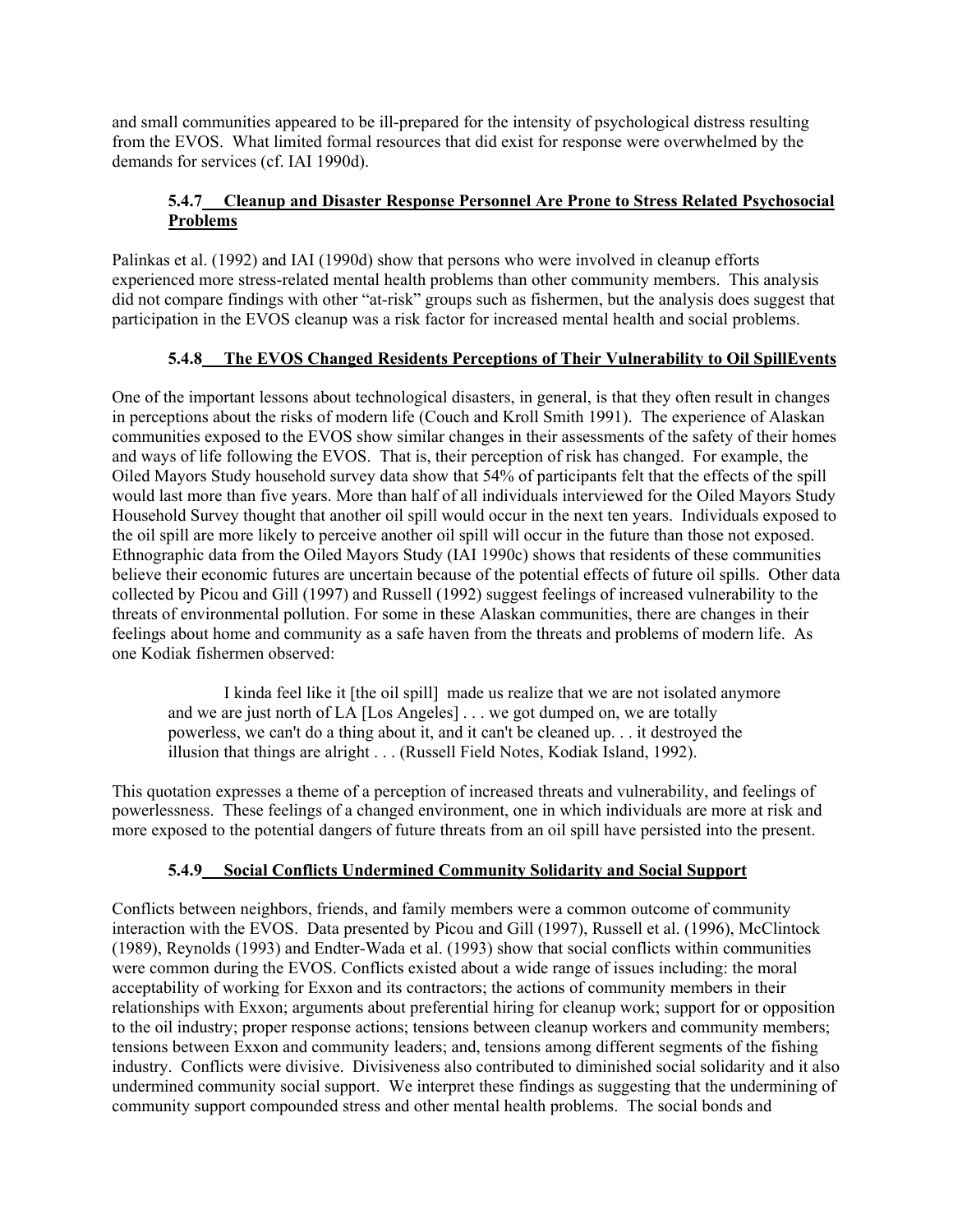connections that usually act to buffer stress responses to disasters appear to have been diminished by conflicts, other sources of social disorder, and the nature of the cleanup process. At least some of these factors can be mitigated in future response efforts by promoting social solidarity and organizing cleanup efforts such that they minimize divisiveness within communities.

## **5.4.10 The "Therapeutic Community" Process was Undermined by the Nature of the Cleanup**

Throughout the EVOS literature are indications of perceptions that residents lost control of their community and felt powerless when Exxon/VECO instituted their cleanup (McClintock 1989; IAI 1990c; Endter-Wada et al. 1993; Picou, Gill, and Cohen 1997). The process of losing control, feeling powerless and overwhelmed in the context of a cleanup effort people believe is not effective nor sincere, undermines mitigating the threat of a disaster as well as the formation of the "therapeutic community" process which is part of community recovery. An important lesson learned from this event is that there are organization and process issues in structuring cleanup efforts and in agency interactions with communities that do not necessarily have to result in lost of control and powerlessness for affected communities.

# **5.4.11 Promote Recovery**

The literature about technological disaster focuses on impacts with little attention to recovery from the social and emotional effects of these events. The research literature is virtually silent about recovery of communities from the EVOS. We know that there were community-based programs that developed such as Save our Sound and Sound Alternatives which were intended to address both coping and recovery. The Regional Citizen's Advisory Council has funded some recovery programs (Picou 1996). Yet, knowledge about how recovery occurs and how it can be assisted is limited. An important lesson learned is that recovery should be better understood as a social and community process; and, efforts to promote recovery should be part of every disaster response effort. For example, the two community-based efforts noted previously (Save Our Sound and Sound Alternatives) exemplify the development of the "therapeutic community" process that was undermined by the structure of the cleanup. These types of programs can mitigate impacts to social health.

# **5.4.12 Baseline Information about Social Health is Limited**

A major difficulty in interpreting much of the data regarding the mental health effects of the EVOS is the absence of base-line data for post-event comparisons. The research that collected EVOS mental health data (e.g., Picou and Gill 1996; Palinkas et al. 1993; Russell et al. 1996; IAI 1990d) used post-event research designs that had could not compare pre- and post-spill levels of stress, depression, and other psychological symptoms and conditions. This has inherent problems, but the research is nonetheless suggestive about both the effects of the EVOS on mental health and some of the pre-existing conditions within Alaskan communities. For example, Russell (1991) reports that measures of PTSD post-EVOS show that Native women have high rates in comparison to other respondents. The patterning of their symptoms suggests that pre-existing conditions as well as the EVOS may account for the salience of PTSD among Native women.

# **5.4.13 Demand Conditions: Social Health**

The demand conditions for social health are focused on providing the resources for responding to stressors on individual and community well-being. These demand conditions are as follows:

• *Formal mental health resources for response to stress and other mental health conditions.* Many communities offer limited or occasional resources and these can be easily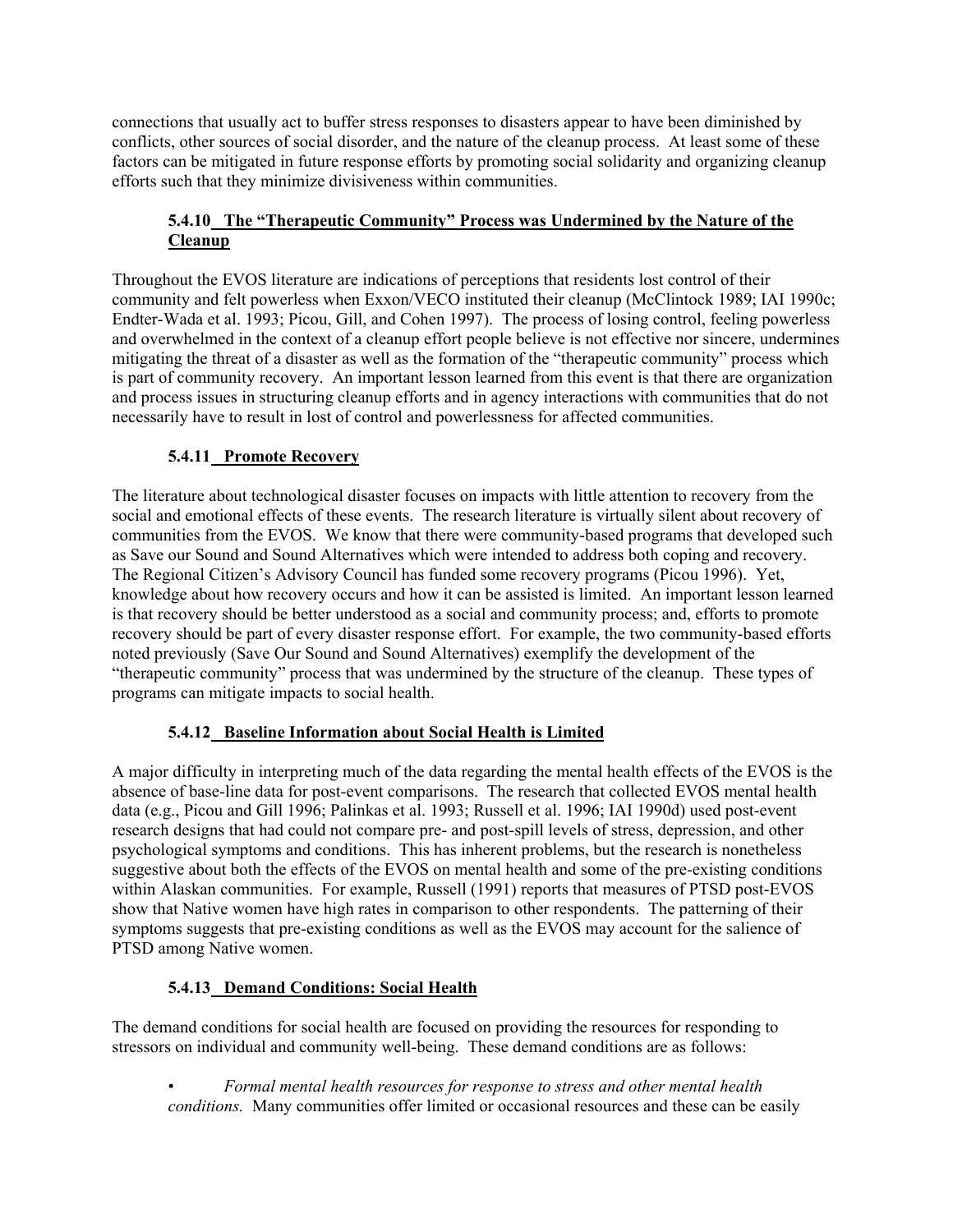overwhelmed in a major disaster event. This demand condition focuses attention on the inevitability of stress and other psychosocial problems as outcomes of these types of events; and, the need for resources to respond with culturally appropriate interventions.

• *Informal social support resources for mitigating stress, social disruption, and other psychosocial problems.* Informal resources such as neighboring, visiting, and support groups are important resources for responding to community crises. This demand condition acknowledges the need to promote social support resources in the event of future disasters.

• *Attention to promoting social solidarity and minimizing divisiveness.* Divisiveness and conflicts diminish community solidarity. This demand condition recognizes the need to respond to situations that can undermine social solidarity.

• *Identification and response to at risk populations, especially Natives, children, those predisposed to stress, and those most affected by damaged resources.* Disaster events often most affect populations that are "at-risk." Who is at-risk may vary with the disaster event, but there is a need to acknowledge the existence of at-risk populations and respond to their special needs.

• *Attention to uncertainty that results from technological disaster.* Events that spill or otherwise distribute toxic substances in an environment usually create uncertainty about their short and long term effects. Social health can be promoted when this uncertainty is acknowledged and appropriate interventions implemented.

• *Response to the needs of those involved in the front-line of disaster response events.*  Responders are in need of care themselves.

## **5.4.14 Recommendations: Social Health**

• *Establish base lines for mental health conditions in communities exposed to the transport of oil through Alaskan waters.* The scientific literature about technological disasters, in general, and the EVOS in particular, indicates that mental health problems are outcomes of these types of events. Although culture, social organization, and other sociocultural variables receive the majority of research attention, the psychosocial and mental health problems are also important to characterize conditions in potentially exposed communities. This effort should include gathering information about sub-groups and conditions within communities that can identify at-risk populations. This information would be invaluable for planning, research, and service delivery purposes.

• *Plan for resources to deliver mental health services for disaster events.* There is a need to establish community-state linkages to plan for programs and delivery of services. In addition to data regarding mental health conditions, planning for service delivery in disaster events is also important. In addition to "critical incident debriefing" discussed below, planning should address the capabilities of communities to meet demands for mental health services. Linkages with state and/or federal sources that can provide services for acute circumstances should be integrated into program planning efforts.

• *Ensure that resources exist to respond with cultural awareness and sensitivity to cultural differences among affected populations.* Native Alaskans, Filipinos, Hispanics, and other ethnic populations are part of the coastal communities in Alaska. These populations may experience these events differently than the dominant culture. Culturally sensitive interventions and training should be part of the mental health response planning and program effort.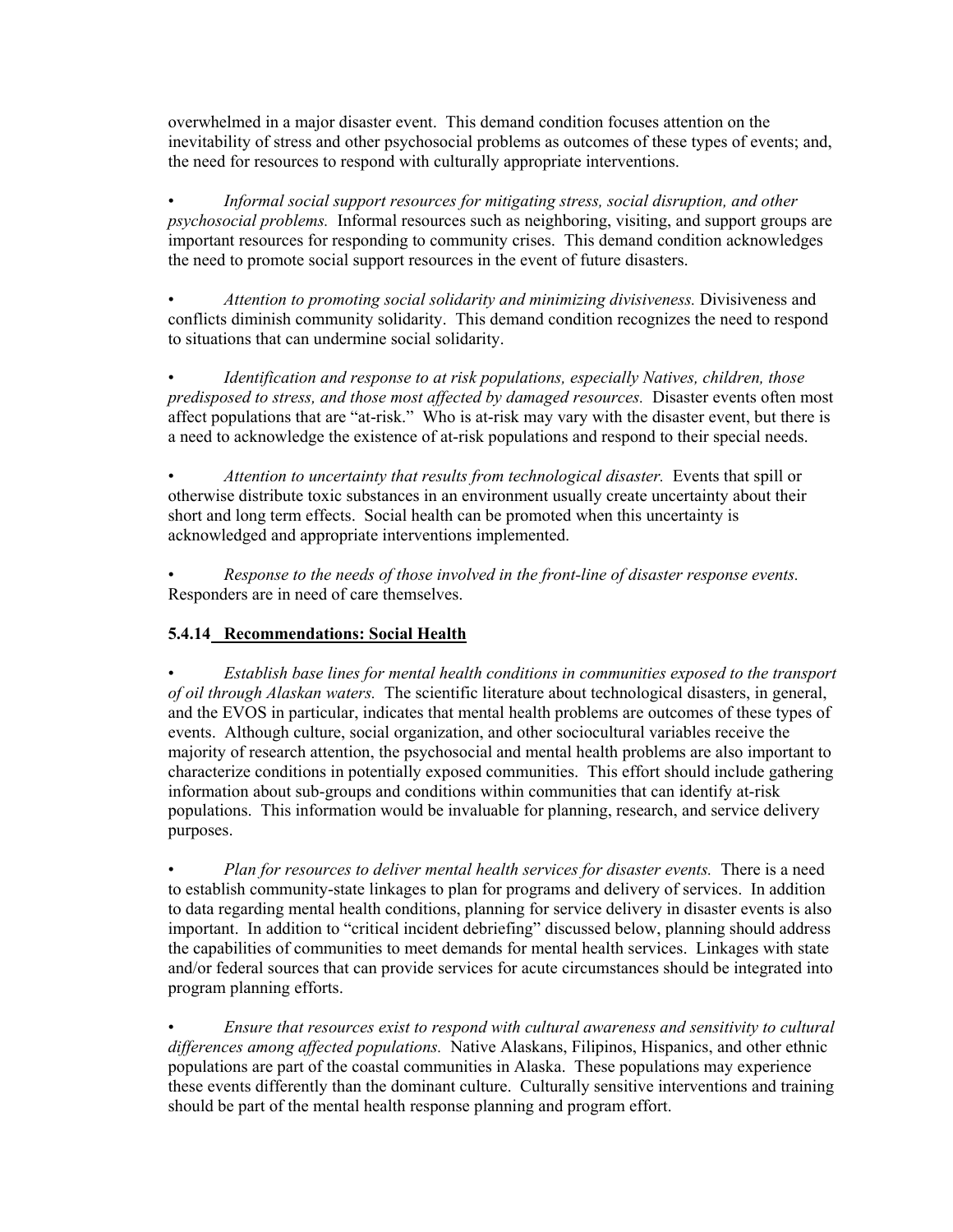• *Planning and training for "critical incident debriefing" is available for communities and responding agencies.* This should also incorporate resources to address the social stresses as well as the psychological stresses that accompany disaster events. Research efforts for other disasters and the EVOS shows that persons who respond and are involved in cleanup work are more likely to experience adverse reactions which can be mitigated by "critical incident debriefing" intervention.

• *Develop culturally sensitive resources and plans for risk communication.* The uncertainty about the effects of toxic contamination is a major source of stress in technological disasters. Such a source of stress can be compounded where there are cross-cultural issues in risk perception and risk assessment. Assessments of risk and explanations of their probable effects should consider the cultural differences among populations as well as the importance of community-based risk assessments that are likely to differ from probabilistic risk assessments of science.

• *Plan interventions and promote projects that encourage social solidarity and that support communal activities in response to the disaster event.* The loss of community solidarity and divisiveness are sources of stress that generate social and psychological impacts. Community based projects such as Save our Sound and Sound Awareness should be encouraged and similar projects promoted in response to future disaster events. These encourage autonomy and solidarity that may buffer the effects of the disaster event. Planning efforts should address actions to encourage formation of the "therapeutic community" process in affected communities.

• *Develop plans to promote community-based recovery programs that are aided as necessary by state, federal or other resources.* Recovery needs to be addressed as a formal stage of the disaster process. Recovery as a process needs to be understood through research efforts, but there is an overriding practical need to mitigate the effects of an event by developing community-based recovery efforts, monitoring these efforts, and providing assistance as necessary.

# **5.5 LESSONS LEARNED: ECONOMIC CHARACTERISTICS**

By economic characteristics we mean the structures and processes within communities that are the modes of production, exchange, and distribution of resources. For our purposes, we can examine economic characteristics as the "way people make a living." The economic institutions and processes of Alaskan coastal communities are highly dependent on the natural resources. Contamination of these resources resulted in direct damages to fishermen and related damages to those who support or depend on commercial fishing. Some damages were mitigated by the privatized cleanup that resulted in a "money spill" into many affected communities. Our lessons learned discussion for economics thus addresses the issues of who lost and gained and the effects of cleanup cash in affected communities.

## **5.5.1 Community Economic Structure Buffered the Economic Impacts on Affected Communities**

Commercial fishing in south-central Alaska suffered the most economic damage from the EVOS. Communities such as Cordova, Kodiak, Seldovia, and Homer have large commercial fishing fleets that could not fish because of the EVOS. However, the structure of local fishing economies is variable. In communities such as Cordova, commercial fishing is the dominant economic sector, but the sector itself is not as diversified as in some other fishing communities. In Kodiak, commercial fishing is also the dominant economic sector, but it is a much more highly diversified commercial fishery. Communities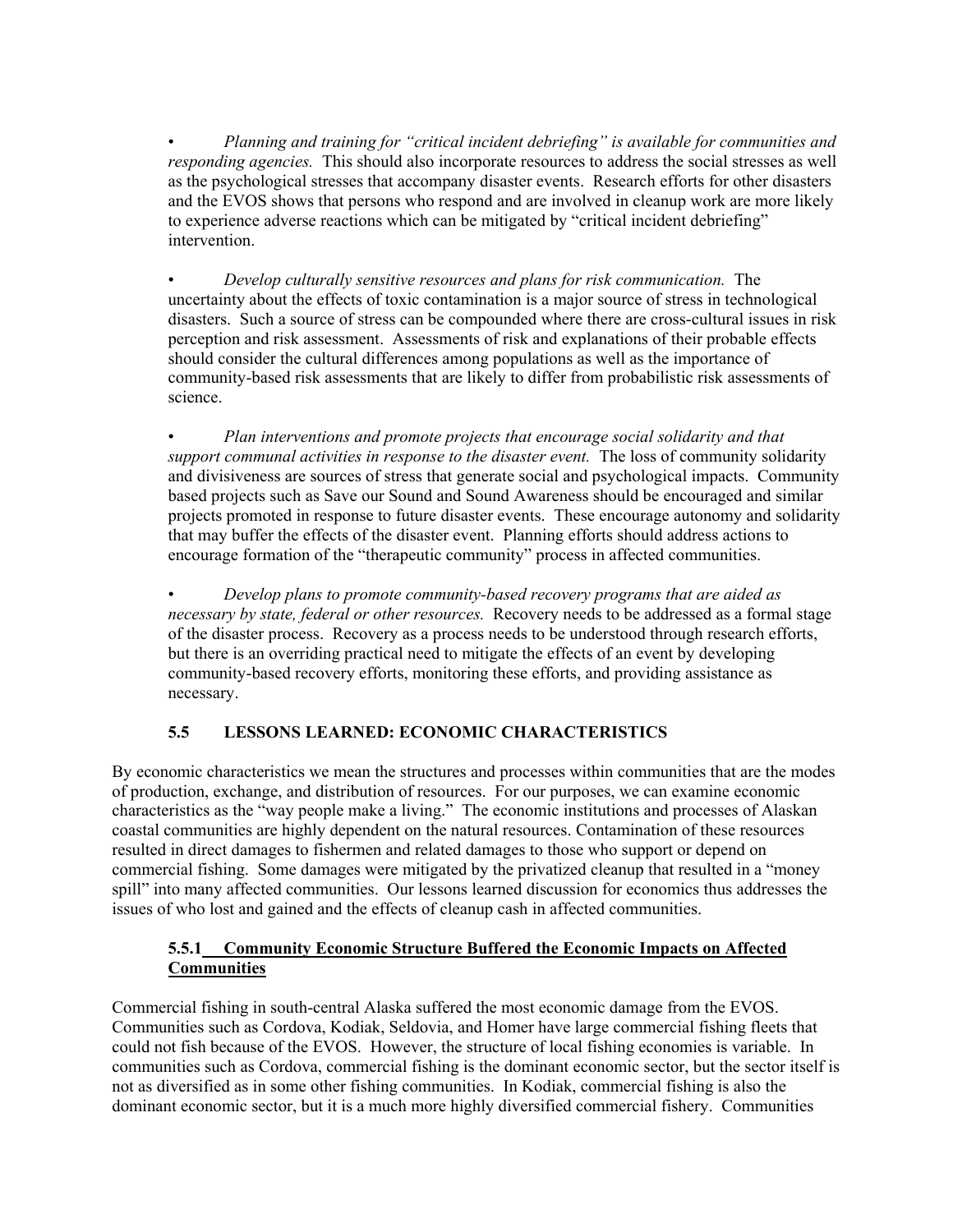such as Valdez, Seward, and Kenai have a commercial fishing sector, but the overall economies of these communities are diversified. The EVOS shows that the more highly diversified economies were buffered from the effects of the EVOS and the diversified commercial fishing communities fared better than those with less diversification. The essential lesson learned here is that the more economically dependent an economy is on natural resources, the more at-risk that economy for losses related to a technological disaster.

## **5.5.2 Some Businesses Prospered and Some Floundered Because of the EVOS**

Cohen (1997) and the Oiled Mayors Study (IAI 1990b, 1990d) provide data that show that some types of businesses – one's providing goods and services to the cleanup – prospered as a result of the EVOS. Commercial fishermen, service businesses, and tourism businesses were among those in this category (IAI 1990d:121). Other businesses, especially those that did not provide goods or services to the cleanup generally showed more net income decreases than increases: they lost (IAI 1990d:125). The fish processing industry and some commercial fishermen also showed the greatest losses as a result of the spill. The reasons for losses across businesses included: closure of the commercial fisheries, decreased demands for goods and services, and increased costs of doing business.

# **5.5.3 Small Businesses Were Highly Vulnerable to Economic Loss**

Smaller communities, and especially smaller businesses in these communities, were highly vulnerable to economic impacts. Local businesses could not compete with the \$16.69/hour wages offered by cleanup contractors and therefore lost labor on which they were dependent (IAI 1990d; Endter-Wada 1993; Davidson 1990). Similarly, small businesses often did not receive contracts to deliver goods or services for the cleanup and without business from commercial fishing, they lost income (IAI 1990d). These small businesses were among the most vulnerable to economic loss as a result of the EVOS.

# **5.5.4 Economic Losses Among Commercial Fishermen Were Unevenly Distributed**

Some commercial fishermen lost more than others. Small operators were especially vulnerable to lost income because their vessels were often not used for cleanup operations and therefore they did not benefit from cleanup employment. Similarly, small operators had fewer options to change gear and travel to more distant locations for alternative fishing possibilities. Some larger operators also lost because they did not participate in the cleanup either for ethical and moral reasons – they believed the cleanup insincere and therefore they should not participate – and in other cases not all available vessels were hired for cleanup work. Consequently, within fishing communities some commercial fishermen gained significant benefits through cleanup work while others experienced significant losses (IAI 1990b; Cohen 1997).

# **5.5.5 Assessing the Long-Term Economic Effects on Commercial Fishing is Complicated**

Commercial fishermen argued that perceptions of Alaska seafood as contaminated by the EVOS resulted in a drop in demand and fish prices after the EVOS. Several analyses of salmon prices (e.g., Owen 1995) argue that world market factors complicate attributing changes to the EVOS. Similarly, Cohen (1997) argues, "The powerful forces of market realignment were far more potent than the accident (EVOS) in shaping competitive conditions and reducing Alaska's commanding international position as a supply source" (Cohen 1997:154). What is clear is that one longer-term impact is that some fishermen became more competitive as a result of cleanup income which allowed them to purchase new boats or upgrade their existing gear. This gave them a clear competitive advantage over fishermen who did not participate in the cleanup (IAI 1990d).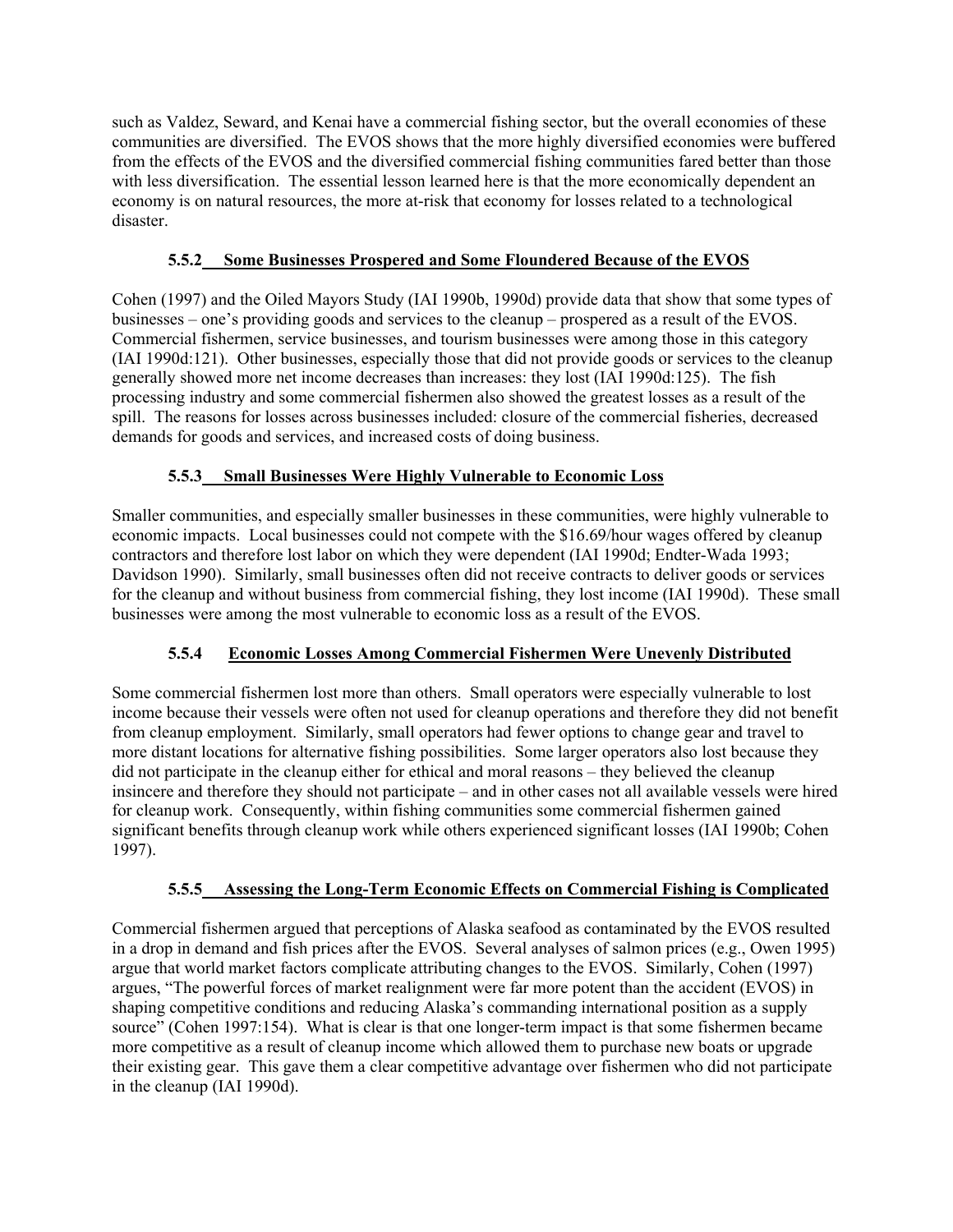## **5.5.6 The "Money Spill" Created Social Impacts and Did Not Mitigate All the Economic Losses**

Nearly every research project noted the disrupting effects in communities of the expenditure of large sums of money on the cleanup (e.g., IAI 1990d; Endter-Wada et al 1993; Cohen 1997; Picou and Gill 1997; Davidson 1990; Keeble 1991). People argued over why some received lucrative cleanup work and others did not. Others argued about perceived "gouging" of Exxon while still others simply were distressed by the perceived "greed" of their neighbors who wished to "cash-in" on the money spill. For many the cleanup was a source of economic benefit that offset some of their short-term losses related to the EVOS (Cohen 1997). For others, cleanup employment only resulted in mitigating some of their losses without resulting in a large economic gain. Furthermore, Cohen (1997) and the Oiled Mayors Study (IAI 1990d) describe the "porous" nature of the Alaskan economy in which expenditures are often outside local communities and therefore they receive limited to no benefit as a result. Although large sums of money were spent in the cleanup, the economic gains were unevenly distributed; and, the economic benefits were not such that, in many cases, they offset the losses related to the EVOS.

# **5.5.7 Local Governments Experienced Fiscal Impacts Related to the EVOS**

Smaller municipalities are the rule in coastal Alaskan communities. Budgets of less than 5 million dollars a year are common and reserves are often limited. A major event such as the EVOS often required the expenditure of municipal funds on response activities and diverting funds away from other projects and service delivery. Reserves were tapped where it was necessary (IAI 1990a). Additionally, some revenues declined because of decreases in taxes such as raw fish tax, although other revenues increased (e.g., hotel-motel taxes.) Many smaller local governments did not have the resources and others did not have the time because of EVOS demands to document their expenditures and all of their lost revenues (IAI 1990d). Furthermore, although Exxon reimbursed municipalities for some expenditures/losses, some types of expenditures were excluded from consideration (IAI 1990d). The net effect was that municipalities experienced fiscal losses related to the EVOS.

# **5.5.8 Economics: Demand Conditions**

The demand conditions for economics address a diversity of issues relating to assessment of economic loss and gain. The issues include:

- determination of the configuration of local economic sectors;
- evaluation of the direct effects on specific sectors dependent on damaged resources;
- evaluation of the indirect effects on specific sectors dependent on damaged resources;
- determination of trends in economic sectors and specification of the industry context affecting those trends (e.g., world salmon prices);
- evaluation of event effects on specific economic sectors in relationship to economic trends and their industry context;
- response to short-term effects on business and personal incomes and the economic well-being of community economic structure;
- adapting to long-term changes in economic conditions;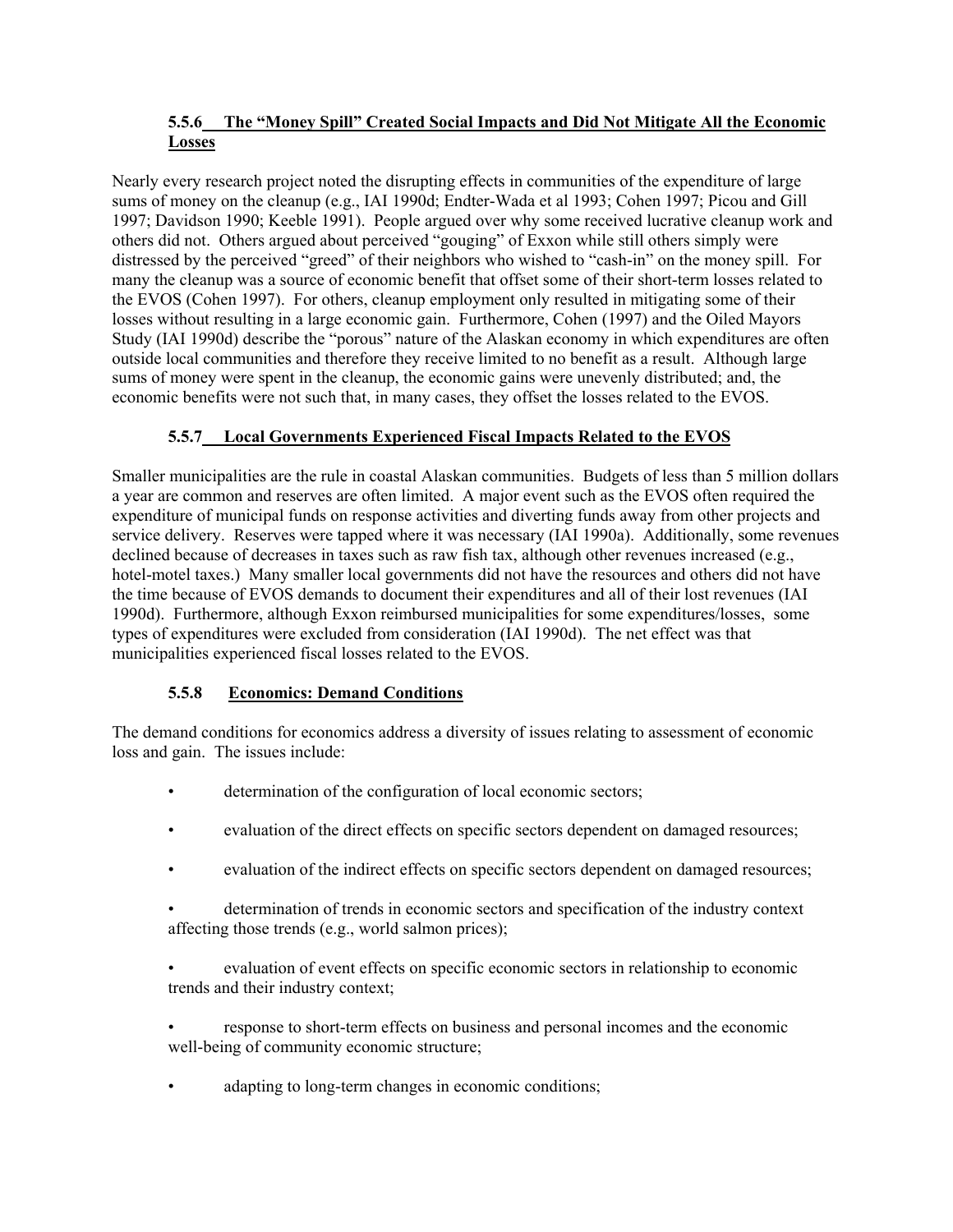- recovery of damages;
- assessment of effects on the fiscal conditions of municipal and tribal governments;
- evaluation of the full economic costs and benefits of cleanup operations in relationship to economic costs of damages incurred; and
- record keeping documenting fiscal losses and damages.

### **5.5.9 Economics: Recommendations**

The following steps are recommended:

- support a claims/reimbursement process that fairly assesses losses and compensates those affected;
- provide short-term economic support to private sector businesses that suffer losses related to future events;
- provide fiscal support to local governments in their disaster response efforts;
- construct cleanup operations that minimize the disruption of local economies; and
- provide support for record keeping and other means to document costs related to cleanup operations.

## **6.0 OBSERVATIONS: LITIGATION ISSUES AND THE EVOS**

There is a very limited set of information in the public domain that assesses the effects of litigation on Alaskan communities exposed to the EVOS. Given the limited primary data about litigation issues, any discussion of "lessons learned" would be forced and not solidly based in data. However, there are some observations that can be made about the litigation process of the EVOS as it relates to social issues in Alaskan communities. These observations derive from selected items of literature (Jorgensen 1995a; Picou, Gill, and Cohen 1997) and from the personal experiences of the authors of this report who participated in parts of the litigation process as expert witnesses. Mike Downs and John Russell were both expert witnesses for plaintiff attorneys and participated in preparing reports and giving depositions related to the social, economic, psychological, and municipal effects of the EVOS on Alaskan communities. We offer the following observations about the interactions of social impacts and the EVOS.

## **6.1 LITIGATION IS INEVITABLE**

Technological disasters seem to inevitably result in litigation by those damaged against the human agency that caused an event. In this instance, those damaged pursued litigation again Exxon, Alyeska, and others. Reports in newspapers, popular publications (e.g., Keeble 1991; Davidson 1990), and the observations of the authors of this report indicate that attorneys were among the first "outsiders" who began the flood into the affected communities after the spill. Where there are economic or other damages and human agency is involved, there is likely to be litigation. This is a characteristic of technological disaster events.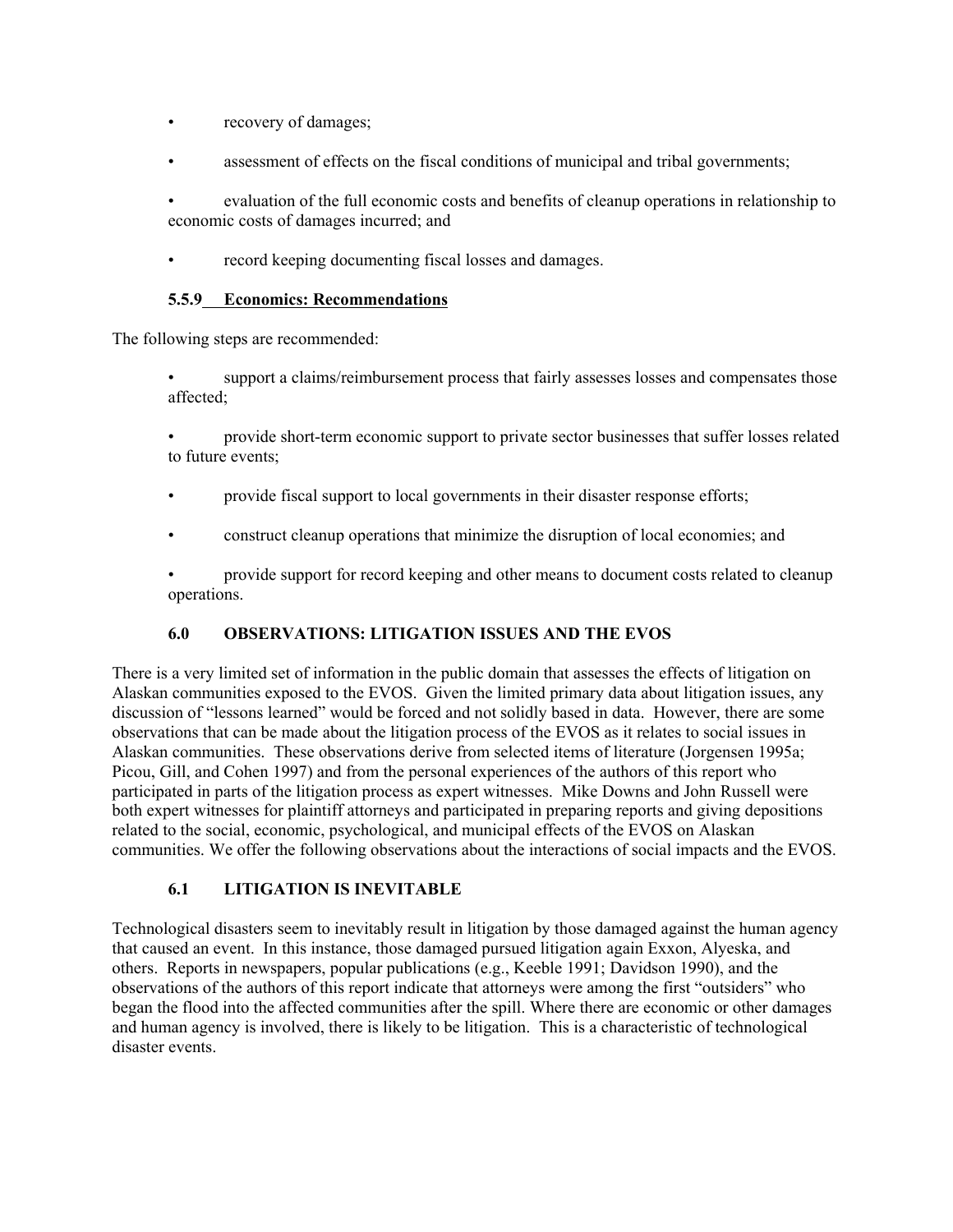## **6.2 LITIGATION IS DIVISIVE**

Reynolds (1993) illustrates the divisive nature of litigation related to the EVOS. She reports on the case of litigation by the former Cordova Chamber of Commerce president against certain members of the Cordova City Council and the Mayor. This litigation was firmly rooted in issues related to the EVOS as described by Reynolds. Litigation by business owners, fishermen, and others against Exxon also created arguments within some communities about the moral basis of those suits, since some argued that claims were not well founded. Litigation became another source of divisiveness within communities. Although it may have addressed economic and other needs of those affected by the EVOS, it also created factions and hard feelings.

## **6.3 LITIGATION INHIBITS RESOLUTION OF THE EVOS**

Psychological tests with members of Cordova District Fishermen United found that those involved in litigation had higher levels of depression than those not involved in litigation, and found that those who had sold items because of economic loss had higher levels of anxiety than those who had not sold items to compensate for economic losses.

## **6.4 LITIGATION MAY NOT FAIRLY COMPENSATE ALL AFFECTED**

Jorgensen (1995a) argues that Natives were not fairly compensated in part of their litigation that was settled. He also notes that some of the claims against Exxon by Natives misunderstood the nature of damages to these communities. Gill and Picou also suggest the dismissal of some Native claims against Exxon are in fact harmful:

The denial of any damage claims for the non-economic component of Alaska Native culture by the court was an artificial separation of traditional cultural values, meanings and behaviors from a strictly economic valuation of harvest production. Because Alaska Native culture does not distinguish between economic production and cultural practice in a way that conforms to Western legal conventions, they were further victimized by the *Exxon Valdez* oil spill through the court's lack of recognition of deleterious cultural impacts experienced as a result of this technological disaster (Gill and Picou 1997: 183).

There is also anecdotal information in newspaper and other sources that indicates that many small fishermen, businesses owners, and others do not feel as if litigation has fairly compensated them for their losses. The litigation process does not necessarily pursue fairness and those who participate in litigation may not receive the compensation they believe justified.

## **6.5 LITIGATION CAN INHIBIT DATA COLLECTION OR PREVENT PUBLIC RELEASE OF DATA**

Native communities acquired legal representation early in the EVOS. Attorneys for the Native communities limited access by researchers to these communities. This resulted in limiting research about the effects of the EVOS to that approved by these attorneys. This is clearly not in the best interests of social scientists and it may not be in the best interests of those damaged by the EVOS. In other instances, data collected for assessment of biological effects was kept from the public record because of its status as related to federal/state litigation against Exxon. In Native, and in some non-Native, communities there was skepticism and suspicion about the results of these studies. Much of the science was not trusted because of feelings that some data were public and some were not and this raised questions. It could be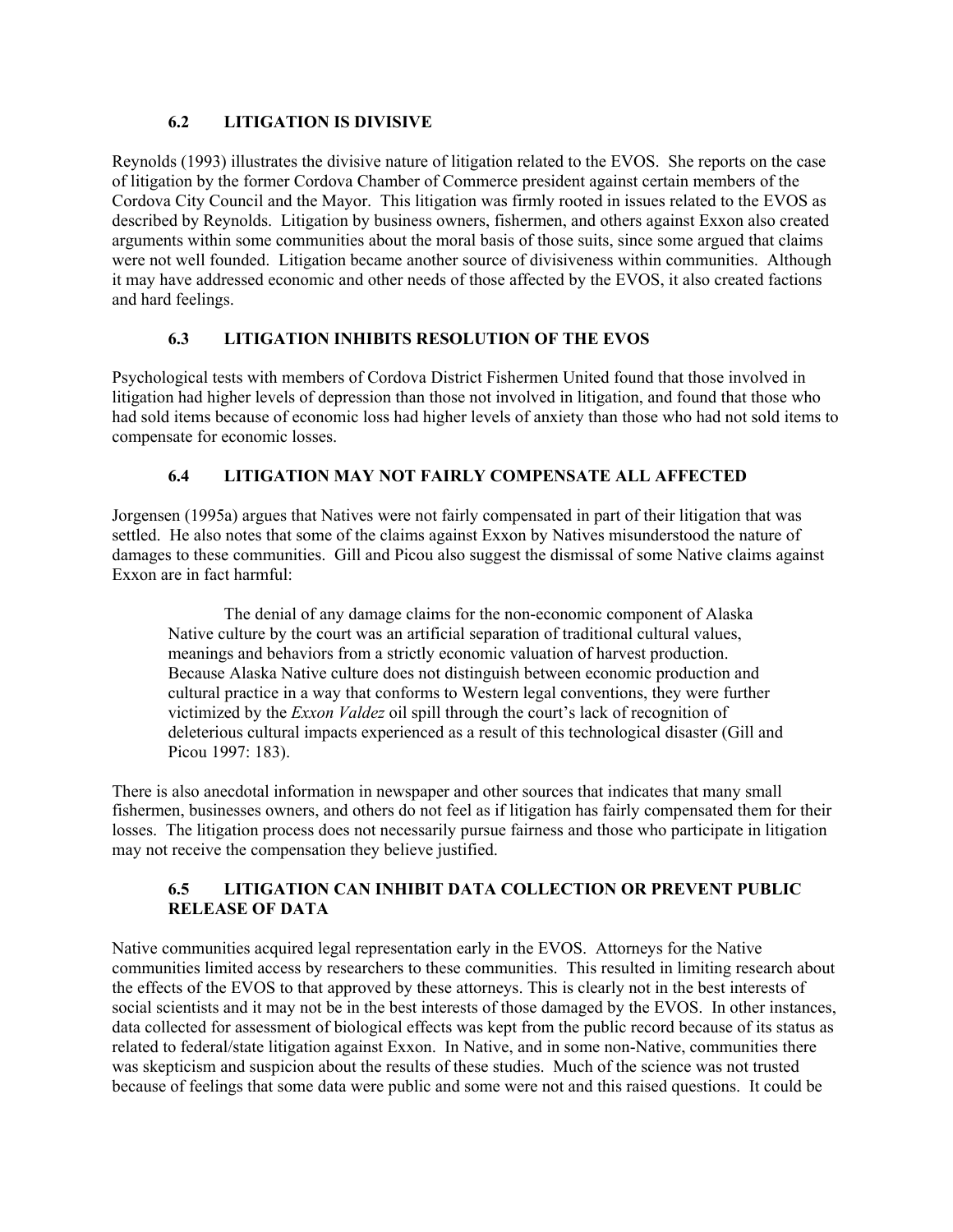argued that some of the concern about food safety in Native communities was exacerbated by data collected but kept private for litigation purposes.

## **6.6 CONFIDENTIALITY OF SOCIAL SCIENCE DATA DOES NOT HAVE STANDING IN THE COURTS**

It is a common practice of social scientists involved in data collection to guarantee the confidentiality of data collected. However, if the data collected is deemed relevant to court proceedings, the courts have the power to compel production of the data and essentially violate the confidentiality guaranteed by the social scientists. If true confidentiality is to be maintained, then records names and other identifiers that can compromise confidentiality need to be excluded from research records that can be subpoenaed for inclusion in litigation.

## **6.7 SOCIAL SCIENCE RELATED TO EVOS LITIGATION IS CONTROVERSIAL**

Jorgensen (1995a) provides one set of arguments about the nature of social science data used in litigation against Exxon. He suggests that a report prepared by social scientists for Native claims against Exxon incorrectly reified the concept of culture and had "severe consequences" for the Native argument about damages (Jorgensen 1995a:2-3). He also takes to task social scientists for Exxon who argued that Native and non-Native culture in Alaska are not different; and, that ethnicity is a better explanation of these differences and their consequences for EVOS-related impacts (Jorgensen 1995a:3ff.). There was a wide range of social science data collected for litigation purposes and other data that were assembled from existing studies that were never entered into evidence. The materials that did become part of the court record show the importance of providing scientifically sound data. The most reliable way to assure that data collected to describe these types of events is to use reputable social scientists and to have their research procedures and findings subject to a peer review process.

# **7.0 GENERAL RECOMMENDATIONS**

There are a number of recommendations that transcend the individual social factors we have previously discussed. These recommendations are of two types: information that is needed to provide effective responses to these types of events and actions that can be taken to mitigate or prevent social impacts.

# **7.1 INFORMATION RECOMMENDATIONS**

Alaskan coastal communities near oil transport corridors are at-risk for the impacts of any future oil spill. In addition to constructing sociocultural profiles of these communities, the following information would be useful for those planning response efforts in these communities.

- The characteristics and patterns of resource dependence, including their economic, cultural, and social importance should be assessed.
- Patterns of subsistence practices in Native uses of natural resources; and, non-Native economic and other (e.g., recreational) patterns of resource use should be characterized.
- Traditional ecological knowledge about important resources and environmental processes for both non-Native and Native communities should be developed.
- Options to replace natural resources that have significant cultural, social, and economic importance should be assessed.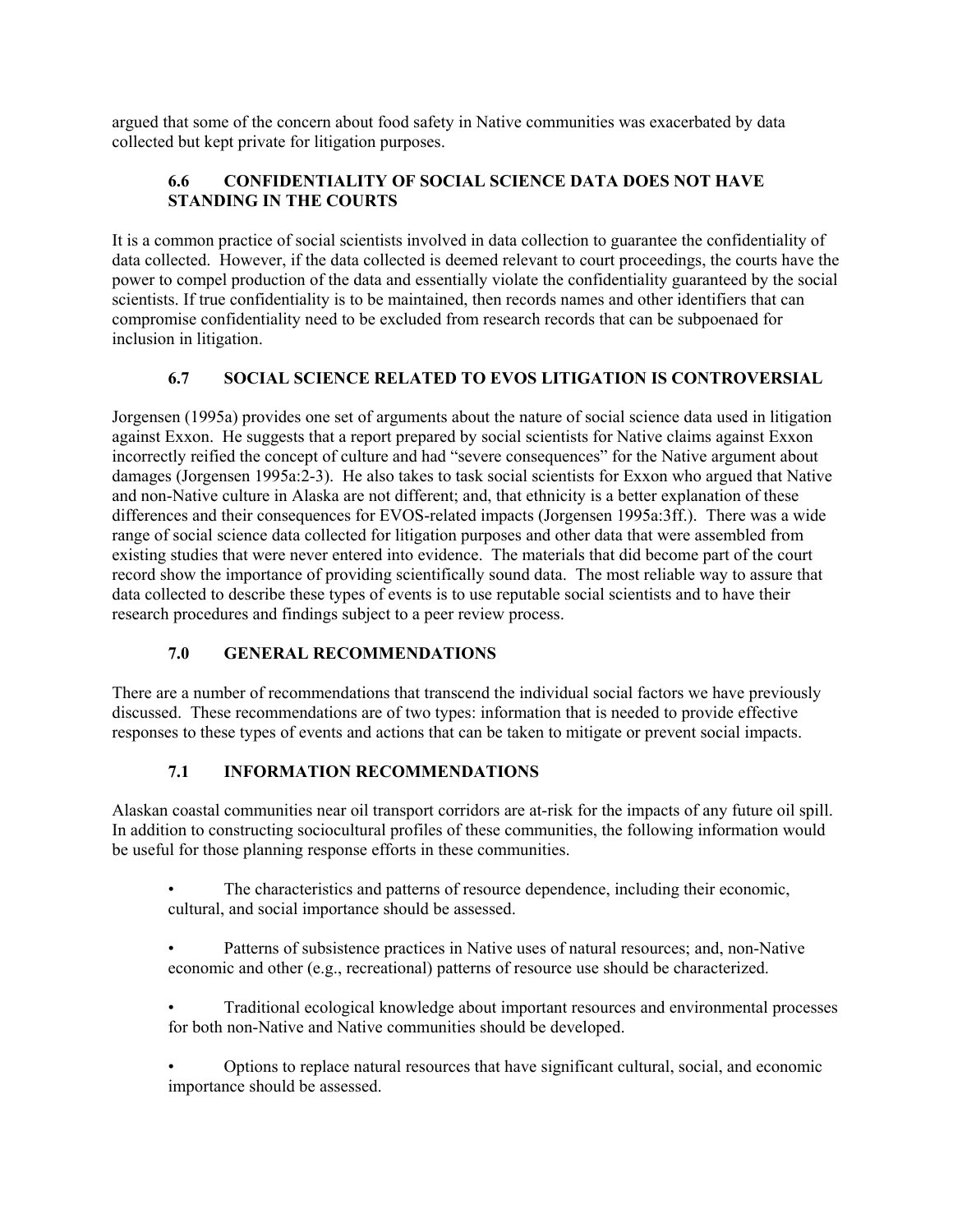• The risk factors in social organization, culture, and economic structure that predispose particular communities to social impacts should be described.

• Community assessments of risk, blame, and responsibility in order to construct better risk communication programs should be described.

• Information about exposure to toxic substances and contamination of resources for particular communities should be developed.

Stakeholders who are likely to experience economic damages and the nature of those damages should be identified.

Time lines and a history of significant events and interactions between agencies, communities, and other responsible parties should be developed.

• Recovery issues for communities exposed to damaged resources should be assessed.

### **7.2 PLANNING RECOMMENDATIONS**

The following planning or "action" recommendations address more general issues that can provide support for response efforts to any future oil spill event.

• Community disaster response plans include processes for acknowledgment and assessment of social impacts should be assured.

• Inter-agency disaster response capability that coordinates state and federal with local disaster response efforts should be developed.

• Procedures for communicating warnings related to threats to public health and safety should be established.

• Community interest groups in developing materials and communications about health and other risks related to toxic exposure and other event effects should be included.

• A regular process to communicate agency needs and issues with community leadership should be established. Consistent contact person to maintain trust and open communication should be provided. Newsletters, e-mails, and other regular information transmissions can reduce concerns and anxiety about the actions of responding agencies.

• Coordination with other agencies to minimize conflicting communications should be implemented.

• Procedures for responding to media inquiries and requests for interviews should be developed.

• Liaison procedures for interacting with community groups and leaders should be developed. This should include training for agency personnel in addressing issues of consensus and 'dissensus' among different agencies and communities.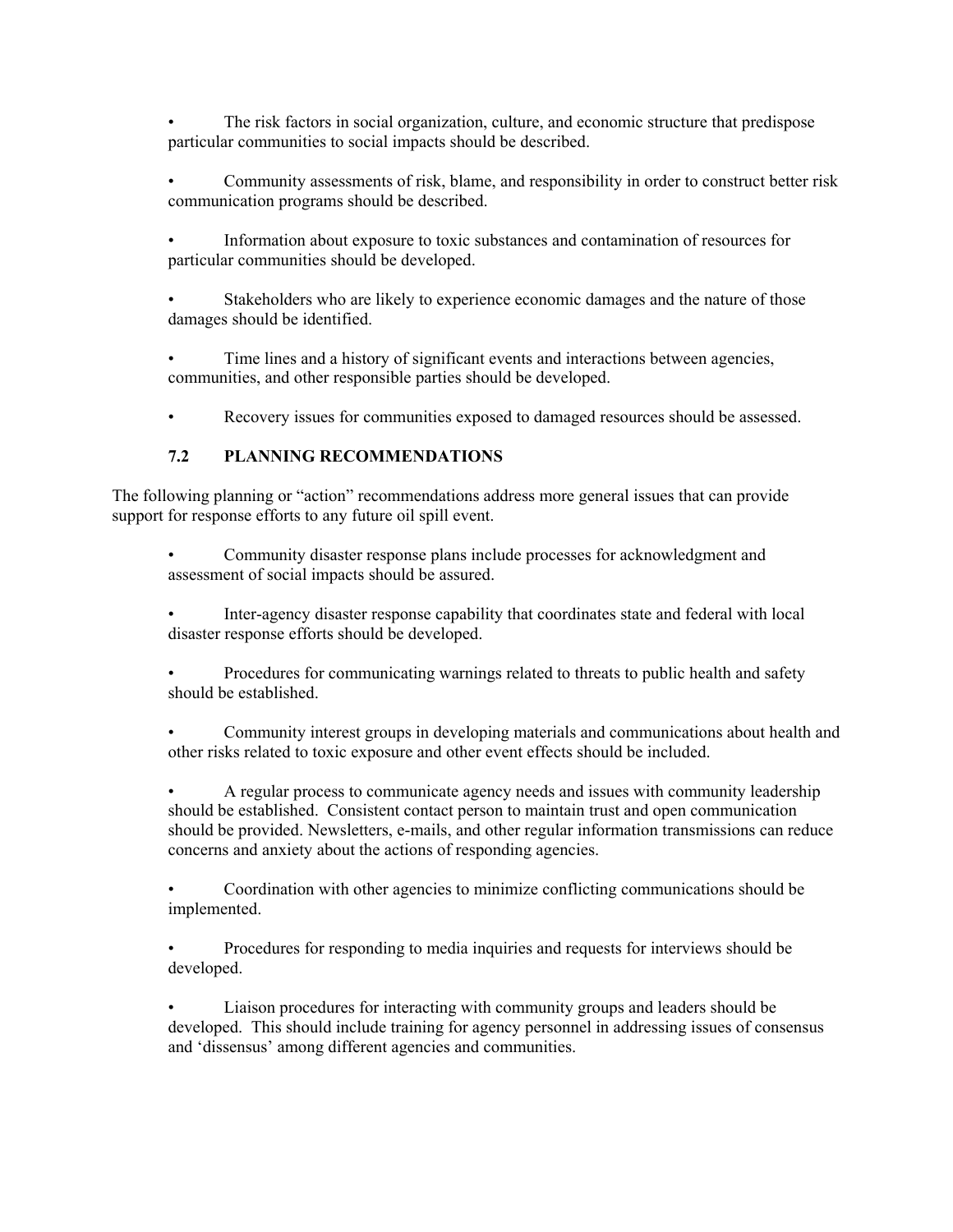• An agency-community working group to address conflict resolution and problem solving regarding issues and concerns to different stakeholders and event participants should be developed.

• Community expectations and needs regarding interaction with responding agencies should be assessed.

• Assistance for communities to identify the risks and threats from exposure to toxic substances by acknowledging traditional risk assessments as well as formal risk assessments should be provided.

• Assistance in enabling communities to develop a process for developing consensus and resolving 'dissensus' should be provided.

• Culturally-sensitive plans for assistance to Native communities, including acknowledging traditional political structures and cultural beliefs should be developed.

#### **BIBLIOGRAPHY**

Alaska Department of Fish and Game, Division of Subsistence

1995 An Investigation of the Sociocultural Consequences of Outer Continental Shelf Development in Alaska. Prepared for Minerals Management Service, Alaska Outer Continental Shelf (OCS) Environmental Studies Program, Technical Report 160.

Bittner, Judith E.

1996 Cultural resources and the *Exxon Valdez* oil spill: an overview. In Proceedings of the *Exxon Valdez* oil spill symposium, eds. S.D. Rice, R.B. Spies, D.A. Wolfe, and B.A. Wright, 814-818. Bethesda, MD: American Fisheries Society

#### Braund & Associates and Peter Usher

1993 Effects of the *Exxon Valdez* oil spill on Alutiiq culture and people. Anchorage, Alaska. Stephen R. Braund & Associates.

#### Button, Gregory Vedder

1993 Social conflict and the formation of emergent groups in a technological disaster: The *Exxon Valdez* oil spill and the response of residents in the area of Homer, Alaska. Doctoral Thesis, Brandeis University, 1993. Ann Arbor, MI: University Microfilms International.

#### Cohen, M. J.

1997 Economic impacts of the *Exxon Valdez* oil spill. In "The *Exxon Valdez*  disaster: readings on a modern social problem," eds. J.S. Picou, D.A. Gill, and M.J. Cohen, 133-160. Dubuque, IA: Kendall/Hunt Publishing Co.

#### Couch, J. and J.S. Kroll-Smith

1991 Communities at Risk: Collective Responses to Technological Hazards. New York: Peter Lang.

#### Davidson, Art

1990 In the wake of the *Exxon Valdez*: the devastating impact of the Alaska oil spill. San Francisco, CA: Sierra Club Books.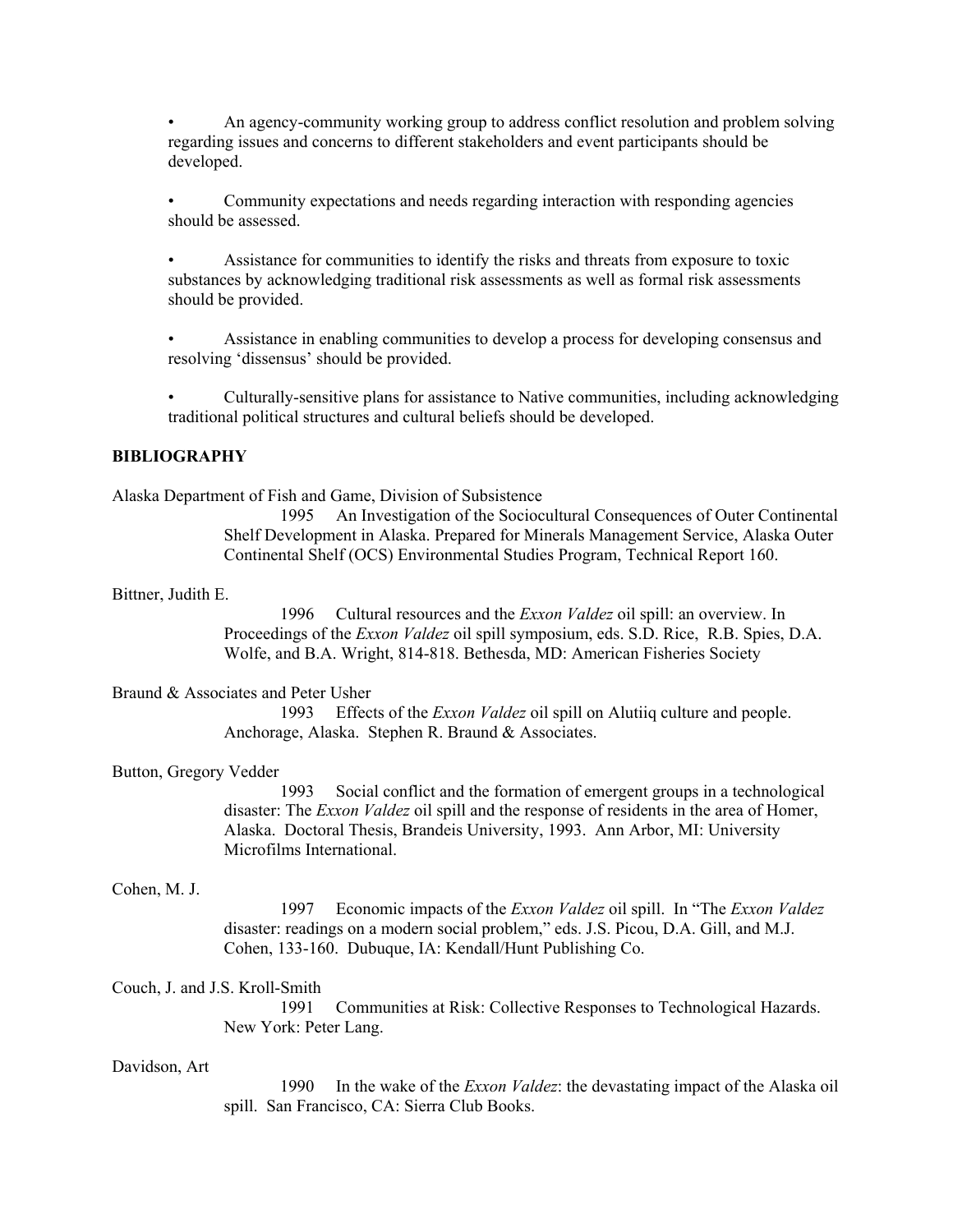Davidson, L.M. and A. Baum

1991 "Victimization and Self-Blame Following a Technological Disaster. Pp 33-52 in S.R. Couch and J.S. Kroll Smith. Communities at Risk; Collective Responses to Technological Hazards. New York. Peter Lang.

D'Andrade Roy and Claudia Strauss (eds.)

1992 Human Motives and Cultural Models. Cambridge University Press. New York.

Donald, R., R. Cook, R. Bixby, R. Benda, and A. Wolf.

1990 The stress related impact of the Valdez oil spill on the residents of Cordova and Valdez, Alaska. Valdez, AK: Valdez Counseling Center.

#### Drabek, T.E.

1986 Human Systems Response to Disaster. New York: Springer-Verlag.

Dyer, Christopher L., Duane A. Gill and J. Stephen Picou. 1992 Social disruption and the Valdez oil spill: Alaska Natives in a natural resource community. Sociological Spectrum, 12(2):105-126.

Endter-Wada, Joanna, John Hofmeister, Rachel Mason, Steven McNabb, Eric Morrison, et al. 1993 Social indicators study of Alaskan coastal villages: IV. Postspill key informant summaries; schedule C communities, Part 1 (Cordova, Tatitlek, Valdez) and Part 2 (Kenai, Tyonek, Seldovia, Kodiak City, Karluk, Old Harbor, Chignik). Prepared for Minerals Management Service, Alaska OCS Environmental Studies Program, Technical Report 155, OCS Study MMS 92-0052. New Haven, CT: Human Relations Area Files.

#### Erikson, Kai

1991 "A New Species of Trouble. in S. Couch and J.S. Kroll-Smith (eds.) Communities at Risk. pp:11-30. New York: Peter Lang.

1994 A new species of trouble: explorations in disasters, trauma, and community. New York, NY: W.W. Norton

#### Fall, James and L.J. Field

1996 Subsistence uses of fish and wildlife before and after the *Exxon Valdez*  oil spill. In "Proceedings of the *Exxon Valdez* oil spill symposium," eds. S.D. Rice, R.B. Spies, D.A. Wolfe, and B.A. Wright, 819-836. Bethesda, MD: American Fisheries Society.

#### Gill, Duane A. and Steven Picou

1997 The day the water died: cultural impacts of the *Exxon Valdez* oil spill. In The *Exxon Valdez* disaster: readings on a modern social problem, eds. J.S. Picou, D.A. Gill, and M.J. Cohen, 167-187. Dubuque, IA: Kendall/Hunt Publishing Co.

Gist, R. and B. Lubin (eds.)

1989 Psychosocial Aspects of Disasters. New York. John Wiley and Sons.

Impact Assessment, Inc. (IAI)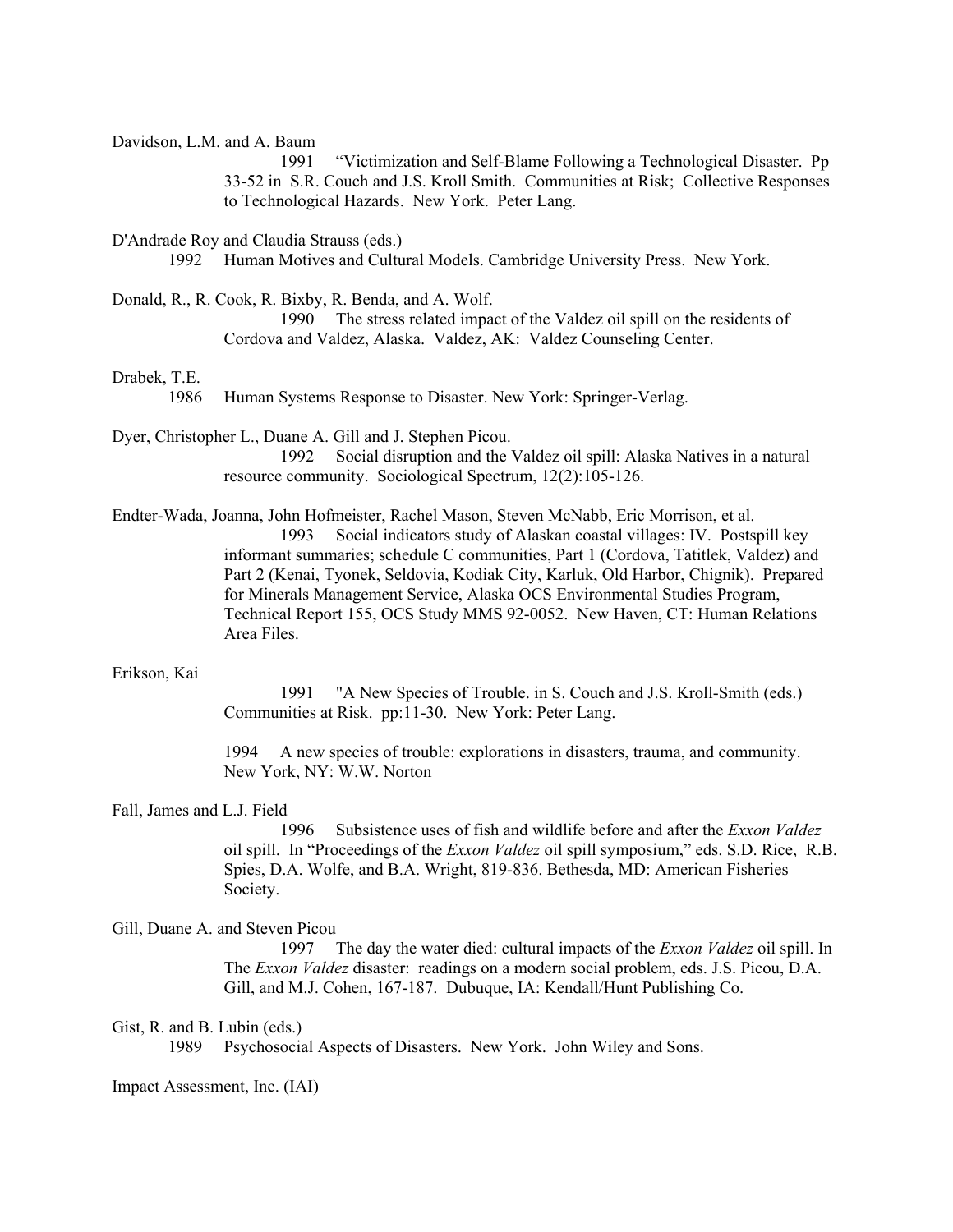1990a Analysis of fiscal impacts to local jurisdictions. Interim Report Number 1: Economic, Social and Psychological Impact Assessment of the *Exxon Valdez* Oil Spill. Prepared for Oiled Mayors Subcommittee, Alaska Conference of Mayors. La Jolla, CA: Impact Assessment Inc.

1990b Public and private sector impacts of the *Exxon Valdez* oil spill. Interim Report Number 2: Economic, Social and Psychological Impact Assessment of the *Exxon Valdez* Oil Spill. Prepared for the Oiled Mayors Subcommittee, Alaska Conference of Mayors. La Jolla, CA: Impact Assessment Inc.

1990c Social and psychological impacts of the *Exxon Valdez* oil spill. Interim Report Number 3: Economic, Social and Psychological Impact Assessment of the *Exxon Valdez* Oil Spill. Prepared for Oiled Mayors Subcommittee, Alaska Conference of. Mayors. La Jolla, CA: Impact Assessment, Inc.

1990d Economic, Social and Psychological Impact Assessment of the *Exxon Valdez* Oil Spill: Final Report. Prepared for Oiled Mayors Subcommittee, Alaska Conference of Mayors. La Jolla, CA.: Impact Assessment, Inc.

#### Jorgensen, Joseph G.

1990 Oil Age Eskimos. Berkeley, CA: University of California Press

1995a Ethnicity, not culture? Obfuscating social science in the *Exxon Valdez* oil spill case. American Indian Culture and Research Journal, 19(4):1-124.

1995b Social indicators study of Alaskan coastal villages: VI. Analysis of the *Exxon Valdez* spill area, 1988-1992. Prepared for Minerals Management Service, Alaska OCS Environmental Studies Program, Technical Report 157, OCS Study MMS 94-0064. New Haven, CT: Human Relations Area Files.

#### Keeble, John

1991 Out of the channel: the *Exxon Valdez* oil spill in Prince William Sound. New York, NY : Harper Collins.

#### Kroll-Smith, J.S. and S. R. Couch

1990 The Real Disaster is Above Ground. A Mine Fire and Social Conflict. Lexington: University of Kentucky Press.

#### McClintock, Sharon

1989 Alaska oil spill commission oiled communities response investigation report. Alaska Oil Spill Commission.

McNabb, Steven, with contributions from Jon Hofmeister and Robert Heasley

1993 Tyonek and Seldovia. Social indicators study of Alaskan coastal villages: IV. Postspill key informant summaries; schedule C communities, Part 2 (Kenai, Tyonek, Seldovia, Kodiak City, Karluk, Old Harbor, Chignik). Prepared for Minerals Management Service, Alaska OCS Environmental Studies Program, Technical Report 155, OCS Study MMS 92-0052. New Haven, CT: Human Relations Area Files.

#### Miller, Demond S.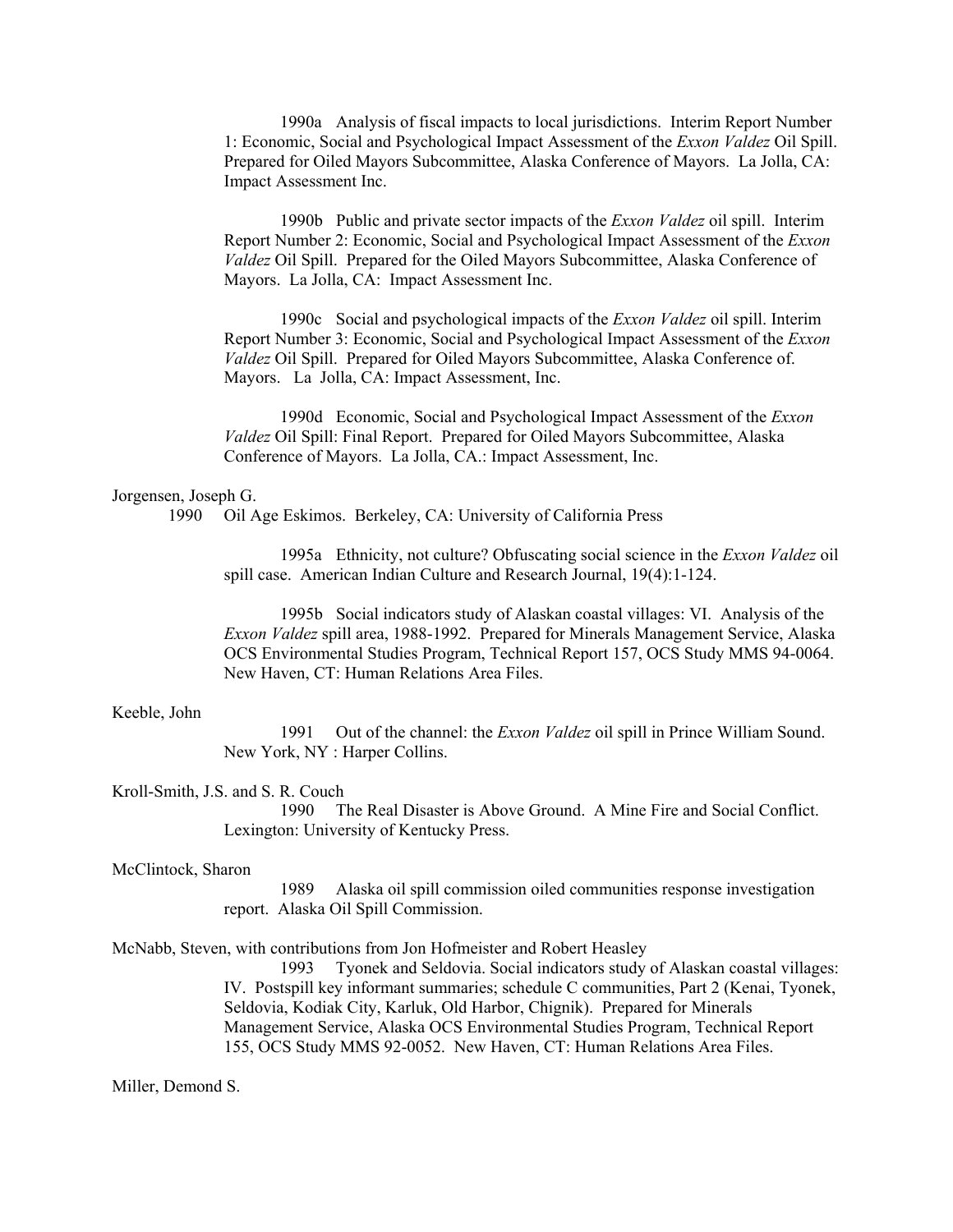1996 Psychological depression and economic loss among commercial fishermen during the aftermath of the *Exxon Valdez* oil spill. Master's thesis, Mississippi State University, 1996. Ann Arbor, MI: University Microfilms International.

Miraglia, Rita A. and Lisa Tomrdle

1995 Valdez. Alaska Department of Fish and Game, Division of Subsistence. An Invessttiiggaattiioonn ooff tthhee SSoocciiooccuullttuurraall CCoonnsseeqquueenncceess ooff OOuutteerr CCoonnttiinneennttaall SShheellff DDeevveellooppmmeenntt iinn AAllaasskkaa.. PPrreeppaarreedd ffoorr MMiinneerraallss MMaannaaggeemmeenntt SSeerrvviiccee,, AAllaasskkaa OOCCSS EEnnvviirroonnmmeennttaall SSttuuddiieess PPrrooggrraamm,, TTeecchhnniiccaall RReeppoorrtt 116600..

Mirowski, J. and C. E. Ross

1983 "Paranoia and the Structure of Powerlessness." American Sociological Review 48:228-239.

Mishler, Craig, Rachel Mason, and Vicki Vanek

1995 Ouzinkie. Alaska Department of Fish and Game, Division of Subsistence. An Investigation of the Sociocultural Consequences of Outer Continental Shelf Development in Alaska. Prepared for Minerals Management Service, Alaska OCS

Mishler, Craig, Rachel Mason, and Jeffrey Barnhart

1995 Kodiak. Alaska Department of Fish and Game, Division of Subsistence. An Investigation of the Sociocultural Consequences of Outer Continental Shelf Development in Alaska. Prepared for Minerals Management Service, Alaska OCS Environmental Studies Program, Technical Report 160

#### Owen, Bruce, M. et al.

1995 The economics of a disaster: the *Exxon Valdez* oil spill. Westport, CT: Quorum Books.

Palinkas Lawrence A., John C. Russell, Michael A. Downs, and John S. Petterson 1992 Ethnic differences in stress, coping, and depressive symptoms after the *Exxon Valdez* oil spill. Journal of Nervous and Mental Disease, 180(5):287-295.

Palinkas, Lawrence A., Michael A. Downs, John S. Petterson, and John C. Russell 1993 Social, cultural, and psychological impacts of the *Exxon Valdez* oil spill. Human Organization, 52(1):1 (13 pages).

Palinkas, Lawrence A., John S. Petterson, John C Russell, and Michael A. Downs 1993 Community patterns of psychiatric disorders after the *Exxon Valdez* oil spill. American Journal of Psychiatry, 150(10):1517 (7 pages).

Picou, J.S.

1996 The mental health demonstration project: a progress report (9/26-27/96). Regional Citizen's Advisory Council Contract No. 7.4021.702

Picou, J.S. and D.A. Gill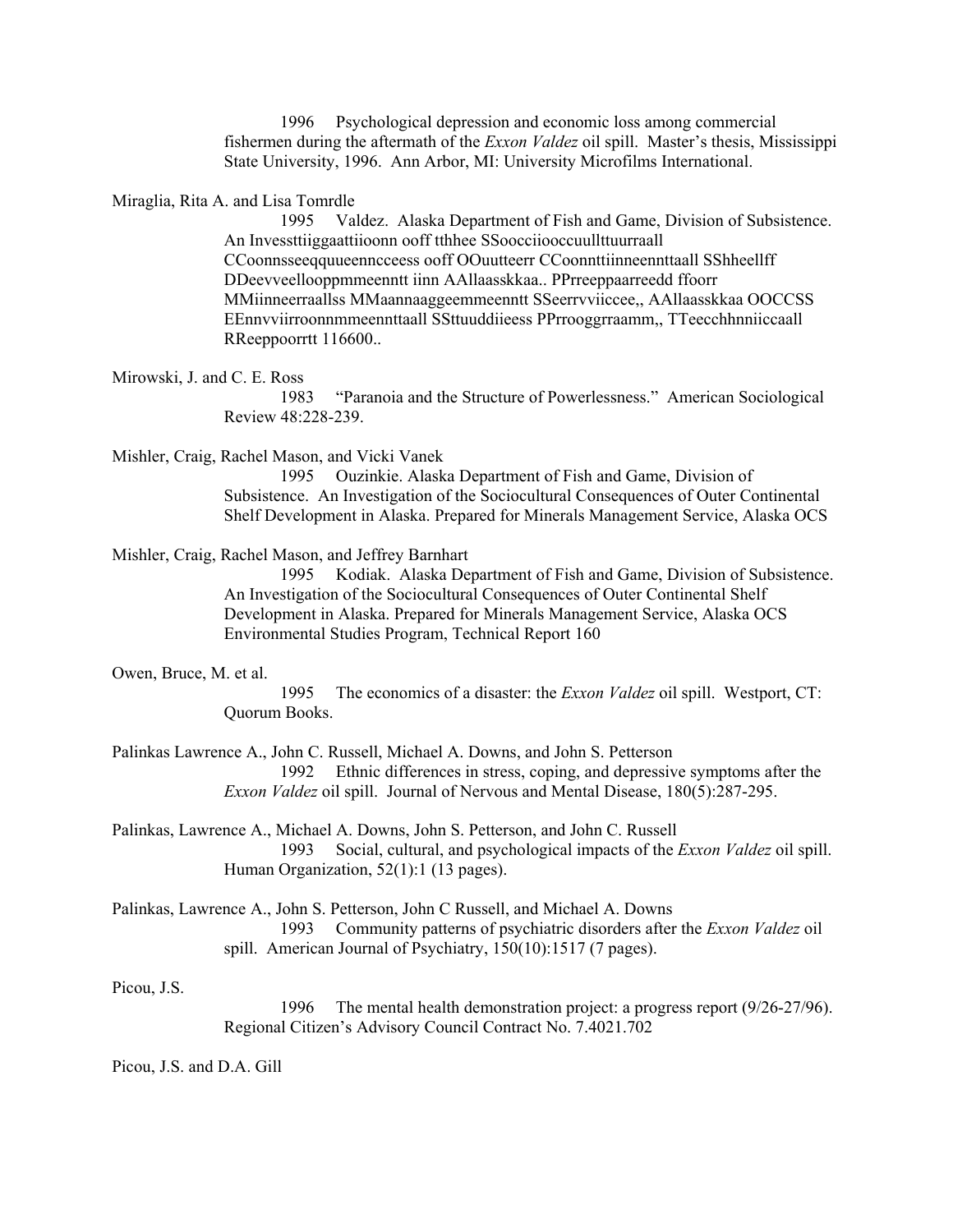1996 The *Exxon Valdez* oil spill and chronic psychological stress. In "Proceedings of the *Exxon Valdez* oil spill symposium," eds. S.D. Rice, R.B. Spies, D.A. Wolfe, and B.A. Wright, 879-893. Bethesda, MD: American Fisheries Society.

Picou, J.S. and D.A. Gill

1997 Commercial fishers and stress: psychological impacts of the *Exxon Valdez* oil spill. In "The *Exxon Valdez* disaster: readings on a modern social problem," eds. J.S. Picou, D.A. Gill, and M.J. Cohen, 211-232. Dubuque, IA: Kendall/Hunt Publishing Co.

Picou, J. Steven, D.A. Gill, C.L. Dyer, E.W. Curry

1992 Disruption and stress in an Alaskan fishing community: initial and continuing impacts of the *Exxon Valdez* oil spill. Industrial Crisis Quarterly, 6(3):235-257.

Picou, J. S. , D.A. Gill, and M.J. Cohen eds.

1997 The *Exxon Valdez* disaster; readings on a modern social problem. Dubuque, IA: Kendall/Hunt Publishing Co.

#### Picou, J.S., D.A. Gill, and M.J. Cohen

1997 The *Exxon Valdez* oil spill as a technological disaster: conceptualizing a social problem. In "The *Exxon Valdez* disaster: readings on a modern social problem," eds. J.S. Picou, D.A. Gill, and M.J. Cohen, 3-17. Dubuque, IA: Kendall/Hunt Publishing Co.

Reynolds, Stephanie

1993 Effects of the 1989 *Exxon Valdez* oil spill on Cordova, Alaska. Social indicators study of Alaskan coastal villages: IV. Postspill key informant summaries; schedule C communities, Part 1 (Cordova, Tatitlek, Valdez). Prepared for Minerals Management Service, Alaska OCS Environmental Studies Program, Technical Report 155, OCS Study MMS 92-0052. New Haven, CT: Human Relations Area Files

#### Russell, John. C.

1991 Ethnic issues in Post-Traumatic Stress Disorder following the *Exxon Valdez* oil spill. Presentation at the Annual Meetings of the Society for Applied Anthropology.

#### Russell, John C.

1992 The culture of chaos and the *Exxon Valdez* oil spill. Paper prepared for the Annual Meetings of the American Anthropological Association, San Francisco, California.

Russell, John C., Michael A. Downs, John S. Petterson, and Lawrence A. Palinkas

1996 Psychological and social impacts of the *Exxon Valdez* oil spill. In "Proceedings of the *Exxon Valdez* oil spill symposium," eds. S.D. Rice, R.B. Spies, D.A. Wolfe, and B.A. Wright, 867-878. Bethesda, MD: American Fisheries Society.

Shkilnyk, A.M.

1985 A Poison stronger than love: the destruction of an Ojibwa community. New Haven. Yale University Press.

#### Short, J.W. and P.M. Harris